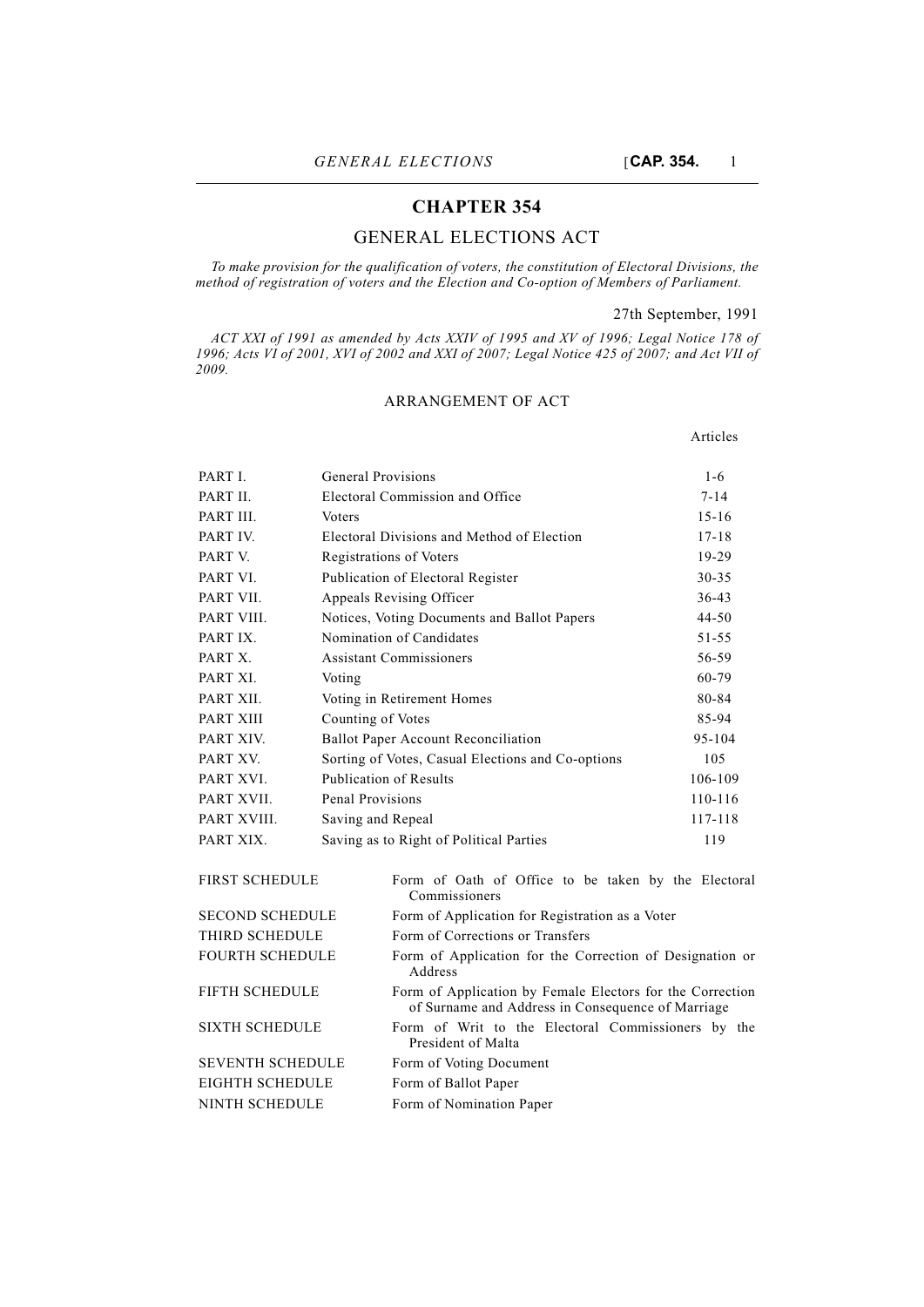| <b>TENTH SCHEDULE</b>      | Form of Oath to be taken by Assistant Electoral<br>Commissioners                                       |
|----------------------------|--------------------------------------------------------------------------------------------------------|
| <b>ELEVENTH SCHEDULE</b>   | Form of Oath which an Assistant Commissioner<br>may<br>administer to a Voter                           |
| <b>TWELFTH SCHEDULE</b>    | Return of Election Expenses                                                                            |
| THIRTEENTH SCHEDULE        | The General Elections (Sorting of Ballot Papers, Casual<br>Elections and Co-options) Regulations, 1991 |
| <b>FOURTEENTH SCHEDULE</b> | Articles 42 to 62 of the Electoral (Polling) Ordinance (Cap.<br>102)                                   |
| FIFTEENTH SCHEDULE         | Form of Oath which an Assistant Electoral Commissioner<br>may administer to a voter                    |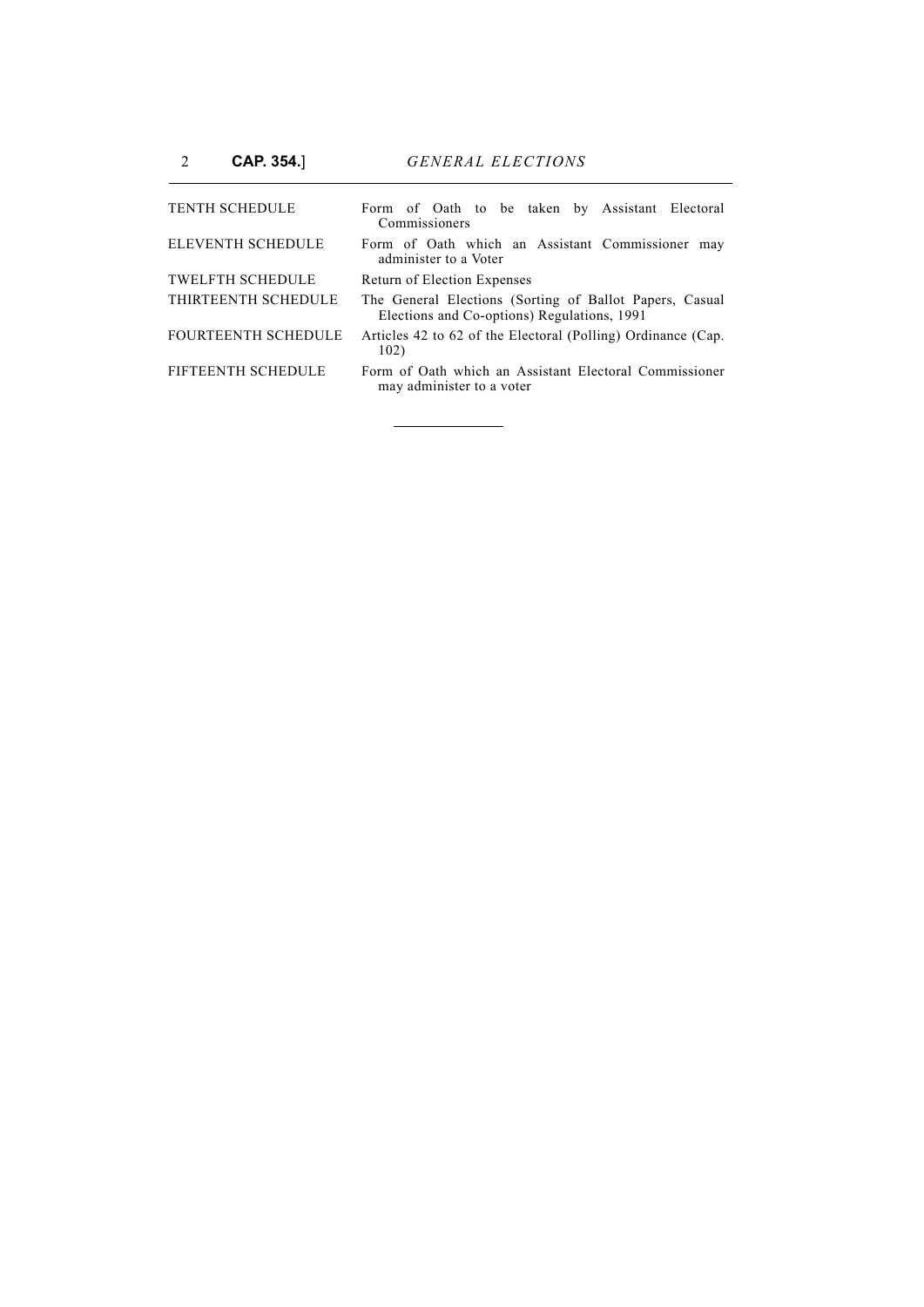#### PART I

#### *General Provisions*

**1.** The short title of this Act is the General Elections Act. Short title.

**2.** (1) In this Act and in any regulations made thereunder, unless the context otherwise requires -

"ballot box" means a box wherein voters are obliged to place their marked ballot papers;

"Commission" shall mean the Electoral Commission established by article 60 of the Constitution;

"House" means the House of Representatives established by the Constitution;

"identity card" means a document which is an identity card for the purposes of the Identity Card Act;

"official mark" means the stamp which the Commission and the political parties direct the Assistant Commissioner as respectively nominated by each of them, to use on the ballot paper prior to giving such ballot paper to the voter and may be of such form as each of them may determine provided that it may not in any way constitute any form of propaganda and the marks of the political parties shall not be necessary for the validity of the ballot paper. Political parties opting to use official marks shall deposit an imprint of the stamp to be so used at least one hour before the start of the poll;

"political party" shall, for the purposes only of articles 10 and 14, mean any person or group of persons who having contested the general election under one name is represented in the House by, at least, one member or was so represented when the House was last dissolved, and in all other cases "political party" shall mean any person or group of persons contesting the election as one group bearing the same name;

"polling booth" means the room wherein voters attend on the day of the poll to receive and mark a ballot paper and insert the same in a ballot box;

"polling place" means the school, building or other complex or structure wherein one or more polling booths are situated and shall, saving the provisions of article 66, include the grounds, if any, of such complex or structure;

"voting compartment" means such part of a polling booth wherein voters are to mark their ballot papers, and which is to be furnished with an adequate writing surface and instruments for such purpose;

"voting document"' means the voting document which is to be forwarded to voters in terms of article 46.

(2) Whenever by this Act a penalty is attached to the performance of any act "before, during or after", an election, no account shall be taken of anything done earlier than -

Interpretation. *Amended by: XV. 1996.2; XVI. 2002.2.*

Cap. 258.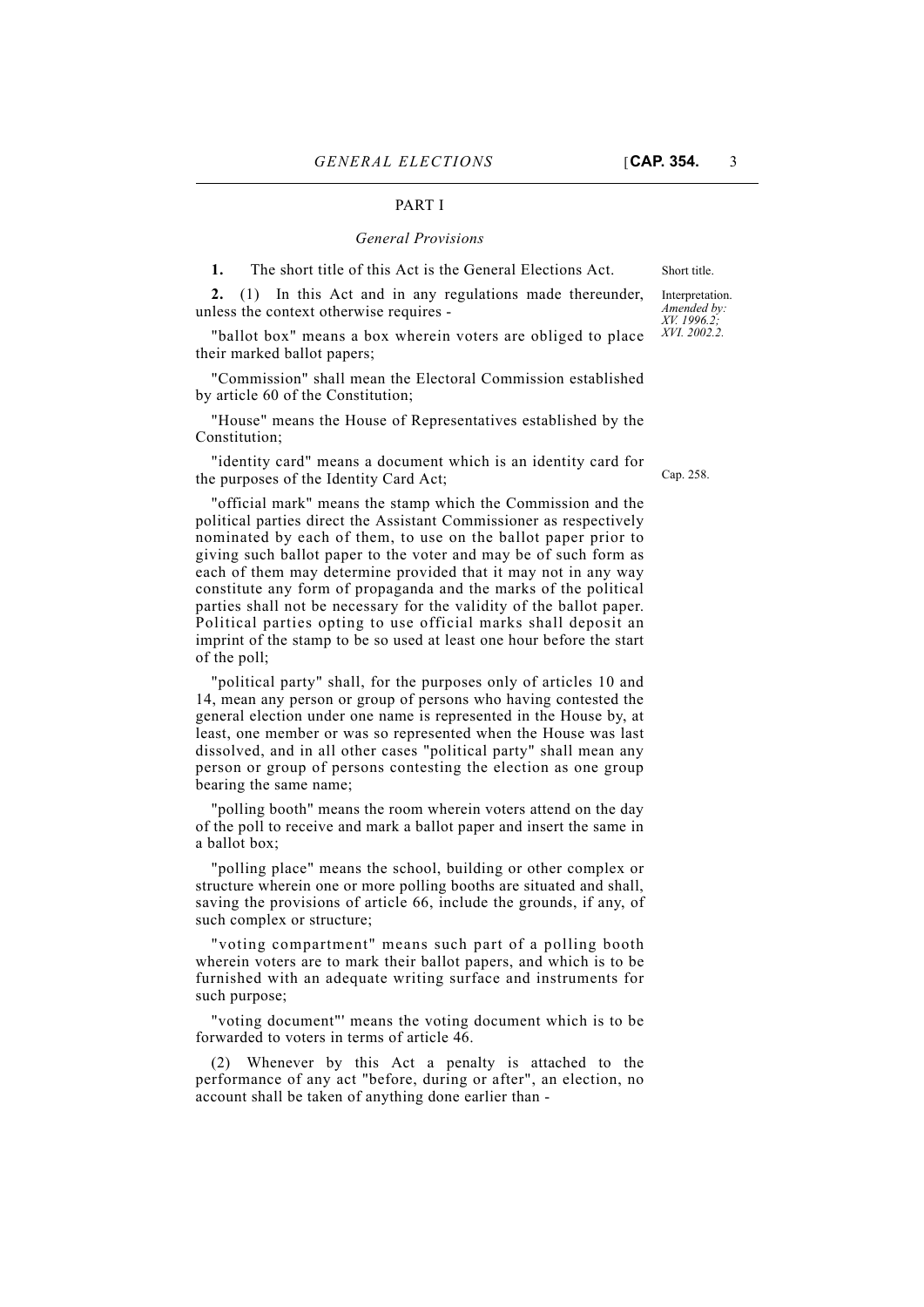- (*a*) in the case of any election held in consequence of a dissolution of Parliament under article 76(1) of the Constitution, the issue of the Proclamation dissolving the House;
- (*b*) in the case of any election held in consequence of a dissolution of Parliament under article 76(2) of the Constitution of Malta, three months before the date of such dissolution.

**3.** (1) The Commission may make regulations not inconsistent with or repugnant to, the provisions of this Act, for prescribing any form or procedure for which no express procedure is contained in this Act, for amending the forms contained in the schedules to this Act and, generally, for carrying the provisions of this Act into effect. The Prime Minister shall upon the publication of such regulations lay the same upon the Table of the House.

(2) The Minister responsible for justice may by regulations under this subarticle establish the fees payable in the registries of the Courts of Magistrates (Malta) and the Court of Magistrates (Gozo) in connection with the filing of appeals and applications to Revising Officers under this Act:

Provided that until such fees are so established by the Minister, the fees contained in Schedule A to the Code of Organization and Civil Procedure shall apply.

(3) The board established under article 29 of the Code of Organization and Civil Procedure may make rules, not inconsistent with this Act, governing appeals and applications to Revising Officers.

**4.** (1) The Minister responsible for finance shall, from time to time by warrant under his hand addressed to the Accountant General, authorise and direct that all such moneys as are reasonably required for meeting any expenses lawfully incurred in the execution of the provisions of this Act be paid out of the Consolidated Fund without any further appropriation other than this Act.

(2) A statement of the expenses so paid shall, so soon as practicable, be laid on the Table of the House.

**5.** Where any period of time prescribed by any of the provisions of this Act for carrying into effect any procedure is in the opinion of the President of Malta, insufficient for the purpose, the President of Malta may, by notice published in the Gazette, extend such period as he may deem necessary.

**6.** (1) All applications which may be made to the Commission under this Act regarding the registration, cancellation, correction or transfer of a voter may either be delivered to the Electoral Office or to the Local Council office wherein the voter resides or to any police officer in any police station in Malta or Gozo, or forwarded to the Commission free of any charge for posting.

Cap. 12.

Power to make regulations. *Amended by: XV. 1996.3; VI. 2001.21.*

Appropriation of moneys required for the purposes of this Act.

Extension of periods of time. *Amended by: XV. 1996.4.*

Delivery of applications or communications to the Commission regarding the registration or transfer of votes. *Amended by: XV. 1996.5.*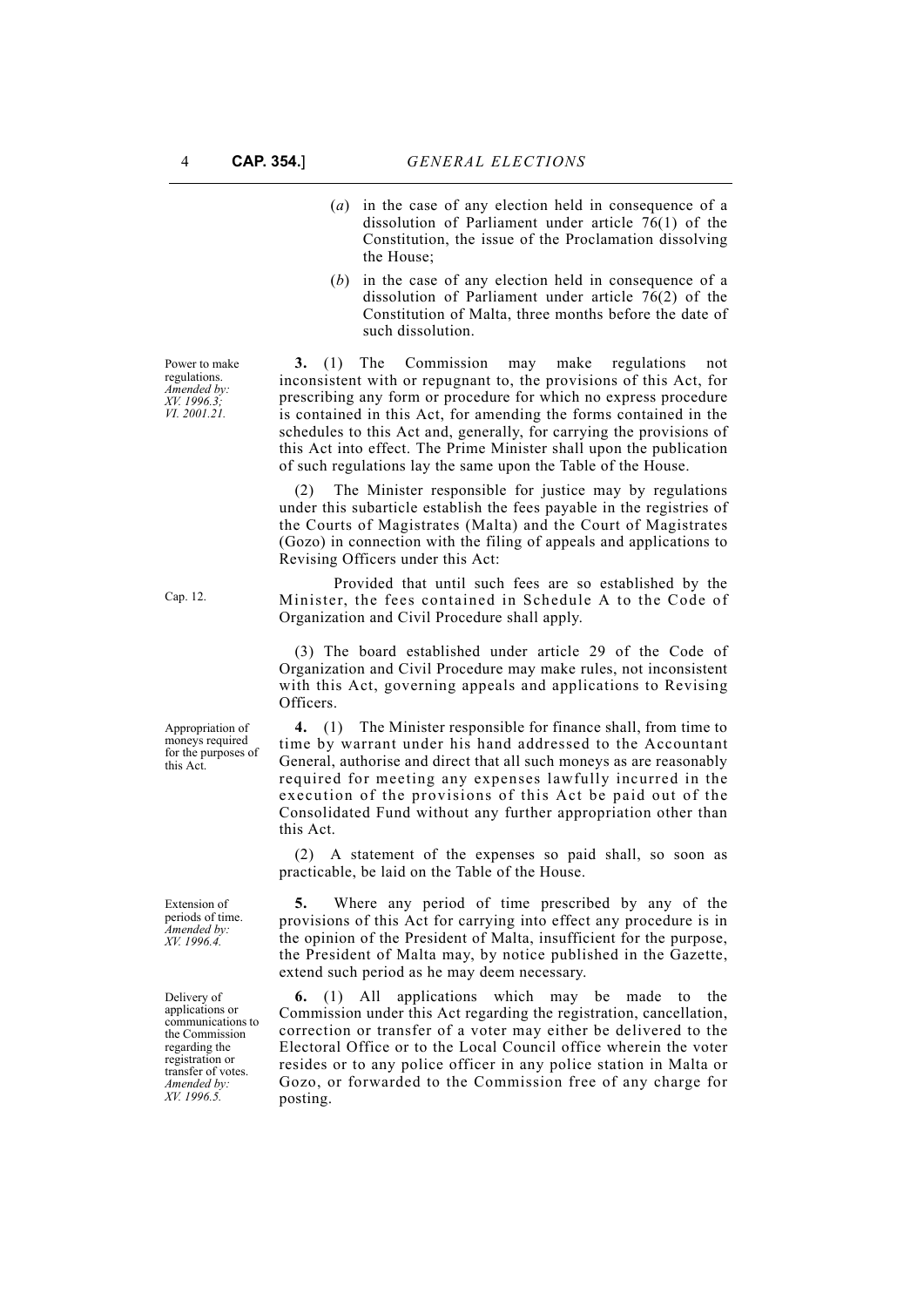(2) Every Local Council secretary and every police officer to whom an application as is referred to in subarticle (1) hereof is delivered shall give a receipt to the person delivering the application, write on the application the date on which the application is received and shall forward the application forthwith to the Commission.

(3) The Commission shall give or forward to each applicant a receipt in respect of each such application received by it.

(4) Any notice or other written communication which may be made by the Commission under this Act may be forwarded through the post and shall be deemed to have been received by the person to whom it was addressed on the day on which a letter regularly posted would in the normal course of postage have been received:

Provided that any notice or written communication sent by the Commission to any person regarding his rights as a voter shall be sent by registered post.

(5) It shall be the duty of the Electoral Commission to ensure that an adequate supply of forms is available at all times at Local Council offices and at police stations.

### PART II

#### *Electoral Commission and Office*

**7.** (1) The registration, transfer, correction and cancellation of voters, the compilation of the Electoral Register, the election of members of the House of Representatives and the administration of the Electoral Office shall be the sole responsibility of the Commission established by article 60 of the Constitution. The Chief Electoral Commissioner shall be responsible for the day to day running of the Electoral Office and for the implementation of the decisions of the Commission.

(2) The Commission shall be composed of the Chief Electoral Commissioner as chairman and eight members as Electoral Commissioners.

(3) The Electoral Commission shall be a body corporate having a distinct legal personality and shall be capable, subject to the provisions of this Act, of entering into contracts, of acquiring, holding and disposing of any kind of property for the purposes of its functions, of suing and being sued, and of doing all such things and entering into all such transactions as are incidental or conducive to the exercise of its functions under this Act.

(4) The legal representation of the Commission shall vest in the Chief Electoral Commissioner or in such other member or such other members of the Commission, as the Commission may establish by resolution, which resolution shall not come into force before it is published in the Gazette.

**8.** The Commissioners shall, on their appointment, take before the Attorney General the oath of allegiance set out in the Constitution and the oath of office set out in the First Schedule of

Electoral **Commission** *Amended by: XV. 1996.6; XVI. 2002.3.*

Oaths to be taken by Commissioners.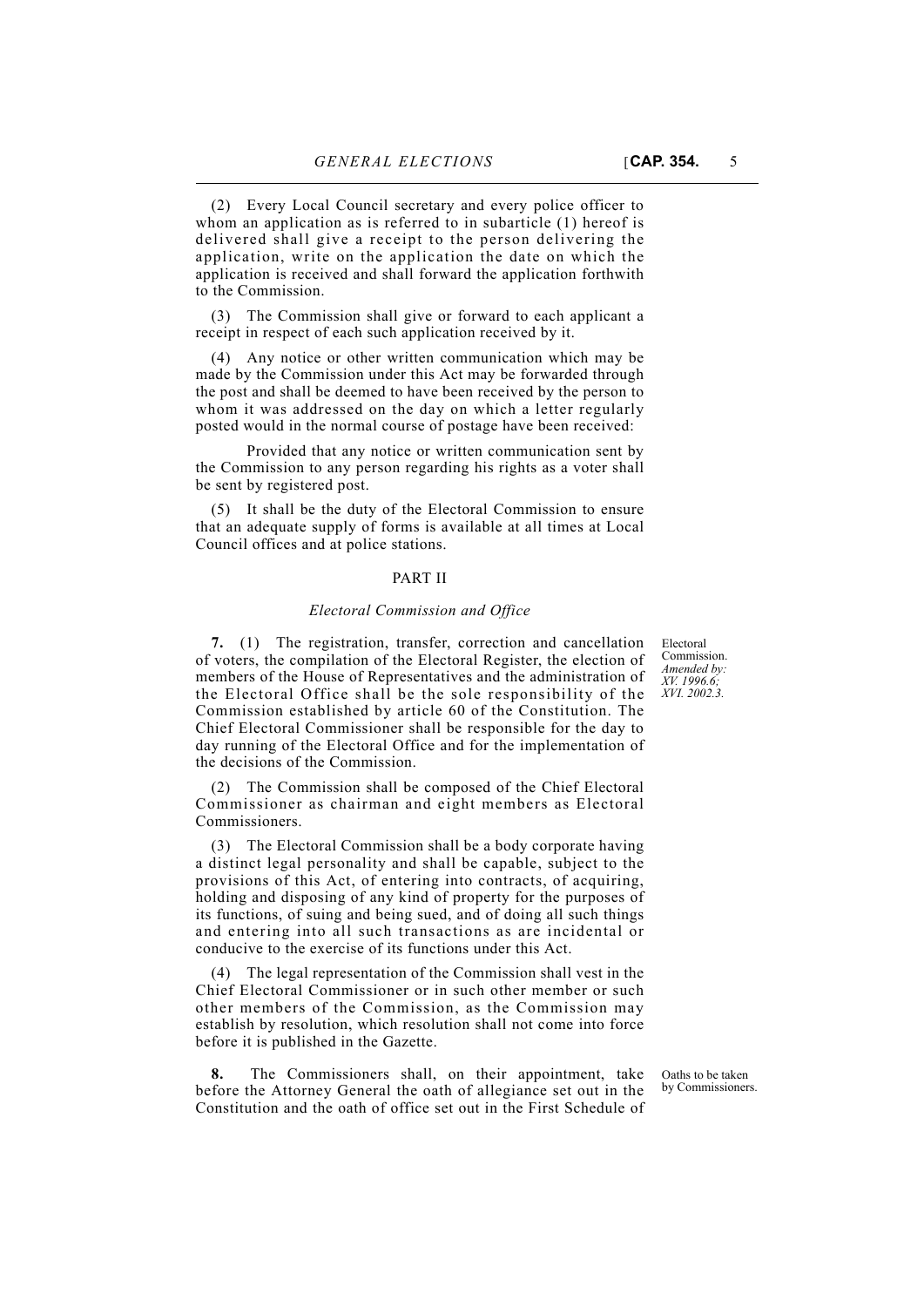this Act.

Powers of commissioners.

Party Delegates. *Amended by: XV. 1996.7; XVI. 2002.4.*

**9.** (1) In the execution of their duties under this Act, the Commissioners shall, in the absence of any express provision in this Act contained, do all such things as appear to them to be necessary for the performance of their duties.

(2) In the execution of their duties under this Act, the Commissioners shall have the powers conferred by law on the Courts of Magistrates for the purpose of enforcing order at their sittings and ensuring the respect due to them.

**10.** (1) Every political party shall have the right to nominate two delegates (hereinafter referred to as the "party delegates") to the Commission.

(2) Party delegates shall represent the political party nominating them with the Commission and shall have the right in general to be informed in writing at least once a month of all sittings of the Commission and decisions taken thereat.

(3) The party delegates shall notwithstanding the provisions of any other law, have full and free right of access to the Electoral Office, to all records kept therein, to be given copies thereof in written or electro-magnetic format, and to check, verify and obtain any information regarding the work of the Electoral Office; provided that the Commission shall have the right to nominate an official of the Commission to accompany such delegates at all times.

(4) The party delegates shall continue in office until removed by the political party nominating them.

(5) Party delegates shall have the right to seek and obtain from the Commissioners as well as from any other official connected with the running, supervising or security of the elections or of any aspect thereof, information showing whether or not such persons are taking adequate measures to comply with the provisions of the law in the forthcoming elections, and the Commissioners or such other persons shall, notwithstanding any other law or regulation, be bound to furnish such information immediately.

(6) Notwithstanding any provision in this Act granting party delegates and political parties the right to seek and obtain information or their right to be given copies of documents and lists by the Commission or by Government departments, such right shall not include the right of access to medical records or to adoption records of voters or to photographs of persons holding an identity card and the right to be made aware prior to the day of the poll of security features relating to ballot papers, voting documents and the official mark used by the Commission on ballot papers. The information, documents or lists shall be given to the party delegates orally or in written, printed or electronic format as the delegates may require and the Commission is technically able to provide. Where the information, documents or lists are of a confidential nature the party delegates shall have the same obligations as to secrecy as the person from whom such information, documents or lists are obtained.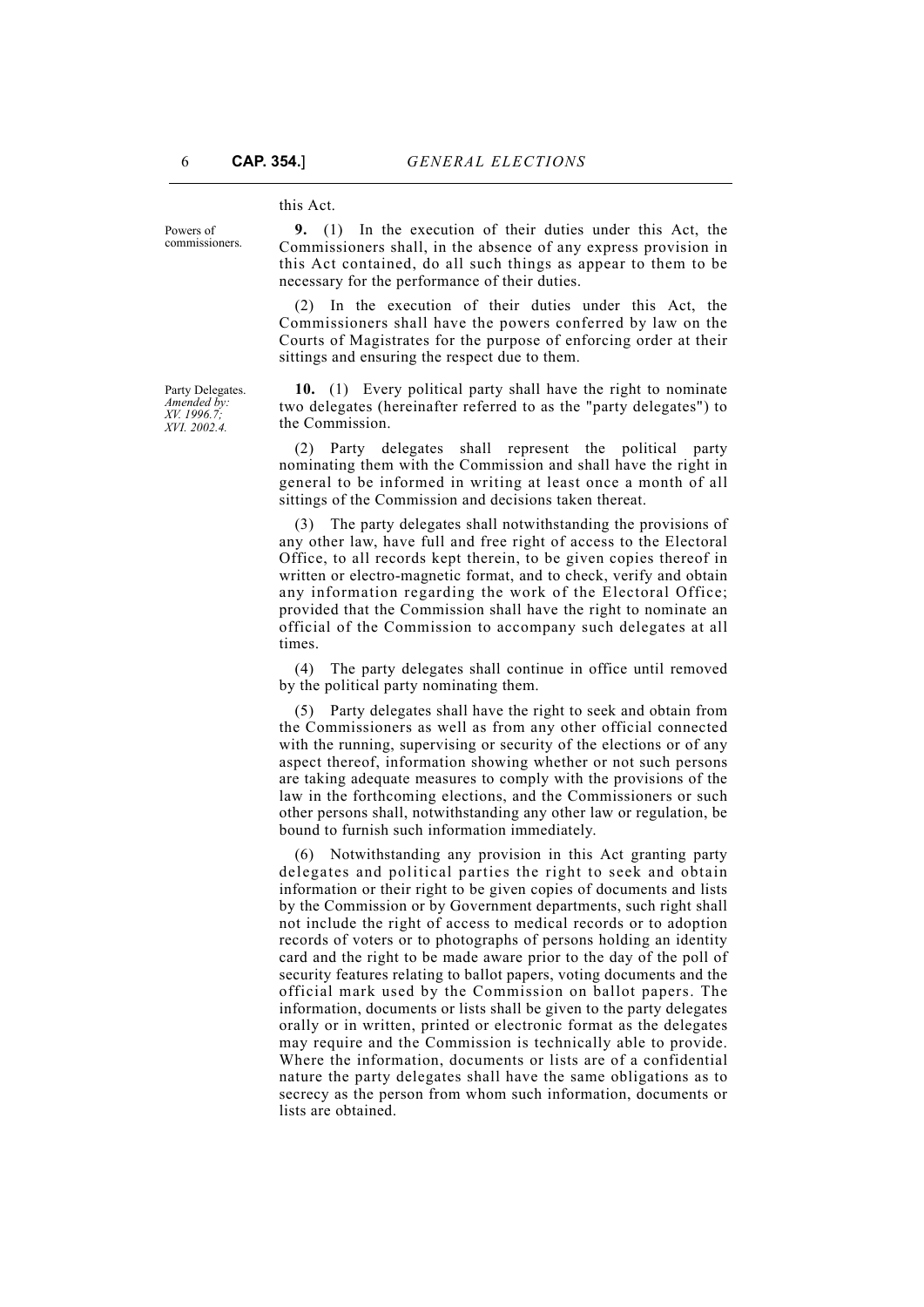**11.** (1) There shall be an Electoral Office for the purpose of effecting the registration, transfer and cancellation of voters, the organisation required for the running of elections and all such administrative work as may be required by the Electoral Commission.

(2) The Electoral Office shall be staffed by persons in the public service and whilst serving in the Electoral Office such persons shall only be responsible to the Commission in matters concerning the preparation for and the running of general elections.

(3) The Commission is to ensure that there is full observance of procedures of control and security, especially with regards to access of terminals, the introduction, use and processing of information and in the printing of documents of identification. The Commission is also to ensure that the Electoral Register database includes only the details of those persons eligible to vote. The parties are further to have the right, prior to the carrying out of any electro-magnetic process during the electoral process, to demand the holding of a dummy run in order to ascertain the validity of the said electro-magnetic process.

**12.** (1) The staff of the Electoral Office shall, on their appointment, take an oath before the Chief Electoral Commissioner, that they will faithfully perform the duties of their office according to law.

(2) Any one of the Commissioners and any other officer authorised by the Commission on their behalf, may administer an oath to any person whenever they shall deem the taking of an oath to be necessary for the purpose of making enquiries according to this Act.

**13.** (1) By virtue of this Act all Magistrates serving in the Court of Magistrates (Malta) and the Court of Magistrates (Gozo) shall be deemed to be Revising Officers.

(2) Revising Officers may hold sittings in any court or in any Local Council office for the purpose of dealing with any application or appeal regarding the registration, transfer, correction, or cancellation of any voter.

(3) All such applications or appeals to a Revising Officer shall be signed by the applicant or by any person on behalf of and authorised by the applicant or appellant or by an advocate or legal procurator and shall be filed in the Registry of the Court of Magistrates (Malta) or the Court of Magistrates (Gozo), as the case may be.

(4) The Revising Officer shall appoint a day for the hearing of the application or appeal and shall direct that a copy of the application or appeal together with the day fixed for the hearing shall be served on the applicant or appellant, on the Commission and on any other person whom such application or appeal concerns.

(5) Service shall be effected by registered post. Where any of the persons to be served with the application or appeal by registered post is not found, the Revising Officer shall direct that

Establishment of Electoral Office. *Amended by: XV. 1996.8.*

Oath to be taken by staff of Electoral Office and power to administer oath.

Appointment of Revising Officers. *Amended by: XV. 1996.9.*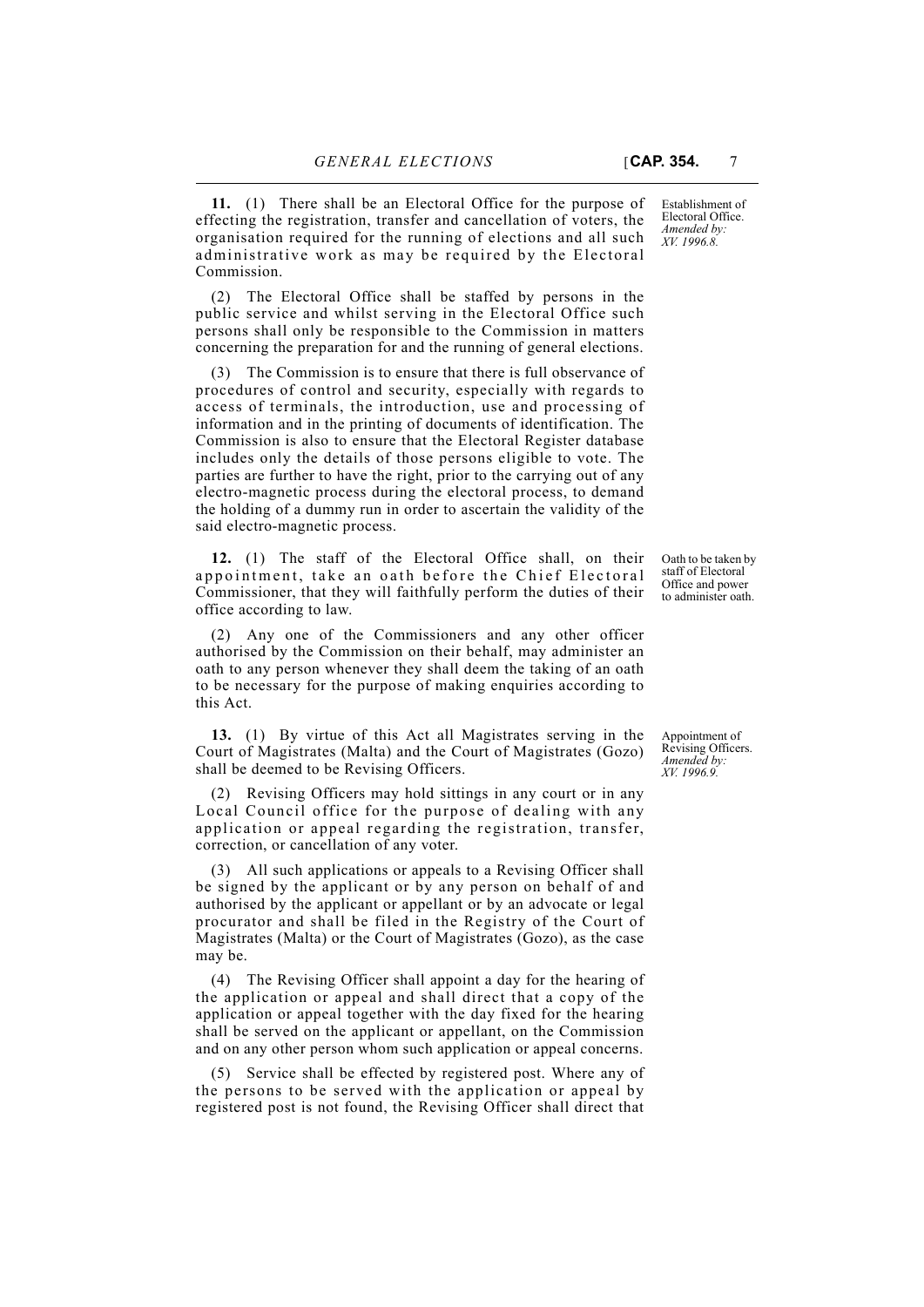the person shall be served by an officer of the court. Where the person is not found by such officer of the court, the Revising Officer shall, on the report of the officer of the court direct that the application or appeal be posted on the notice board of the police station and the Local Council office of the locality in which the person concerned resides and to be published twice in all local daily newspapers and where necessary, shall appoint another day for the hearing.

(6) Service on all the persons concerned shall be effected at least three days before the day fixed for the hearing of the application or appeal.

(7) If the applicant or appellant shall fail to appear on the day appointed for the hearing and is not represented by an advocate or legal procurator or other person, the application or appeal shall be considered as abandoned.

(8) In the case of an application for the removal of the name of a person from the Electoral Register, if such person shall fail to appear on the day appointed for the hearing and is not represented by an advocate or legal procurator or other person, the application may be decided in default.

(9) In the case of an application or appeal based on the grounds of mental infirmity the Revising Officer shall, notwithstanding the absence of the applicant or appellant or of an advocate, legal procurator or other person representing him, refer the application or appeal to the Medical Board for determination.

(10) In determining the application the Revising Officer shall state the reasons for his decision and the applicant or appellant, the Commission or the voter concerned shall have the right to appeal to the Court of Appeal on any point of law by means of an application filed within seven days of the delivery of the decision by the Revising Officer.

(11) No fee shall be charged in the Registry on any application or appeal, for the service thereof, for any other proceeding in consequence thereof or for any decision thereon.

**14.** (1) There shall be a Medical Board to whom shall be referred questions as to whether a person who has applied to be registered as a voter or is already registered is disqualified from being so registered in terms of paragraph (*a*) of article 58 of the Constitution.

(2) The Medical Board shall consist of a doctor appointed by the Commission, who shall act as chairperson, and a doctor appointed by each of the political parties. The Medical Board shall be deemed to be validly constituted once the chairperson or any one of the members is appointed.

Appointment of Medical Board.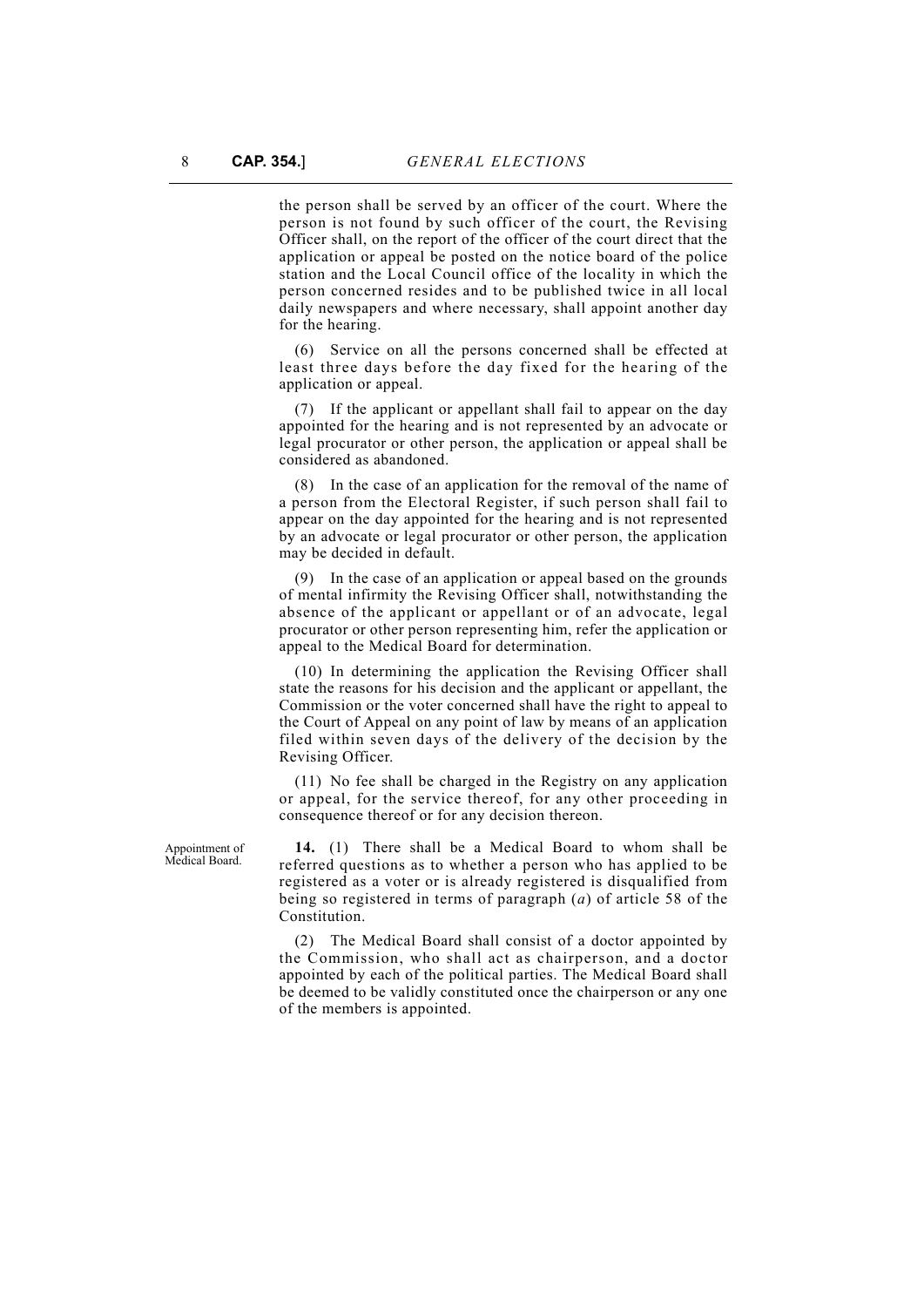#### PART III

#### *Voters*

**15.** Subject to the provisions of the next following article, a person shall be entitled to be registered as a voter for the election of Members of the House if, and shall not be entitled to be registered unless, he has the qualifications required by article 57 of the Constitution and provided he is not so disqualified in terms of article 58 of the Constitution or in accordance with the provisions of this Act.

**16.** (1) Subject to the following provisions of this Act every person registered as a voter in an electoral division shall, while so registered, be entitled to vote at the election of Members of the House for that division.

(2) No person shall vote at the election of Members of the House in any division other than a division in which he is registered as a voter.

(3) Any person who contravenes the provisions of subarticle (2) shall be guilty of an offence and shall on conviction be liable to the penalties established for offences against article 112.

### PART IV

#### *Electoral Divisions and Method of Election*

**17.** (1) For the purpose of the election of members of the House, the Island of Malta and its Dependencies shall be divided into thirteen electoral divisions.

(2) Subject to the provisions of article 52(1) of the Constitution the House shall consist of sixty-five members, each electoral division returning five members.

The boundaries of the electoral divisions referred to in subarticle (1) shall be those established in accordance with article 61 of the Constitution.

(4) Any change in the number of electoral divisions, or in the boundaries thereof, or in the number of Members of the House shall have effect as provided in article  $61(2)$  and  $(3)$  and article  $66(6)$  of the Constitution:

Provided that, where an alteration to the boundaries of the electoral divisions has been published under article 61(3)(*d*) of the Constitution, nothing in this subarticle shall be construed as preventing the publication of a revised electoral register or preventing any other requirement under this Act connected with the registration of voters being carried out in accordance with such alteration, before the dissolution of Parliament upon which the alteration comes into effect.

**18.** The election of Members of the House shall be according to the principle of proportional representation, each voter having one transferable vote.

Method of Election.

Electoral Divisions and number of Members of Parliament.

Qualification of voters.

Right to vote at elections. *Amended by: XV. 1996.10.*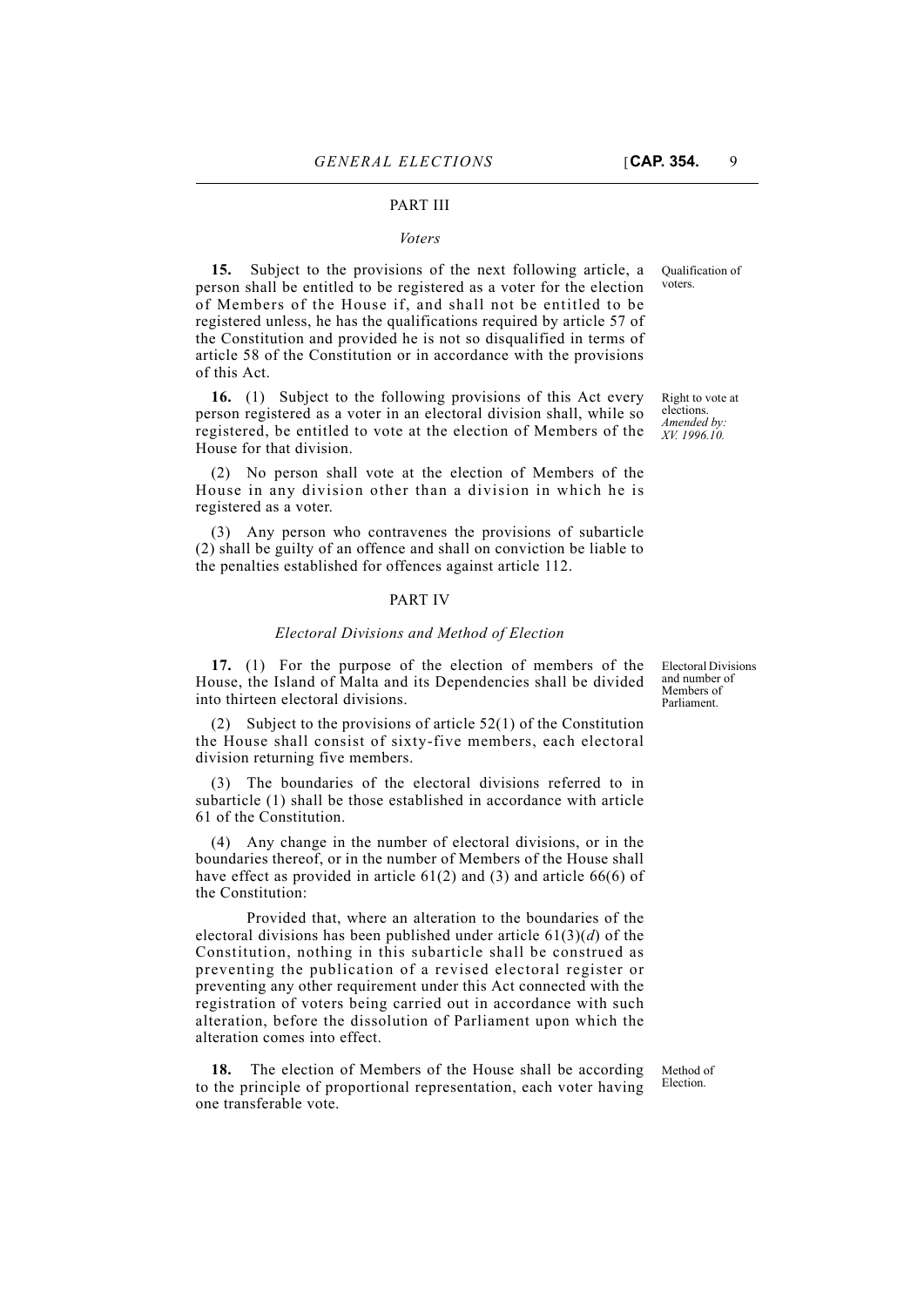## PART V

## *Registration of Voters*

Enquiries by Commission. *Amended by: XV. 1996.11.*

**19.** (1) The Commission shall make all such enquiries, and require from any person such information, as it may deem necessary for the purpose of determining whether a person is entitled to be registered as a voter or to remain so registered or where he is to be registered.

(2) The Electoral Commission shall ensure that adequate staff are deployed for the specific purpose of verifying voter qualifications and registration and shall carry out such verification both with the voter and other persons who may provide the necessary information as well as with any government departments which may have relevant information.

**20.** (1) All public officers in the service of the Government of Malta and all officers of bodies corporate established by law are, notwithstanding the provisions of any other law, hereby authorised and required to furnish to the Commission all information that it may require in order to be able to determine whether a person is entitled to be registered as a voter or to remain so registered.

(2) The Commissioner of Police shall assist the Commission by causing enquiries to be made, information to be collected, and claims to be checked and in such other manner as may be necessary.

(3) The public officer or officers responsible for the Public Registries of Malta and Gozo shall, within the first five days of each month, forward to the Commission a list containing the name, surname, identity card number, if any, and other particulars of each person whose death has been registered during the preceding month as well as a list containing similar particulars of all persons who have contracted marriage in the preceding month and a list containing similar particulars of all persons who have reached, the age of eighteen years in the preceding month.

(4) The Registrar of Courts in Malta and the Registrar of the Courts of Gozo or other persons having such function shall, each with regard to the courts to which he is attached, within the first five days of each month, forward to the Commission a list containing the name, surname, identity card number, if any, and other particulars of each person who has been interdicted for reasons of mental incapacity by a competent court as well as a list containing similar particulars of all persons who have been sentenced by any Court in Malta to imprisonment (by whatever name called) for a term exceeding twelve months or to such a sentence of imprisonment the execution of which has been suspended.

(5) Any public officer or other person responsible for any prison in Malta shall within the first five days of each month forward to the Commission a list containing the name, surname, identity card number, if any, and other particulars of any person who has been released from prison in the preceding month.

Duty of Government officers to give information. *Amended by: XXIV. 1995.362; XV. 1996.12.*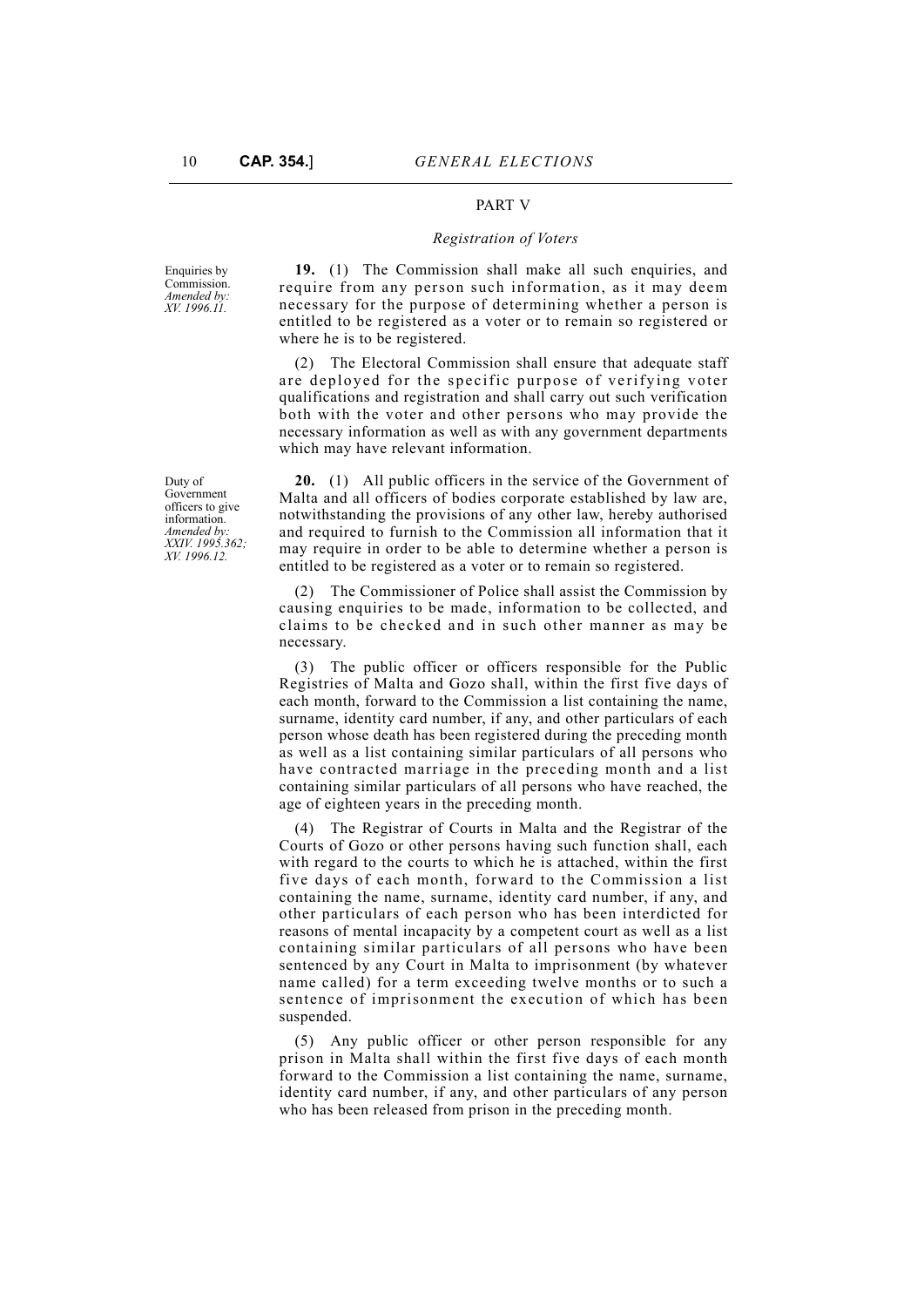(6) The public officer or other person responsible for the office responsible for the grant or withdrawal of citizenship shall within the first five days of each month, forward to the Commission a list containing the name, surname, identity card number, if any, and other particulars of any person who has been granted citizenship or whose citizenship has been withdrawn in the preceding month.

(7) The Commission shall forward to the party delegates a copy of such lists within five days of the receipt thereof.

 **21.** (1) Any person who has the requisite qualifications to vote at elections of members of the House may apply for registration to the Commission in the form set out in the Second Schedule to this Act; provided that the Commission shall register as a voter any person who is entitled to be so registered whether or not such an application has been made.

(2) The Commission shall refuse an application, by a person to be registered as a voter and the Commission shall not, on its own initiative in accordance with subarticle (1), register a person as a voter only if such person:

- (*a*) has lost any of the qualifications necessary to be registered as a voter in accordance with article 57 of the Constitution; or
- (*b*) has become disqualified for being so registered for any of the reasons mentioned in article 58 of the Constitution.

**22.** A person who is qualified to be registered as a voter shall only be registered in the division and under the address at which he ordinarily resides:

Provided that if it is proved to the satisfaction of the Commission that any person is not registered in the division and under the address at which he ordinarily resides, the Commission shall not have the right to cancel the registration of such person but shall apply the provisions of article 23.

**23.** Any person registered as a voter and who requires any correction in his designation or other particulars or to have his name transferred to another address or electoral division may apply to the Electoral Commission in the form set out in the Third, Fourth or Fifth Schedule to this Act, as the case may be:

Provided that such correction or transfer shall be made by the Commission whether or not any such application has been made, either on its own initiative or following the application by any other registered voter, hereinafter referred to as the applicant, if it is satisfied that such correction or transfer is justified and provided that it shall first communicate its decision in writing to the person to whom it relates and to the applicant, if any, either of whom shall have the right to appeal to a Revising Officer.

**24.** Where the Commission is satisfied following the application by any other registered voter, hereinafter referred to as the applicant, or on its own initiative, that any person who is

Transfers and corrections.

Application for registration.

Method of registration.

Cancellation of registration.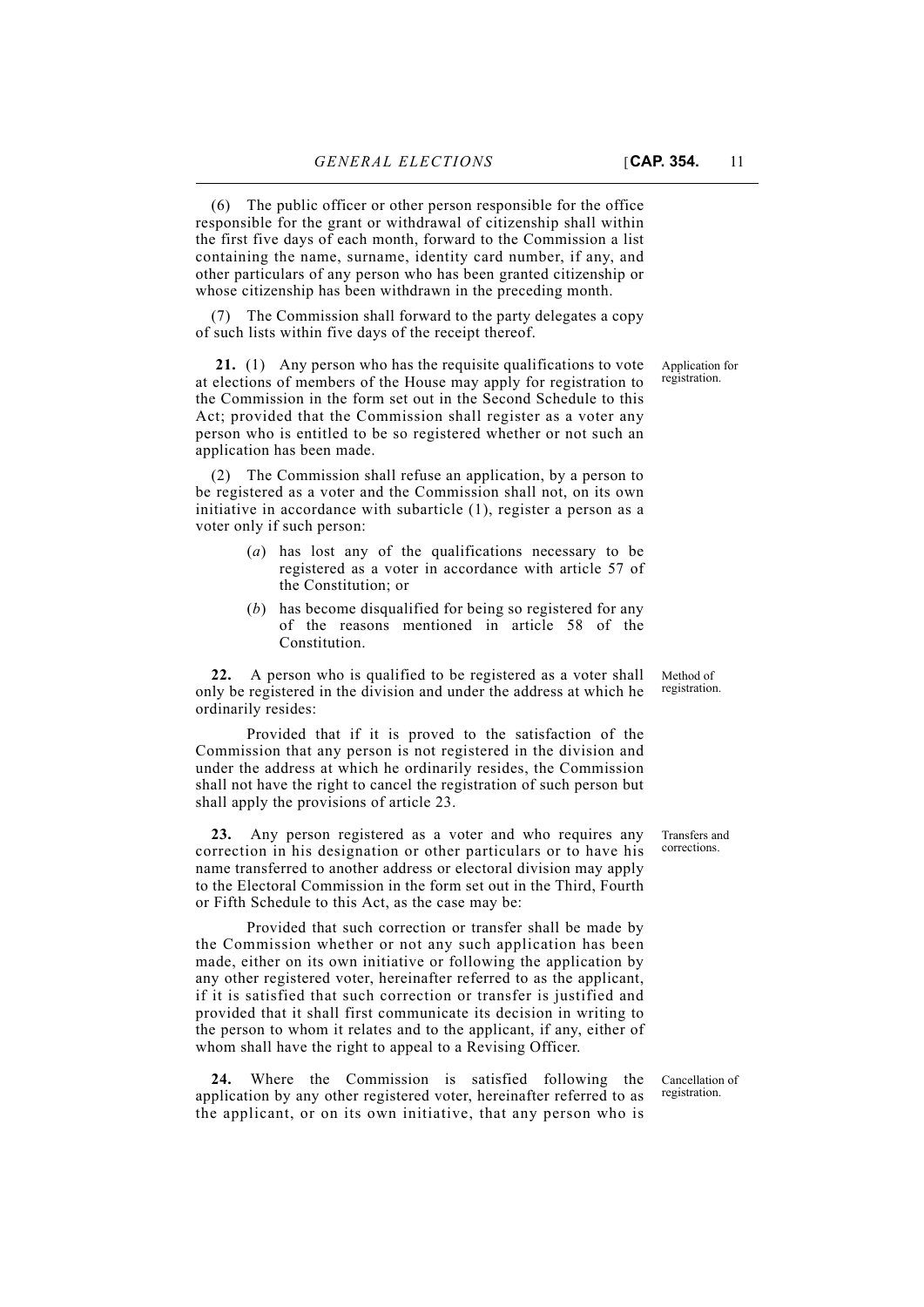registered as a voter and whose name appears on the Electoral Register is not qualified to be registered as a voter, the Commission shall, subject to the provisions of article 26, cancel the registration of such voter and expunge his name from the Electoral Register.

**25.** (1) The Commission shall inform the applicant and the voter concerned of its decisions on any application for registration as a voter or to correct, to transfer or cancel the registration of a voter and of any registration, correction, transfer or cancellation made on its own initiative.

(2) The Commission shall effect the necessary changes in the Register in accordance with its decision and shall inform the voter concerned and the applicant of his right to appeal to a Revising Officer.

**26.** (1) Prior to proceeding to the cancellation of the registration of any voter in terms of article 24 the Commission shall by notice in writing require such person to provide such information or such proof or evidence as it may deem necessary to establish such person's right to remain registered as a voter and if such person fails, within ten days of the posting of such notice by the Commission, to provide in writing such information, proof or evidence to the satisfaction of the Commission, the Commission may cancel his registration or expunge his name from the Electoral Register:

Provided that in the case of a person's total failure to answer the aforesaid notice within the aforesaid period of time, the Commission shall not proceed to cancel his registration or expunge such person's name from the Electoral Register before it shall have served upon such person a further notice in writing to provide such information, proof or evidence to the satisfaction of the Commission within a period of ten days from such further notice. Copies of notices made pursuant to this article shall also be delivered to the party delegates.

(2) Any written communication which the Commission requires to be made to it under this article may either be delivered at the Electoral Office or forwarded to the Commission free of any charge for posting.

(3) The further notice referred to in the proviso to subarticle (1) shall be served by a police officer or by any other person appointed for the purpose by the Commission and such notice shall be deemed to have been served by delivery of the notice to the person to whom it is addressed, or to a person who is or reasonably appears to be not under fourteen years of age and who is either a member of the family or household or in its service, at the address of the voter as shown in the Electoral Register.

(4) Where the Commission decides to expunge the name of a voter from the Electoral Register, it shall inform the voter accordingly by means of a letter addressed to him and shall copy such letter to the party delegates.

Decision by Commission on application for registration, transfer, correction or cancellation.

Requirement of information by commission. *Amended by: XV. 1996.13; XVI. 2002.5.*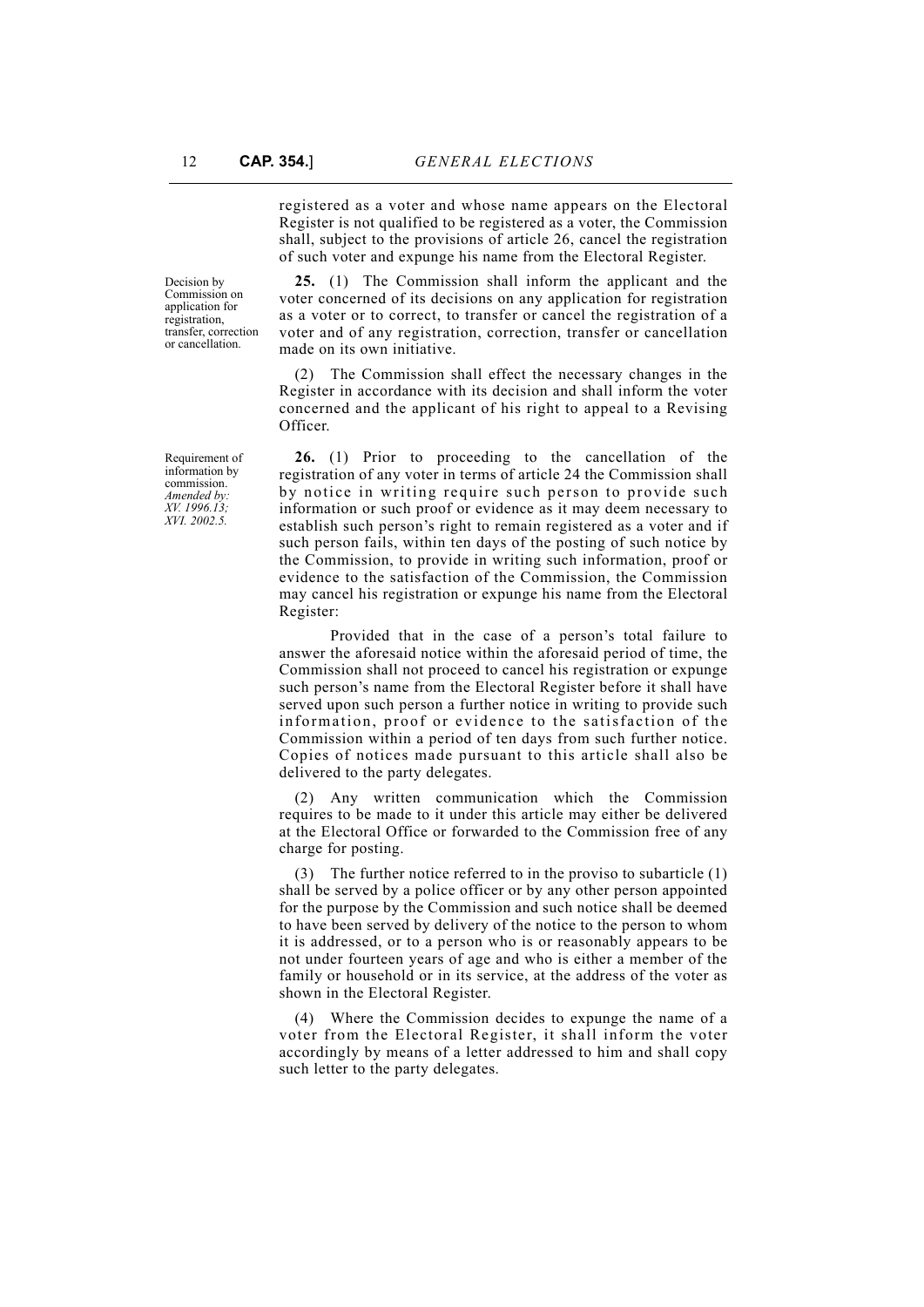Refusal or cancellation due to mental incapacity.

**27.** (1) The Commission may not refuse an application by a person to be registered as a voter, or cancel the registration of a voter, or expunge his name from the Electoral Register in terms of article 58(*a*) of the Constitution before it obtains the decision of the Medical Board established in terms of article 14 or unless such person has been interdicted for mental incapacity by a competent court.

(2) The decision of the Medical Board shall be final and binding on the Commission and the voter and no appeal shall lie therefrom.

(3) Decisions of the Medical Board that a voter is of unsound mind shall be taken by unanimous vote and shall be communicated in writing to the Commission who shall thereupon inform the voter.

(4) Every public officer shall be in duty bound to provide the Board with any information it may require regarding the health of the person whose entitlement to be registered or to continue to be registered as a voter is being considered.

(5) The Medical Board shall regulate its own procedure.

**28.** The Commission shall, at least, every calendar month give to each party delegate a list showing new registrations, corrections, transfers and cancellations carried out by it in virtue of the preceding provisions of this Act indicating the name and all particulars of the person concerned and the reason for effecting any change as well as a list showing any change effected to street names and all the particulars of voters affected by any such change.

**29.** The party delegates shall have the same powers granted to the Commission by virtue of article 19 to seek, through the Commission, information from public officers regarding the entitlement of a person to be registered as a voter and the duty of such public officers to give such information shall also apply in relation to the party delegates. This information is to be given with all the necessary details and is to be given forthwith. The Commission shall give a copy of all requests for information and of all replies also to the other party delegates.

#### PART VI

#### *Publication of Electoral Register*

**30.** (1) The lists of all persons who are entitled to be Electoral Register. registered as voters for the election of Members to the House in accordance with the provisions of this Act, shall constitute the Electoral Register.

(2) The Electoral Register shall be compiled in accordance with the provisions of this Act.

(3) The Electoral Register shall be compiled in such manner that the public may be aware of the persons who are registered as voters, and in such manner to enable the identification of every voter and giving every voter the opportunity to object to the inclusion of any other voter in accordance with the provisions of

Information regarding new registrations, etc. *Amended by:*

*XV. 1996.14.*

Rights of party delegates to information. *Amended by: XV. 1996.15.*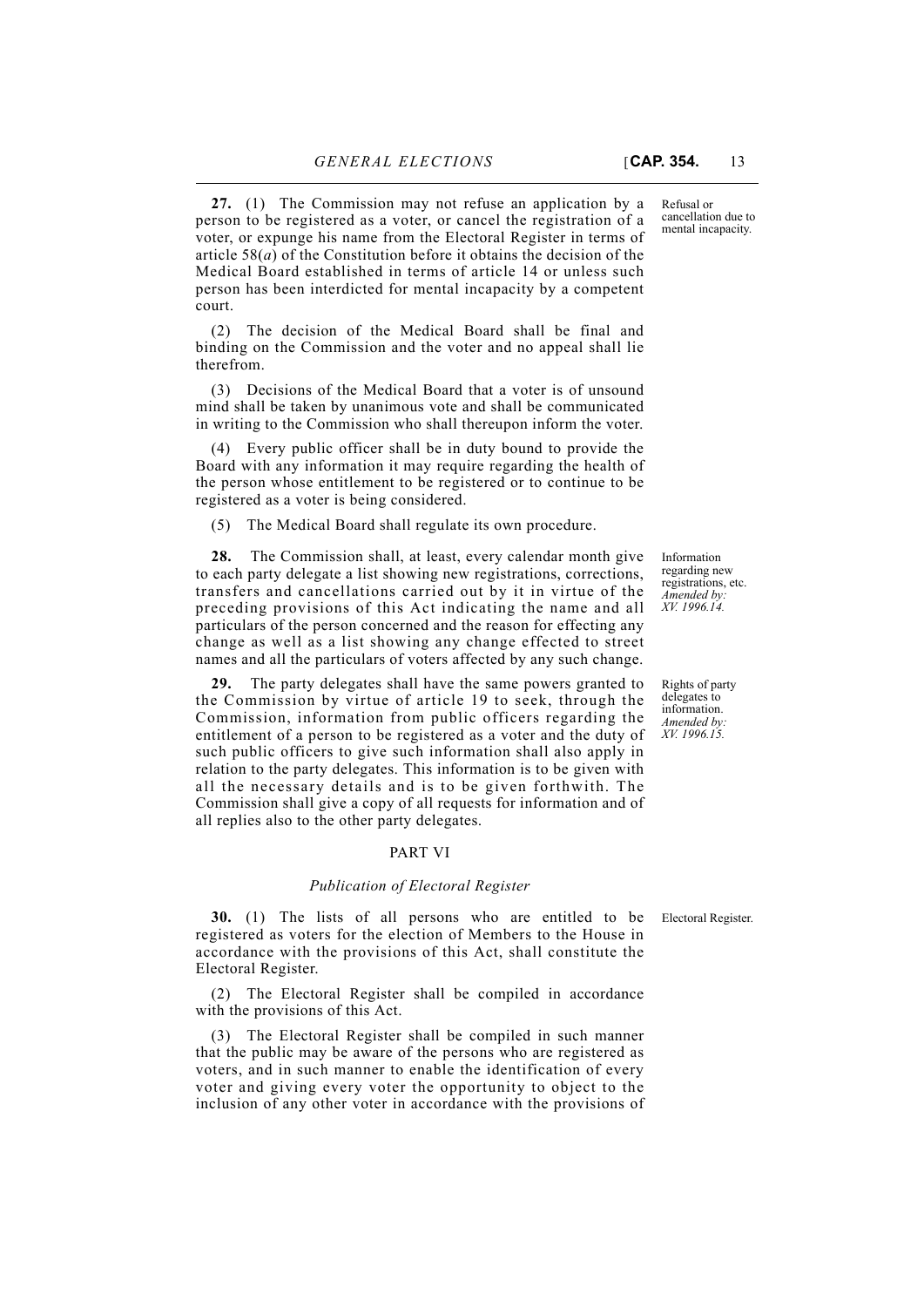#### this Act.

Compilation of Electoral Register. *Amended by: XV. 1996.16.*

Cap. 363.

**31.** (1) The Electoral Register shall consist of as many parts as there are localities, one for each locality, and each locality may be subdivided into as many parts as the Commission may deem necessary or convenient. For the purposes of this Part of the Act, the word "locality" shall have the same meaning assigned to it in the Local Councils Act.

(2) The Electoral Register shall, in each article be drawn up in alphabetical order according to the name of each street and voters shall be shown in alphabetical order of surnames under the name of the street where they are registered and against the name of each voter his ordinary place of residence and identity card number shall be shown.

(3) The Electoral Register may also include against the name of each voter any other particulars which may be considered necessary for the proper identification of each voter.

Any printing error in any particular so shown shall not of itself affect a person's entitlement to vote.

Contents of Electoral Register.

**32.** (1) The Electoral Register shall include all persons who are entitled to be registered as voters in accordance with the provisions of this Act, on the day mentioned in the following article.

(2) The Electoral Register shall not include any person who is not entitled to be registered as a voter in accordance with the preceding provisions of this Act, on the day mentioned in the following article.

**33.** (1) The Commission shall cause a revised Electoral Register to be published in the Gazette twice a year, that is to say, in the month of April and in the month of October. Such Register shall contain all corrections, additions, transfers and cancellations as on the thirty-first day of March and the thirtieth day of September immediately preceding the publication thereof.

(2) The Electoral Register shall be published in two distinct formats. The first format shall be divided into as many parts as there are localities whilst the second format shall be divided into as many parts as there are divisions.

For all the purposes of this Act the Electoral Register published in the first format shall be considered to be the Electoral Register required by this Act and changes relative to the registration of voters in the said register appearing in the said first format shall also be made and published by the Commission in the register published in the second format.

(3) Each format of the Electoral Register shall indicate the total number of voters registered in each locality or division as the case may be subdivided by street, part of locality or locality as the case may be, as well as the total number of voters for each locality and division, as the case may be, that have been added, deleted, transferred from one locality or division, as the case may be, to

Publication of Electoral Register. *Amended by: XV. 1996.17.*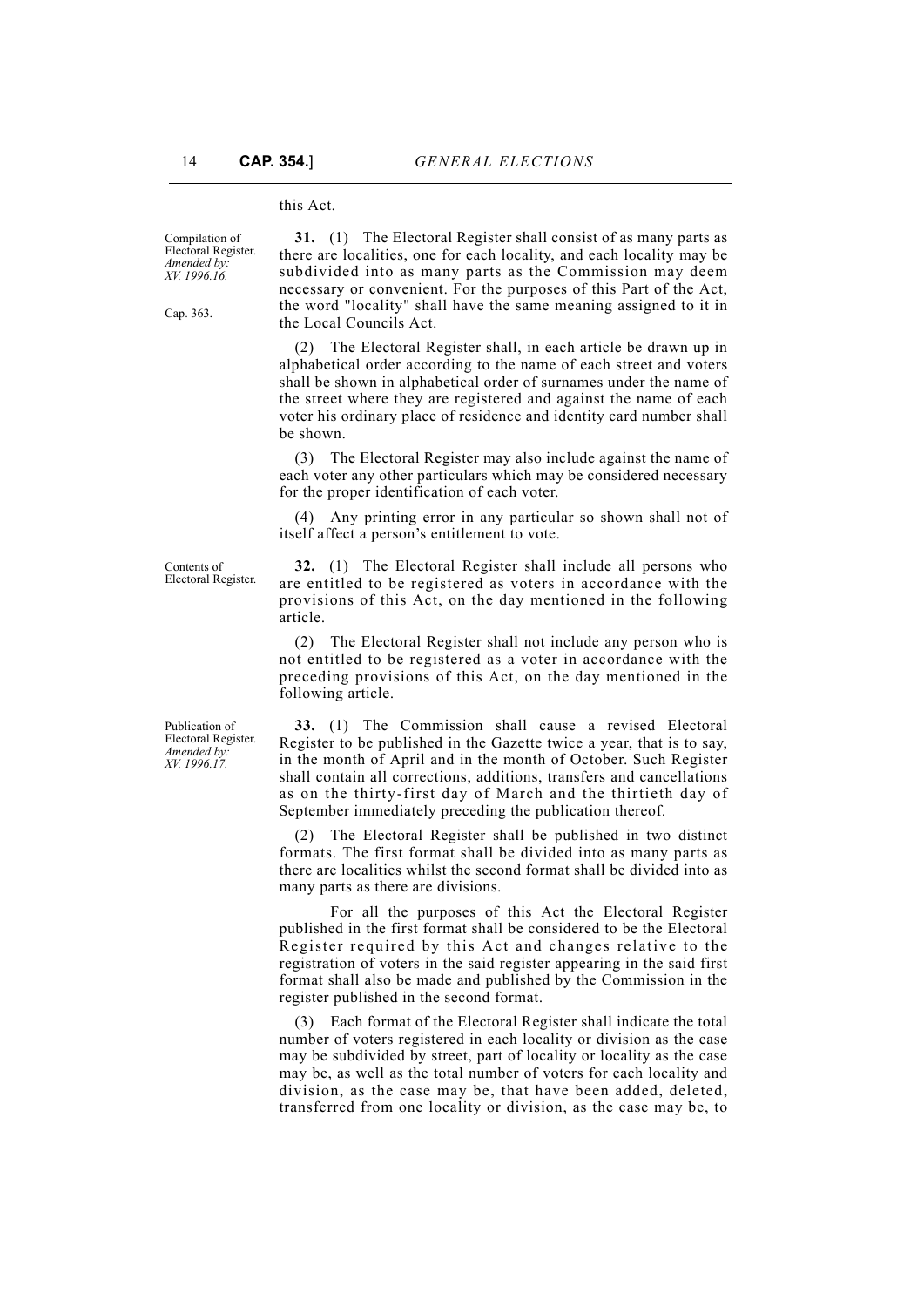added to the register after their registration had been previously cancelled by the Commission. Such information shall be given in such format as the Commission may deem makes it most comprehensible to the public.

(4) Where the Commission in exercise of its powers under article 31(1), subdivides any locality it shall show such information for each part of that locality so subdivided.

(5) The provisions of this article shall be and remain inoperative from the date of any dissolution of the House until the conclusion of the following general election.

(6) Notwithstanding the provisions of the last preceding subarticle, where, prior to any dissolution of the House of Representatives -

- (*a*) any alteration to the boundaries of the electoral divisions has been approved by the House under the provisions of article 61 of the Constitution; and
- (*b*) such alteration has not been shown in a revised electoral register under subarticle (1),

the Commission shall cause to be published in the Gazette, as soon as possible after the dissolution and in any case not later than three working days after the publication of the election Writ in the Gazette, a revised Electoral Register, the revision of which consisting in the name included in the Electoral Register last published being shown in accordance with such alteration.

(7) The Commission shall in addition publish the Electoral Register in electro-magnetic format.

**34.** Any additions, cancellations or corrections to the Electoral Register ordered by a Revising Officer in accordance with the provisions of this Act shall be published by the Commission in the Government Gazette and shall form part of the Electoral Register.

**35.** Whenever an election is to be held, the voters shall be those whose names appear in the revised Electoral Register last published, subject to such additions, cancellations or corrections ordered by the Revising Officer, and the Commission shall not have the right to withhold any voting document to any voter who is so registered unless such voter has died:

Provided that nothing in this article shall entitle any person to vote who has ceased to have the necessary qualifications to vote or relieve such person from any penalties to which he may be liable for so voting. Nor shall anything in this article entitle any person to vote unless he satisfies the requirements of this Act.

Additions, cancellations and corrections by Revising Officer.

Voters at election to be those in last Electoral Register.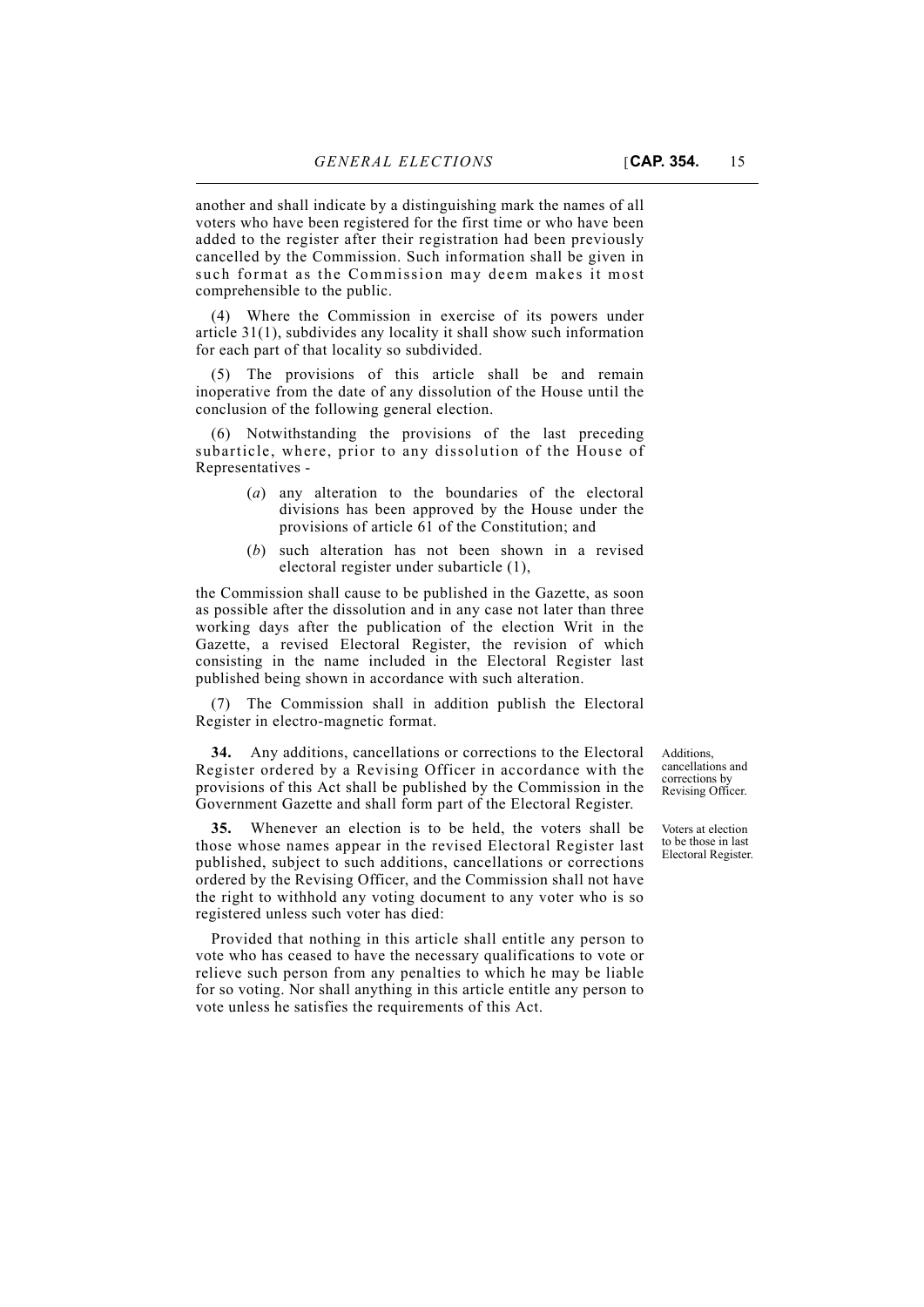## PART VII

#### *Appeals to Revising Officer*

Appeals in case of forced correction or transfer. *Amended by: XV. 1996.18.*

Appeals in case of refusal of application. *Amended by: XV. 1996.19.*

Appeals in the case of cancellation of registration. *Amended by: XV. 1996.20; XVI. 2002.6.*

Appeals following publication of Electoral Register.

Appeals by third person following publication of Electoral Register. *Amended by: XV. 1996.21.*

**36.** Any person who has his designation or other particulars in the Electoral Register corrected or his name transferred to another address or division by virtue of the power vested in the Commission by the proviso of article 23 may appeal to a Revising Officer not later than twenty-one days from the day when he is officially informed of the decision of the Commission.

**37.** Any person whose application to be registered as a voter or for the correction of his designation or other particulars appearing in the Register or for the transfer of his name to another address or division is rejected by the Commission shall have the right to appeal to a Revising Officer not later than twenty-one days from the day when he is officially informed of the decision of the Commission.

**38.** (1) Any person whose registration as a voter is cancelled from the Electoral Register by virtue of the power vested in the Commission in terms of article 24 shall have the right to appeal to a Revising Officer.

(2) Such appeal may be filed at any time up to fifteen days before the date fixed for the election, and any such appeal shall be allowed if the applicant had, on the day in which he filed the appeal, all the qualifications to be registered as a voter.

**39.** (1) Any person whose name has not been included in the Electoral Register and who claims that he has the necessary qualifications to vote, and, every voter who claims that his designation, address or other particulars have not been correctly shown in the Electoral Register may appeal to a Revising Officer to have his name included in the Electoral Register or to have his designation, address or other particulars corrected, as the case may be, not later than twenty-one days after the publication of the Electoral Register.

(2) A Revising Officer may order the inclusion of a person's name in the Electoral Register or the correction of the designation, address or other particulars in accordance with subarticle (1), notwithstanding that no prior application may have been made to the Commission for such purpose.

**40.** (1) Any registered voter who claims that any other person whose name appears in the Electoral Register either is not entitled to be registered as a voter, or, that the relative designation, address or other particulars are not correctly shown in the Electoral Register in accordance with the provisions of this Act, shall have the right to appeal to a Revising Officer not later than twenty-one days after the publication of the Electoral Register either to have the name of such voter expunged from the Electoral Register or to have the designation, address or other particulars correctly shown.

(2) A Revising Officer may order the cancellation of the registration of such voter or the correction of the designation,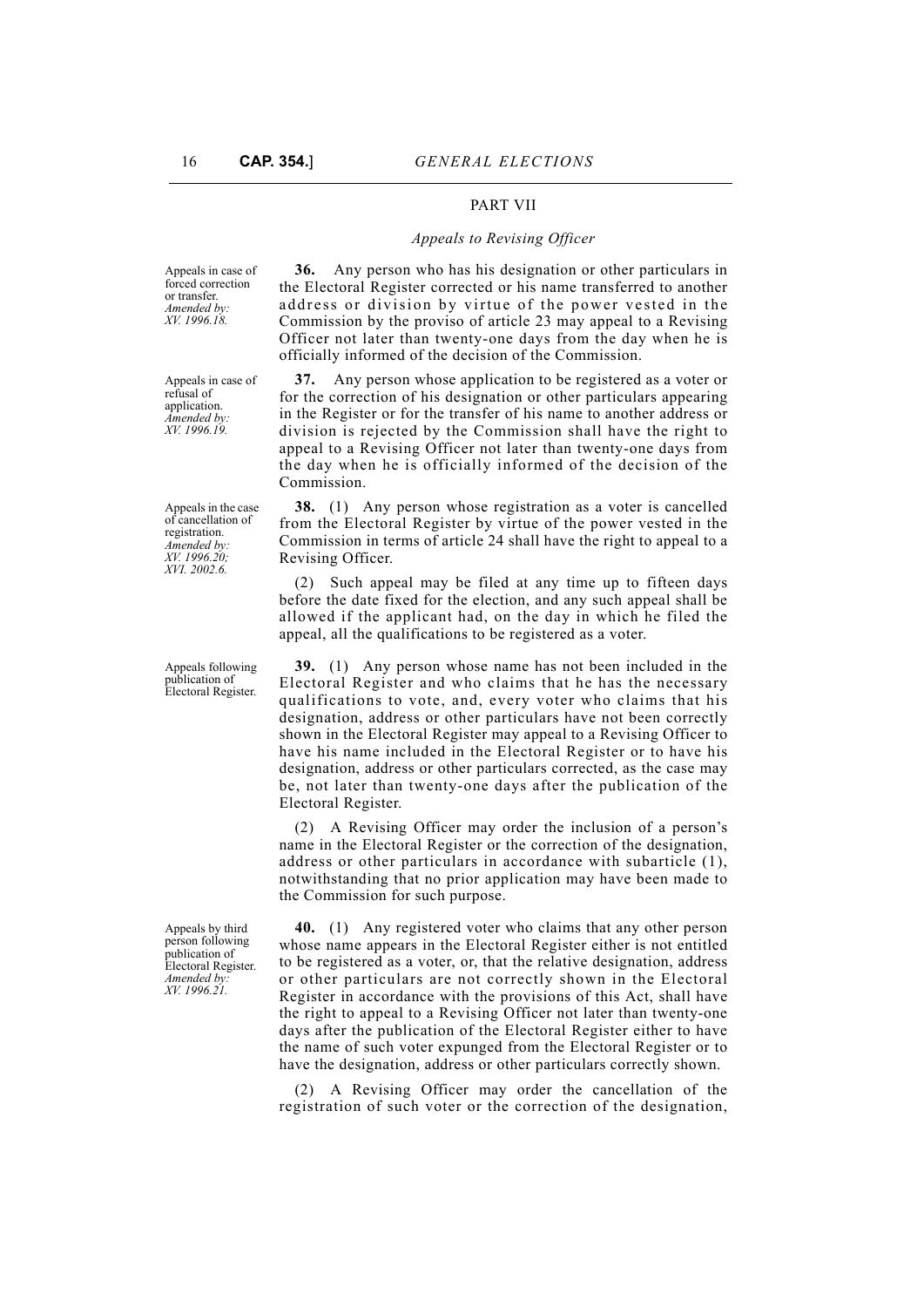address or other particulars in accordance with subarticle (1), notwithstanding no prior application may have been made to the Commission for such purpose.

**41.** (1) A Revising Officer shall before determining any appeal hear the appellant, the Commission and the person, if any, against whom the appeal is made, and shall admit such other evidence and hear such other persons as he may consider necessary.

(2) Where the application is for the cancellation of the registration of a voter on the grounds of mental infirmity, the Revising Officer shall forthwith refer such application to the Medical Board referred to in article 27.

(3) The provisions of subarticle (1) shall *mutatis mutandis* apply to proceedings before the Medical Board as they apply to proceedings before a Revising Officer.

The decision of the Medical Board shall be signed by all the members of the Medical Board and its Chairman shall refer it to the Revising Officer who shall determine the appeal in accordance with such decision.

**42.** Revising Officers and the Court of Appeal shall adjourn *sine die* the consideration of all applications filed under the provisions of this Act and still pending fourteen days before the date fixed for the election.

**43.** The registrar of each of the Courts of Magistrates shall without delay forward to the Commission a certificate signed by the registrar personally giving the names, addresses and particulars of all persons who, by order of the Revising Officer are to be added to or expunged from the Electoral Register or whose designation, address or other particular are to be corrected and the Commission shall revise the Electoral Register accordingly. Copies of such certificates shall be sent by the Commission to the party delegates within five days of their receipt and shall be published in the Gazette as soon as possible.

## PART VIII

#### *Notices, Voting Documents and Ballot Papers*

**44.** (1) Whenever an election is to be held, the President shall Election Writ. give notice thereof to the Commissioners by a Writ under his hand, hereinafter referred to as "the Writ" in the form set out in the Sixth Schedule to this Act.

(2) The Commissioners shall cause the Writ to be published in the Gazette.

**45.** Within three days of the publication of the Writ, the Commissioners shall cause a notice or notices to be published in the Gazette stating:

> (*a*) the place where, and date and time when, the Commissioners will be in attendance to receive nominations of candidates for election as Members of

Hearing of appeals. *Amended by: XV. 1996.22.*

Adjournment of pending appeals. *Amended by: XV. 1996.23.*

Certificates to be forwarded to Commission. *Amended by: XV. 1996.24.*

Notice to be published by Commissioners. *Amended by: XV. 1996.25.*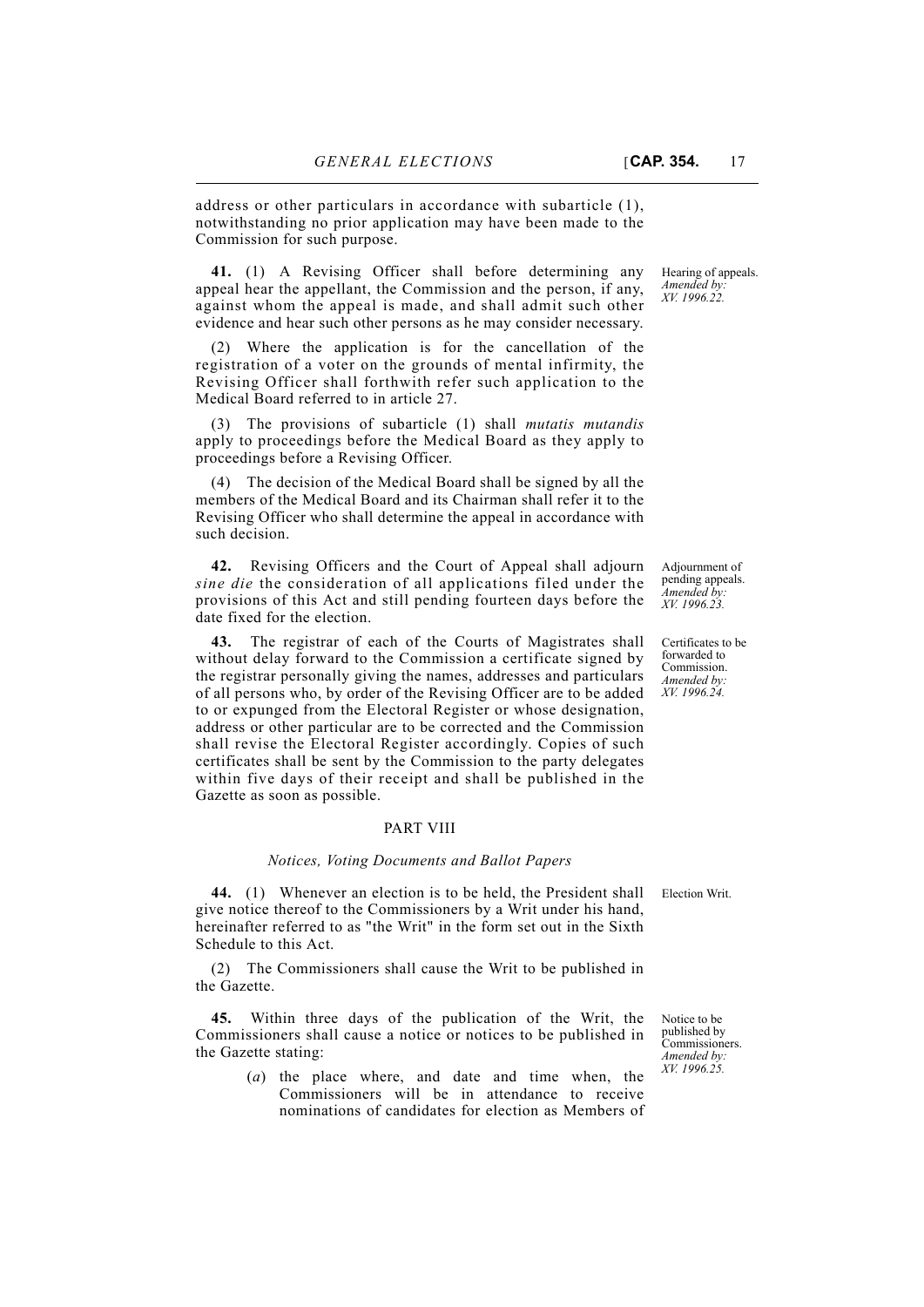the House, and any objections to such nominations, such place being referred to in this Act as the Electoral Office. The time during which nominations of candidates for election may be made shall not be less than three days and shall not commence to run before six days from the date of the publication of the notice referred to in this article, and the time during which objections to such nominations may be made shall not extend beyond two days from the expiration of the time fixed for the receipt of nominations;

- (*b*) the places where, and the days and hours when voting shall be held. Voting shall not take place before the expiration of three days from the date of the publication of the notice referred to in article 54(3);
- (*c*) the place to which the ballot boxes shall be taken by the Assistant Commissioners after the close of voting, which shall also be the place where such boxes shall be kept until the counting of the votes;
- (*d*) the place where, the date and time when the ballot boxes shall be opened and the counting of votes shall take place.

**46.** (1) Within nineteen days of the publication of the Writ, the Commission shall forward to each voter, whose name appears in the last revised Electoral Register, a document hereinafter referred to as the "voting document" in the form set out in the Seventh Schedule to this Act and made of such security paper and material and in such manner as in the opinion of the Commission provides adequate security against forgery. Voting documents shall be numbered consecutively, each document having such distinctive number stamped on the face of it:

Provided that wherever the Commission is satisfied that a person whose name appears on the Electoral Register is dead, the relative voting document shall not be forwarded, and where such voting document has been forwarded the Commission shall withdraw it:

Provided further that the Commission shall not forward a voting document to any voter in respect of whom the Commission does not possess a photograph, and in respect of such voters the Commission shall follow the following procedure:

- (i) within three days of the publication of the writ, the Commission shall publish in the Gazette a list of the said voters stating their name, surname, place of residence and identity card number;
- (ii) the names of such voters shall not be published in the list mentioned in subarticle (5);
- (iii) the voting document of such voters shall only be issued if the voter satisfies the requirements of article 47 and shall be in accordance with the provisions of that article.

Voting Document. *Amended by: XV. 1996.26.*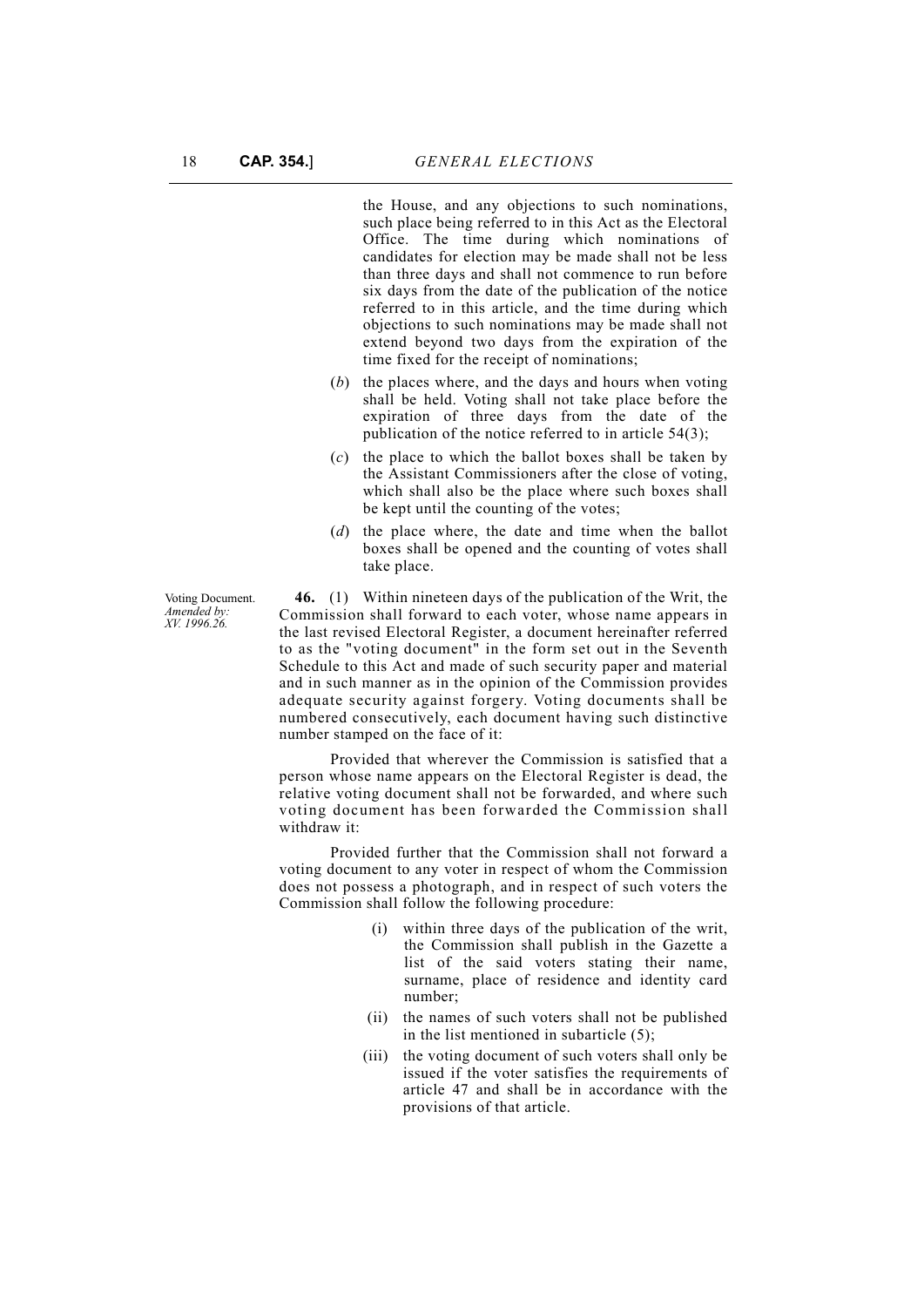facilities to watch the printing of all voting documents, to check the exactness thereof and generally to ensure that only voting documents of voters entitled to receive them are printed. The Commission shall also print on the voting document such reasonable security code as requested by the political parties and as the Commission may think fit, provided that the political parties shall deliver such security code to the Commission immediately prior to the start of printing of the voting documents or not later than such time, not being prior to twenty-four hours prior to such printing, that the Commission may establish because of technical necessity; the delegates shall be given the facility to verify the exactness thereof even by means of a dummy run of the process and by means of an audit trail that establishes the validity of the system at any stage of the process and to be given a copy of the audit trail.

(3) The voting documents printed in accordance with the previous subarticle of this article shall, until such time as they are forwarded to voters, be kept in boxes sealed with the seal of the Commission. The party delegates shall have the right to affix their own seals to such boxes and to be present whenever such seals are broken. This article shall *mutatis mutandis* also apply with regard to the voting documents which remain undistributed, in terms of subarticle (4), when voting documents are issued in terms of subarticle (6), and to the voting documents which remain undistributed.

(4) The voting document shall be served on each voter by a police officer or by any other person appointed for the purpose by the Commission, and such document shall be deemed to have been served by delivery to the person to whom it is addressed, or to an adult person, who either resides at the same address or is in his employment, at the address of the voter as shown in the Electoral Register. The political parties shall have the right to each nominate one representative to accompany each police officer or other person effecting service as aforesaid.

(5) When the Commissioners are unable to effect service of the document aforesaid they shall as soon as possible, and in no case later than fifteen days from the time established in subarticle (1), publish in the Gazette a list containing the names, identity card number and addresses of the persons on whom the voting document has not been served, and shall state the reason why service has not been effected.

(6) Any person on whom the voting document has not been served and whose name appears in the list published in accordance with the preceding subarticle, may up to the Thursday immediately preceding the day of the voting, appear personally before one of the Commissioners or other person appointed by the Commission to act on behalf of the Commissioners and claim delivery of the document.

(7) The Commissioner or other person appointed by the Commission to act on behalf of the Commissioners may examine on oath any person so appearing for the purpose of ascertaining his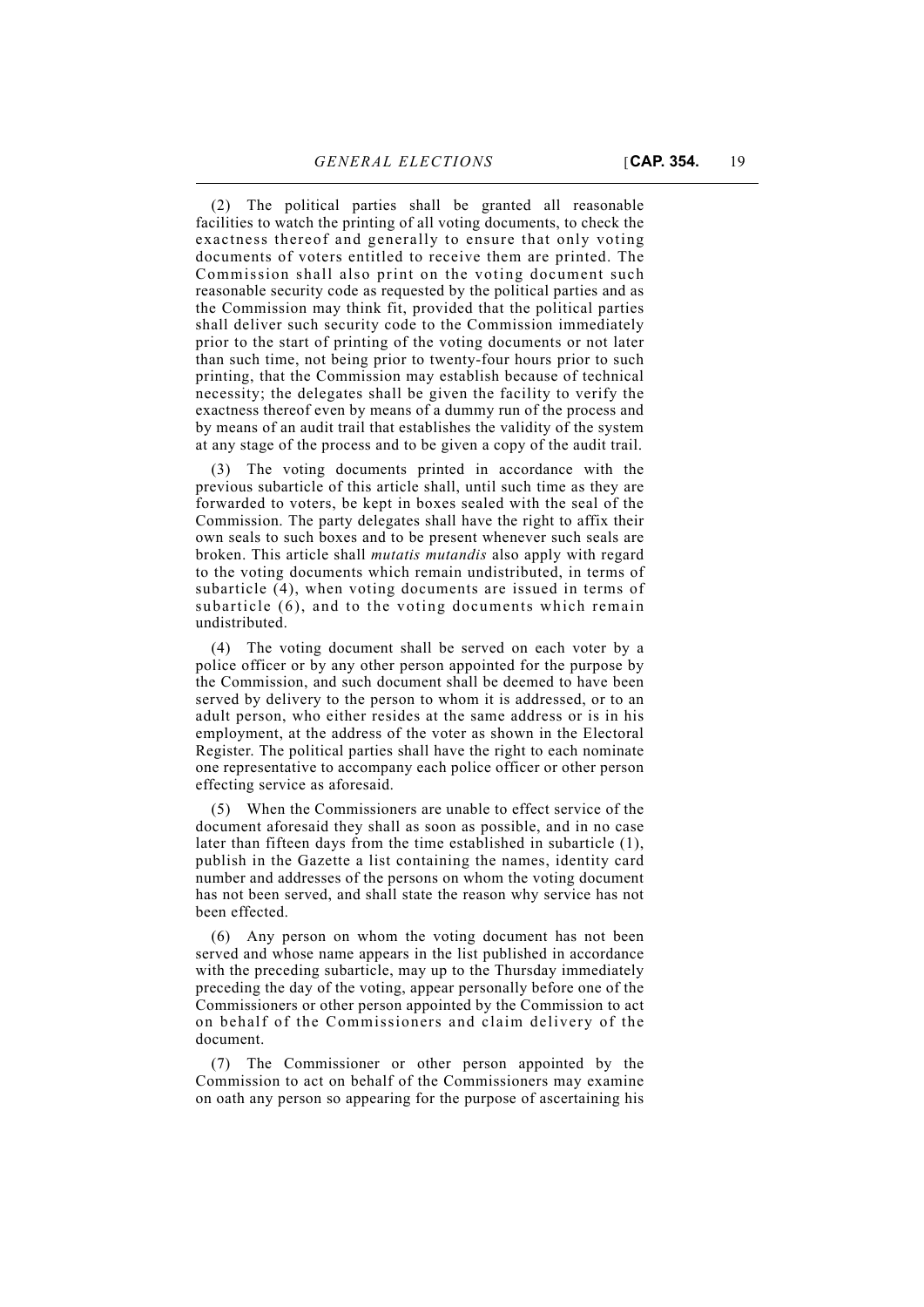identity and of establishing his claim to receive the document:

Provided that the document aforesaid shall not be delivered to him unless he produces his identity card to the Commissioners.

(8) The Commission shall publish the place and times when voters may take delivery of their voting documents in terms of subarticle (6). The Commission may designate any place for the collection of undelivered voting documents provided that the Commission shall allow a sufficient period for the collection of documents from each locality and a further period of time for collection from its office.

(9) Notwithstanding anything contained in subarticles (6), (7) and (8), where the Commission is aware that any person whose name appears on the list mentioned in subarticle (5) is registered in a retirement home, or is in a hospital, or suffers from a disability or is bed-ridden or is otherwise physically unable to appear at one of the places designated by the Commission in terms of subarticle (8) to claim delivery of his voting document, it shall be the duty of the Commission to effect service of such document on the person concerned either through one of the Commissioners or by any person appointed for the purpose by the Commission in their stead. The Commissioner or person appointed as aforesaid may examine such person on oath for the purpose of establishing his identity and of establishing the claim to receive the document. The document aforesaid shall not be delivered to such person unless he produces his identity card to the Commissioner or person appointed as aforesaid, as the case may be.

(10) If for any reason whatsoever other than any of the reasons mentioned in article 47, the Commission decides that it is necessary to reprint any voting document or documents it shall immediately inform the political parties accordingly giving them all relative information thereto. Any documents so reprinted shall bear the mark 'REPRINT' which mark shall not in any way obscure any of the information contained in the document.

(11) The political parties shall be given the faculty to supervise the process mentioned in the preceding subarticles.

 **47.** Where a person whose name appears in the last revised Electoral Register, but does not appear in the list published under article 46(5), has not received the voting document or, after the receipt of such document, has lost or destroyed such document such person may not later than 9.00 p.m. of the Wednesday immediately preceding the commencement of voting, appear before one of the Commissioners, and if -

- (*a*) he proves his identity by the production of his identity card; and
- (*b*) makes a declaration on oath before any such Commissioner that he has not received the voting document or that, after the receipt of such document, he has lost or destroyed it, and such further declarations on oath as the Commissioner may require,

Special Voting Document. *Amended by: XV. 1996.27.*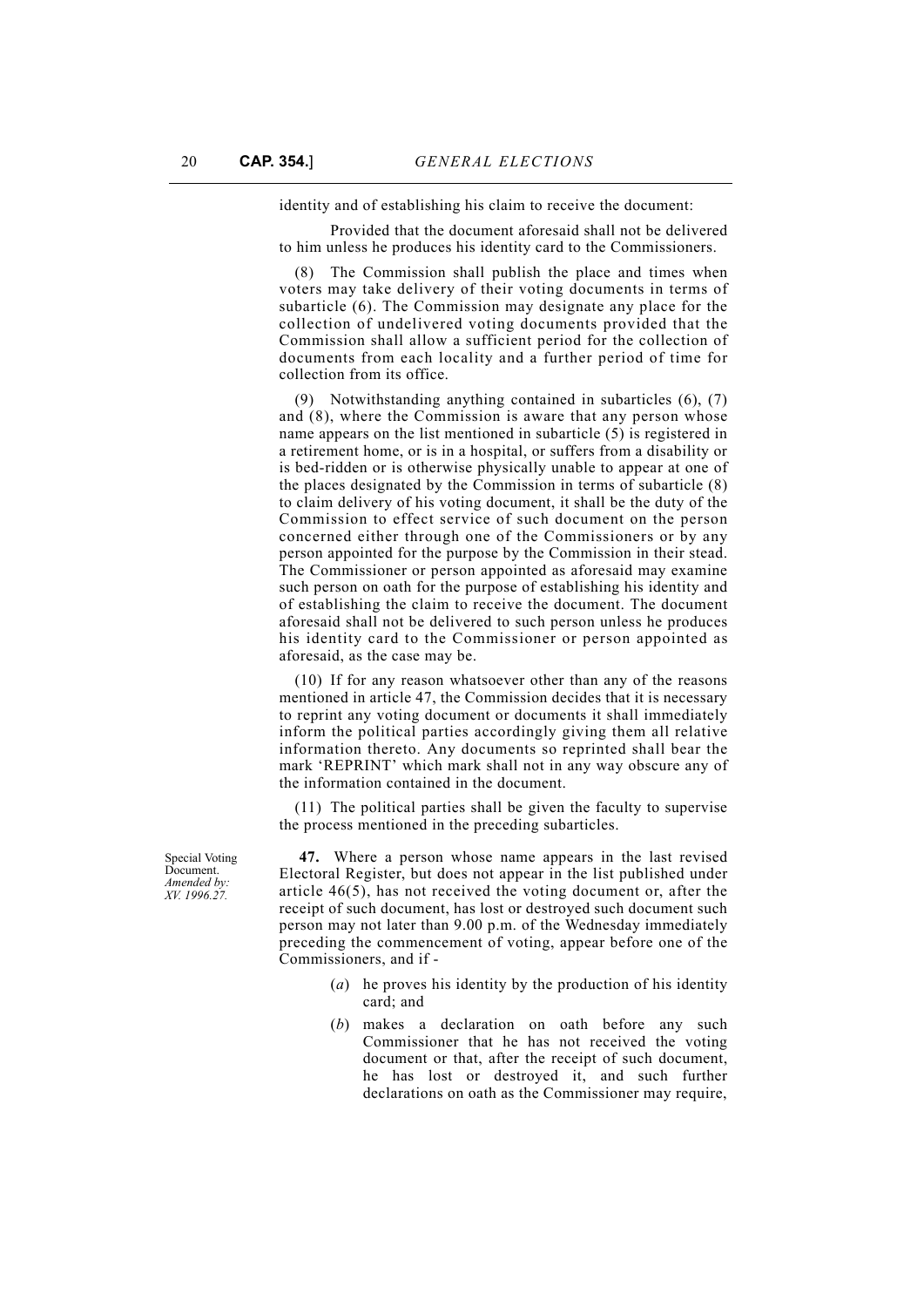he shall be given a voting document which shall bear the mark "SPECIAL" which mark shall not in any way obscure any of the information contained in the document. The word "SPECIAL" shall also be entered against the name of such voter in the list mentioned in article 64(1) and a list of all the persons to whom a voting document is issued under this subarticle shall be kept at the Electoral Office and shall be open to inspection by any candidate,

**48.** (1) Not later than the Friday before the start of the poll, the Commissioners shall cause to be published in the Government Gazette a list indicating the number of voting documents printed, the number distributed in terms of article 46(1), the names and addresses of the persons who up to that time have claimed delivery thereof in terms of article 46(6), the number of voting documents issued in terms of article 47 and the name, address and identity card number of the persons to whom such documents have been delivered, the number and reasons for voting documents withheld and the names, addresses and identity card numbers of the voters concerned and the number of voting documents remaining uncollected and the names, addresses and identity card numbers of the voters concerned.

election agent, party agent or party delegate at all reasonable times

until the poll closes.

(2) Any political party shall have the right to nominate representatives to be present during the issuing of the voting documents in terms of article 46(6) and article 47 and for this purpose the said parties shall be provided by the Commission with all such information as is required by them and as they may deem necessary for the better performance of their duties.

**49.** (1) The Commission shall, not earlier than thirteen days but not later than ten days before the poll, print such number of ballot papers as may be necessary for the poll in such form and on such material as may be prescribed under this Act. Not later than five days from the printing of the ballot papers, the Commission shall produce a Braille template for use as a guide on the ballot paper as well as a playback listening device by which a blind person may recognize the political parties and their candidates in the same manner as they are printed. Such materials shall be available for reasonable scrutiny by the representatives of the political parties contesting the poll to ascertain the transparency of the procedure, which scrutiny shall be exercised not later than three days before the poll. Should no objection be raised the materials shall be deemed to have been approved by the Commission:

Provided that any objection raised by any political party representative shall be decided by the Commission within twenty four hours of it being raised and should the objection be accepted by the Commission any alteration or amendment to the material shall be made within twenty-four hours of the decision of the Commission and communicated to the political party representatives.

(2) The Commission shall ensure that ballot papers are made of such security paper and carry such markings as to ensure that they

Number of Voting Documents. *Amended by: XV. 1996.28.*

Ballot Paper. *Amended by: XV. 1996.29; XVI. 2002.7; XXI. 2007.7.*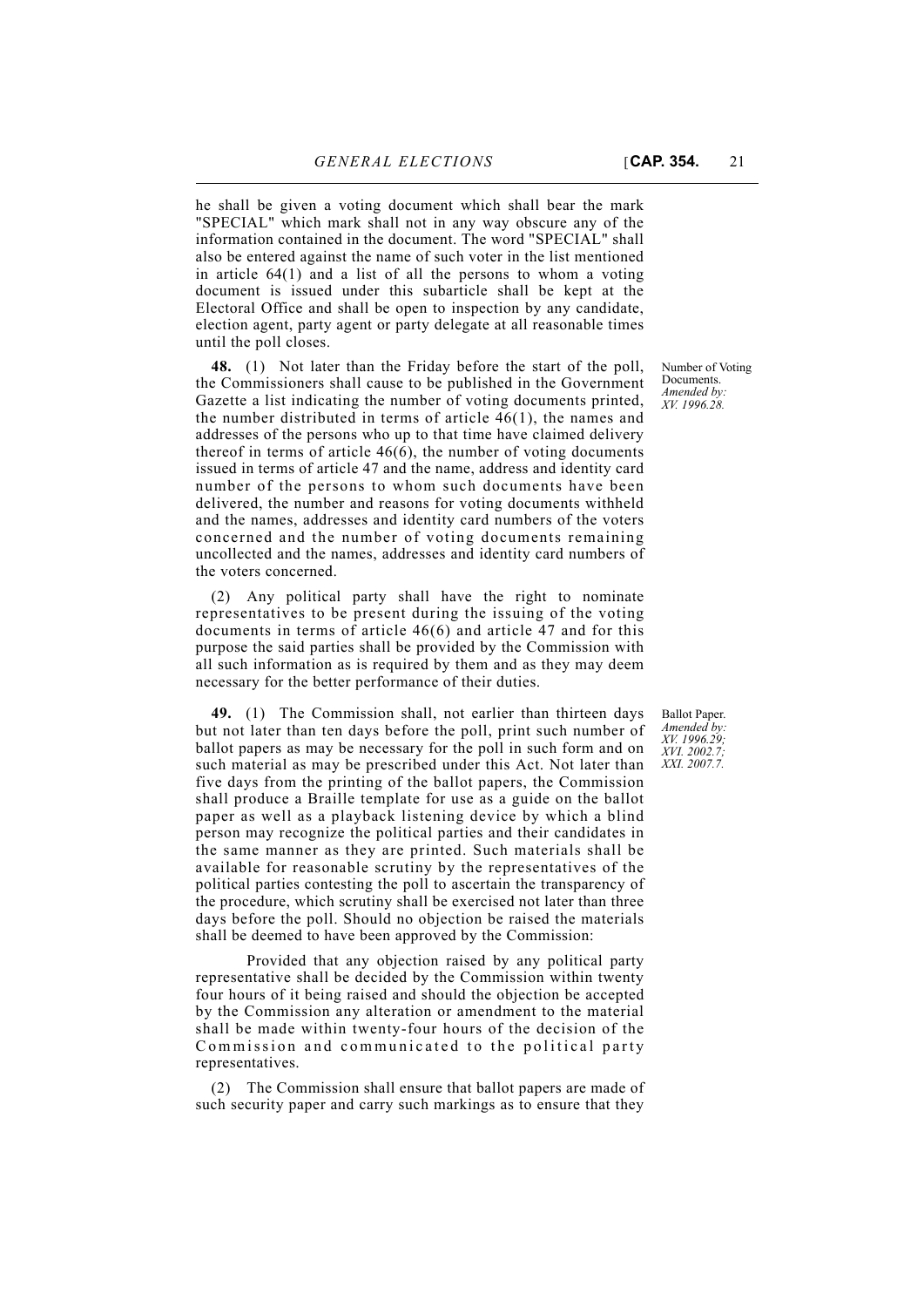may not be duplicated and not later than two days prior to the commencement of the voting, the Commission shall cause to be published in the Government Gazette the number of ballot papers printed for each electoral division and the number to be distributed to each individual polling booth.

(3) The ballot-paper of each voter shall consist of a paper in the form set out in the Eighth Schedule of this Act, containing a list of candidates described by the name (including any nickname), address and profession or occupation as given in their respective nomination paper and as approved by the Electoral Commissioners.

(4) Candidates shall be arranged by political party and, within each party group alphabetically in the order of their surname. If there are two or more candidates of one party with the same surname, they will be arranged in order of their other name or names.

(5) Every political party contesting the election shall provide the Commission with the names of the candidates contesting the election in its own interest. Such list shall be conclusive evidence as to whether a particular candidate belongs to that political party.

(6) If supplied by the party to which he belongs, there shall be printed on the ballot paper immediately after the name of each candidate belonging to that party any badge or device, approved by the Electoral Commission, indicating the political party, if any, to which the candidate belongs, or otherwise calculated to assist the identification of the candidate by the voter.

(7) Ballot-papers shall show different colours for parties contesting all electoral divisions and having not less than four candidates in each division. Such colours shall be assigned by the Electoral Commission:

Provided that any party may decline the colour so assigned to it, and in any such case the ballot paper shall not show any special colour for that party.

(8) Parties will be placed on the ballot paper in alphabetical order.

**50.** (1) On the day or days as near as practicable to the day of voting, the Commission shall prepare in different packets the ballot papers and all other documents and materials to be consigned to the Assistant Commissioners on the day of voting.

(2) The Electoral Commission shall retain possession of all packets until the day of the poll when it shall deliver the same to the Assistant Commissioners prior to the start of voting.

(3) Representatives of the political parties shall be granted all reasonable facilities to oversee the printing and checking of all ballot papers, the packing thereof and their distribution to the Assistant Commissioners, and to affix their seals to all packets prepared by the Electoral Commission for delivery to the Assistant Commissioners.

Distribution of ballot papers.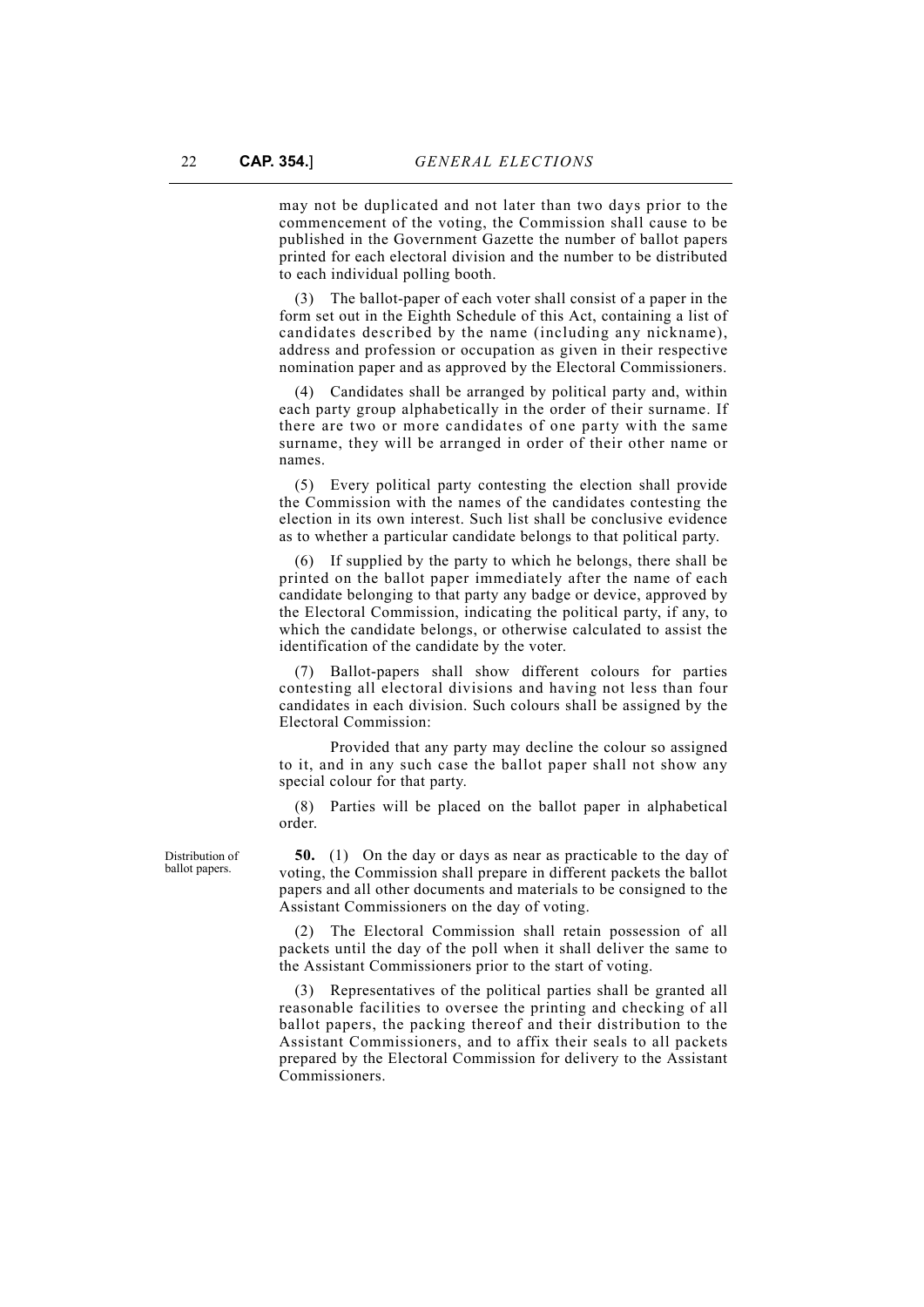### PART IX

#### *Nomination of Candidates*

**51.** (1) A candidate for election shall be nominated in writing. The nomination paper, which shall be in the form set out in the Ninth Schedule to this Act, shall be signed by the candidate himself, (or, in the event of his absence from these Islands, by a duly appointed representative), and by, at least, four voters registered in the electoral division for which the candidate is nominated. The nomination paper shall be delivered to one of the Commissioners at the Electoral Office by the candidate himself or if he is prevented by illness or absence from these Islands by his lawful representative, authorised in writing, within the period specified in the notice referred to in article 45.

(2) Immediately after a nomination paper has been delivered to the Commission the name of the candidate shall be posted at the entrance of the Electoral Office with an indication of the division for which the candidate was nominated. Delivery of the nomination paper to the Commission and acceptance of delivery by the Commission shall not of itself indicate the validity of the nomination and the Commission shall not make any statement thereon other than inform the candidate accordingly and to take delivery of the form and deposit, if any, and give due receipt.

(3) Objections may be made to a nomination on the ground that the candidate is not registered as a voter in the last published Electoral Register or that the description of the candidate is insufficient to identify the candidate, that the nomination paper does not comply with, or was not delivered in accordance with the provisions of this Act, that the deposit prescribed by article 52 has not been paid or that the candidate already stands nominated for two electoral divisions:

Provided that no such objection may be made after the expiration of the time fixed for the making of such objection in the notice, referred to in article 45.

(4) Every objection shall be in writing and signed by the objector and shall specify the ground of the objection. The Commission itself shall raise an objection if it believes that any of the grounds mentioned in subarticle (3) exist.

(5) For the purpose of this article, any voter may ask the Commissioners to be allowed to see and examine any nomination paper accepted by them.

(6) On receipt of any objection in terms of subarticles (3) and (4), the Commission shall fix a date for the hearing of the objection, shall immediately inform in writing the candidate objected to, giving him a copy of the objection filed against him, and shall inform both the objector as well as the candidate of the day appointed for the hearing of the objection. Service shall be effected by any means which the Commission deems proper to ensure receipt by the parties concerned of the said notices in the least possible time.

Nomination of Candidates. *Amended by: XV. 1996.30; XVI. 2002.8.*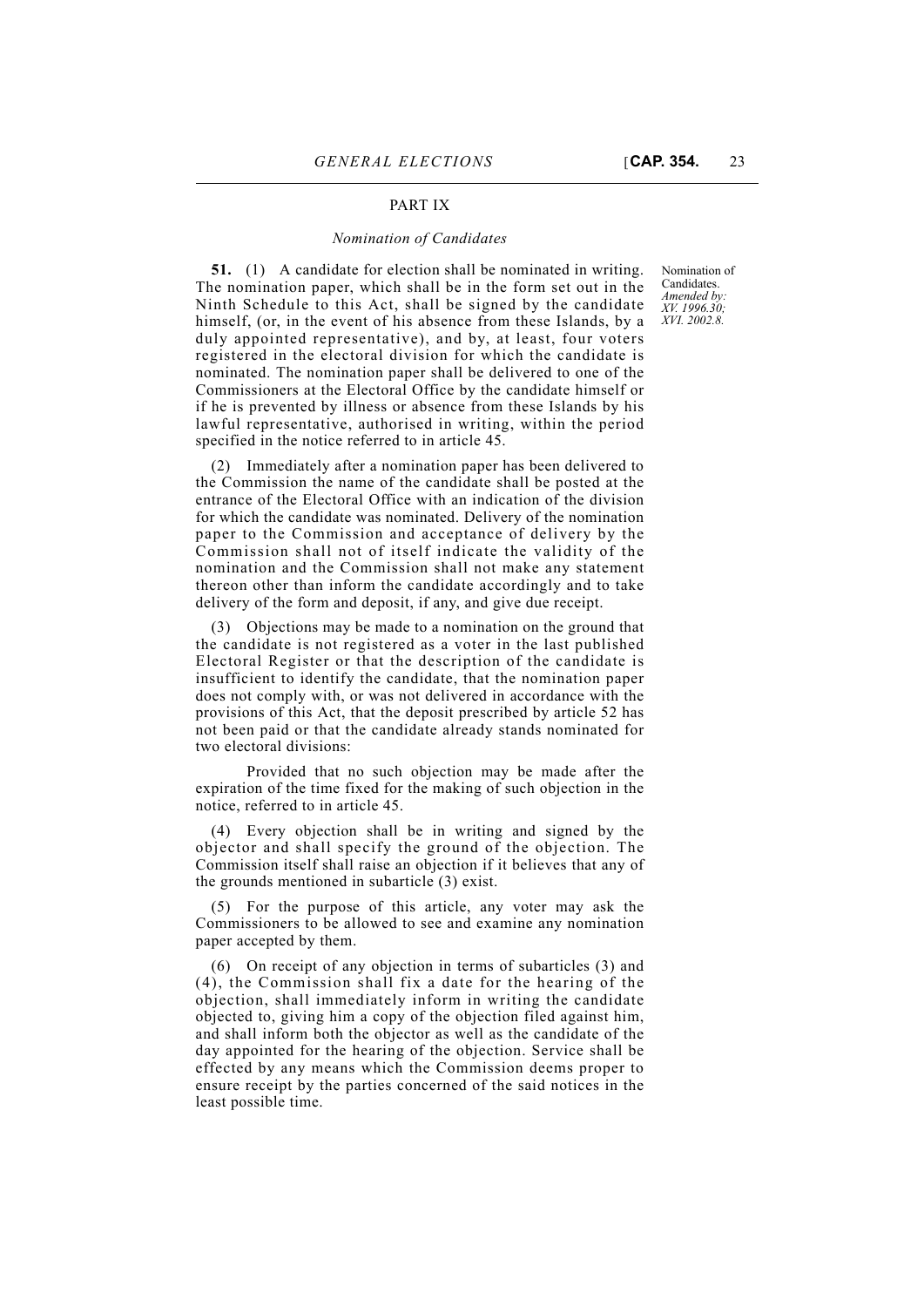(7) All objections shall be determined by the Commission not later than two days after the expiration of the time allowed for the making of objections by this Act and both the objector as well as the candidate shall have the right to appear before the Commission accompanied by any other person they may think fit to assist them in their representations to the Commission.

(8) The Commission shall at least two days before delivering its decision publicly announce the time and date when its decision shall be delivered. The decision shall be delivered in writing and shall contain the grounds upon which it is based. The Commission shall cause such decision to be posted up in a public place at its office where any person interested may view it:

(9) Where the decision of the Commission does not uphold the objection, it shall be final. Where the decision upholds the objection the candidate may contest the decision by filing an application in contestation with the Commission before the Court of Appeal within twenty four hours of the delivery of the decision by the Commission. The Court of Appeal shall hear such applications with urgency and shall determine the same before the time when in terms of article 49 the Commission is to start printing the ballot papers.

**52.** (1) A candidate at any election shall deposit, or cause to be deposited on his behalf, with the Commission, before his nomination can be accepted, the sum of ninety euro (90) in respect of each nomination, and if he fails to do so, the nomination in respect of which no deposit has been made shall not be accepted by the Commissioners.

(2) If after the deposit is made the candidature is withdrawn in pursuance of the provisions of this Act, the deposit shall be returned to the person by whom it was made; and if the candidate dies after the deposit is made and before the voting has commenced, the deposit, if made by him, shall be returned to his heirs and if not made by him, shall be returned to the person by whom it was made.

(3) If a candidate who has made the required deposit is not elected, and the number of votes polled by him does not exceed one-tenth of the number of votes polled divided by the number of members to be elected for that division, the amount deposited shall be forfeited and paid by the Commissioners into the Consolidated Fund but in any other case the amount shall be returned to the candidate, where the candidate is elected, as soon as he has taken the oath as a member, and where the candidate is not elected, as soon as practicable after the result of the election is declared.

(4) Where a candidate is nominated at an election in two divisions he shall not recover his deposit more than once unless he is elected in both divisions, and if such candidate fails to obtain, in either division, the minimum number of votes required in accordance with subarticle (3) he shall forfeit both deposits.

(5) For the purpose of this article the number of votes polled by a candidate shall be the highest number of votes credited to him at

Deposit by candidates at elections. *Amended by: L.N. 425 of 2007.*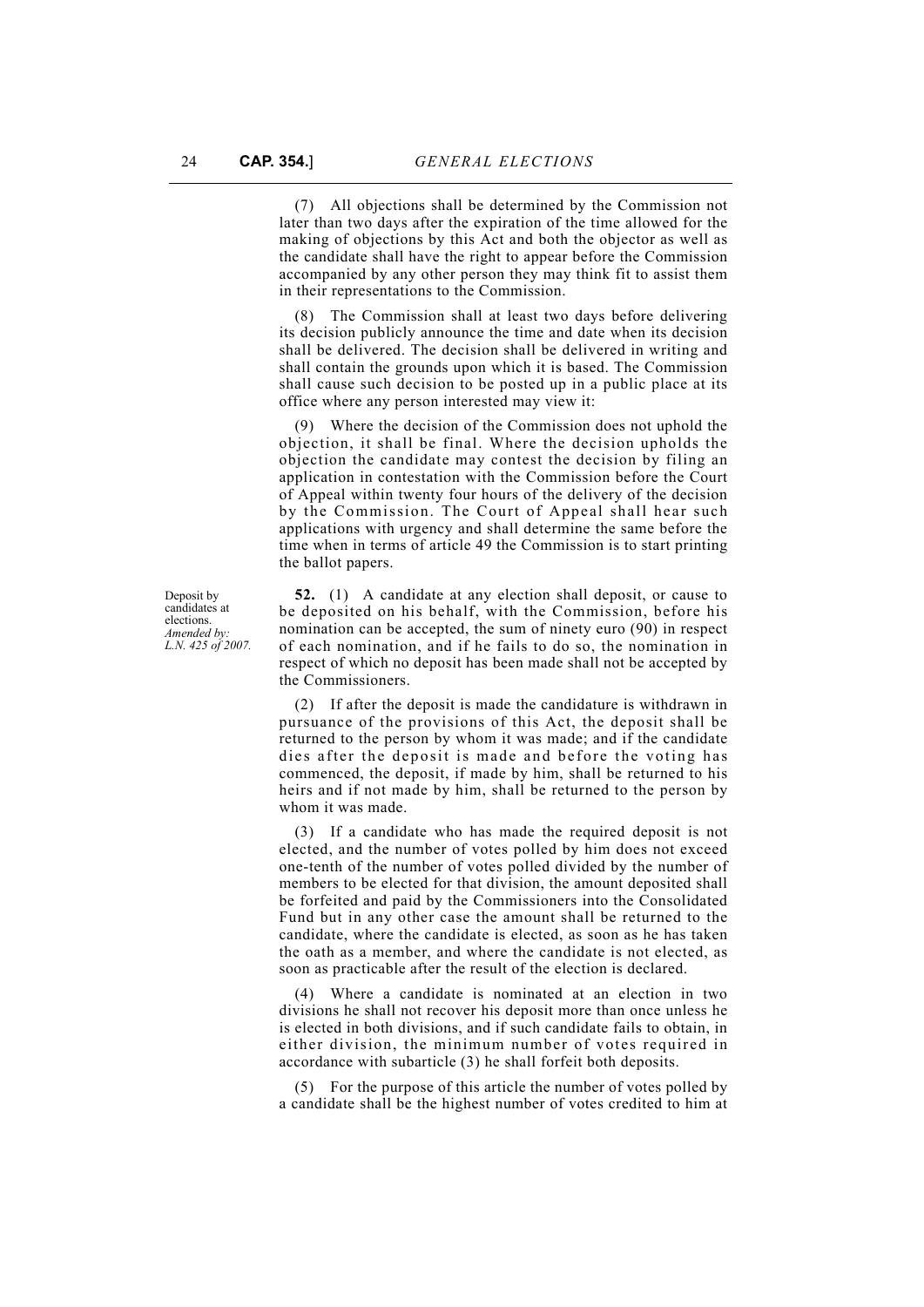any time during the counting of the votes.

**53.** If at the expiration of the time fixed for the nominations of candidates, no candidate shall have been nominated for an electoral division, the Commissioners shall cause a report to that effect to be published in the Gazette on the following day, and in such case the President may issue a new Writ for an election for that division.

**54.** (1) If at the expiration of the time fixed for the receipt of a nomination, the number of candidates nominated for an electoral division is equal to or less than the number of candidates that the voters in such divisions are entitled to return, the Commissioners shall return to the President the names of the candidates nominated as members elected to the House to represent that division and such return shall be published in the Gazette.

(2) If the number of candidates nominated for an electoral division be less than that which the voters in that division are entitled to return, the President on the return made to him in terms of subarticle (1), shall issue a new Writ for the election of members to fill the remaining vacant seats in that electoral division, and if thereupon no candidates are nominated, or if the number of candidates nominated is less than the number of vacant seats, the seats thereafter remaining vacant may be filled by the co-option of a member or members by the House and the President shall not issue a new Writ in respect thereof.

(3) If more than such number of candidates as aforesaid be nominated for an electoral division, the Commissioners shall cause a notice to be published in the Gazette over their signature stating the names of the candidates and the division for which they have been nominated. No person whose name has not been published in the said notice may be elected to be a Member of the House.

**55.** A candidate may, at any time until the ballot papers for the district he is contesting have started to be printed in terms of article 49, withdraw his candidature by giving notice to the Commission to that effect. Such notice shall be signed by the candidate or if he is absent from these Islands, by his duly appointed representative.

### PART X

#### *Assistant Commissioners*

**56.** (1) Subject to the provisions of the following articles of this Act, the Commission shall appoint as many Assistant Electoral Commissioners hereinafter referred to as "Assistant Commissioners" as may be necessary, to superintend the election in the manner herein prescribed. No Assistant Commissioner shall be appointed to superintend the poll in the electoral division in which he resides or where he habitually exercises his profession or calling.

(2) The Assistant Commissioners shall take the oath of office as set out in the Tenth Schedule to this Act, before one of the Commissioners and shall follow the instructions which they may

Report by Commissioners if no candidates are nominated. *Amended by: XV. 1996.31.*

Uncontested and contested elections.

Withdrawal of candidature. *Amended by: XV. 1996.32.*

Appointment of Assistant Commissioners.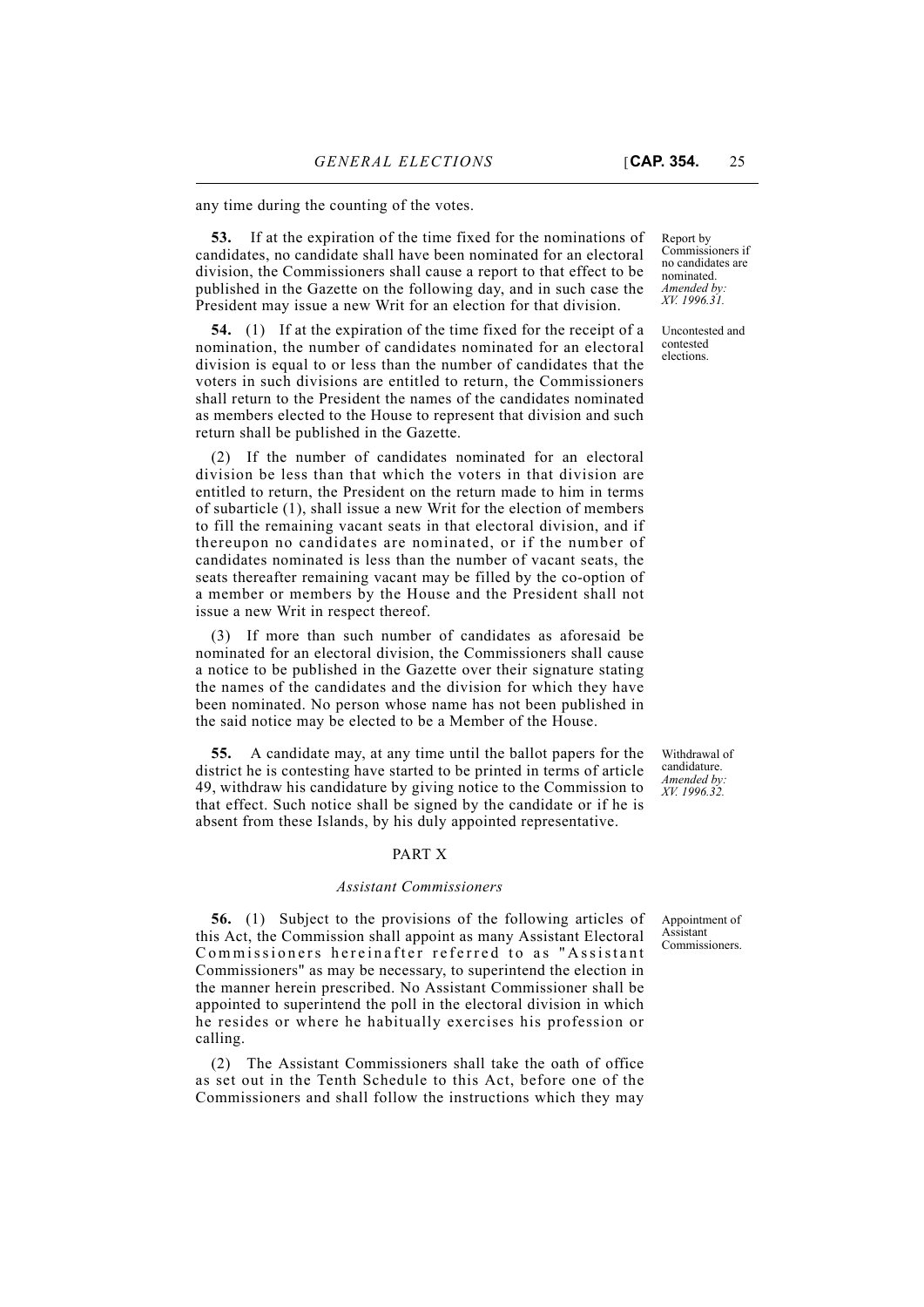receive from the Electoral Commission for the discharge of their duties.

Nomination of Assistant Commissioners. *Amended by: XV. 1996.33; XVI. 2002.9.*

**57.** (1) Every political party shall, within ten days of publication of the Writ, be entitled to nominate a number of persons, equal to one and one-third the number of polling booths that there are in the electoral divisions being contested by it, to act as Assistant Commissioners, and to the extent that such persons have the necessary ability to perform the functions of Assistant Commissioner and are not disqualified from so acting by the provisions of this Act, the Commission shall appoint Assistant Commissioners from amongst such persons.

(2) In submitting such lists the political parties may distinguish between those persons whom they wish to see appointed to a polling place or a particular polling booth and those persons whom they wish to be held in reserve and shall moreover have the right to indicate who of the persons nominated by them should be assigned to polling places in retirement homes and hospitals. The political parties may, if they so prefer, submit such lists in electro-magnetic format. Notwithstanding the nomination by a political party each person so nominated shall still file any application required by the Commission from any other person wishing to serve as Assistant Commissioner; provided that the actual filing of such application may be made by the political party on behalf of such person.

(3) For the purpose of the time established in subarticle (1), the Commission shall not later than two days after the publication of the Writ inform the parties of the number of Assistant Commissioners that each party will be required to nominate.

(4) The Commission shall moreover itself nominate as Assistant Commissioners such number of persons as is necessary in order that in each of the polling booths there be in attendance at all times at least one person nominated by the Commission to act as Assistant Commissioner.

(5) In no case shall there be less than three Assistant Commissioners nominated to superintend the poll in each polling booth and should all or any of the political parties fail to nominate all or any Assistant Commissioners in terms of and within the time established in subarticle (1), the Commission shall itself nominate other Assistant Commissioners in order to ensure that, at least, three Assistant Commissioners are in attendance in each polling booth.

(6) The Assistant Commissioner nominated by the Commission shall act as Chairperson at the polling booth to which each group of Assistant Commissioners are assigned and during voting only the Chairperson shall, when required, communicate with the voters.

(7) The Commission shall, at least five days prior to the start of the poll, forward to each Assistant Commissioner or to the party on their behalf a tag to be worn by them in the polling place indicating their office as Assistant Commissioners and their names.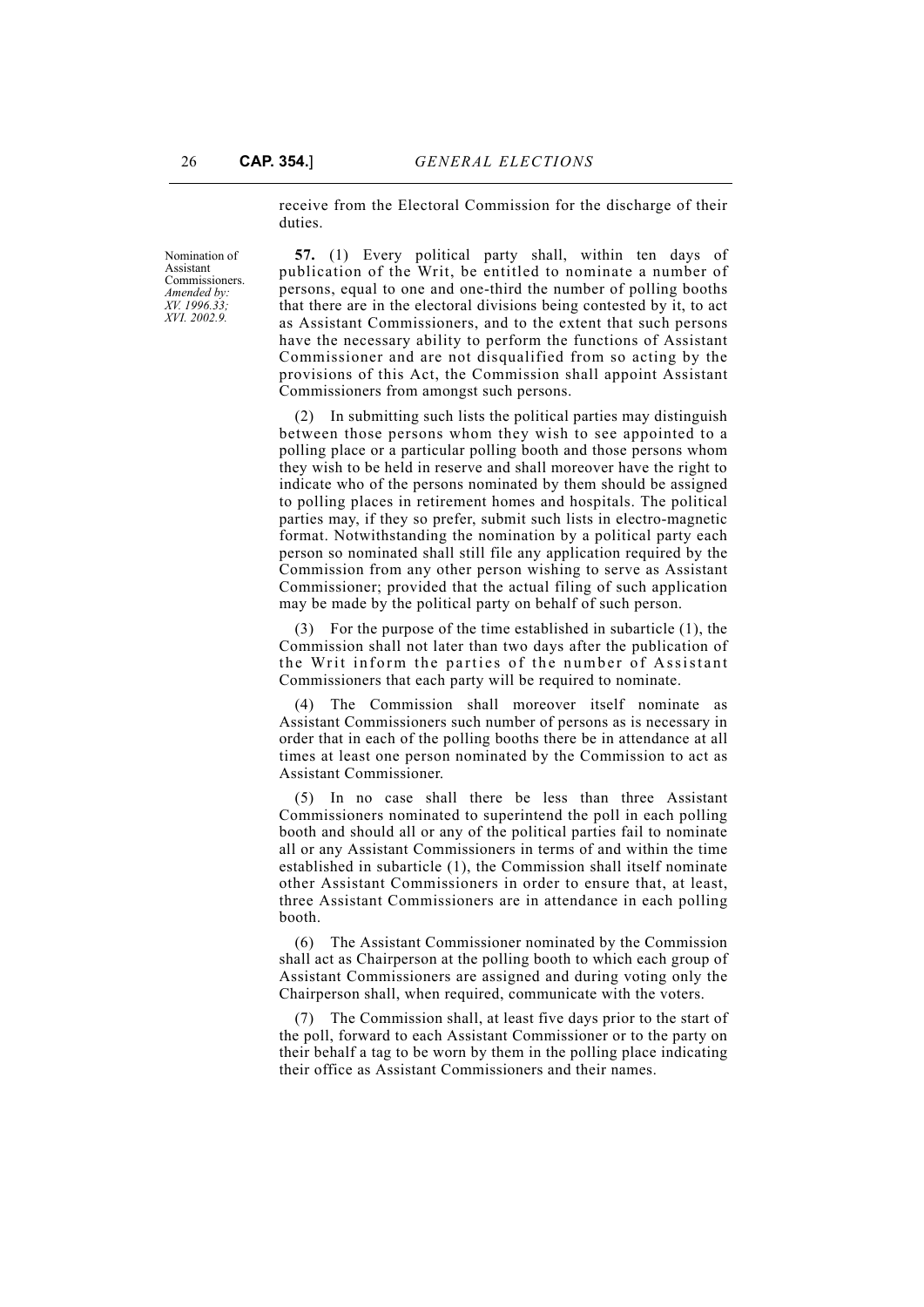Commissioner if he is a candidate for election to the House, or is a relative by consanguinity or affinity up to the second degree to any candidate for election, or is not registered as a voter in the last published Electoral Register or is manifestly in the opinion of the Commission, after consulting the party delegates, unsuitable or not sufficiently qualified to perform the functions of Assistant Commissioner.

(2) Within two days following the day mentioned in article 57(1) the Commission shall deliver to the political parties a list of all persons nominated to act as Assistant Commissioners indicating their names, identity card numbers, addresses, occupation and the political party nominating each person as well as the polling booth at which each will be in attendance.

**59.** (1) The political parties, not later than four days after the day mentioned in article 58(2), shall have the right to object in writing to the Commission with respect to the appointment of any person as Assistant Commissioner on any of the grounds mentioned in article 58(1).

(2) Where an objection is received by the Commission in terms of the preceding subarticle of this article, it shall, not later than the next following day, call a meeting of the party delegates to discuss such objections. Each party delegate may nominate a representative to attend at such meeting in his stead.

(3) Any objection made in accordance with the preceding subarticles shall be determined by the Commission. The determination by the Commission shall be final and binding on all concerned. Where after hearing such objections the Commission determines that a person nominated by a political party to be appointed as an Assistant Commissioner shall not be so appointed, the political party which had nominated that person shall have the right to nominate another person in his stead.

(4) The fresh nominations mentioned in the preceding subarticle of this article shall be made immediately after the determination of all the objections. The times mentioned in subarticles (1) and (2) shall apply to objections to persons nominated as Assistant Commissioners in terms of subarticle (3), and if any objection is received and upheld by the Commission, the Commission itself shall appoint another person to be Assistant Commissioner in his stead and such appointment shall be final and no objection may be made in respect thereof.

(5) Upon final determination of all objections the Commission shall assign the Assistant Commissioners to the various polling booths; such distribution shall be made in such manner as to ensure that in each polling booth there is, at least, one Assistant Commissioner nominated by the Commission and one Assistant Commissioner nominated by each party contesting the election in that division:

Provided that where a political party has not nominated a sufficient number of persons to be appointed Assistant

Disqualifications and publication of names of Assistant Commissioners. *Amended by: XV. 1996.34;*

*XVI. 2002.10.*

Objections to Assistant **Commissioners** *Amended by: XV. 1996.35; XVI. 2002.11.*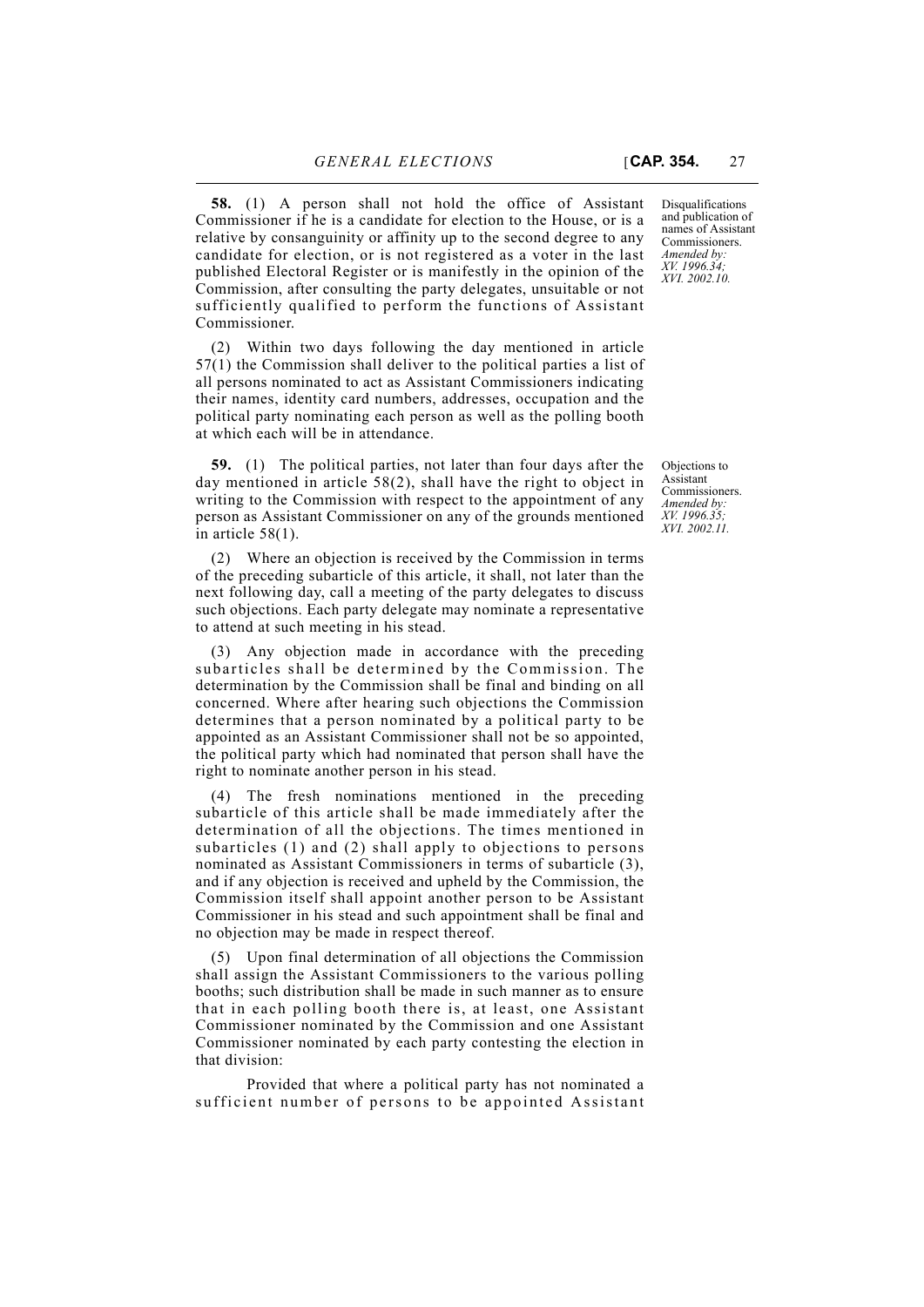Commissioners, the Commission shall only be required to assign, in respect of that political party, such Assistant Commissioners as have been nominated by it and appointed Assistant Commissioners.

(6) The Commission shall, within two days of the final determination referred to in the preceding subarticle, cause a list to be published in the Gazette showing the name, address, identity card number and occupation of each Assistant Commissioner appointed, the polling booths to which each has been assigned, and indicating the Assistant Commissioners who are assigned but held in reserve.

(7) After the final distribution of all Assistant Commissioners and up to the end of voting, the Commission alone shall have the right to substitute Assistant Commissioners and then only for grave and sufficient reasons and in such manner as to ensure that where the Assistant Commissioner substituted is one nominated by a political party, his substitute shall be a person nominated by the same party, provided a sufficient number of Assistant Commissioners have been nominated by that party.

## PART XI

#### *Voting*

**60.** (1) On or before the day of nomination at an election a person shall be named in writing by or on behalf of each candidate as his agent for such election and such person is in this Act referred to as the candidate's agent.

(2) A candidate may name himself as candidate's agent, and thereupon shall, so far as circumstances admit, be subject to the provisions of this Act, both as a candidate and as an candidate's agent, and any reference in this Act to an candidate's agent shall be construed to refer to the candidate acting in his capacity of candidate's agent.

One candidate's agent only shall be appointed for each candidate, but the appointment, whether the candidate's agent appointed be the candidate himself or not, may be revoked, and in the event of such revocation or of the death of the candidate's agent, whether such event is before, during, or after the election, then forthwith another candidate's agent shall be appointed, and his name and address declared in writing to the Commissioners, who shall forthwith give public notice of the same.

**61.** (1) Every political party shall have the right to nominate as its agents such number of persons as is equal to the number of ballot boxes and such persons are in this Act referred to as party agents. A political party may designate as a party agent, a person already nominated by it as Assistant Commissioner in which case such person may act both as Assistant Commissioner and party agent.

(2) The party agents so nominated shall have the right to be present in the polling booths prior to the start and at the close of the poll for the purposes provided for in this Act.

Appointment of Candidate's Agent. *Amended by: XV. 1996.36.*

Appointment of party agents. *Amended by: XV. 1996.37; XVI. 2002.12.*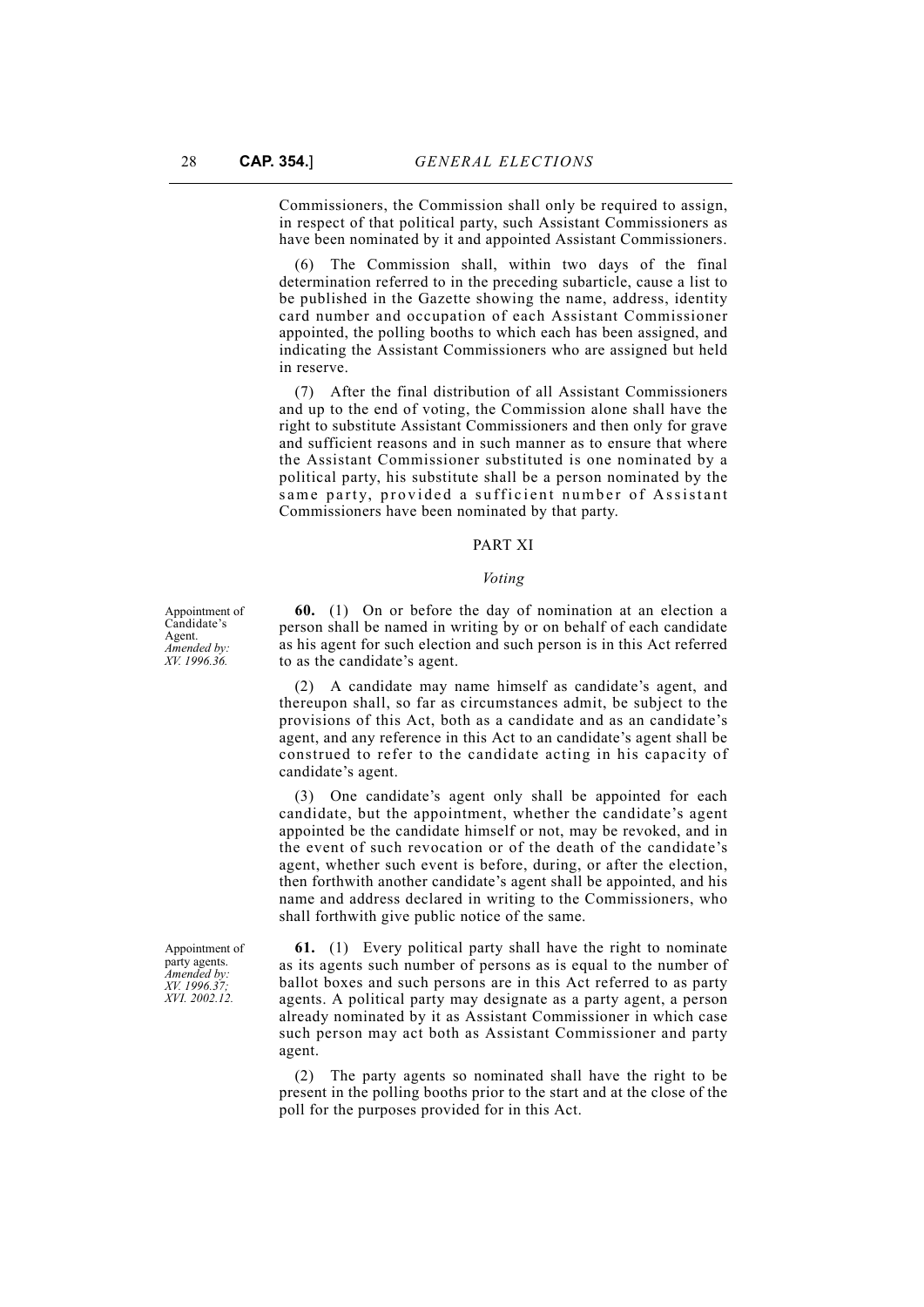(3) Political parties exercising the right granted to them by subarticle (1) shall forward a list to the Commission containing the names and identity card numbers of the persons nominated by them as its agents not later than the day appointed for the nomination of Assistant Commissioners in terms of article 57.

(4) Any political party which has exercised its right to nominate agents, may up to the Thursday before the poll, substitute not more than ten per centum thereof and the procedures for nomination, objection and decision regarding Assistant Commissioners nominated by political parties shall *mutatis mutandis* apply to substitute agents.

**61A.** (1) Each political party may nominate a number of persons equal to the number of electoral divisions that are being contested by it to act as district co-ordinators for it and such persons are in this Act referred to as district agents.

(2) The district agents shall represent the party nominating them with the Commission in the district to which they are appointed and for this purpose shall have access to the Commissioners at all times and shall have the right, notwithstanding any other provision of this Act to the contrary, to accompany any Commissioner into any polling place or polling booth for the purpose of determining any matter that may arise during voting:

Provided that a district agent may not so accompany a Commissioner unless a district agent of another party is also present.

(3) Unless exceptionally authorised to do so by any Commissioner, in no case may a district agent interrogate any person lawfully entrusted by the Commission to carry out any duty during the elections or to seek information from them nor may they without such authorisation interrogate any voter.

(4) Political parties exercising the right granted to them by subarticle (1) shall forward a list to the Commission containing the names and identity card numbers of the persons nominated by them as district agents not later than the day appointed for the nomination of Assistant Commissioners in terms of article 57.

**62.** No person shall be appointed district agent, transport agent or party agent who is not registered as a voter in the last published Electoral Register or who has within seven years previous to such appointment been found guilty of any corrupt practice under this Act or is determined by the Commission to be manifestly unsuitable to act as such.

**63.** (1) The Commissioners shall not later than seven days before the start of the voting forward to such agent a tamper proof identity document bearing the photograph of the agent franked with the seal of the Commission and indicating the name, address and identity card number of the agent and by whom he has been nominated. The identity documents as issued shall be progressively numbered, shall be of a different colour so as to easily distinguish

District agents. *Added by: XV. 1996.38. Amended by: XVI. 2002.13.*

Persons guilty of corrupt practices not to be appointed agents. *Amended by: XV. 1996.39; XVI. 2002.14.*

Identification of agents. *Amended by: XV. 1996.40; XVI. 2002.15.*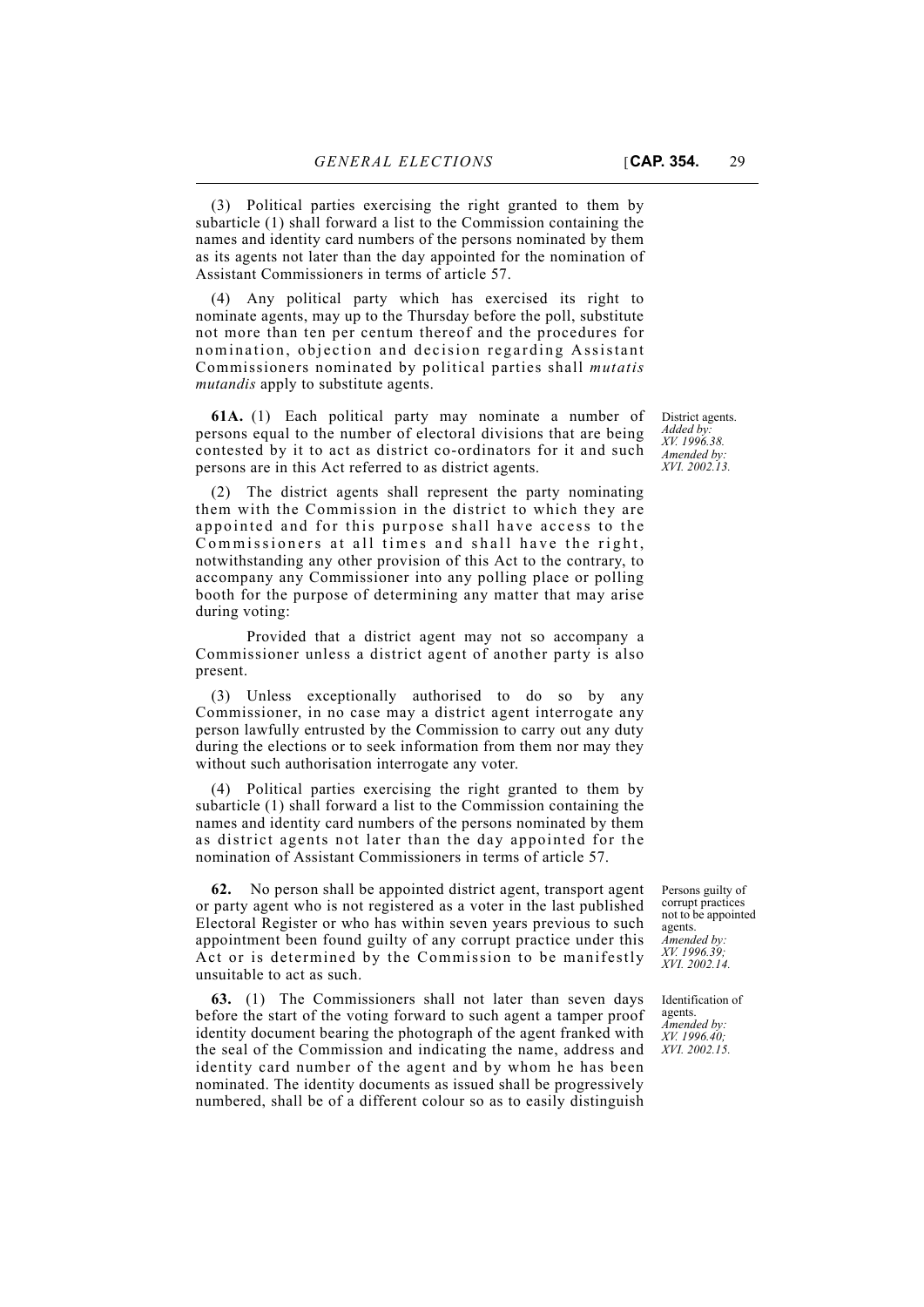election, transport and party agents and shall be worn in a conspicuous manner by the agent concerned in the exercise of his functions.

(2) The Commission shall forward to each political party which asks for them in writing the lists of all agents submitted by all the other political parties as well as all candidates' agents submitted by the candidates and by whom they have been nominated within two days of the receipt thereof and the political parties may make objections thereto within four days thereof.

Polling places and polling days. *Amended by: XV. 1996.41; XVI. 2002.16.*

- **64.**( $1$ )( $a$ ) In each polling booth a list of voters entitled to vote in that polling booth together with copies of the photograph of each voter shall be kept by the Assistant Commissioners. Every page of such list and every correction or cancellation thereon shall be signed by a Commissioner and a party delegate of each political party or by such other person appointed by each political party in writing for the purpose.
	- (*b*) Copies of such lists without photographs shall be forwarded by the Commission to all political parties contesting the election at least fifteen days prior to the day fixed for voting and the Commission shall keep the political parties informed of all changes effected to such lists. The lists shall identify the polling booth where each voter entitled to vote shall exercise his right to vote, shall list the voters who are to vote in each polling booth in alphabetical order according to the surnames of the voters, assigning to each voter a distinct and consecutive number and indicating the name, surname, address and identity card number of each voter as well as the registered number of the respective voting document of each voter.
	- (*c*) The Commission shall also forward to political parties receiving such lists any alteration, addition or deletion to or from such lists on a daily basis up to the day immediately preceding the poll and such political parties may check the correctness of the information held or received by them with the Commission at any time.
	- (*d*) The name of every voter who delivers a valid voting document and to whom a ballot paper is delivered by the Assistant Commissioners shall be marked on such list kept for the purpose by the Assistant Commissioners and in such manner as is directed by the Commission.
	- (*e*) the list, given to Assistant Commissioner, of persons entitled to vote, shall be printed on security paper.

(2) Voting shall be held on a Saturday. Voting shall start at 7.00 a.m. and shall close at 10.00 p.m.:

Provided that every voter, who at the close of time of voting is present in a polling place for the purpose of voting shall be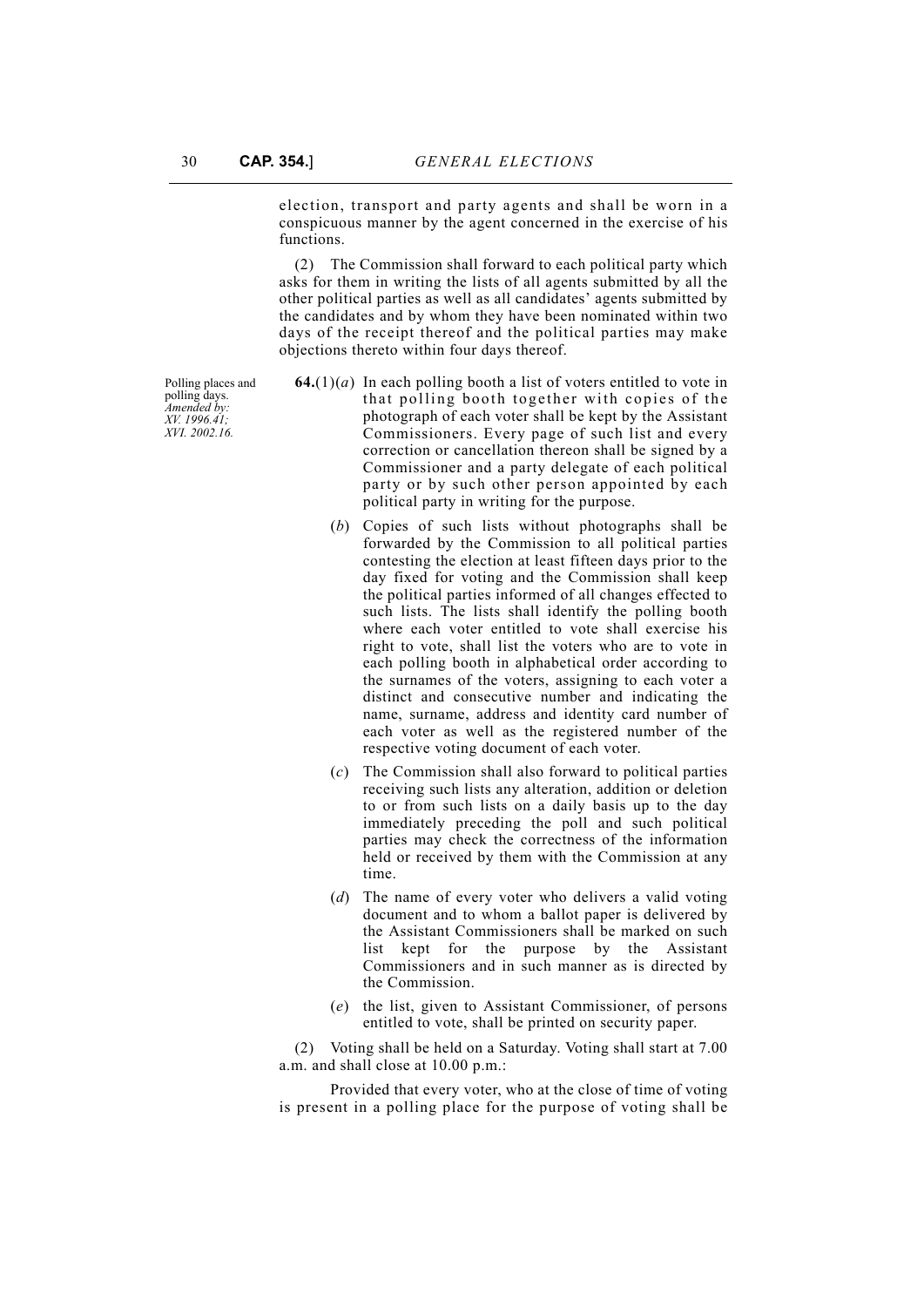entitled to receive a ballot paper and to vote:

Provided further that, where the Commission are satisfied that the time allowed for voting has been, or will be, for any reason beyond their control, reduced at all or in any one or more of the places, they may, whether before or after the poll has commenced, extend the time fixed for the poll at such polling place or places so as to make good for the time lost, as aforesaid.

The Commission shall, as far as possible, provide facilities so that handicapped persons, including persons in wheelchairs, may vote in comfort.

**65.** No public meeting or public demonstration shall be held on the day immediately preceding the commencement of voting and on the day fixed for voting.

**66.** During the time fixed for voting at any polling place, no person, other than a person waiting to vote, shall loiter within a distance of fifty metres from that polling place nor shall any person within the said distance of fifty metres make political propaganda in any manner. Any club, shop or other public establishment within such distance shall be kept closed on polling day.

**67.** No person shall congregate during voting, in any street, square or other place, leading from the place of residence of any voter to any polling place, in such numbers or otherwise in such manner as to be likely to intimidate any voter, or to obstruct his approach to or from a polling place, or to lead to a breach of the peace.

**68.** (1) The Commission shall ensure that, as far as possible, there is in each polling booth an adequate distance between the place where the Assistant Commissioners sit and the voting compartments within which voters are to mark their ballot papers. The voting compartments shall be constructed in such a manner as to exclude the possibility that any person may see how the voter is marking his ballot paper.

(2) The Commission shall request the political parties to furnish it with a sufficient number of photographs, each not exceeding seventeen centimetres by twenty three centimetres, of its candidates in order that the Commission may affix one photograph of each candidate in each polling booth of the electoral division in which the candidate is contesting. Each photograph shall have the name of the candidate and the name and badge of the party he is representing, if any, and photographs shall be displayed in the order that the candidates' names appear on the ballot paper. The Commission shall give such directions as it may deem appropriate regarding the size and format of such photographs.

(3) The Commission shall ensure that in each voting compartment a copy of the Instructions to Voters set out in Schedule 8B to this Act are affixed in a place clearly visible to the voter and that writing instruments are available for use by voters.

(4) The Commission shall direct the Assistant Commissioners to ensure that they place the ballot boxes as near as possible to

Prohibition of public meetings and demonstrations.

Maintenance of order within 50 metres of each polling place.

Maintenance of order outside 50 metres from polling place.

Provisions with regard to polling booths and voting compartments. *Substituted by: XV. 1996.42. Amended by: XVI. 2002.17.*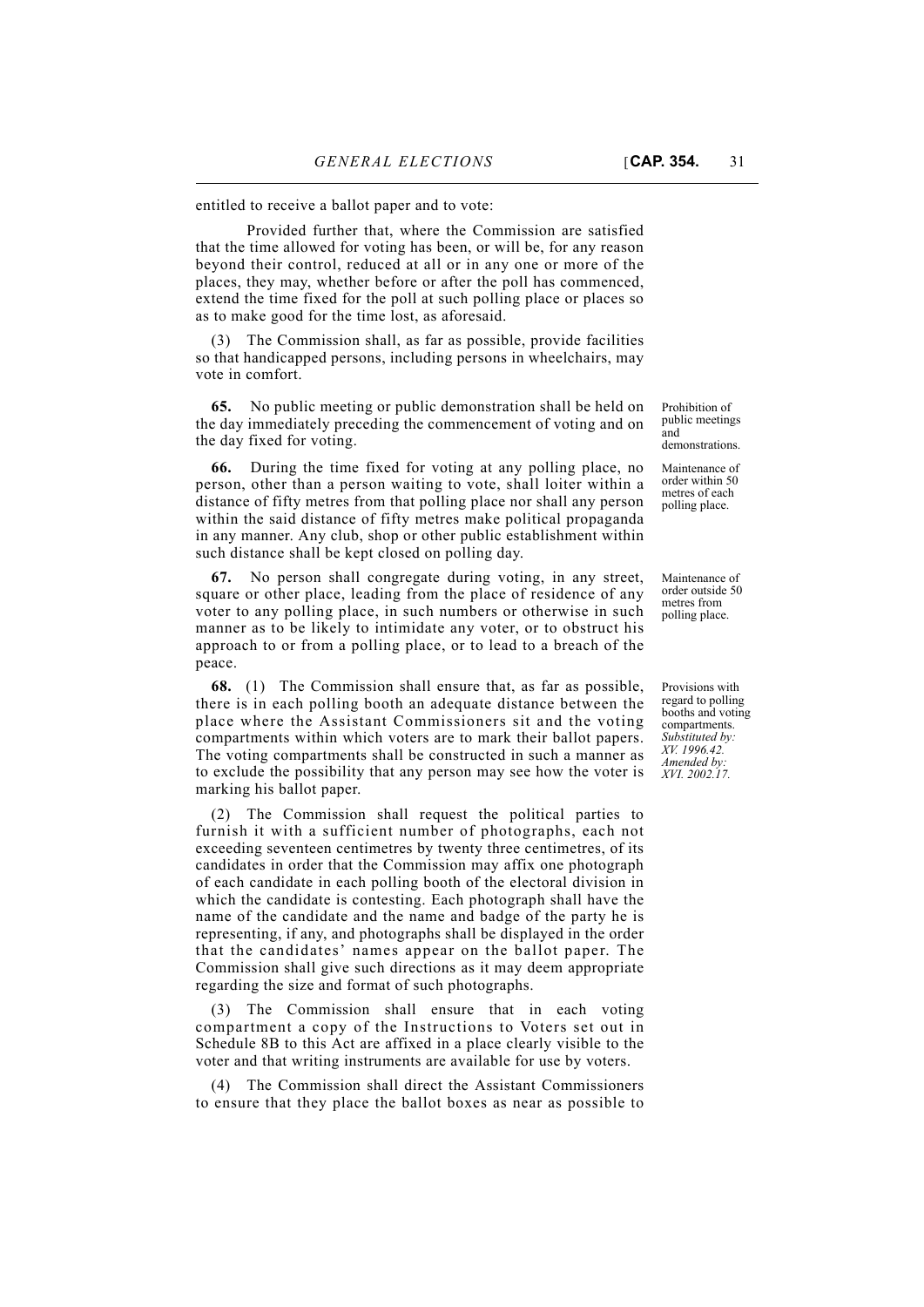where they will be sitting and in such manner as they may clearly see the voter introducing the ballot paper into it and to ensure that the voter folds the ballot paper in such manner as to leave the official mark visible.

(5) The Commission shall prepare a room or rooms in each polling place wherein to store until the polling day the ballot boxes, the list of persons entitled to vote, ballot papers and other relevant documents and materials to be used in that polling place on polling day. The room shall have adequate lighting facilities and shall allow the visual checking of the inside through a small opening in the door.

(6) The political parties shall be afforded all facilities to inspect all polling places well in advance of polling day and to make suggestions to the Commission on the use thereof.

The ballot boxes shall be of such size and shall be manufactured of such material as the Commission shall determine provided that the Commission shall ensure that it is suitable to be sealed during voting and may not be tampered with without detection. The top of the ballot box is to be made of translucent material, in as far as this is technically possible.

**68A.** (1) On any day as near as practicable to the day of the poll but not earlier than three days therefrom, the Commission shall deliver to each polling place the ballot boxes, the list of persons entitled to vote thereat, ballot papers and other relevant documents and materials to be used in that polling place on polling day and shall seal such documents and materials in the room designated for the purpose in accordance with the previous article of this Act. The room shall be lit at all times.

(2) The political parties shall have the right to oversee such transportation, to affix their seals to the room and all the openings thereto and to visually check the room through the door opening at all times.

**69.** (1) On the day fixed for polling and thirty minutes prior to the start thereof, the room in the polling place where the ballot boxes and other documents and materials have been stored by the Commission shall be opened and the boxes, documents and materials transferred to each polling booth by the relative Assistant Commissioners.

(2) Prior to the start of polling the Assistant Commissioners, in the presence of any candidates or agents as may be present shall open the ballot box consigned to them and ensure that it is empty prior to sealing it and opening the poll. If no candidate or agent is present the Assistant Commissioners shall ask any person present in the polling place to enter the polling booth and witness the sealing of the ballot boxes.

(3) After ascertaining that the ballot box is empty, if necessary by removing any extraneous material therein, the Chairperson of the Assistant Commissioners shall proceed to seal the ballot box in the manner and with the seal provided to him by the Commission

Ballot boxes and documents for polling booths. *Added by: XV. 1996.42.*

Transfer of ballot boxes to polling booths. *Substituted by: XV. 1996.42.*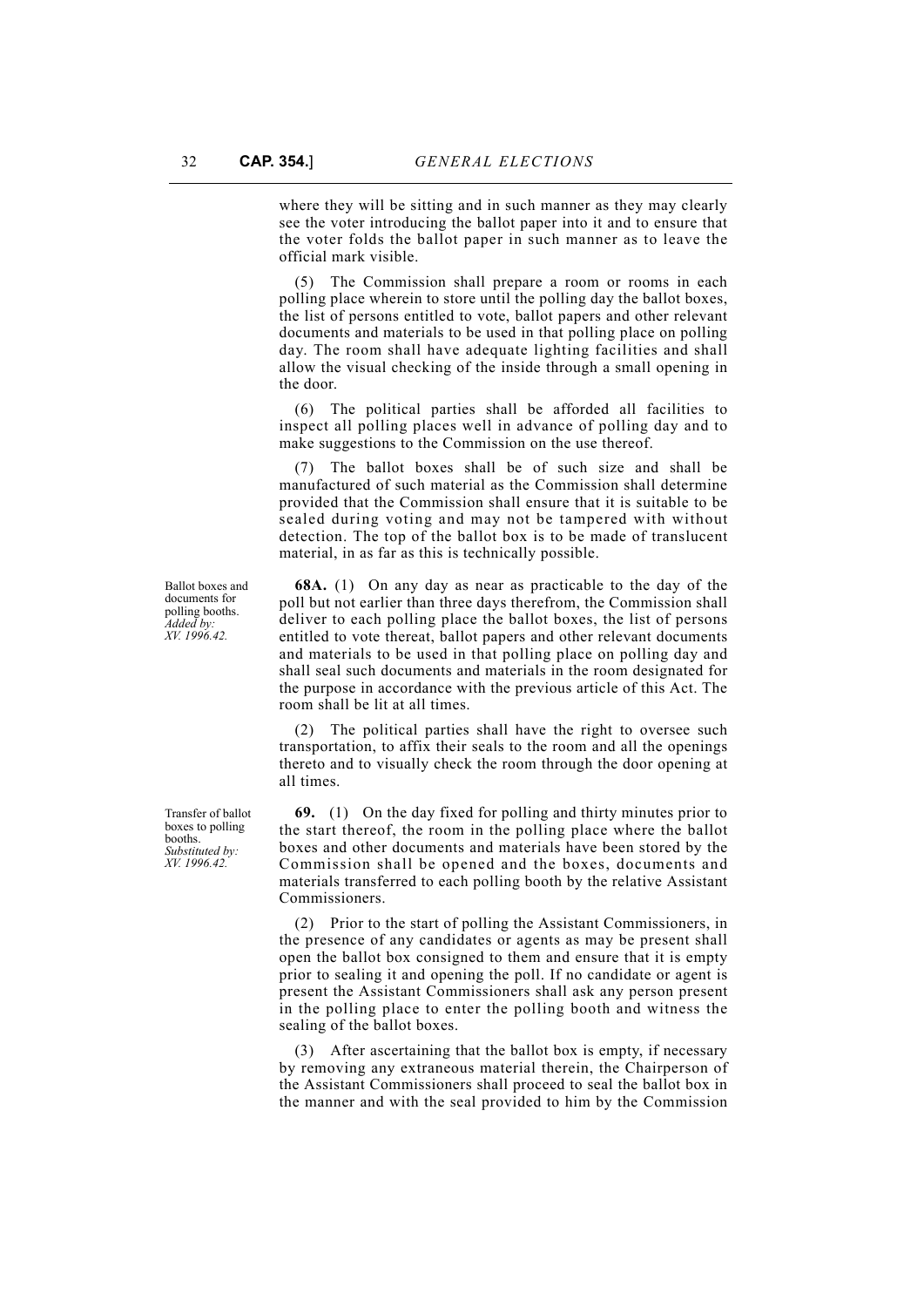ensuring that he does not seal the opening through which the ballot papers are to be inserted by voters.

(4) One agent or candidate for each of the politica1 parties present at such sealing may affix the party seal to the ballot box.

(5) After the ballot box has been sealed the Chairperson of the Assistant Commissioners shall so attest on the form provided by the Commission and shall ask all the persons present at the sealing to sign as witnesses whereupon all shall leave the room except for the Assistant Commissioners and the poll shall start.

(6) In the event of any disagreement which cannot be resolved between those present the Chairperson of the Assistant Commissioners shall ask a Commissioner to give the necessary direction.

**70.** (1) Any voter wishing to vote shall attend at the polling booth, specified in the voting document received by him and shall deliver such document to an Assistant Commissioner at such polling booth during the hours appointed for voting.

(2) No person shall be allowed to vote unless he produces and delivers the voting document to the Assistant Commissioners.

(3) No inquiry shall be permitted at the time of voting as to the right of any person to vote, so long as the name of such person is included in the list referred to in article 64(1), but the Assistant Commissioners may, before the delivery of the ballot paper to a voter, put to him such questions as they may deem proper to satisfy themselves of the identity of such voter. All communications between the Assistant Commissioners and the voter whilst the latter is in the polling booth shall be made through the Chairperson of the Assistant Commissioners.

(4) The Assistant Commissioners, upon the production and delivery to them of the voting document and having satisfied themselves of the identity of the voter, shall strike out the name of the voter from the list aforesaid and shall deliver to him, after marking it with official marks, a ballot paper. Only the official mark of the Commission shall be required for the validity of the ballot paper.

(5) The Assistant Commissioners may at their discretion administer an oath to any voter in the form set out in the Eleventh Schedule to this Act.

(6) Any person refusing to answer any questions put to him under subarticle (3) or to take the oath referred to in subarticle (5) shall not be permitted to vote.

(7) The Assistant Commissioners shall not refuse a ballot paper to any person whose name is included in the list referred to in article 64(1) and otherwise satisfies the requirements of this article, unless the person so claiming to vote, upon being questioned under this article, appears to the Assistant Commissioners not to be the person whose name is on the aforesaid list or to have previously voted at the same election.

Voting. *Amended by: XV. 1996.43.*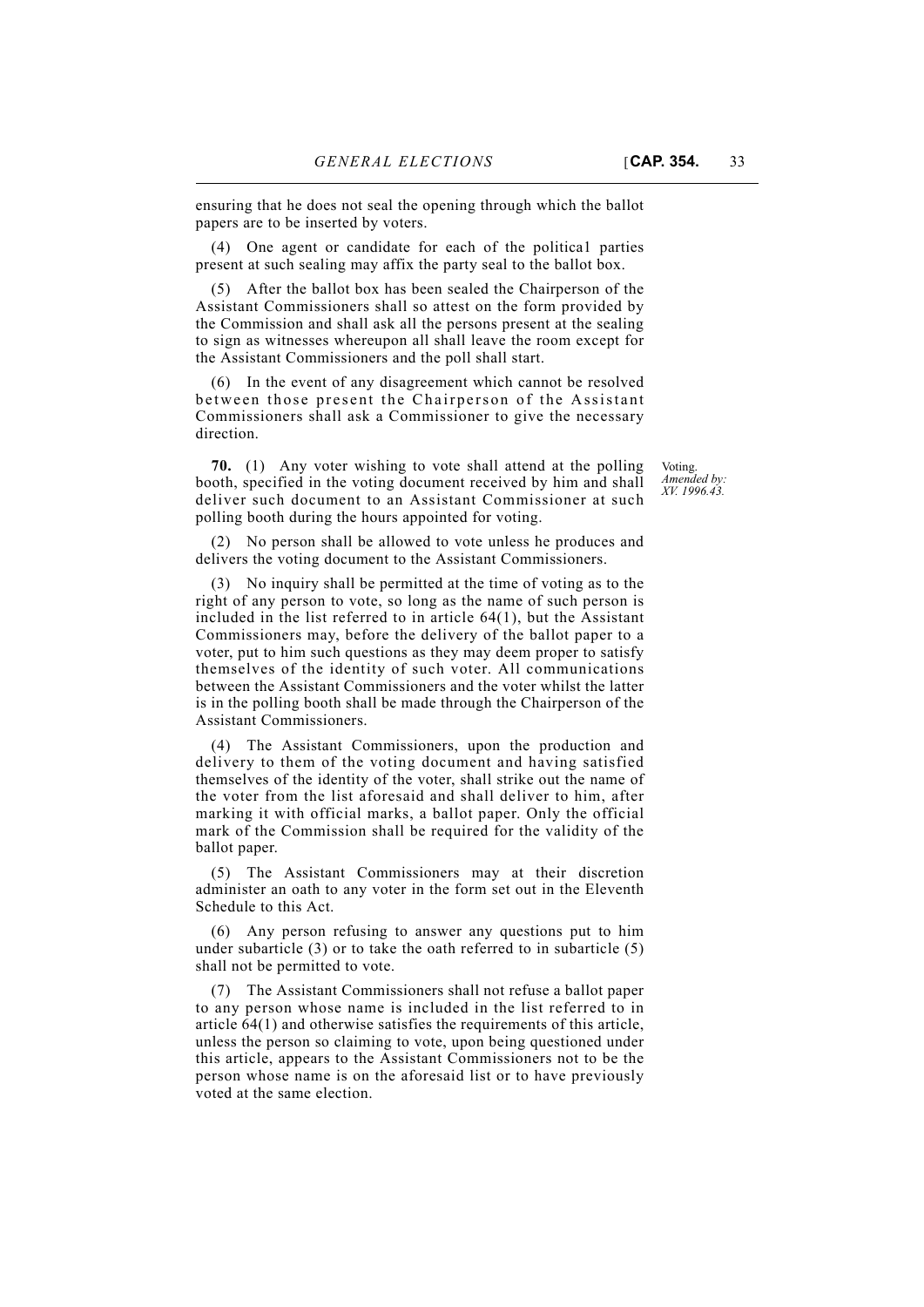(8) The Assistant Commissioners shall keep a written record of the taking of any oath administered to any person under this article, and of their refusal to allow any person to vote.

(9) Saving the provisions of article 77 no voter shall be allowed to vote except at the polling booth specified in the voting document produced by him for purposes of voting.

(10) A voter, who has inadvertently spoilt his ballot-paper may, on delivering the spoilt ballot paper to the Assistant Commissioner, and proving the fact of inadvertence to the satisfaction of the Assistant Commissioner, obtain another ballot paper in its place and the spoilt ballot paper shall be immediately cancelled.

Method of Voting. *Amended by: XV. 1996.44.*

- **71.** (1) Each voter shall have one transferable vote.
- (2) A voter, in recording his vote:
	- (*a*) must place on his ballot paper the figure 1 against the name of the candidate for whom he votes; and
	- (*b*) may in addition indicate the order of his choice or preference for as many other candidates as he pleases by placing against their respective names the figure 2, 3, 4, 5 and 6 and so on in consecutive numerical order.
- (3) A ballot paper shall be invalid in which:
	- (*a*) the figure 1 standing alone indicating a first preference for one candidate is not placed; or
	- (*b*) the figure 1 standing alone indicating a first preference is set against the name of more than one candidate; or
	- (*c*) the figure 1 standing alone indicating a first preference and some other number is set against the name of the same candidate; or
	- (*d*) it cannot be determined with certainty for which candidate the first preference of the voter is expressed; or
	- (*e*) any writing or mark is made by which the voter can be identified: or
	- (*f*) the official mark of the Commission is not made.

(4) A voter shall record his vote secretly in the voting compartment. After marking the ballot paper the voter shall fold the ballot paper so as to show the official mark while concealing his vote, show the official mark to the Chairperson of the Assistant Commissioners, so that the Assistant Commissioners may verify the same, and shall then put the ballot paper in the ballot box in the presence of the Assistant Commissioners.

**72.** (1) Any voter who declares to, and shows to the satisfaction of, the Assistant Commissioners that he is unable by reason of blindness, other physical cause or illiteracy to mark his ballot paper, may request an Assistant Commissioner to mark the paper on his behalf indicating for which candidate or candidates he wishes to vote and the order in which he wishes to record his vote:

Illiterate or incapacitated voters. *Amended by: XV. 1996.45; XXI. 2007.7.*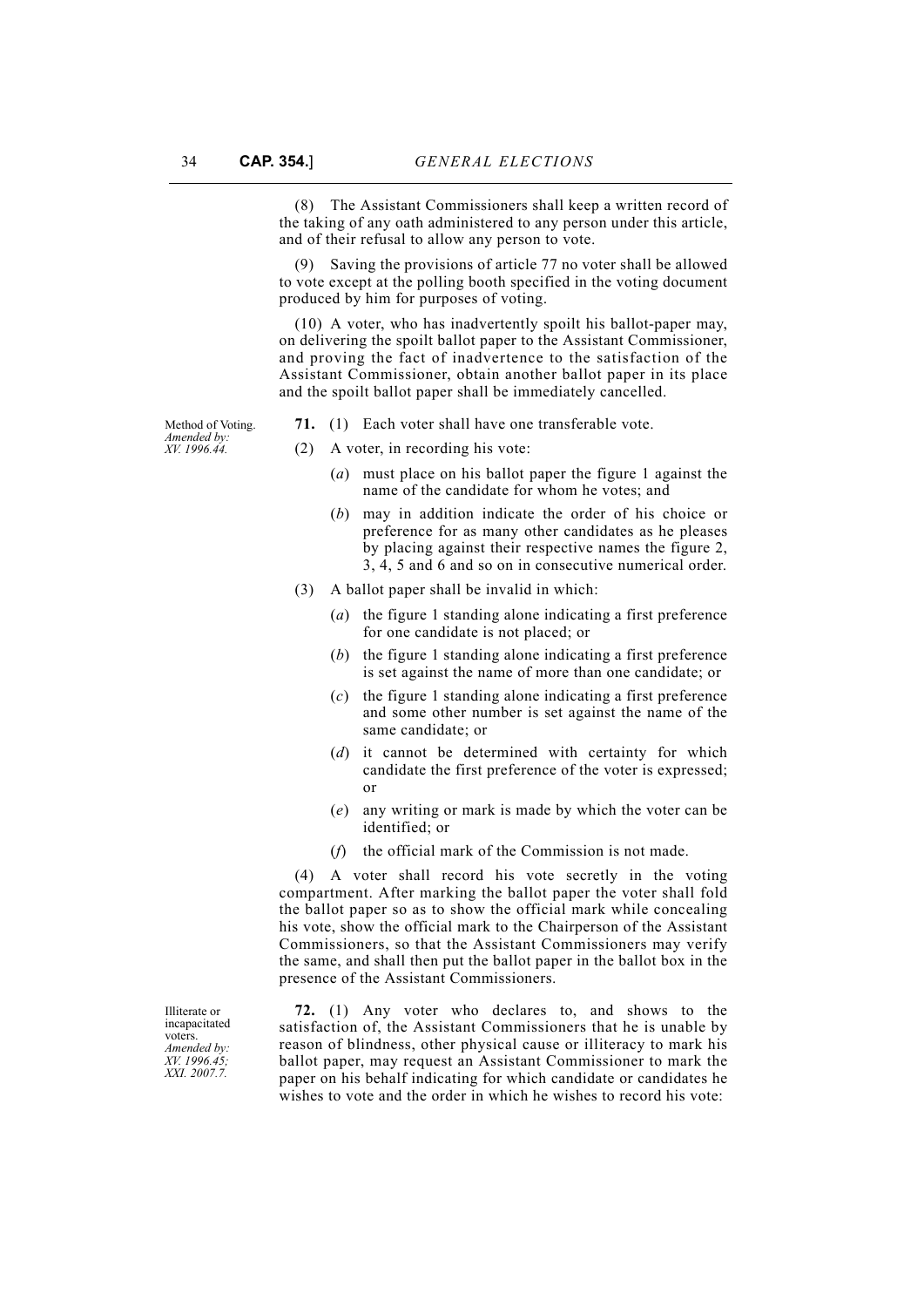Provided that the voter may not ask for any particular Assistant Commissioner to mark the ballot paper on his behalf:

Provided further that a person who is unable to vote independently by reason of blindness may either request an Assistant Commissioner to mark the ballot paper on his behalf indicating for which candidate or candidates he wishes to vote and the order in which he wishes to record his vote, or request the provision of a Braille template as well as a playback listening device as approved under the provisions of subarticle (1) of article 49.

(2) The Assistant Commissioners are bound to secrecy with regard to the voting of persons whom they have assisted to vote.

(3) There shall be not less than two Assistant Commissioners present when the vote is being recorded under the provisions of subarticle (1), but no other person shall be allowed in the room.

(4) When an Assistant Commissioner is authorised to assist a voter to record his vote, the Assistant Commissioner shall require such voter to confirm his declaration on oath using the format shown in the Fifteenth Schedule annexed to this Act, and on satisfying himself of the correctness of such declaration he shall record the vote of such voter on the ballot paper, in accordance with the indication made by such voter and following the procedure set down hereunder:

- (*a*) The Assistant Commissioner shall ask the voter: "Which of the candidates do you most desire to see elected?" and shall place the figure 1 on the ballot paper opposite the name of the candidate indicated by the voter.
- (*b*) The Assistant Commissioner shall then ask the voter: "For which of the candidates do you desire to express a second choice?" and shall place the figure 2 on the ballot paper opposite the name of the candidate indicated by the voter.
- (*c*) The Assistant Commissioner shall repeat the operation in reference to a third or any subsequent preference until the voter shall declare that he does not desire to express any further choice.
- (*d*) In order to assist such voter in indicating his preferences, the Assistant Commissioners may refer the voter to the photographs of the candidates displayed in the polling booth in accordance with article 68.
- (*e*) At the commencement of these operations and at any subsequent stage the Assistant Commissioner shall, if desired by the voter, read out in the order in which they appear on the ballot paper, the names of all candidates for whom a choice has not already been expressed by the voter.
- (*f*) If any such voter, however, shall request the Assistant Commissioner to read out the names of the candidates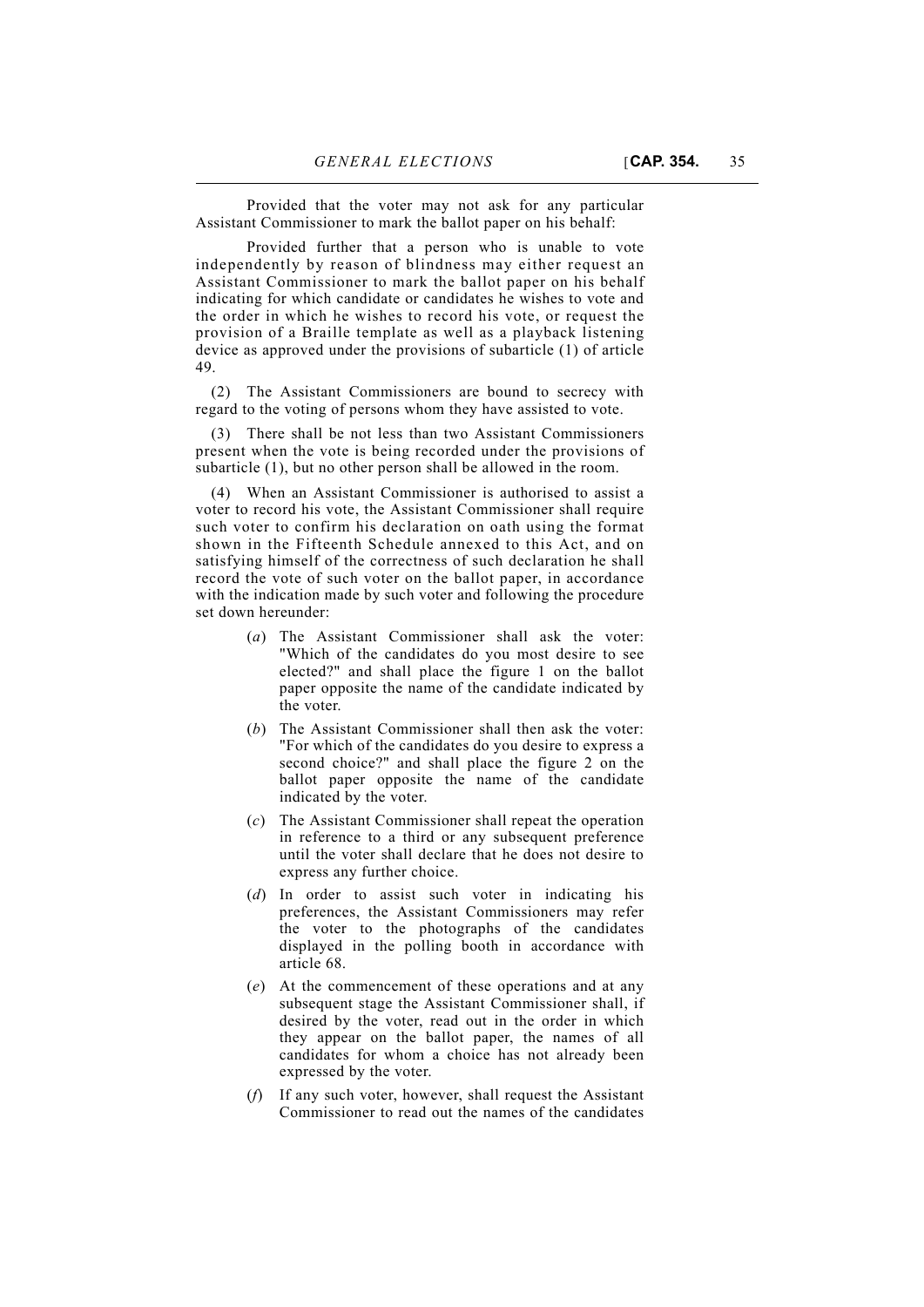of one particular political party only, the Assistant Commissioner shall do so by reading in alphabetical order the names of the candidates who have supplied an indication of their adhesion to that political party and omitting the names of the other candidates.

**73.** While a voter is recording his vote, the Assistant Commissioners shall keep at sufficient distance so as not to be able to see the vote recorded.

**74.** The Assistant Commissioners shall in no case permit any person to take his ballot paper out of the room or out of their sight until it is inserted into the ballot box.

**75.** Saving the provision of article 72, no Assistant Commissioner or any other person shall record the vote for any voter, or shall, at any polling place make any suggestion to him directly or indirectly regarding the candidate or candidates for whom he should vote or regarding his choice of preference.

**76.** Except where otherwise stated in this Act the Assistant Commissioners shall not allow any person not being a police officer on duty, or a person lawfully entrusted with some duty in connection with the elections, or a person entitled to vote at that polling place, to enter such polling place; nor shall they permit any voter or other person to remain in the polling place longer than necessary.

**77.** (1) Notwithstanding anything to the contrary contained in this Act, the Commission shall provide mixed polling places for the purposes and in the manner provided for by this article.

(2) A mixed polling place is a polling place which contains a ballot box for each electoral division and where the voters mentioned in subarticle (4)(*a*) and (*b*) shall vote independently of the electoral division where they may be registered in the last published Electoral Register by casting their vote in the ballot box appertaining to the electoral division where they are registered.

The Commission shall only provide mixed polling places in the following localities:

- (*a*) at the place where the counting of votes is to take place in terms of article 45;
- (*b*) at Saint Vincent de Paule.
- (3A) (*a*) Notwithstanding the other provisions of this Act or of any other law, every registered voter who is entitled to vote at a general election, at an election of Members of the European Parliament or at a Local Council election and who is entitled to receive the voting document and who declares on oath before the Electoral Commission or such other persons appointed by the Commission to act instead of the Commissioners that he will not be in Malta on the day of the election, shall be entitled to cast his vote at the place indicated in subarticle  $(3)(a)$ between 7.00am and 10.00pm seven days before polling day.

Assistant Commissioners not to see vote recorded.

Ballot paper not to be removed from polling place.

**A** ssistant Commissioners not to make suggestions as to manner of voting.

No unauthorised person to enter polling place.

Mixed polling places. *Substituted by: XV. 1996.46. Amended by: VII. 2009.2.*

Voting before polling day.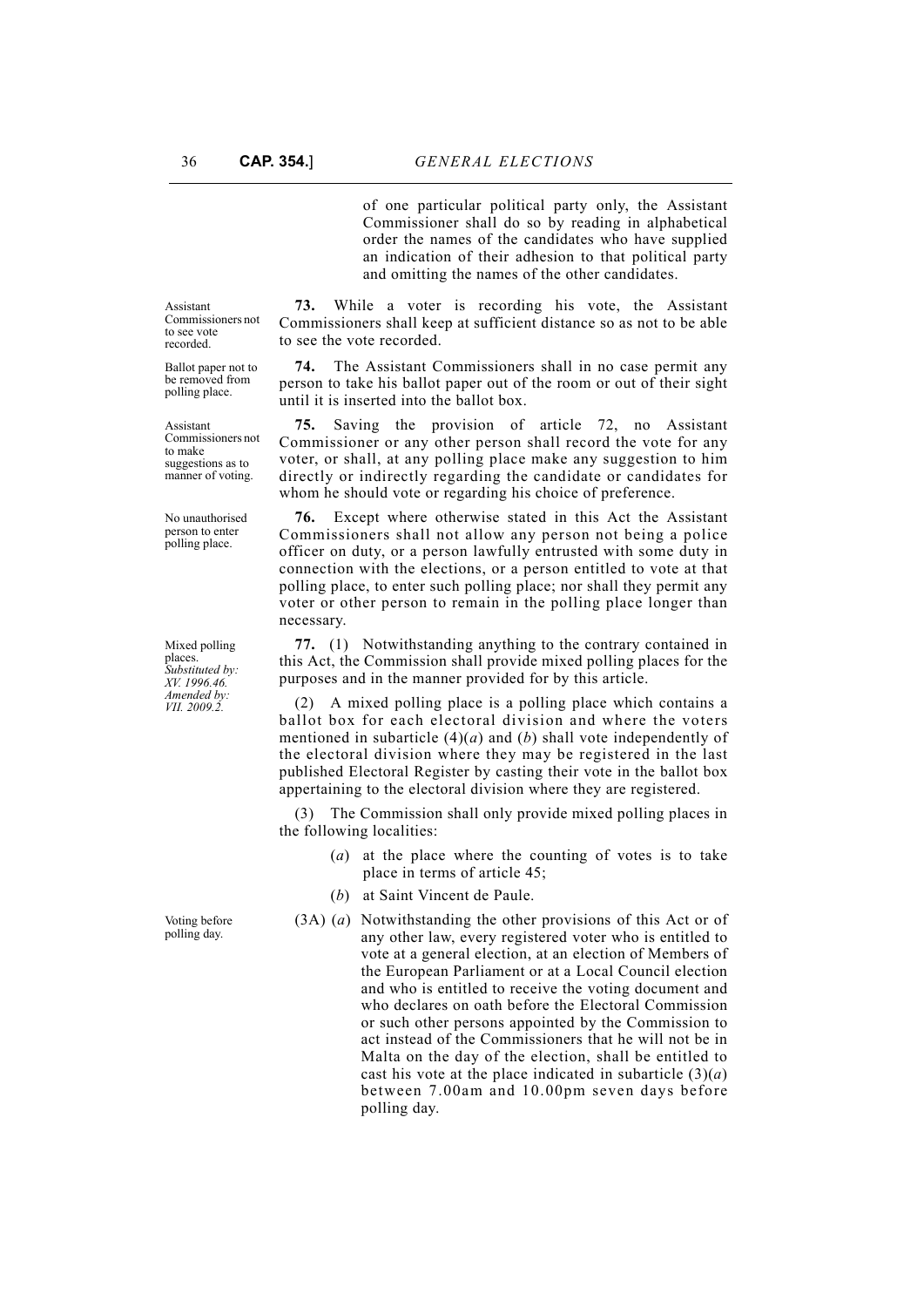- (*b*) The sworn declaration referred to in paragraph (*a*):
	- (i) may be made, as of right, until noon of the Friday immediately preceeding the day established for voting before polling day in accordance with paragraph (*a*), and
	- (ii) shall be made in such form and in accordance with such procedure as the Electoral Commission may require.
- (*c*) All the provisions of this Act applicable to voting by Assistant Commissioners shall, without prejudice to this subarticle, be applied *mutatis mutandis* to registered voters entitled to vote before polling day in accordance with paragraph (*a*):

Provided that any person who takes the oath as aforesaid and who did not receive his voting document, shall be given, by the Commission or persons nominated by the Commission to act on behalf of the Commissioners, such document when such person takes such oath; or in default, such document may be collected by such person himself from the place designated by the Commission for the purpose of such person voting seven days prior to polling day; provided that such person produces his identity card to the representative of the Commission who is delegated by the Commission for the purpose of delivering such document:

Provided further that a person who, after having made a sworn declaration in accordance with paragraph (*a*) does not vote on the day established for voting before polling day, shall have the right to vote on polling day.

- (4) (*a*) Notwithstanding any other provision of this Act, every person who shall have been selected to serve as an Assistant Electoral Commissioner, including those selected to serve as reserves, shall cast their vote at the place indicated in subarticle  $(3)(a)$ , and shall do so the day preceding the polling day between 7.00 a.m. and 10.00 p.m.
	- (*b*) For all effects and purposes of this article, the persons who shall vote in accordance with paragraph (*a*) shall be all those whose name is published in the list referred to in article 59(6), even if any one of such persons shall have resigned his appointment after the publication of that list.
	- (*c*) All voters who seven days before polling day shall be resident, but not registered as voters, at Saint Vincent de Paule shall vote at the place indicated in subarticle  $(3)(b)$ , and it shall be the duty of the sub-committee set up under article 81, to determine who these voters shall be.

(5) For all effects and purposes of this Act a mixed polling place shall be considered as an ordinary polling place and the rights and duties imposed on the Commission and persons appointed by it, political parties, agents and candidates shall *mutatis mutandis*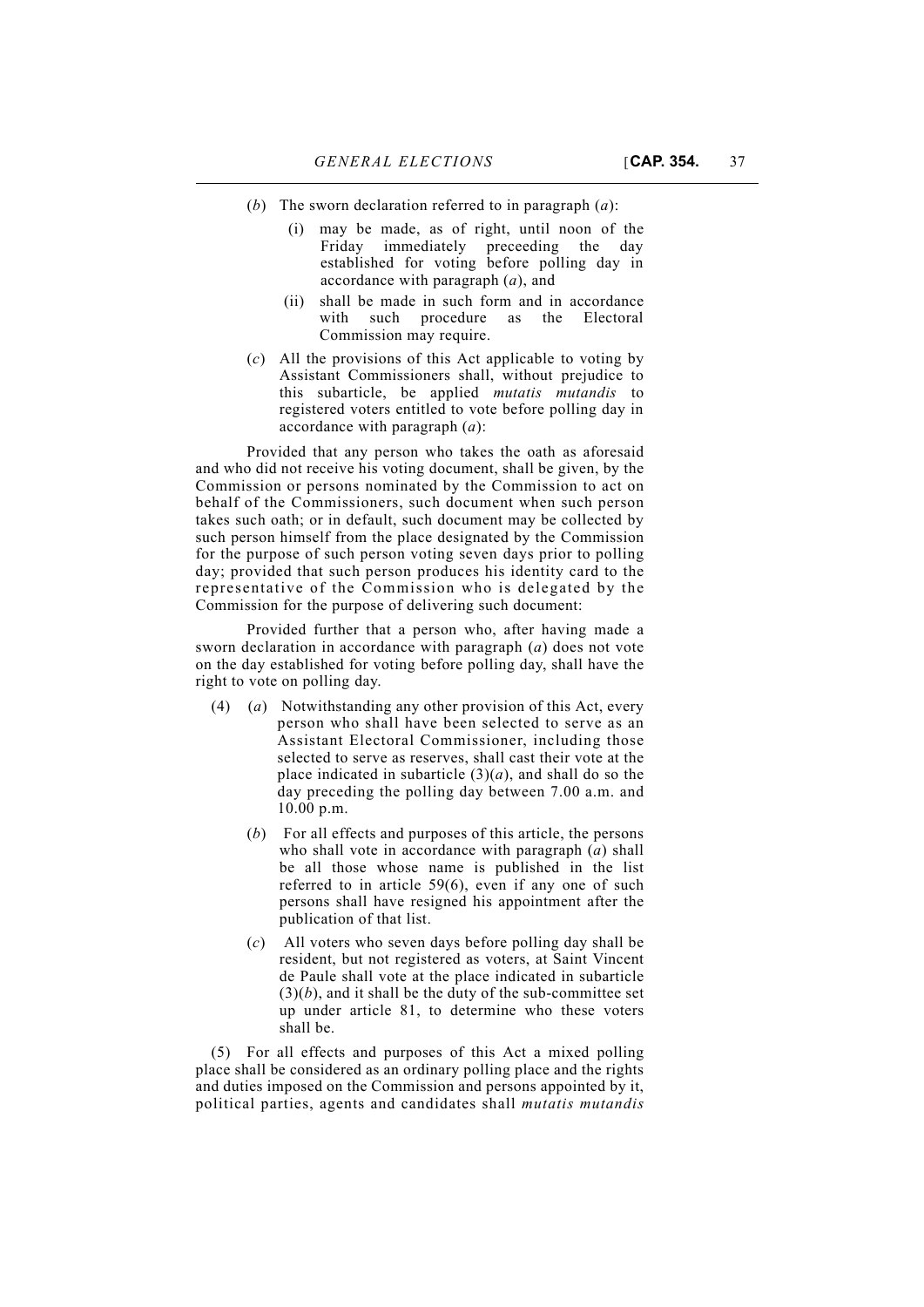#### apply.

(6) A copy of the list of persons entitled to vote in a mixed polling place shall be given by the Electoral Commission to the political parties at least four days prior to polling day.

Closure of Voting. *Amended by: XV. 1996.47; XVI. 2002.18.*

**78.** (1) After the expiration of the time fixed for voting, the Assistant Commissioners shall seal the opening of the ballot box, shall place in a packet all unused and spoilt ballot papers and all printed or written records kept by them, affixing their seal thereto, after stating and signing on the said packet the number thereof, and shall place in a separate packet all voting documents delivered to them. The official marks used by the Assistant Commissioners including those used by the Assistant Commissioners nominated by the political parties shall be put in a separate packet which shall be sealed with the seal of the Commission after all Assistant Commissioners have affixed their signature thereto.

(2) For the purposes of the previous subarticle of this article the Assistant Commissioners shall physically count and reconcile the number of unused and spoilt ballot papers, the number of persons marked as having voted on the list referred to in subarticle (1) article 64 and the number of voting documents delivered to them.

(3) After the close of the poll and before the ballot boxes are removed from the polling booths, the Assistant Commissioners shall affix a notice on the door of each polling booth and signed by all the Assistant Commissioners stating the number of voters entitled to vote at that polling booth, the number of ballot papers received by them from the Commission, the number of voting documents delivered to them distinguishing as to whether they are ordinary or special, the number of spoilt ballot papers and the number of unused ballot papers being returned by them to the Commission and the number of persons who have voted in that polling booth. The said notice shall in this article be henceforth referred to as the "ballot paper account".

A copy of the ballot paper account shall be delivered by the Assistant Commissioners to each political party by handing it to any candidate, election or party agent representing such party as may be present, and shall also be delivered to the Commission at the place specified in article  $45(c)$  and the Commission shall immediately thereon provide a copy to the party delegates.

(4) On completion of all the duties mentioned in the preceding subarticle of this article, the Assistant Commissioners shall deliver the ballot box or boxes and all documents and packets entrusted to them to the Commission at the place specified in article 45 (*c*).

(5) Party delegates, candidates, and party agents shall have the right to attend at the reconciliation and sealing of papers and sealing of ballot boxes, mentioned in the preceding subarticles of this article, to affix their own personal seals to the packages containing the papers and to the ballot boxes and shall, subject to the provision of the following subarticles of the article, be granted facilities to watch and accompany the transportation of the ballot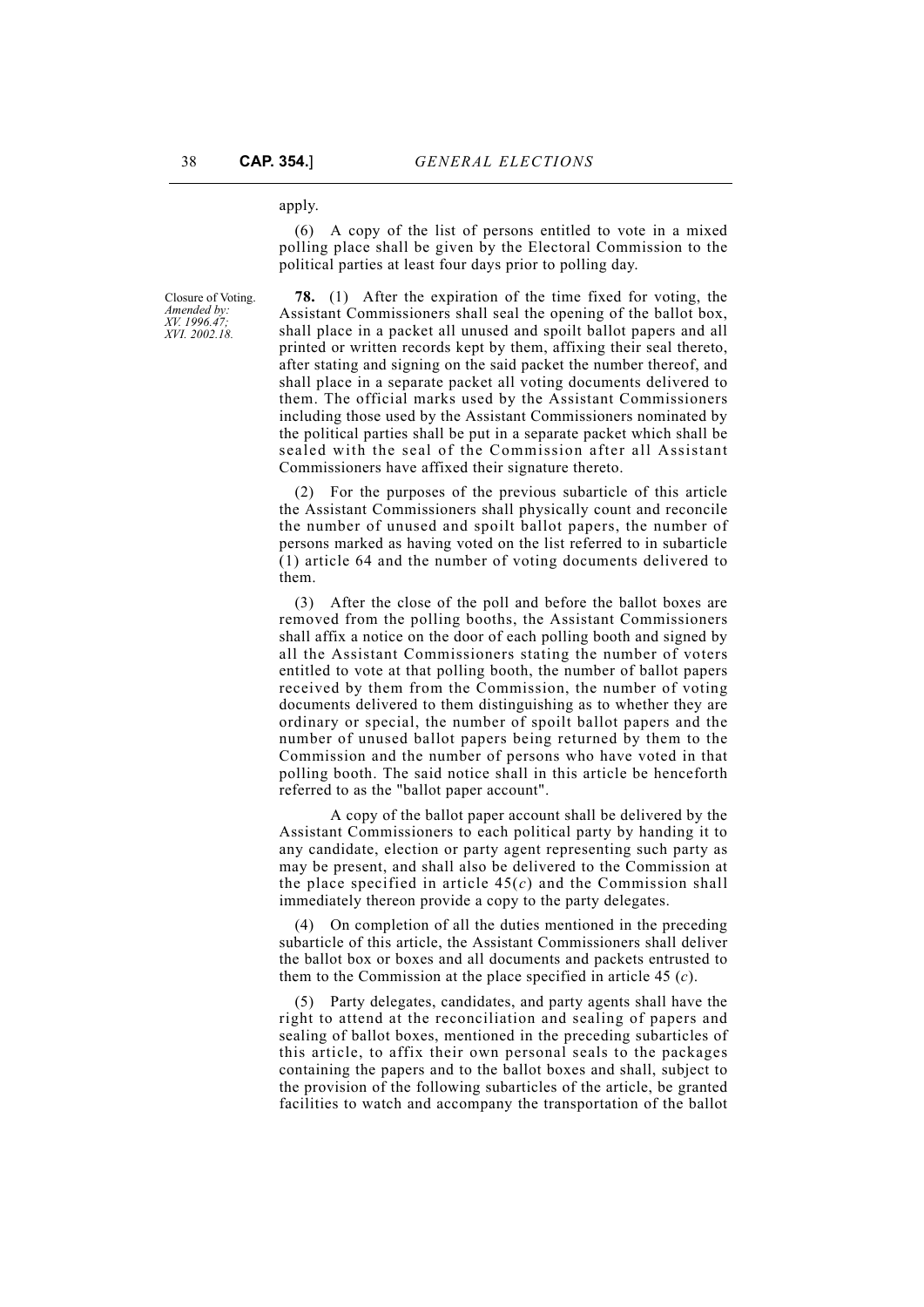boxes from the polling place up to their delivery to the Commission.

- (6) (*a*) No more than one party agent from each political party may be present in each polling booth at any one time during the procedure for the sealing of ballot boxes;
	- (*b*) The Assistant Commissioners shall ensure that candidates, party agents or party delegates as may be present shall be called in prior to their starting the procedures outlined in the previous subarticles of this article for the sealing of ballot boxes and packets and reconciliation;
	- (*c*) The candidates, party agents and party delegates that may be present shall be granted all reasonable facilities to oversee, record and request recounts of all operations undertaken by the Assistant Commissioners in terms of the previous subarticles of this article and without prejudice to the generality of the above -
		- (i) to reconcile the number of persons who have voted as stated in the ballot paper account with the number of persons which the Assistant Commissioners have struck off the list referred to in article 64 and the number of voting documents received by the Assistant Commissioners;
		- (ii) to reconcile the names of the voters which the Assistant Commissioners have struck off the list referred to in article 64 with the names or the voting documents received by them;
		- (iii) to record the names, identity card numbers and, or, the particulars of the persons who have not voted;
	- (*d*) After all the procedures indicated in the previous subarticle of this subarticle have been completed, the Assistant Commissioners shall keep the ballot box and all documents and packets in the polling booth until such time as the vehicle designated by the Commission for the transfer of the ballot boxes arrives at the polling place. Any candidate, or party agent or party delegate as may be present shall also have the right to remain at such polling booth;
	- (*e*) During the transportation from the polling place to the place designated by the Commission for the delivery of ballot boxes in terms of article 45(3) no more than one representative from each of the political parties may board the vehicle designated by the Commission for transportation;
	- (*f*) The representatives mentioned in the previous paragraph of this subarticle shall be designated by the political parties and shall be duly authorised by the Commission and shall bear identification similar to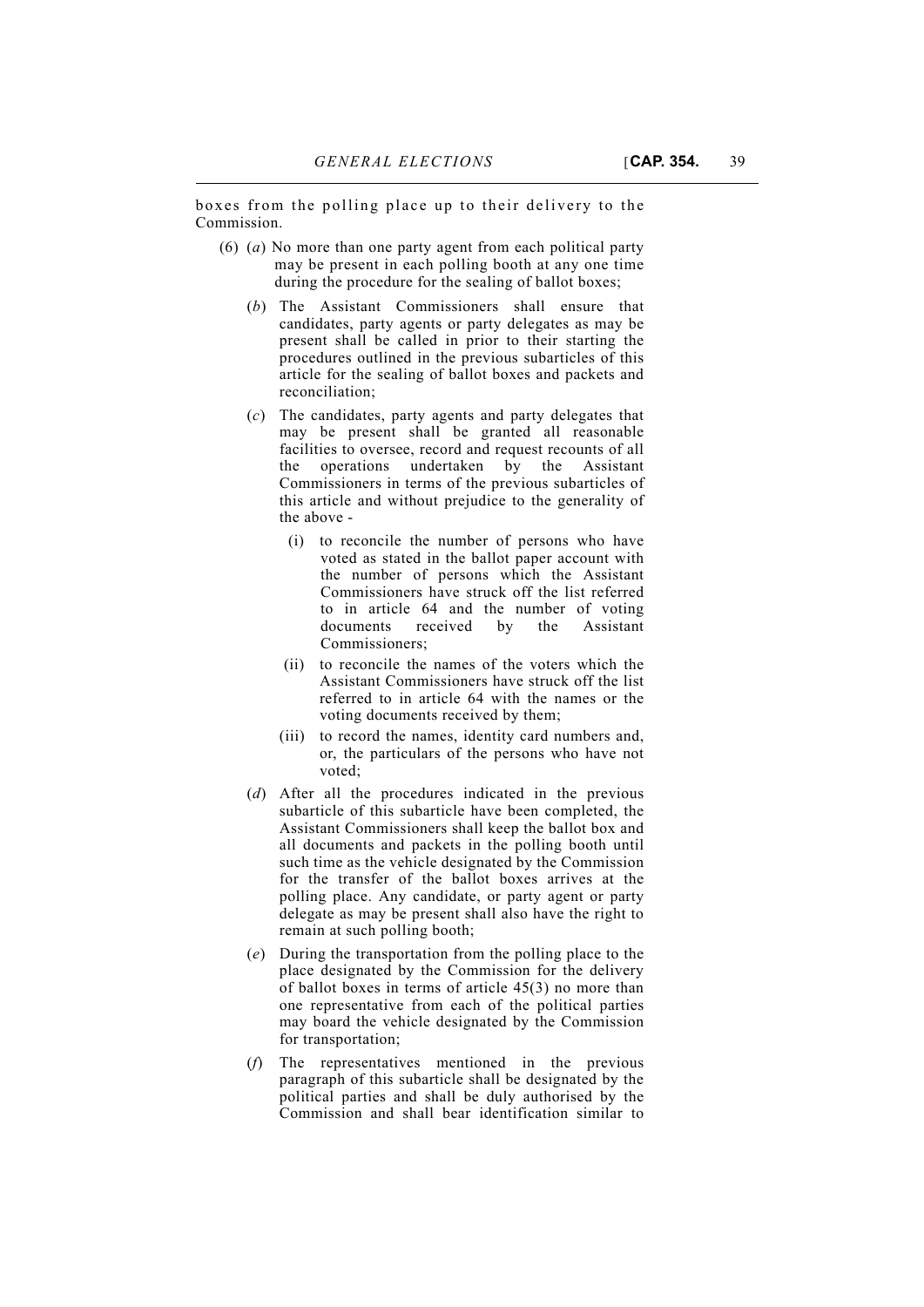that required by article  $63(1)$  and shall have these names publicised in terms of article 63(2);

(*g*) The refusal by any Assistant Commissioner to sign any declaration or document shall not of itself invalidate the contents thereof.

Assistant Commissioners responsible for the maintenance of order.

**79.** The Assistant Commissioners shall keep order in the polling place under their charge and shall be responsible for any irregularity in the voting in that place in so far as such irregularity could have been prevented by them.

#### PART XII

#### *Voting in Retirement Homes*

Retirement Home. **80.** For the purposes of this Part, "a retirement home" means such place or places principally used for the care of elderly persons in which at least fifty voters reside:

> Provided that the provisions of article  $81(3)(a)$ , of article  $82(1)(b)$  and of article 83 shall not apply to retirement homes not run or administered by the Government.

Sub-committee for Retirement Homes.

**81.** (1) Within twenty-four hours of the publication of the Writ for the election of members to the House, the Commission shall form a sub-committee consisting of a Commissioner, who shall act as chairperson, and a representative of each of the political parties and shall delegate to the sub-committee the running of the election in all retirement homes.

(2) The sub-committee shall have the duty to ensure that no undue pressure is brought to bear on voters in old age homes, that proper and adequate facilities are given to all political parties to canvass such voters, that adequate arrangements for voting are made in view of the special needs of such voters and that no political party enjoys any unfair advantage.

(3) Without prejudice to the generality of the above provisions, the sub-committee shall ensure that:

- (*a*) immediate steps are taken to temporarily remove and substitute members of staff gravely suspected to have attempted to influence voters;
- (*b*) arrangements are made for the receipt and proper delivery of propaganda material and for canvassing during visiting hours by candidates and political parties contesting that electoral division;
- (*c*) complaints by political parties and, or, candidates are speedily investigated and rectified when found to be justified.

**82.** (1) Within three days of the publication of the Writ the person responsible for the administration of a retirement home shall send to the sub-committee:

(*a*) a list of all persons resident at such retirement home,

Duties of persons responsible for the administration of retirement homes.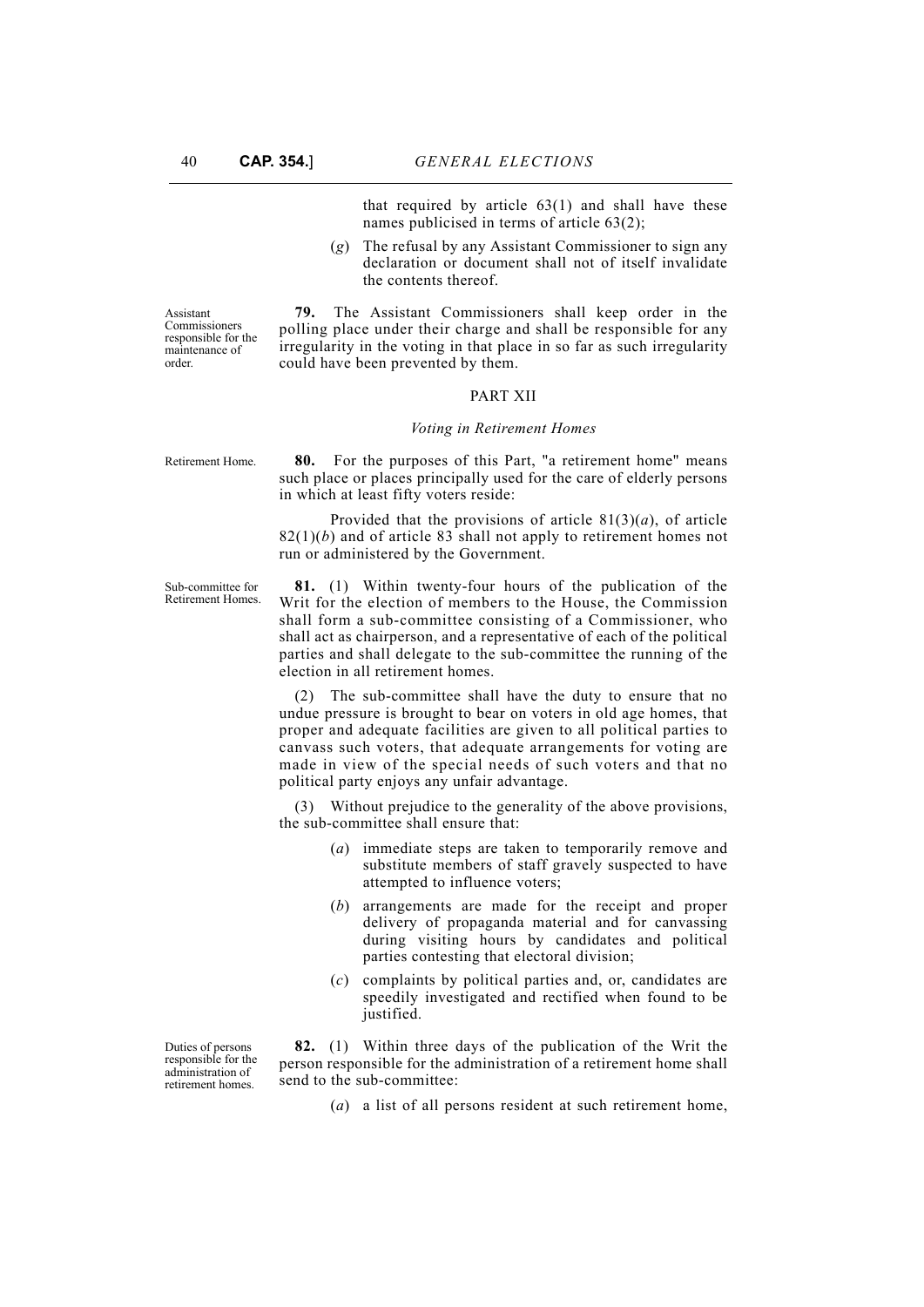indicating the name, identity card number, last known address, age, ward number, name and address of next of kin and whether registered as a voter in the home address or otherwise;

(*b*) a list of all staff at the retirement home indicating the name, identity card number, address, grade and working hours up to the day following the day fixed for voting.

(2) On receipt thereof the sub-committee shall immediately provide the political parties with copies of such lists.

(3) The administrator of every retirement home shall keep such lists updated and shall immediately send to the sub-committee any amendments thereto and the sub-committee shall immediately inform the political parties of such amendments.

(4) Members of the staff in retirement homes are expressly prohibited from engaging in propaganda for any political party or candidate and any employee contravening this article shall be guilty of an offence and shall, on conviction, be liable to the penalty of general interdiction for a period of ten years and the provisions of the Probation Act and of article 22 of the Criminal Code shall not apply.

**83.** (1) The voting documents of voters registered in retirement homes shall be delivered to the voters personally. The voter may opt to deliver the voting document to the Chairperson of the Sub-Committee for safekeeping, and such Chairperson shall return the same to the voter on the day fixed for voting or on such earlier day as may be requested by the voter.

(2) Voters in retirement homes shall have the option to proceed to the polling place:

- (*a*) without the assistance of any person;
- (*b*) with the assistance of members of the staff;
- (*c*) with the assistance of members of their families;

and it shall be the responsibility of the sub-committee to ascertain the option chosen by each voter. The sub-committee shall ascertain the option chosen by each voter as soon as possible after the delivery of the voting documents to the voters and shall inform in writing the party delegates of the option chosen by each voter.

(3) A medical consultant having in his care any voter resident at a hospital or retirement home may, by issuing a medical certificate to that effect, draw the attention of the Commission to any dangers inherent to the health of his patient should he be moved for the purposes of being taken to vote. Such certificate will, however, in no way effect the right of that voter, or his next of kin where applicable, to ignore the medical warning and decide to cast his vote.

(4) Voters opting to be assisted by members of the staff shall be accompanied by members of the staff chosen from a pool thereof nominated in equal numbers by all the political parties. Political

Voting at Retirement Homes. *Amended by: XV. 1996.48.*

Cap. 446. Cap. 9.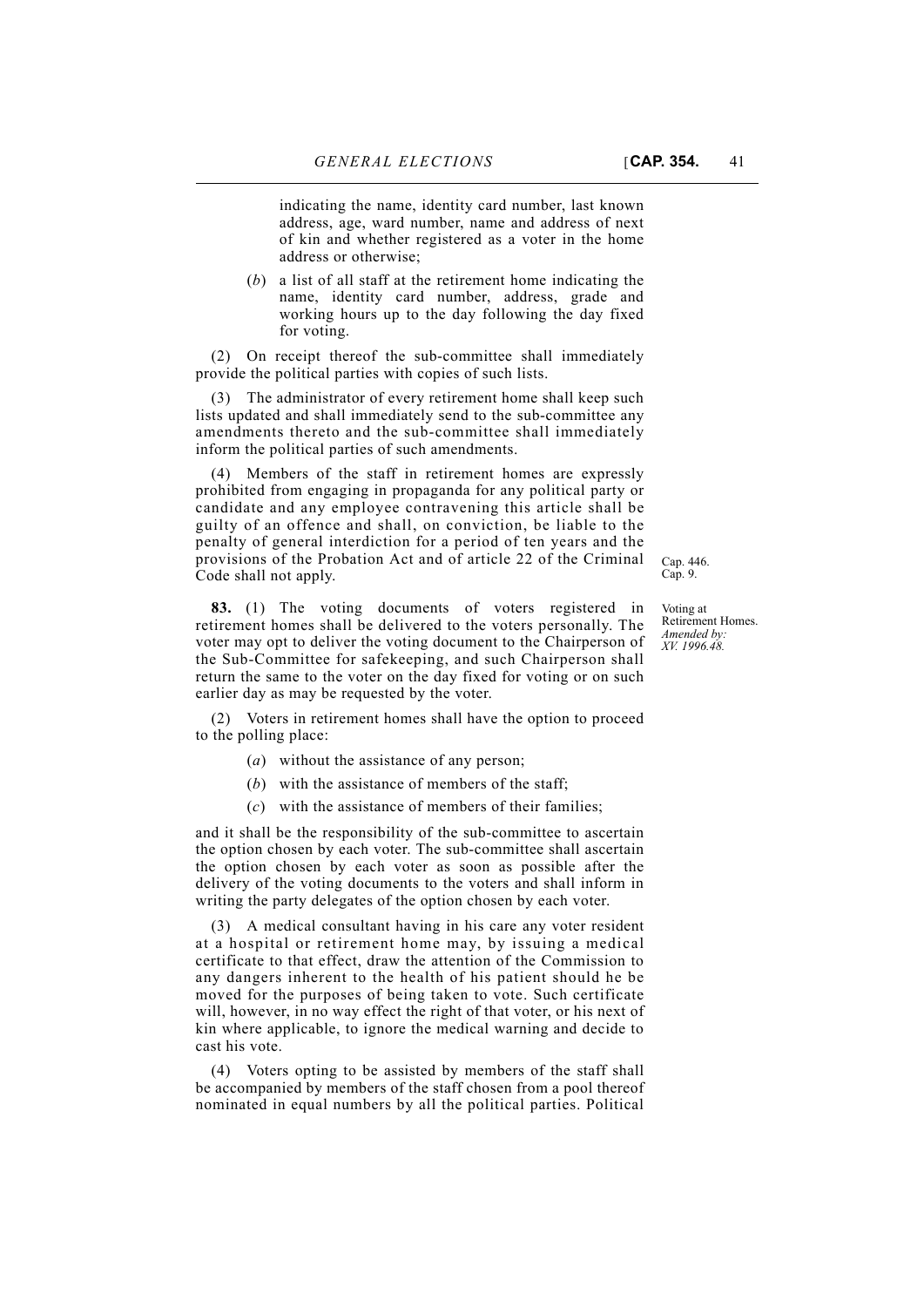parties shall have the right to demand, and the Commission shall have the duty to ensure, that if the ordinary staff at such homes is not sufficient for the purposes of this article other persons are transferred to such homes for such purpose.

(5) Voters opting to be assisted by members of the staff or by members of their families shall, notwithstanding any other provision of this Act, be so accompanied up to the door of the relative polling booth.

- (6) (*a*) During the day fixed for the voting no person shall without the authority of the Commission be allowed to enter retirement homes.
	- (*b*) The provisions of paragraph (*a*) shall not apply to members of the sub-committee, members of the staff and relatives of patients who have been previously authorised to accompany voters to vote:

Provided that such relatives shall at all times wear proper identification tags issued to them by the Commission for the purpose.

(7) Except with the special authorisation of the sub-committee, no voter in a retirement home who has chosen the option to vote on his own or to be accompanied by members of his family may be taken to vote by members of the staff.

**84.** The sub-committee appointed in terms of article 81 shall function under the general direction of the Commission and shall be bound to implement the decisions of the Commission.

#### PART XIII

#### *Counting of ballot papers*

**85.** The counting of ballot papers shall take place at the place and time specified in the notice referred to in article 45(*d*) and shall be conducted in accordance with the provisions of this Act. The sorting of ballot papers shall not commence until all the procedures set down in Parts XIII and XIV of this Act have been completed and the Commission declares that it is satisfied that there has been no tampering. The sorting of all ballot papers shall commence at the same time in all electoral districts.

**86.** (1) Political parties contesting the elections shall have the right to nominate a sufficient number of agents, to be determined by the Commission, to oversee at all times the receipt of the ballot boxes, documents and packets, by the Commission from the Assistant Commissioners and the storage of the said ballot boxes, documents and packets after the receipt thereof. These agents shall henceforth in this Act be referred to as "delivery agents".

(2) Party delegates, candidates as well as delivery agents shall have the right to monitor the receipt of the ballot boxes by the Electoral Commission from the Assistant Commissioners and to make representations thereon.

Direction by Electoral Commission.

*Amended by: XV. 1996.49.*

Start of counting of ballot papers. *Amended by: XV. 1996.49, 50.*

Tampering with ballot boxes. *Amended by: XV. 1996.49, 51; XVI. 2002.19.*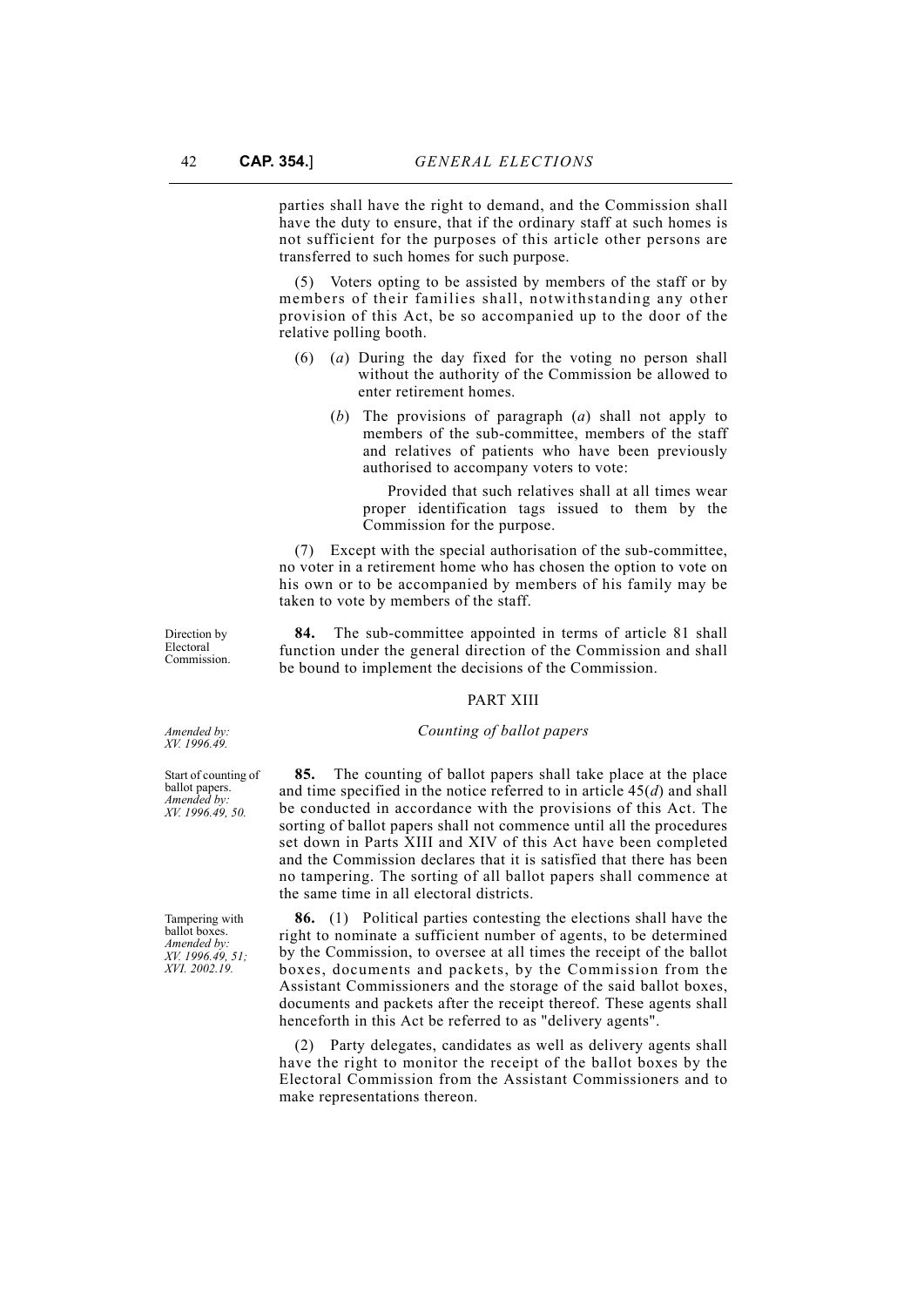(3) If any of the Commissioners or any party delegate, candidate or delivery agent claims that any ballot box or package is received in a state that it gives rise to suspicion that it may have been tampered with, the Commission shall order such box or packet to be dealt with separately from the other boxes or packets, and shall immediately call a meeting of the Commission and at such meeting the Commission shall have the power to hear such evidence under oath as it deems necessary.

(4) Where the Commission decides that there is no evidence that justifies the suspicion that the box or packet has been tampered with, its decision shall be final and no appeal shall lie therefrom.

(5) Any claim as is referred to in the previous subarticles of this article shall be made as soon as the ballot box or packet is delivered by the Assistant Commissioners to the Commission and for this purpose the Commission shall ensure that the party delegates, candidates or delivery agents are given adequate facilities to attentively inspect the ballot boxes, documents or packets.

(6) It shall be the duty of the Commission to ensure the mathematical accuracy of the ballot paper account and that this tallies with the declared number of voting documents returned by the Assistant Commissioners. Political parties shall have the right to demand that the Commission shall for this purpose open all packets containing voting documents relative to not more than ten per cent of all ballot boxes in order to physically check the accuracy of such returns.

(7) Political parties shall select the ballot boxes in relation to which the packets containing voting documents are to be opened during delivery of the ballot boxes to the Commission and prior to the storage of the ballot boxes.

(8) As each ballot box is received and cleared by the Commission in terms of this article it shall be transferred to the room designated by the Commissioners for the storage of all ballot boxes in terms of article 45. Ballot boxes shall be transferred from this room to the counting area as soon as the first ballot box arrives for the purpose of undertaking the Ballot Paper Account Reconciliation process mentioned in the following Part of this Act.

(9) As soon as practicable after all ballot boxes have been received and cleared in terms of this article and prior to the start of the sorting process the Electoral Commission shall publicly declare the total number of ballot papers declared to be cast in accordance with the ballot paper accounts delivered by the Assistant Commissioners as well as the number of ballot papers in each ballot box as resulting from the same account.

(10) The Commission shall preserve until the publication of the official results of the next following election all papers delivered to them by the Assistant Commissioners, as well as the unused ballot papers and the voting documents, in separate sealed packets indicating on each packet the nature of the documents contained therein, and the electoral division to which they appertain.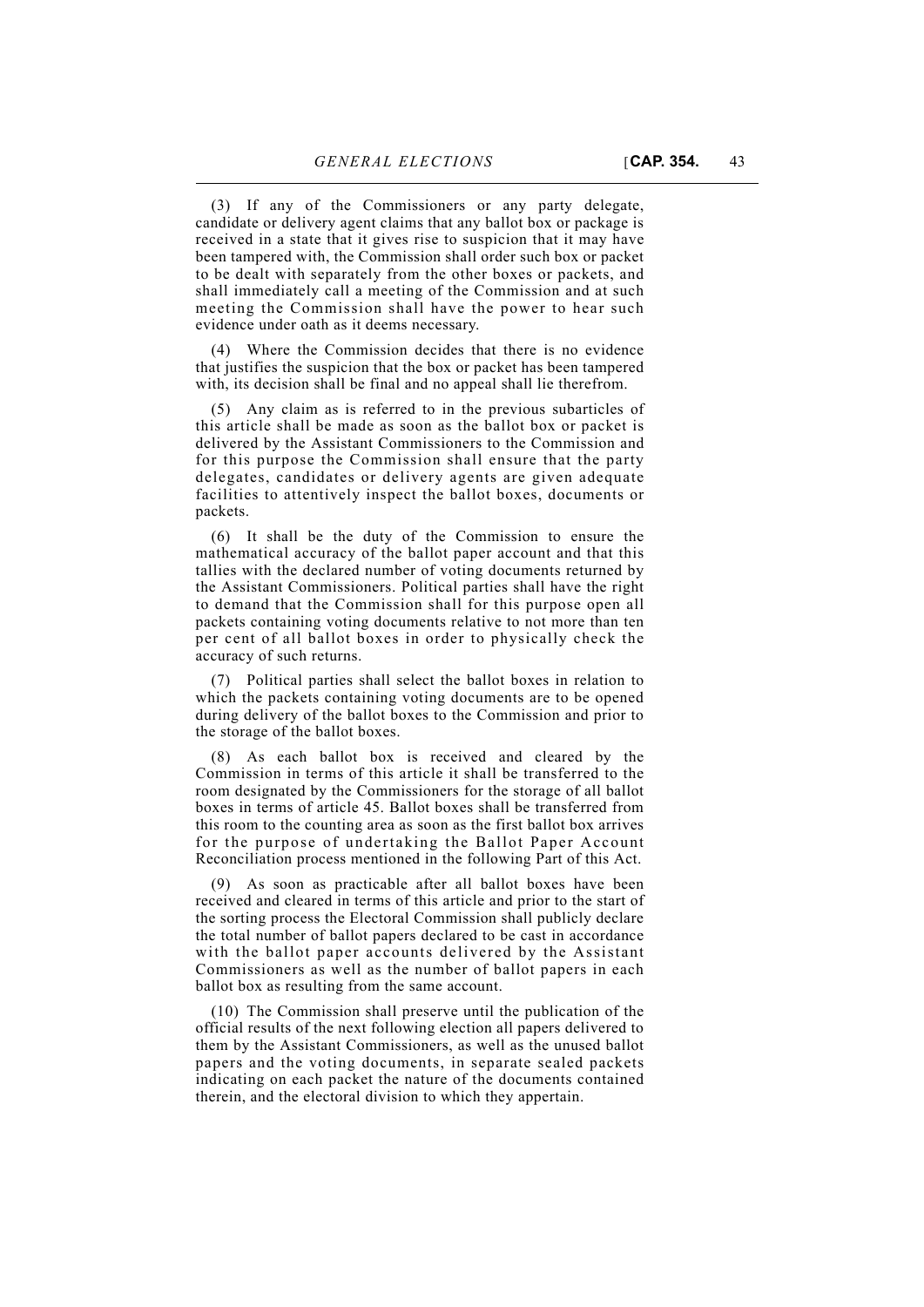(11) On every packet as is referred to in the preceding subarticle there shall be affixed the seal of the Electoral Commission and the signature of at least two Commissioners, and of any party delegate, candidate or delivery agent who may wish to sign it.

Counters, supervisors and calculators. *Amended by: XV. 1996.49, 52; XVI. 2002.20.*

**87.** (1) The Commission shall appoint a number of persons to act as counters, supervisors and calculators to assist it in the counting and transfer of ballot papers which shall be effected under the direct supervision of the Commission.

(2) The provisions of article 58(1) shall *mutatis mutandis* apply to the office of the counter, supervisor and calculator as it applies to the office of Assistant Commissioner.

(3) A list of the persons appointed as counters, supervisors and calculators shall be published by the Commission in the Gazette, together with the list of persons appointed as Assistant Commissioners and the procedure established for the nomination by political parties and for objections to Assistant Commissioners shall *mutatis mutandis* apply to supervisors and counters.

(4) All counters, supervisors and calculators shall be issued with identity documents specifying the details provided for party agents. The identity documents shall be worn at all times by the counters, supervisors and agents whilst in the precincts of the building where the counting of ballot papers is held.

(5) The calculators shall perform all mathematical calculations connected with the counting of ballot papers and the Commission shall ensure that the persons so chosen are proficient in mathematical calculations.

(6) Supervisors shall be responsible for a number of counters and shall oversee the opening of ballot boxes, and the sorting and counting of ballot papers for every electoral division. The Electoral Commission shall ensure that at all times during the counting of ballot papers there are no less than two supervisors for each electoral division and that the political parties are adequately represented in the choice of persons to act as supervisors for each electoral division.

(7) Counters shall work under the direction of the supervisors; they shall physically sort and count the ballot papers. The Electoral Commission shall ensure that there are a sufficient number of counters in every electoral division to ensure a quick and efficient counting process and that the political parties are adequately represented at all times during the counting of ballot papers in the choice of persons to act as counters in each electoral division.

**88.** (1) The Commission may authorise any one or more of its members or any other person or persons appointed by it to do anything on its behalf in connection with the receipt and storage of ballot boxes and the counting and transfer of ballot papers and anything done by virtue of such authority shall be deemed to have been done by the Commission.

(2) The Commissioners or any one or more of them shall administer to every person authorised to act for the Commission

Commissioners may appoint persons to assist them in the counting of ballot papers. *Amended by: XV. 1996.49.*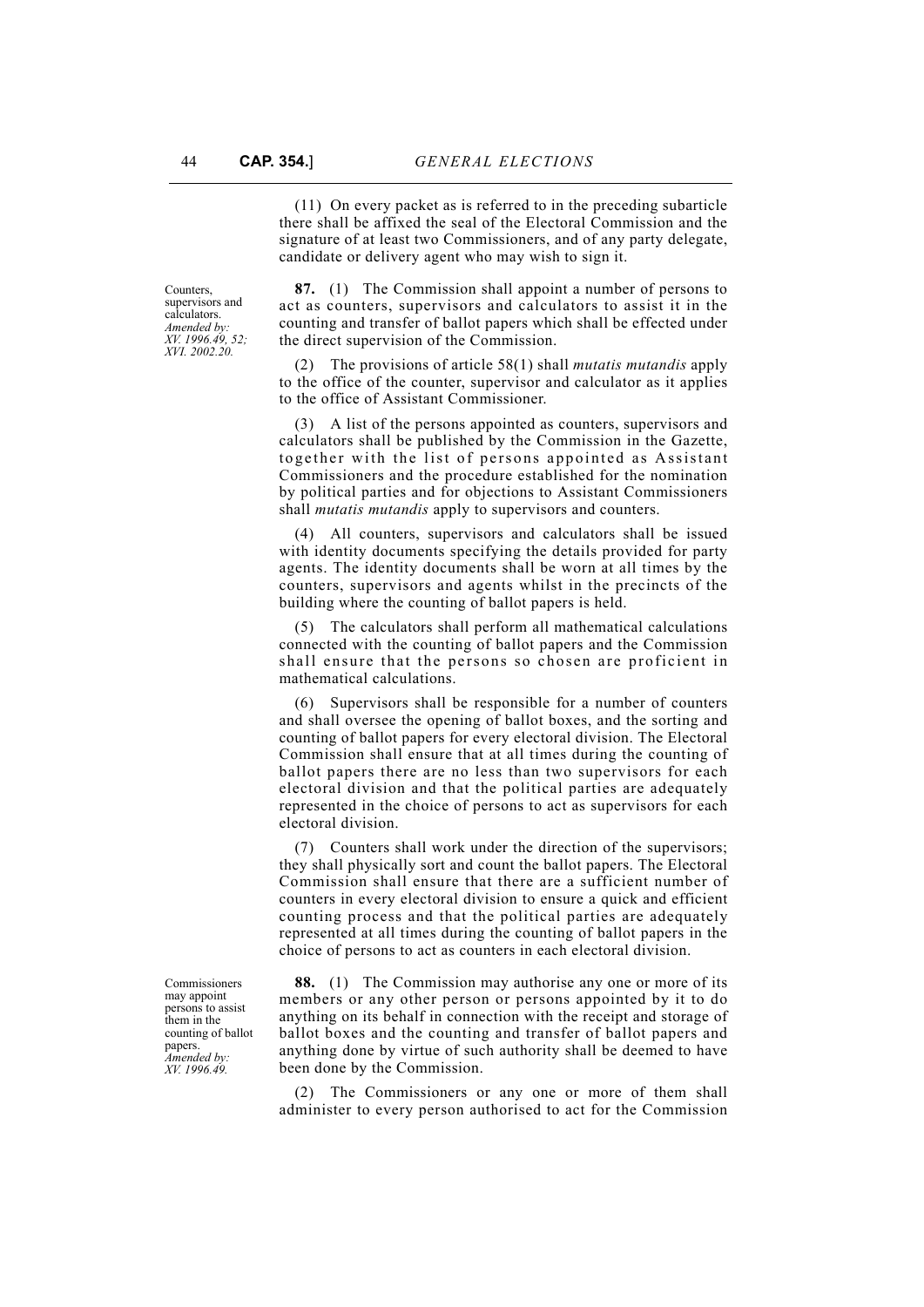under the provisions of this article, an oath for the faithful discharge of the duties assigned to him.

**89.** (1) Unless this Act otherwise provides, candidates and candidates' agents shall have free access to the building where the counting of ballot papers will take place, and to the counting hall, at all times.

(2) Every political party shall moreover have the right to nominate a number of agents equal to ten more than double the number of candidates presented by it to contest the election and such agents shall at all times have access to the said building and to the counting hall at all times. These agents shall henceforth in this Act be referred to as "counting agents".

The list of such agents shall be presented to the Commission at least twenty one days prior to the start of the poll; the Commission shall inform the political parties of all the agents so nominated so that the said political parties may have an opportunity to make representations to the Commission before the same accepts or rejects them; the agents so nominated are to be of good character and acceptable to the Commission.

The list of such agents shall, at least, seven days prior to the start of the poll, be published by the Commission in the Government Gazette indicating the name, address and identity card number of each agent and the party nominating him.

The political parties nominating such agents may up to the Thursday before the poll substitute not more than ten per centum of the number of agents appointed by it and the procedure established in this article shall apply to the nomination, objection and acceptance of the substitute agents.

(3) The party delegates, candidates and counting agents shall be issued with an identity document indicating the details required for election agents and such identity document is to be worn at all times on entry into and inside the building or complex wherein the ballot papers are counted.

Identity documents shall be printed on security paper and shall clearly distinguish between each group of delegates and agents as well as between delegates and agents nominated by one political party and those nominated by other political parties.

**90.** With respect to the building designated by the Commission for the counting of ballot papers the Commission shall ensure that:

- (*a*) all roads of access at least within 500 metres of the said building are closed and patrolled by the Police who shall permit entry only to authorised persons and only after scrupulously having ascertained their identity;
- (*b*) entry into the actual building or perimeter shall be checked by both the Police, the Commission and representatives of the political parties;
- (*c*) a number of rooms as may be necessary either in or as

Candidates and Agents. *Amended by: XV. 1996.49, 53; XVI. 2002.21.*

Building where counting of ballot papers will take place.

*Amended by: XV. 1996.49, 54; XVI. 2002.22.*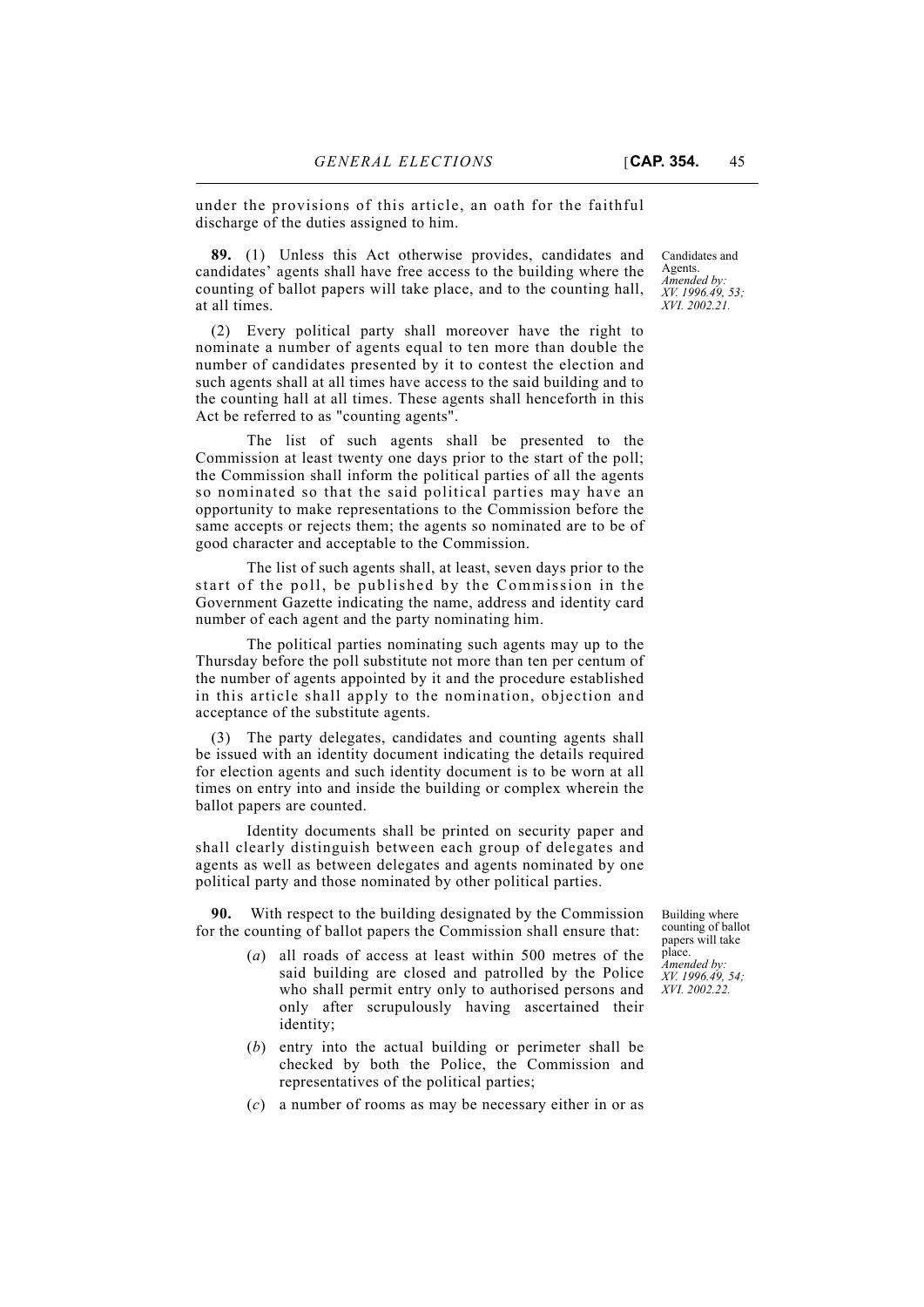near as possible to the building wherein the counting hall is situated shall be provided to ensure full press and broadcasting coverage of the counting and transfer of ballot papers provided that the entrance to such room shall at all times be guarded by the Police who shall only allow entry to *bona fide* broadcasting personnel and newspaper reporters who shall have been previously accredited by the Commission; the Commission having the right and the duty to ensure that all the broadcasting personnel and newspaper reporters so accredited by it, carry out only those functions directly related to their profession, failing which such an accreditation is to be cancelled by the Commission. The Commission is further bound to give the delegates of the political parties, not later than five days prior to the date of the poll, a detailed list of all those persons accredited by it to carry out any functions at the counting hall during the counting process;

- (*d*) an area adjacent and communicating with the counting hall shall be provided for the storage of the ballot boxes and that during the time the boxes are stored in such area they shall at all times be visible from all parts of the counting hall; and the party delegates and their sub-delegates shall have the right of free access thereto at all times;
- (*e*) a number of rooms as near as possible to the counting hall shall be provided for every political party contesting the election and shall be equipped with such facilities as the Commission, after consulting the political parties, thinks fit;
- (*f*) in the counting hall itself counters shall be separated from the candidates and agents by a wall of unbreakable transparent material or similar sturdy transparent material except for some means, including any appropriate electronic device, of clear communication for the purpose of speaking through and except in the cases expressly provided for in this Act, access to the area designated by the Commission for the counting of ballot papers shall only be allowed to candidates and agents with the express consent of the Commission; provided that the party delegates and six substitutes thereof, previously nominated by such delegates, shall have free access to the counting area at all times;
- (*g*) the disposition of the counting area shall be such that as far as possible all the counting process can be closely viewed by candidates, agents and representatives of political parties;
- (*h*) all rooms and corridors which are not being used for a purpose designated by the Commission shall be barred and all areas leading thereto closed;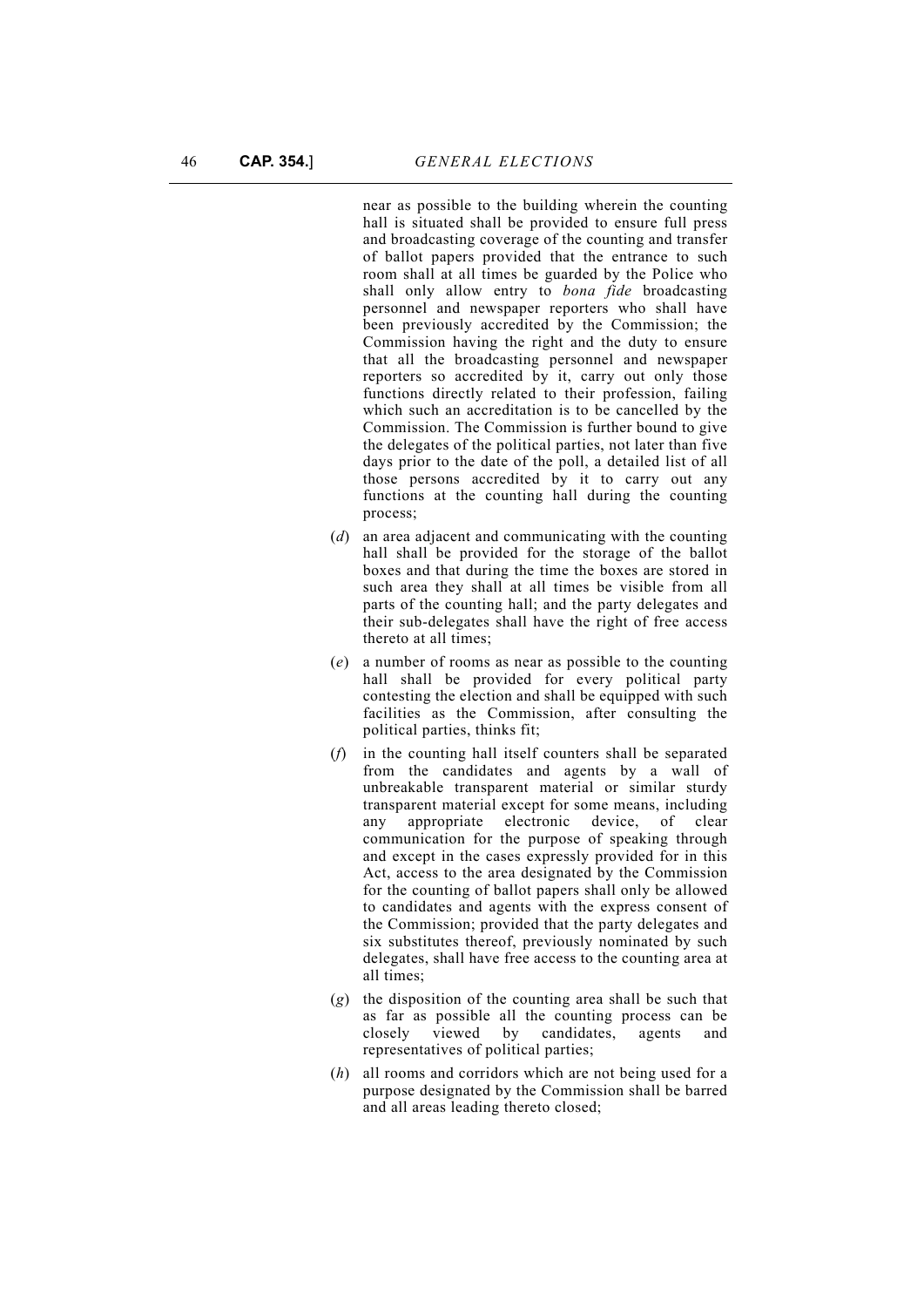- (*i*) adequate back up facilities for services failure are provided especially with respect to lighting;
- (*j*) there is strict security at all times in and around the building, that entry is restricted to authorised persons only and that no lethal instruments or instruments which may be rendered lethal are introduced in the building;
- (*k*) at least thirty days before the start of voting the Commissioners shall show the party delegates how they propose to allocate and separate the different areas of the said building and shall consider suggestions made by the said delegates in this regard;
- (*l*) notwithstanding anything else contained in this Act, the party delegates and their substitutes, shall at all times have access to any part of the building including any restricted area for the purpose of ensuring that the provisions of this Act are being enforced.

**91.** The Commission shall ensure that as far as practicable full and constant broadcasting coverage is given of the counting and transfer of ballot papers and for such purpose shall allow entry into the building to *bona fide* broadcasting personnel and apparatus.

**92.** (1) The Commission shall appoint such persons as it considers appropriate to ensure the proper running and maintenance of the building designated for the storage of ballot boxes and the counting of votes and a list of such persons shall be sent to the political parties at least six days prior to the poll.

(2) In extraordinary circumstances, the Commission shall allow entry to the building designated for the storage of ballot boxes and the counting of votes to such other persons as it considers necessary provided that in no case shall it allow entry to the public generally.

(3) All persons, except for Police officers and members of the Armed Forces of Malta, allowed entry into the building designated for the storage of the ballot boxes and the counting of votes shall be issued by the Commission with identity cards specifying the details required for counting agents and shall wear such identification at all times when they are within the said building or the precincts thereof.

**93.** Notwithstanding anything else contained in this Act, candidates and the counting agents shall at all times have access to the Commissioners for the purpose of making representations on their own behalf or on behalf of the party represented by them.

**94.** The Commission shall have the sole direction of the building designated for the counting and transfer of ballot papers and shall have the right to give such orders as are necessary for the maintenance of order and security within the building.

Broadcasting coverage. *Amended by: XV. 1996.49.*

Appointment of persons to ensure proper running of building, etc. *Substituted by: XV. 1996.55.*

Extraordinary circumstances.

Identification cards.

Representations to Commissioners. *Amended by: XV. 1996.56; XVI. 2002.23.*

Direction of building. *Amended by: XV.1996.49.*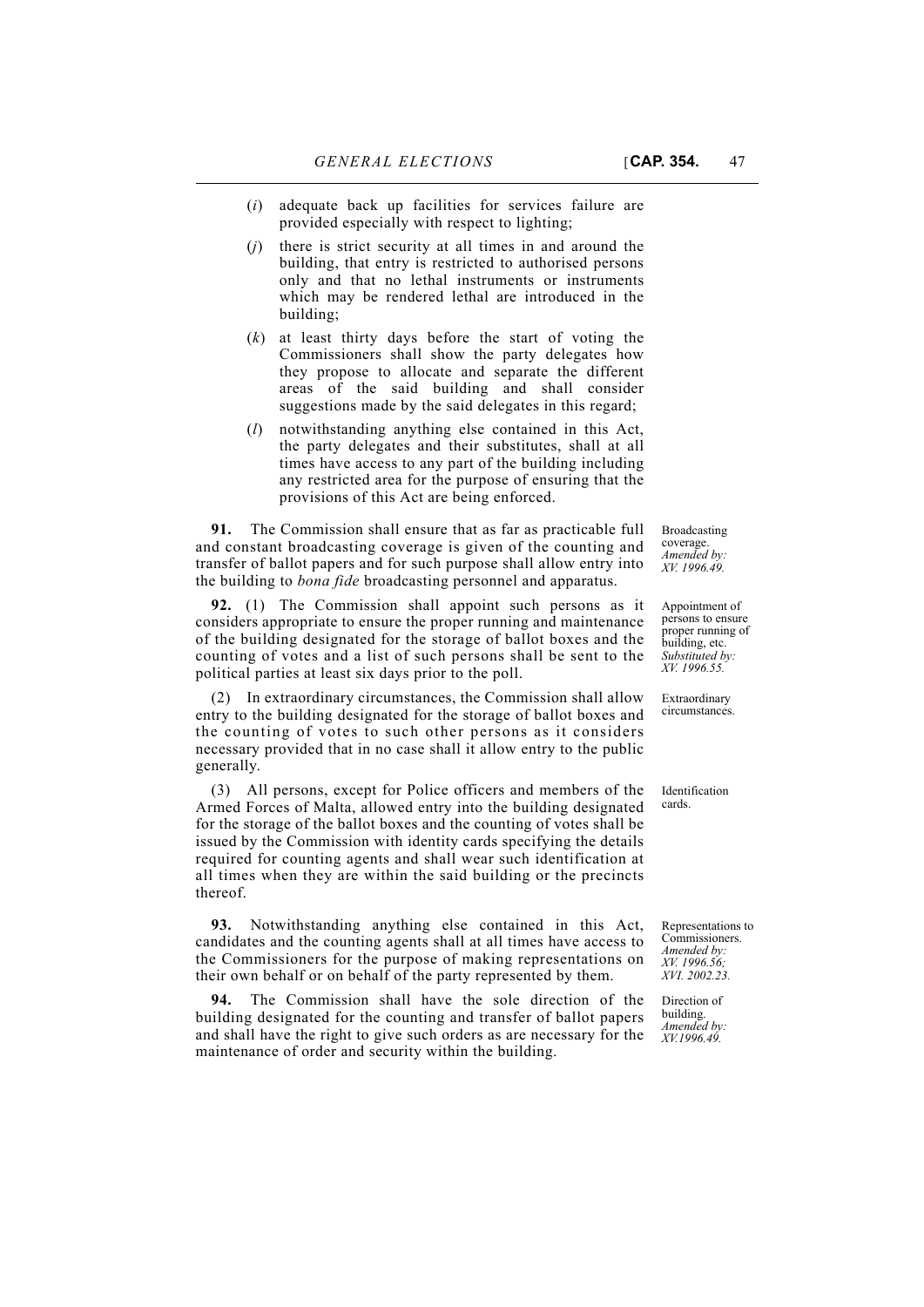### PART XIV

#### *Ballot Paper Account Reconciliation*

Reconciliation of ballot paper account. *Substituted by: XV. 1996. 57. Amended by: XVI. 2002.24.*

**95.** Immediately after ballot boxes start being deposited in the room designated by the Commission to hold the ballot boxes in terms of article 45, the Commission shall immediately proceed to reconcile the Ballot Paper Account of each box delivered by the Assistant Commissioners with the actual number of votes in that box and for this purpose shall release from the said room (immediately after they are received therein ensuring that no confusion is created on the counting tables) the ballot boxes to the counting tables of each appropriate electoral division for the purpose of effecting such reconciliation.

**96.** (1) Prior to the removal of each ballot box from the room designated by the Commission to hold all the ballot boxes in terms of article 45, the party delegates or their substitutes shall have the right to examine the seals affixed to each ballot box.

(2) Any objection raised by the party delegates or their substitutes as to the integrity of such seals shall be examined by the Commission whose decision thereon shall be final and not subject to appeal.

**97.** The Commission may order any number of ballot boxes to be opened simultaneously in each electoral division provided that adequate precautions are taken to ensure that the ballot papers from different ballot boxes are kept separate and prior to the opening of each ballot box the Commission shall cause the ballot paper account for that ballot box to be affixed in such a manner that it may be clearly seen by the candidates and agents and shall show the candidates and agents the seals on the ballot box in order that they may ascertain that such seals are intact.

**98.** Any party delegate, candidate or agent may, prior to the opening of the ballot box, make representations claiming that the seals of the box have been tampered with. Where such an objection is made the box shall not be opened until the Commission, after consulting the party delegates or their substitutes, shall have given such directions and taken such measures as it may consider necessary.

**99.** Where no objections are made and where the Electoral Commission in terms of the previous article of this Act so directs, the ballot box shall be opened and the number of ballot papers contained therein shall be counted, face downwards, to ascertain that the number of ballot papers in that ballot box corresponds to the ballot paper account.

**100.** Where the ballot papers in the ballot box do not tally with the ballot paper account the attention of the Commission shall be drawn to the fact and the Commission, after consultation with the party delegates, or their substitutes, shall give such directions as it may deem fit and such decision shall be final.

Removal of ballot boxes from strong room.

Opening of each ballot box. *Amended by: XV. 1996.58.*

Objections to opening of ballot box.

Checking of ballot paper account. *Amended by: XV. 1996.59.*

When ballot papers do not tally with ballot paper account.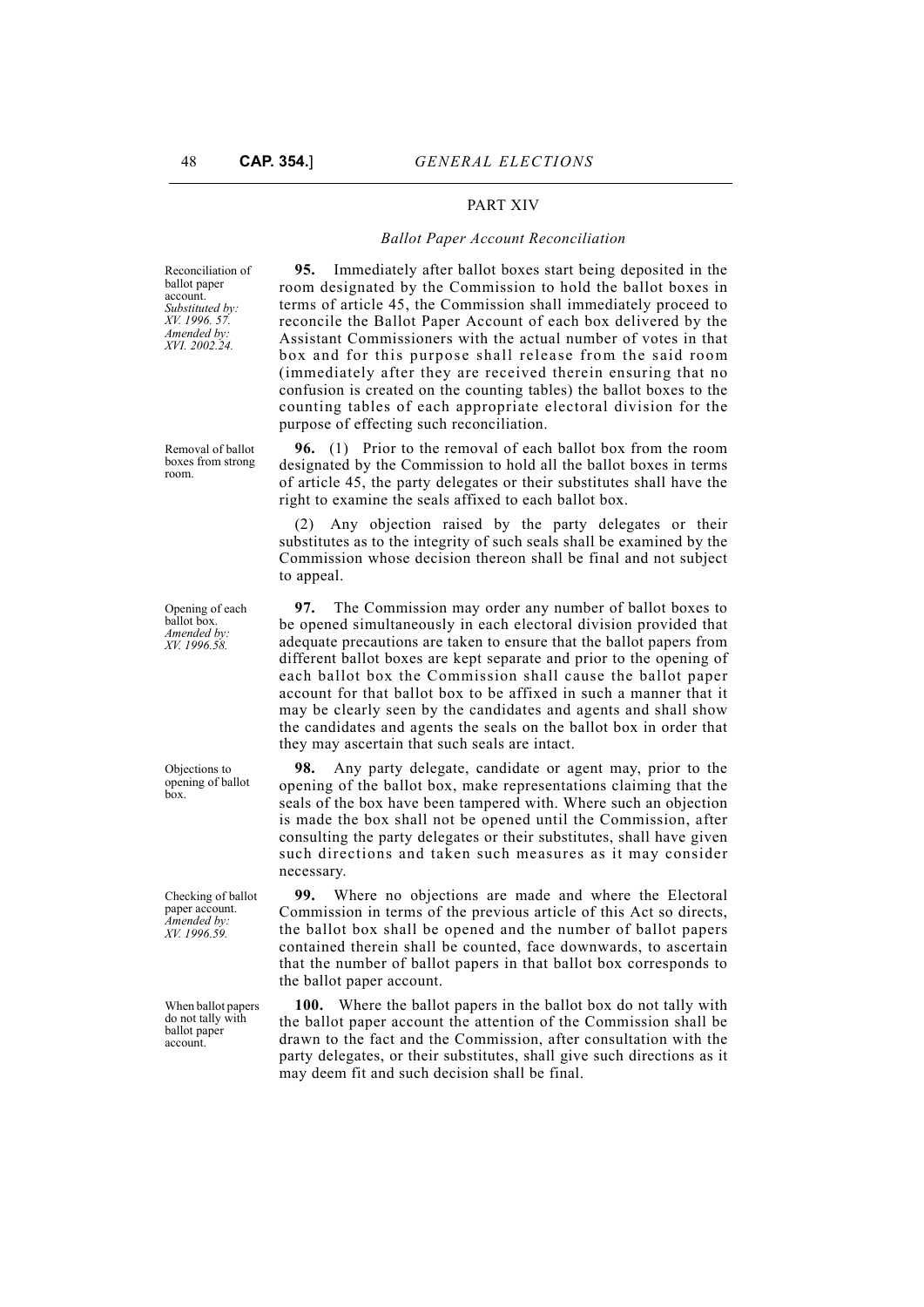**101.** Where the ballot papers in the ballot box and the ballot paper account tally, the ballot papers shall be put together and placed in a pigeon hole indicating the number of the ballot box. The pigeon hole and ballot papers must at all times be clearly visible by parties, candidates and agents. The ballot papers in each pigeon hole shall be put in parcels of fifty ballot papers each with any remainder being put at the bottom of the pile and the supervisor shall ensure that each parcel is counted for accuracy by more than one counter.

**102.** The process described in articles 95 to 101 shall be repeated until all ballot boxes have been opened to ascertain that the ballot papers in each box tally with the ballot paper account relative to it.

**103. (***Repealed by Act XVI.2002.25*).

**104.** (1) After all ballot boxes in all electoral divisions have been opened and reconciled with the relative ballot paper account the Electoral Commission shall prior to proceeding to the sorting of votes declare the total number of votes cast and their distribution by ballot box and electoral division.

(2) The Electoral Commission shall cause the papers held in each electoral division and belonging to other divisions to be transferred to the divisions to which they properly belong.

(3) The Electoral Commission shall declare the total number of votes which each electoral division will be transferring subdivided according to the electoral division it will be transferring them to.

(4) The physical transportation of the papers from one division to another shall be performed either by the Commissioners or by the supervisors and in such a manner as not to create confusion.

#### PART XV

#### *Sorting of Votes, Casual Elections and Co-options*

**105.** (1) Ballot papers shall be sorted in accordance with such regulations which the Prime Minister may make from time to time.

(2) Regulations made in accordance with this article shall also regulate casual elections and co-option of members to fill vacancies among the membership of the House.

(3) Regulations made in accordance with subarticle (1) shall not come into force unless and until the House so resolves by resolution. Notice of the approval of such resolution shall be published in the Gazette by the Clerk of the House.

(4) The regulations contained in the Thirteenth Schedule to this Act shall, until such time as regulations are made in accordance with subarticles (1) to (3), regulate the sorting of ballot papers, casual elections and co-option of members to fill vacancies among the membership of the House.

Sorting of ballot papers, casual elections and cooptions.

When ballot papers and ballot paper account tally. *Amended by: XV. 1996.60.*

All ballot boxes to be opened.

Ballot papers belonging to other Electoral Divisions.

Number of votes cast.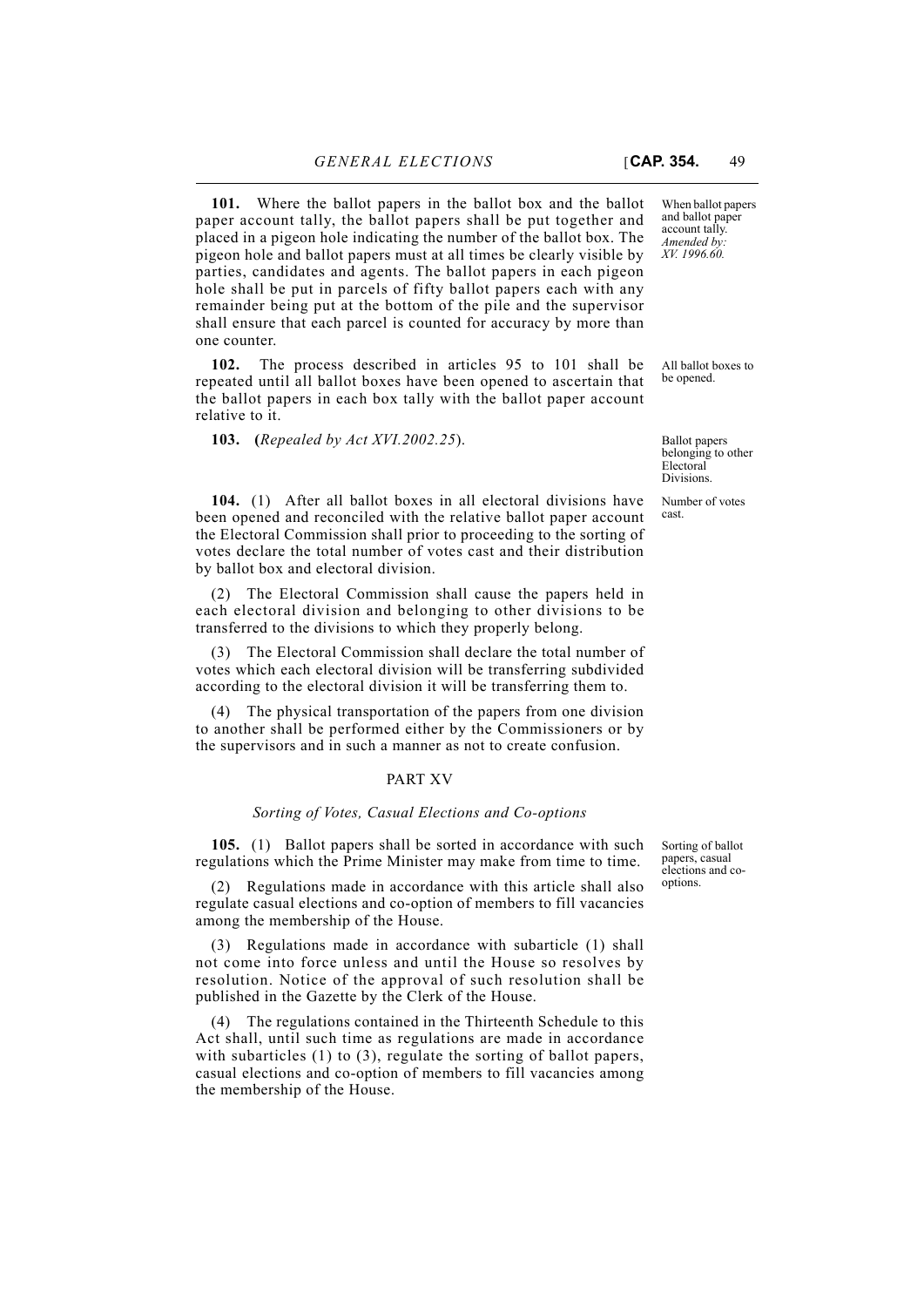#### PART XVI

#### *Publication of results*

Publication of result of election and of counting details.

**106.** (1) The Commission shall, not later than on the working day following that on which the result of the counting of the votes has been ascertained, publish a declaration containing the names of the candidates elected and such other particulars as the Commission may consider necessary.

(2) The Commission shall deposit the declaration aforesaid with the Clerk of the House and shall cause a copy of such declaration to be published without delay in the Gazette.

(3) Every candidate whose name is published in the Gazette in accordance with the provisions of article 54(1) or who is declared elected in accordance with the provisions of this article shall be considered to be a Member of the House of Representatives.

(4) The Commission shall publish in the Gazette not later than seven days after the end of counting a declaration of the result of the election which declaration shall include a record of the total votes cast, both on a national level and subdivided by polling booth, the total valid and invalid votes, the total votes credited to each political party, the quota for each electoral division, the record and result in all stages of any transfer of votes between political parties, the first preference credited to each candidate, any transfer of votes made, and of the total number of votes credited to each candidate after any such transfer, and any such other information as the Electoral Commission may consider necessary. Such declaration shall be in such form as the Electoral Commission may determine as likely to impart easily all the information likely to be required by the public.

(5) Within three months of the publication of the official results of the election the Election Commission shall publish a report explaining in detail what steps were taken by them to perform the various duties imposed on them by this Act, to give all relevant statistics connected with the election including the publication of all statistics regarding eligible voters, printing and distribution of voting documents and ballot papers, voters per polling place, returns submitted by Assistant Commissioners and the like, and to make such suggestions as they consider necessary.

Preservations of documents. *Amended by: XV. 1996.61; XVI. 2002.26.*

**107.** (1) The Commission shall preserve until the publication of the official result of the next following election all used ballot papers for each electoral division in separate sealed packets, as follows:

- (*a*) the spoilt ballot papers;
- (*b*) the invalid ballot papers;
- (*c*) the papers at the completion of the counting in the parcel of each elected candidate and of each nonelected candidate whose papers have not been transferred;
- (*d*) all the non-transferable papers not retained in the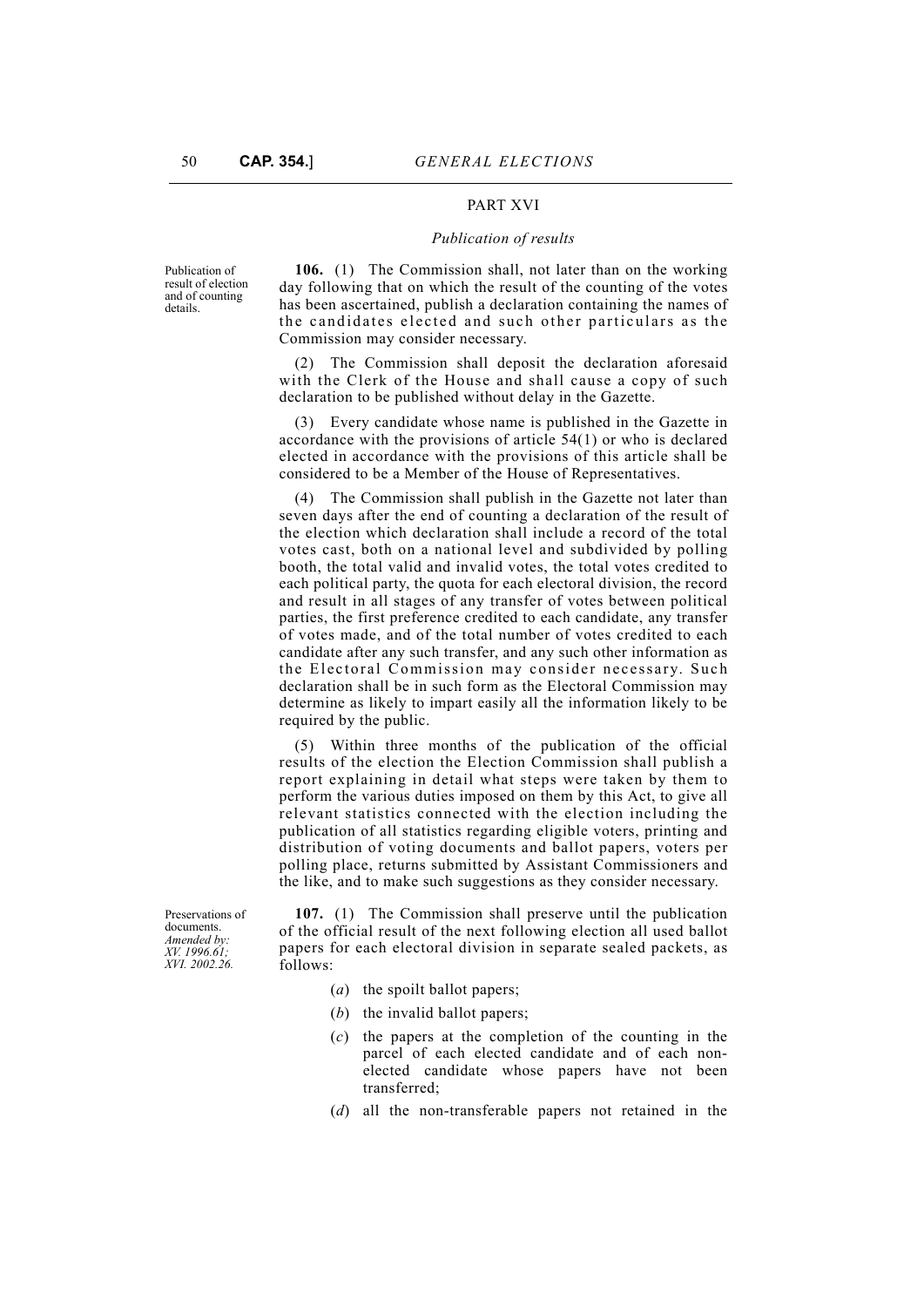parcel of an elected candidate.

(2) The Commissioners shall endorse on each packet a description of its contents, the date of the election and the number of the electoral division to which they relate.

(3) The Commission shall further preserve for the same period for each electoral division a copy of the declaration of the result of the count and of any document showing the operations of the transfer of each surplus.

(4) Party delegates, candidates and counting agents shall have the right to affix their seals and signatures to such packets.

**108.** It shall be lawful for the Constitutional Court before which any question is brought as to the right of any person to be or to remain an elected Member of the House and for any court before which any proceedings are commenced in accordance with the provisions of this Act to order the opening of the packets referred to in article 78(1) and in article 107 and the production of one or more of the documents therein contained under such conditions and precautions as may be necessary to maintain the secrecy of the voting consistently with the due administration of justice.

**109.** (1) If at an election any person is returned as a member for two divisions, such person shall, by a writing under his hand delivered to the Clerk of the House on or before appearing to take the oath or to make the affirmation prescribed by article 68 of the Constitution declare which of the two divisions he elects to represent.

(2) As soon as a person who is returned for two divisions declares which of the two divisions he elects to represent, he shall be deemed to have vacated his seat in the other division.

#### PART XVII

#### *Penal Provisions*

**110.** Any person who knowingly makes or subscribes to a false declaration or otherwise gives false information in connection with the registration, transfer or cancellation of any voter shall be guilty of an offence against this Act and shall, on conviction, be liable to imprisonment for a term not exceeding one month or to a fine (*multa*) not exceeding two hundred and thirty-two euro and ninetyfour cents (232.94) or to both such imprisonment and fine.

**111.** Every person who misconducts himself in any polling place or contravenes any of the provisions of article 66 or 67 or takes part in any public meeting or public demonstration held in contravention of any of the provisions of this Act, or fails to obey the lawful order of the Assistant Commissioners or other lawful authority in relation to an election, shall, on conviction, be liable to a fine (*multa*) not exceeding two hundred and thirty-two euro and ninety-four cents (232.94).

Power of court to order unsealing of packets.

Candidates returned in both divisions.

Penalty for giving false information. *Amended by: XVI. 2002.27; L.N. 425 of 2007.*

Penalty for misconduct in polling places, etc. *Amended by: XVI. 2002.28; L.N. 425 of 2007.*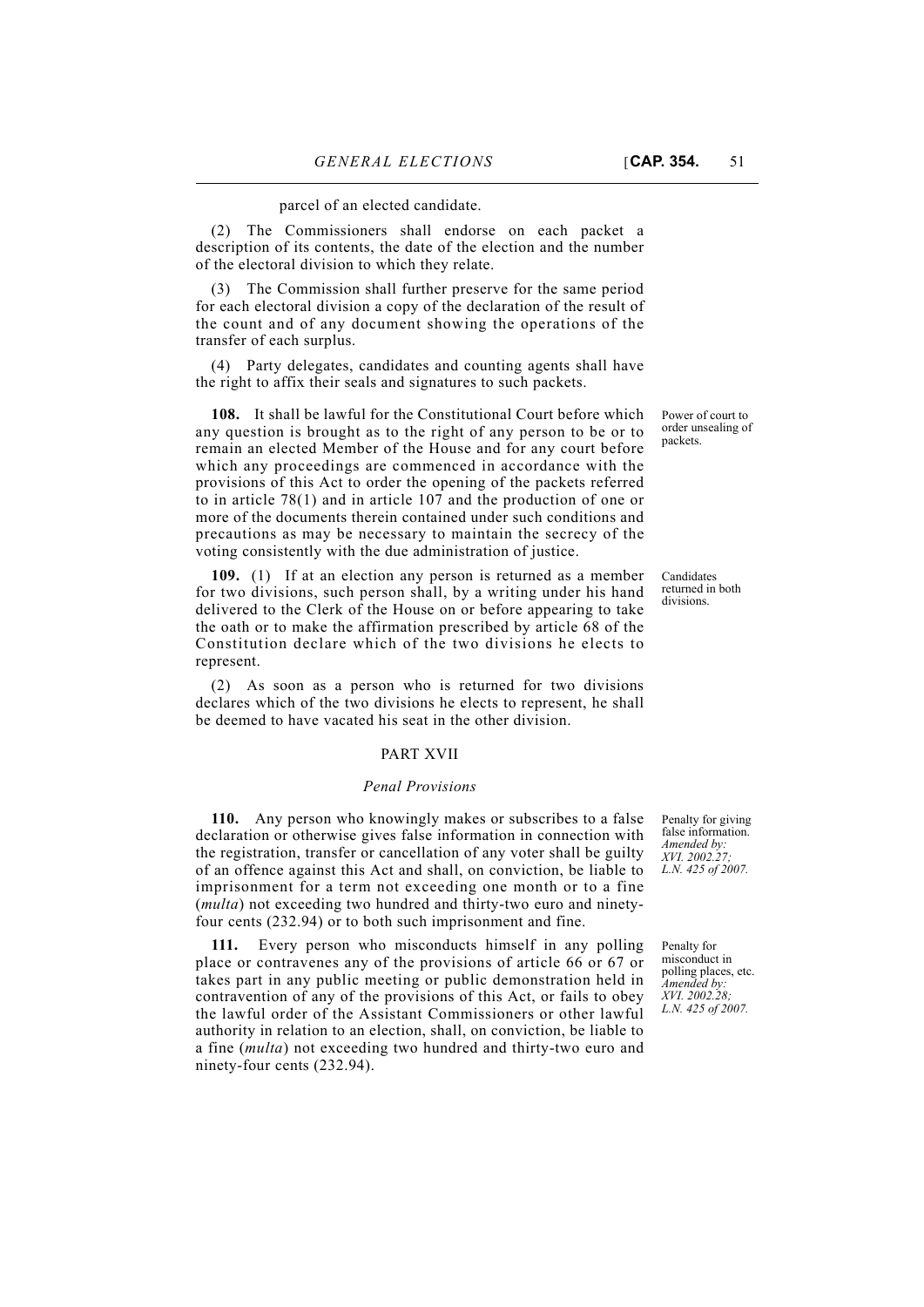| Penalty for<br>offences in respect<br>of nomination, etc.<br>Amended by:<br>XV. 1996.62;<br>L.N. 425 of 2007. |                                                                                                                                                                                                                | 112. $(1)$ Every person who -                                                                                                                                                                                                                                                 |  |  |
|---------------------------------------------------------------------------------------------------------------|----------------------------------------------------------------------------------------------------------------------------------------------------------------------------------------------------------------|-------------------------------------------------------------------------------------------------------------------------------------------------------------------------------------------------------------------------------------------------------------------------------|--|--|
|                                                                                                               | $\left( a\right)$                                                                                                                                                                                              | forges or fraudulently defaces or fraudulently destroys<br>any nomination paper or delivers to the Commissioner<br>any nomination paper knowing the same to be forged;<br>or                                                                                                  |  |  |
|                                                                                                               | (b)                                                                                                                                                                                                            | forges or counterfeits or fraudulently defaces or<br>fraudulently destroys any voting document or ballot<br>paper or the official mark on any ballot paper; or                                                                                                                |  |  |
|                                                                                                               | (c)                                                                                                                                                                                                            | without due authority supplies any voting document or<br>ballot paper to any person; or                                                                                                                                                                                       |  |  |
|                                                                                                               | (d)                                                                                                                                                                                                            | forges or counterfeits or is in unlawful possession of<br>any stamp or seal used by the Chief Electoral<br>Commissioner or the Election Commissioners or the<br>Assistant Commissioners; or                                                                                   |  |  |
|                                                                                                               |                                                                                                                                                                                                                | (e) is in unlawful possession of any voting document or<br>ballot paper; or                                                                                                                                                                                                   |  |  |
|                                                                                                               | (f)                                                                                                                                                                                                            | fraudulently puts into any ballot box anything other<br>than the ballot paper which he is authorised by law to<br>put in; or                                                                                                                                                  |  |  |
|                                                                                                               | (g)                                                                                                                                                                                                            | fraudulently takes out of the polling place any ballot<br>paper; or                                                                                                                                                                                                           |  |  |
|                                                                                                               | (h)                                                                                                                                                                                                            | without due authority, destroys, takes, opens or<br>otherwise interferes with any ballot box or packet of<br>ballot papers then in use for the purpose of the<br>election; or                                                                                                 |  |  |
|                                                                                                               | (i)                                                                                                                                                                                                            | accepts a voting document, whether belonging to him<br>or to any other person, when he is aware that he or<br>such other person to whom the voting document refers<br>has lost his right to vote; or                                                                          |  |  |
|                                                                                                               | (i)                                                                                                                                                                                                            | votes when he knows that he has lost the right to vote,                                                                                                                                                                                                                       |  |  |
|                                                                                                               | imprisonment.                                                                                                                                                                                                  | shall be guilty of an offence and shall be liable, on conviction, to a<br>fine (multa) not exceeding one thousand and one hundred and<br>sixty-four euro and sixty-nine cents $(1,164.69)$ or to imprisonment<br>for a term not exceeding six months or to both such fine and |  |  |
|                                                                                                               | (2) Every person who aids or abets the commission of an<br>offence under this article or attempts to commit any such offence<br>shall be liable, on conviction, to the punishment provided for the<br>offence. |                                                                                                                                                                                                                                                                               |  |  |
| Infringement of<br>secrecy as to<br>manner of voting.                                                         | 113.                                                                                                                                                                                                           | Every Assistant Commissioner who shall reveal the<br>manner of voting of any voter when such manner of voting shall<br>have come to his knowledge in the course of the exercise of his                                                                                        |  |  |

manner of voting. *Amended by: XVI. 2002.29; L.N. 425 of 2007.*

have come to his knowledge in the course of the exercise of his functions under this Act shall be guilty of an offence, and shall, on conviction, be liable to a fine (*multa*) not exceeding four hundred and sixty-five euro and eighty-seven cents (465.87) or to imprisonment for a term not exceeding one month or to both such fine and imprisonment.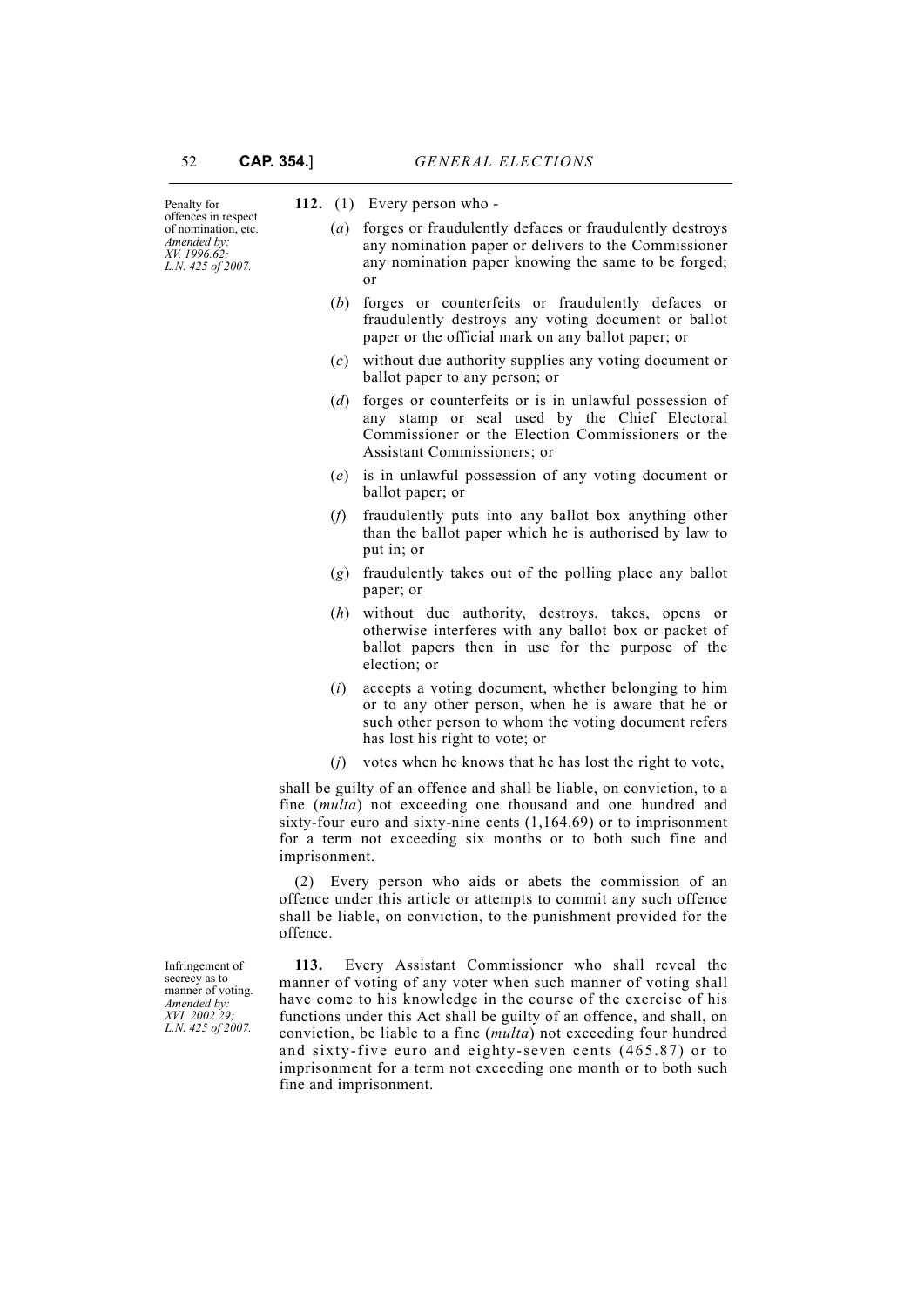**114.** (1) During the day on which an election of Members of the House is held and during the day immediately preceding such an election, no person shall address any public meeting or any other gathering whatsoever in any place or building accessible to the public, or on the broadcasting media, on any matter intended or likely to influence voters in the exercise of the franchise, or publish or cause to be published any newspaper, printed matter or other means of communication to the public containing any matter aforesaid, or issue or cause to be issued any statement or declaration on any matter aforesaid or knowingly distribute any newspaper, printed matter, or other means of communication, or any statement or declaration as aforesaid, and any person acting in contravention of any of the provisions of this article shall be liable on conviction to a fine (*multa*) not exceeding one thousand and one hundred and sixty-four euro and sixty-nine cents (1,164.69) or to imprisonment for a term not exceeding six months, or to both such fine and imprisonment.

(2) Every person who aids or abets the commission of an offence under this article or attempts to commit any such offence, shall be liable on conviction to the punishment provided for the offence.

**115.** (1) All questions regarding the right of any person to be Competent courts. or remain a Member of the House shall be referred to and decided by the Constitutional Court.

(2) Any criminal proceedings for offences under this Act shall be brought before the Courts of Magistrates and subject to the following provisions of this article, the provisions of the Criminal Code shall apply to any such proceedings.

(3) Notwithstanding anything contained in the Probation Act, a Cap. 446. person who commits any offence under this Act shall be convicted and sentenced in respect of that offence and may not be placed on probation or discharged under that Act.

(4) Every decision of the Courts of Magistrates in respect of an offence under this Act, may, in all cases, be appealed against by the Attorney General and by the party convicted.

**116.** (1) Except as provided in subarticle (2) it shall not be lawful for any person, at any time in contemplation or in anticipation of an election, to display or cause to be displayed in a public place, or in a place accessible to the public or visible from any public place, any bill, poster or other advertisement intended or likely to influence voters in the exercise of the franchise, or to write or make or cause to be written or made on any wall or other place visible from a public place any word or sign intended or likely to influence voters in the exercise of the franchise.

(2) The provisions of subarticle (1) shall not apply to any bill, poster or other advertisement which -

- (*a*) is worn or carried by a person; or
- (*b*) which is displayed on the inside of a private building even though it may be visible from a public place;

Prohibition of activities capable of influencing voters immediately before the election. *Amended by: L.N. 425 of 2007.*

Cap. 9.

Prohibition of display of posters, etc. *Amended by:*

*XV. 1996.63; L.N. 425 of 2007.*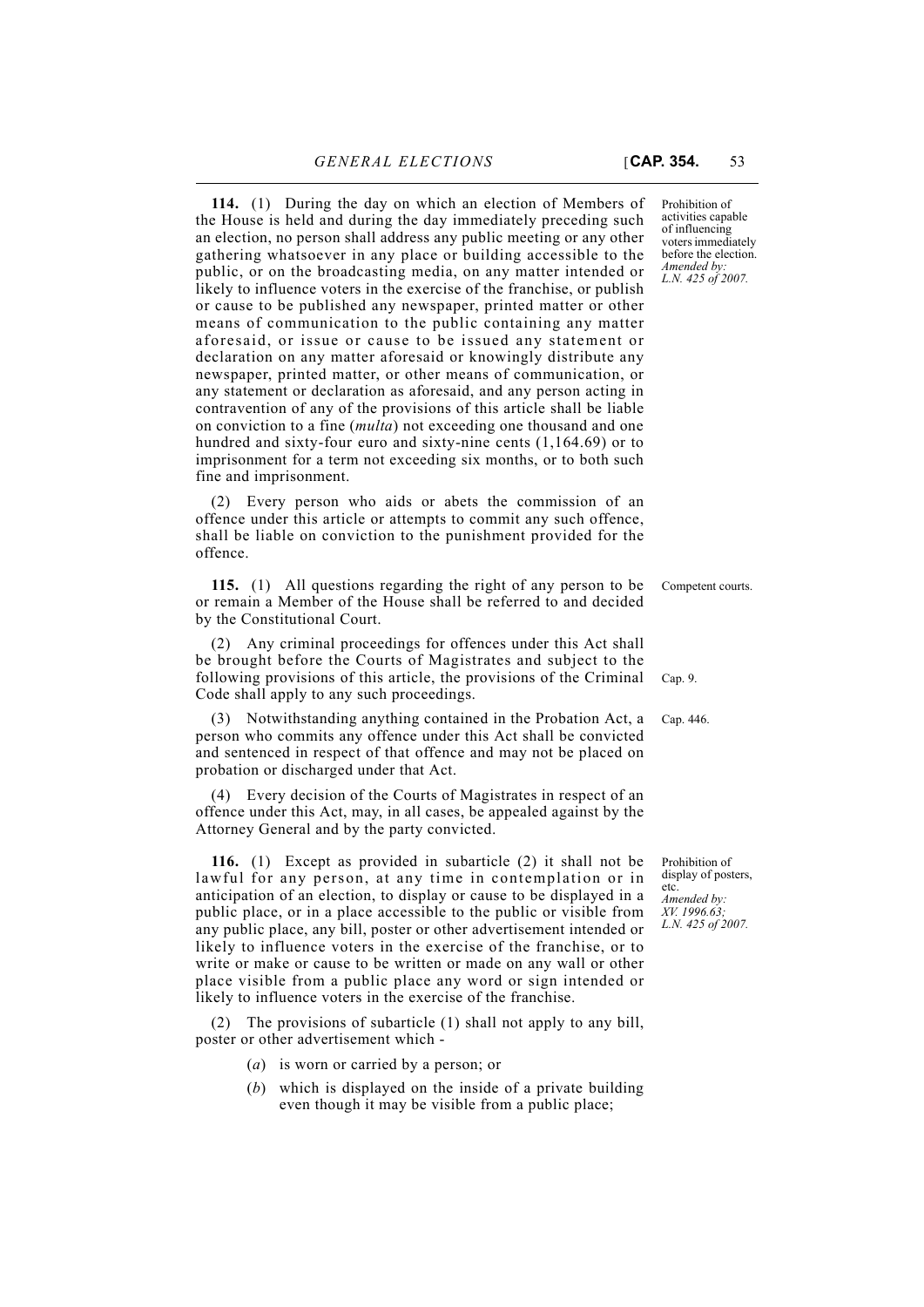- (*c*) is displayed on a duly authorised billboard; and
- (*d*) is displayed on a duly authorised streamer.

(3) Any person acting in contravention of any of the foregoing provisions of this article shall be liable on conviction in respect of each offence to a fine (*multa*) not exceeding one thousand and one hundred and sixty-four euro and sixty-nine cents (1,164.69) or to imprisonment for a period of not more than six months, and in respect of any second or subsequent offence to both such fine and imprisonment.

(4) It shall be the duty of the Police to remove or otherwise cancel or delete anything displayed, written or made in contravention of any of the provisions of subarticle (1).

## PART XVIII

#### *Saving and Repeal*

Right of action before Constitutional Court.

Repeal. Cap. 249. Cap. 99. Cap. 102.

Non-exercise of certain rights.

**117.** Notwithstanding any other provision contained in this Act, whereby the decision of the Commission is declared as final and/ or not subject to appeal such provision shall not exclude recourse to the Constitutional Court by any person on an action to invalidate the election, whether in any or in all divisions.

**118.** Subject to the provisions of article 12 of the Interpretation Act, the Electoral (Franchise, Method of Election and Registration of Voters) Ordinance, and the Electoral Polling Ordinance, except articles 41 to 62 thereof, which articles are reproduced in the Fourteenth Schedule to this Act, are hereby repealed.

### PART XIX

## *Saving as to Right of Political Parties*

**119.** The non-exercise by any political party, delegate, candidate, agent or any person nominated for appointment by a political party, of any right, power or privilege granted by this Act shall not of itself invalidate any action or procedure in respect of which the right, power or privilege has been granted by this Act.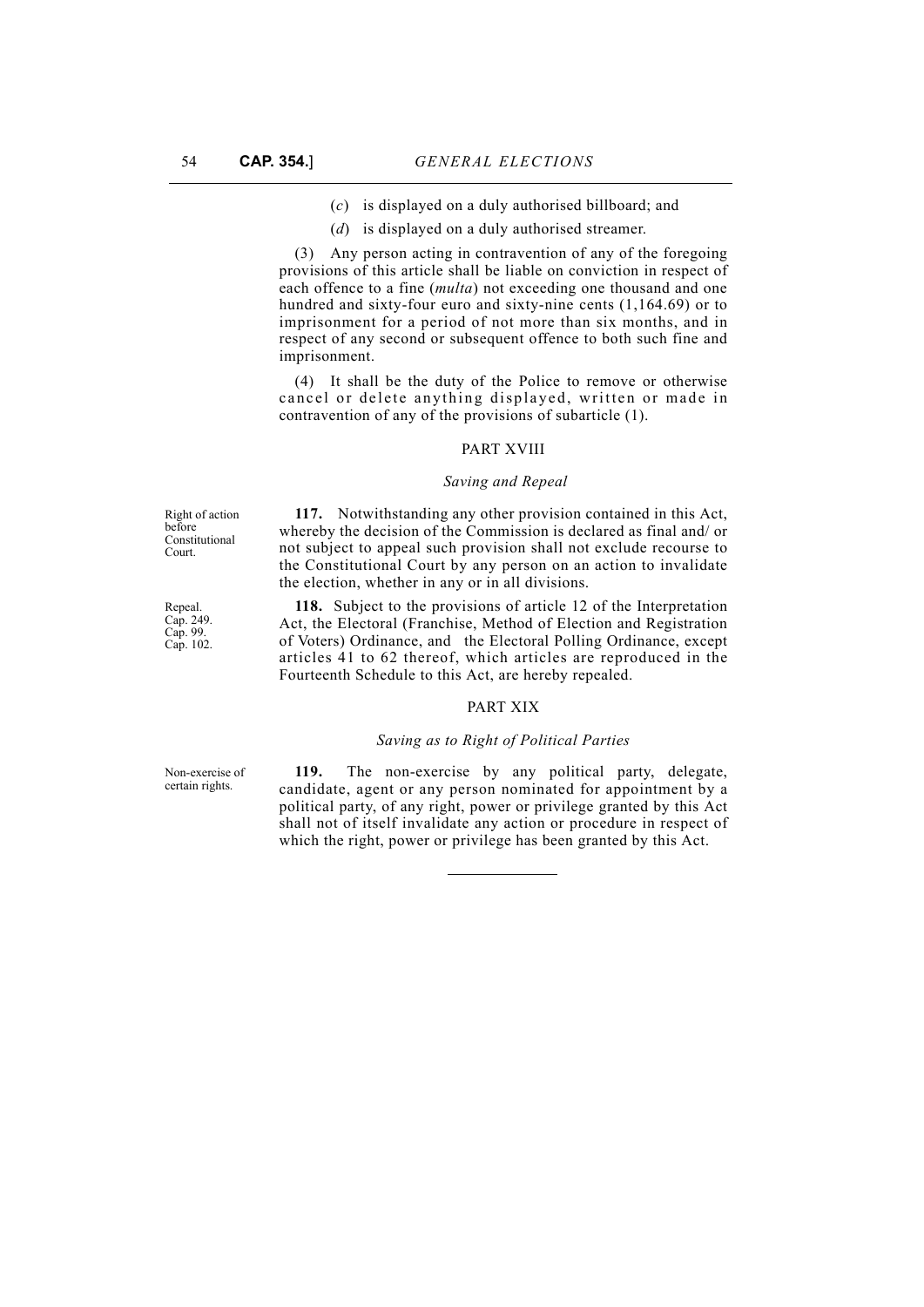## FIRST SCHEDULE

## (Article 8)

## *Form of Oath of Office to be taken by the Election Commissioners*

I, ....................... , \*Chief Electoral Commissioner/Electoral Commissioner do swear / affirm that I will faithfully perform the duties of Commissioner to conduct the election of Members of the House of Representatives according to law. (So help me God.)

\* *delete where necessary*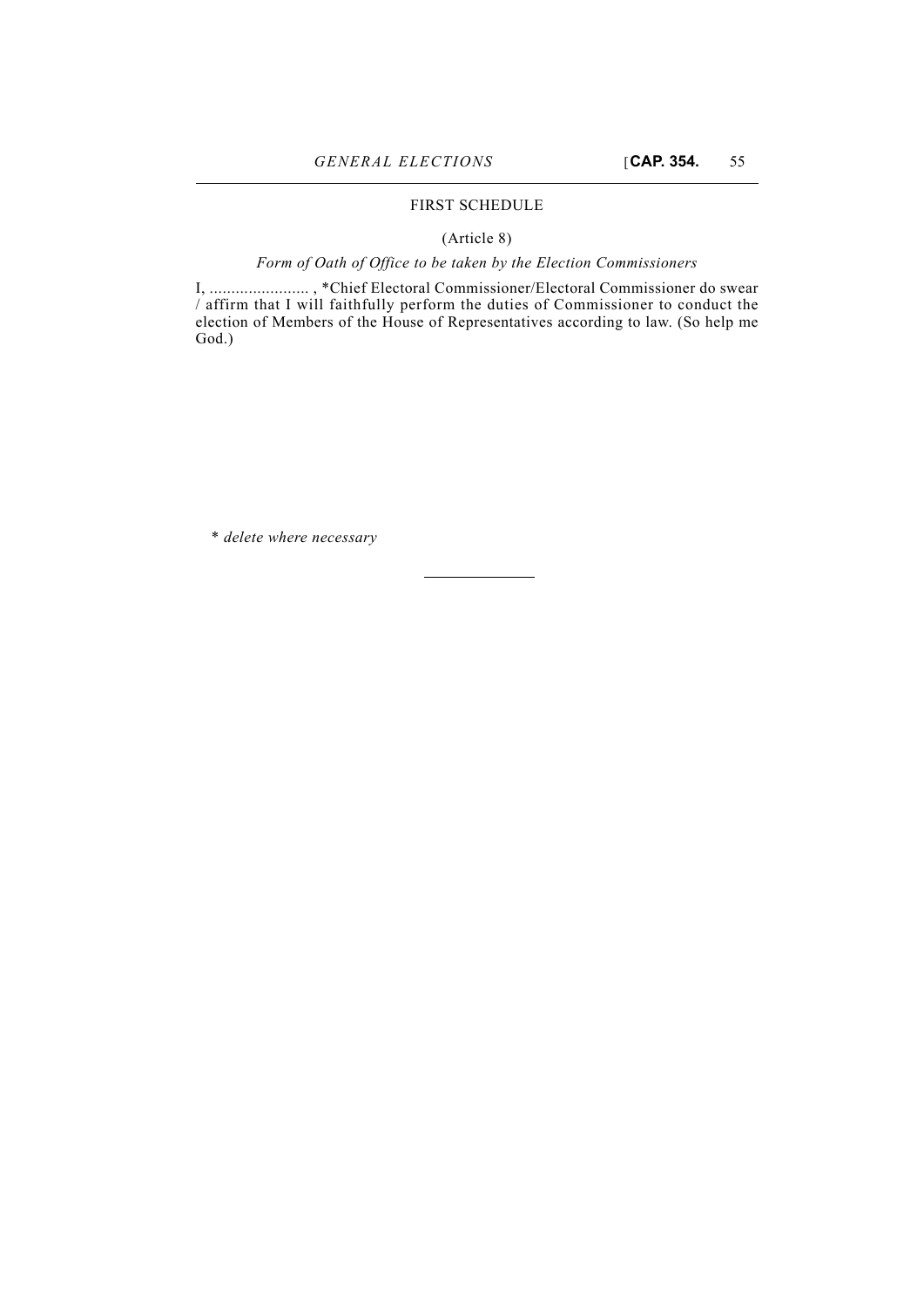## SECOND SCHEDULE

## (Article 21)

## *Form of Application for Registration as a Voter*

| To the Electoral Commission, Valletta, Malta                                      |  |  |  |  |
|-----------------------------------------------------------------------------------|--|--|--|--|
|                                                                                   |  |  |  |  |
|                                                                                   |  |  |  |  |
|                                                                                   |  |  |  |  |
|                                                                                   |  |  |  |  |
|                                                                                   |  |  |  |  |
|                                                                                   |  |  |  |  |
|                                                                                   |  |  |  |  |
|                                                                                   |  |  |  |  |
|                                                                                   |  |  |  |  |
|                                                                                   |  |  |  |  |
| * (if applicant's father is dead, give his nationality at the time of his death)  |  |  |  |  |
|                                                                                   |  |  |  |  |
|                                                                                   |  |  |  |  |
| ** (if applicant's mother is dead, give her nationality at the time of her death) |  |  |  |  |

I hereby apply to be registered as a voter for the .................... (1) electoral division in accordance with the General Elections Act, to be registered as a voter for the election of Members of the House of Representatives.

Date ............................

....................................................

Signature or mark of applicant

(1) Insert number of electoral division.

## FOR OFFICIAL USE ONLY

Remarks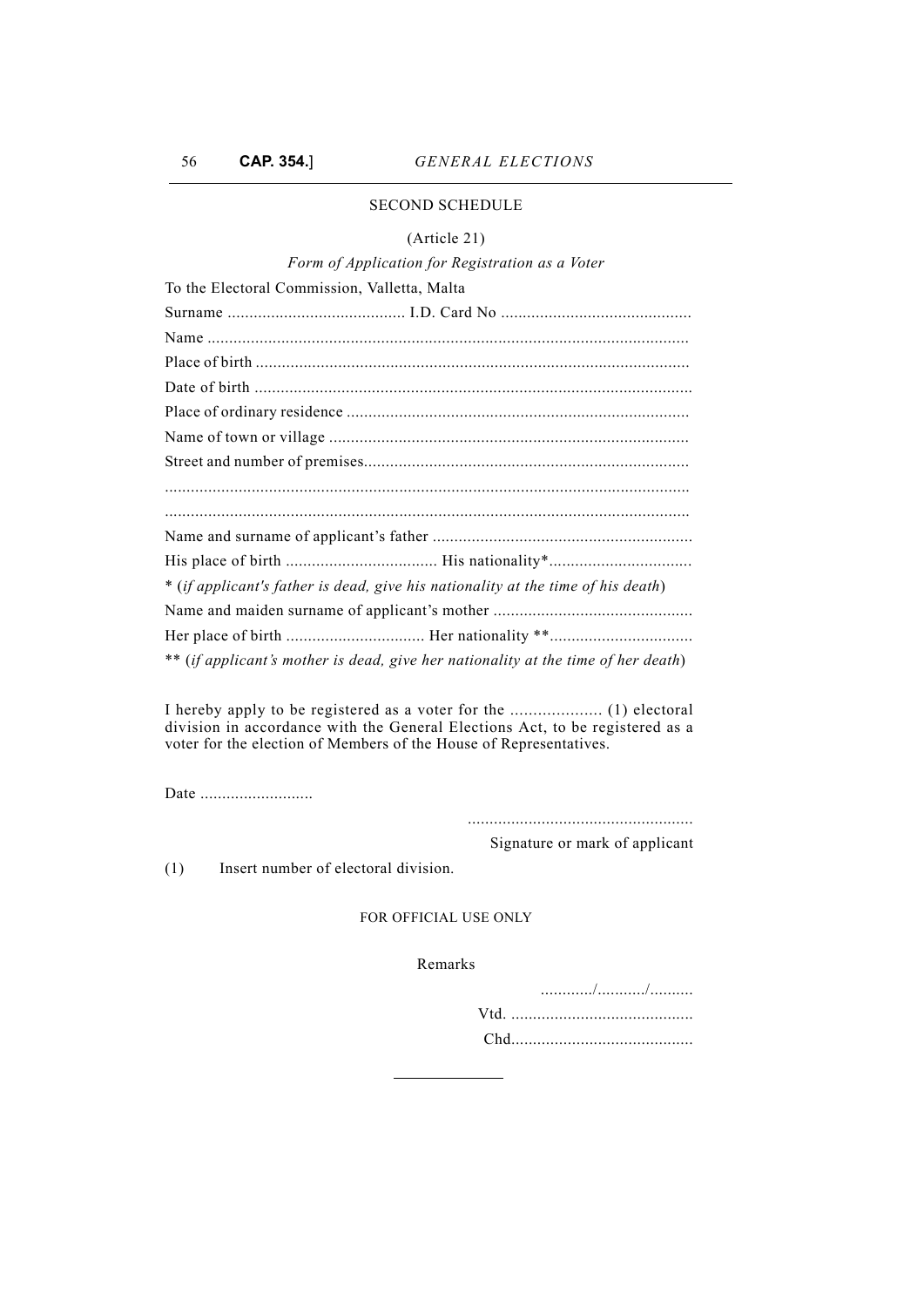## THIRD SCHEDULE

#### (Article 23)

## *Form of Corrections or Transfers*

To the Electoral Commission:

............................................................

Signature or mark of applicant (4)

............................................................

Signature and I.D. of witness

Address of witness ...................................................................................................

(1) Name and surname (also nickname, if any)

(2) Former address as shown on Electoral Register

- (3) Present address
- (4) Should applicant be unable to write, the person filling in the form is to affix his or her signature and furnish his or her full address and I.D. Card No. below applicant's mark.

### FOURTH SCHEDULE

#### (Article 23)

### *Form of Application for the Correction of Designation or Address*

To the Electoral Commissioner:

|  |  | My name (and/or my address*) appearing in the Electoral Register under (1)                   |  |  |  |
|--|--|----------------------------------------------------------------------------------------------|--|--|--|
|  |  |                                                                                              |  |  |  |
|  |  | been wrongly designated and I hereby apply that my name (and/or my address <sup>*</sup> ) be |  |  |  |
|  |  |                                                                                              |  |  |  |
|  |  |                                                                                              |  |  |  |

(3) Signature or mark of applicant

......................................................

Signature and I.D. of witness

Address of witness ...................................................................................................

- (\*) Cancel the words which do not apply
- (1) Locality, full address and I.D. Card Number as shown on the Electoral Register
- (2) State correction desired to be made
- (3) Should applicant be unable to write, the person filling in the form is to affix his or her signature and furnish his or her full address and I.D. Card No. below applicant's mark.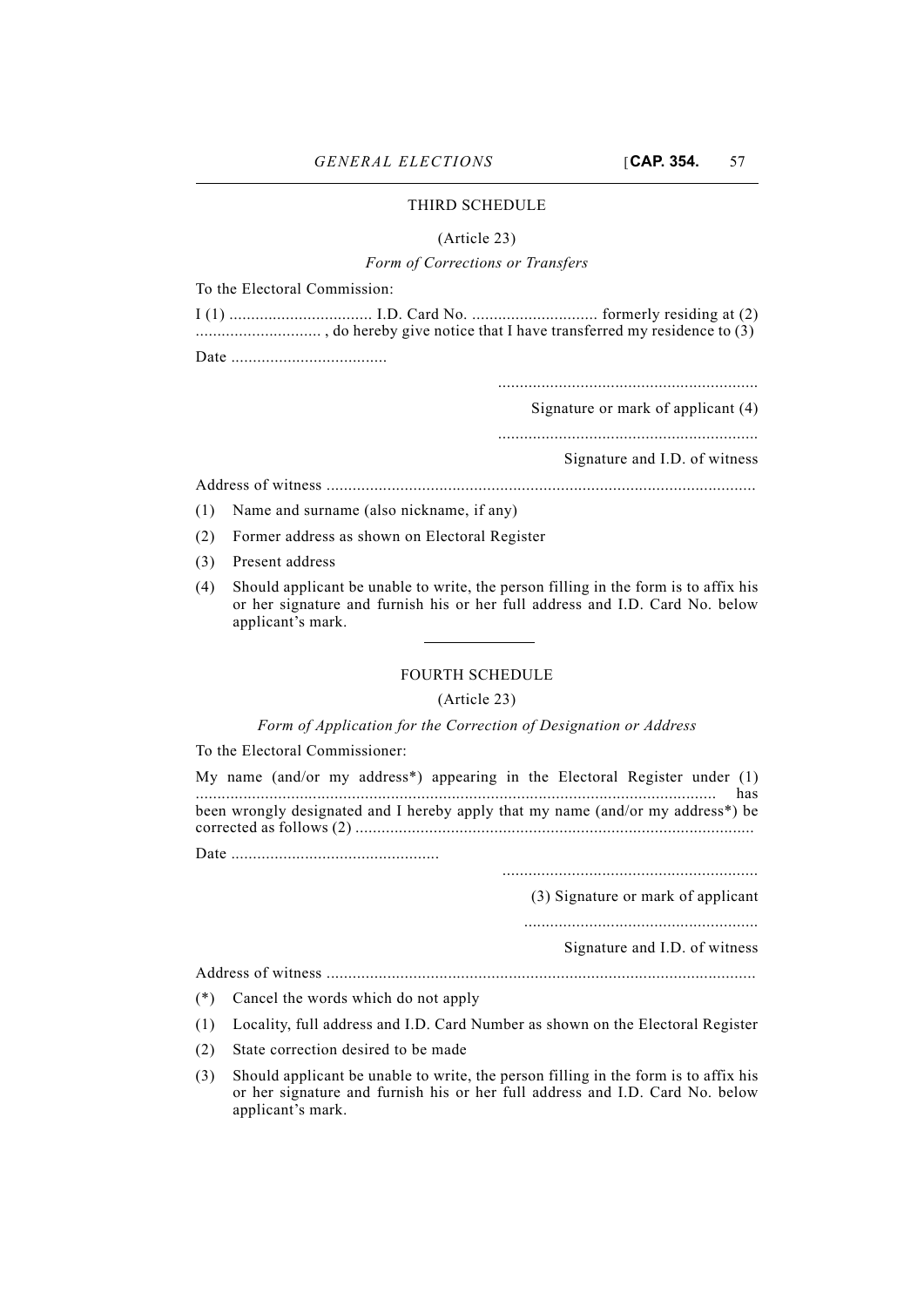## FIFTH SCHEDULE

## (Article 23)

## *Application by female electors for the correction of surname and address in consequence of marriage*

To the Electoral Commission:

|  | address, do hereby apply that my surname (and/or address *) be now shown as |  |
|--|-----------------------------------------------------------------------------|--|
|  |                                                                             |  |

Date ....................

........................................................

(6) Signature or mark of applicant

........................................................

## Signature and I.D. of witness

Address of witness ...............................................................................:...................

\* Cancel the words which do not apply.

(1) Date of marriage.

(2) Name, surname in full and I.D. Number of applicant's husband.

(3) Maiden surname (also nickname, if any) and I.D. Number of applicant.

(4) Address as shown on Electoral Register.

(5) Present address.

(6) Should applicant be unable to write, the person filling in the form is to affix his signature and furnish his full address and I.D. Number below applicant's mark.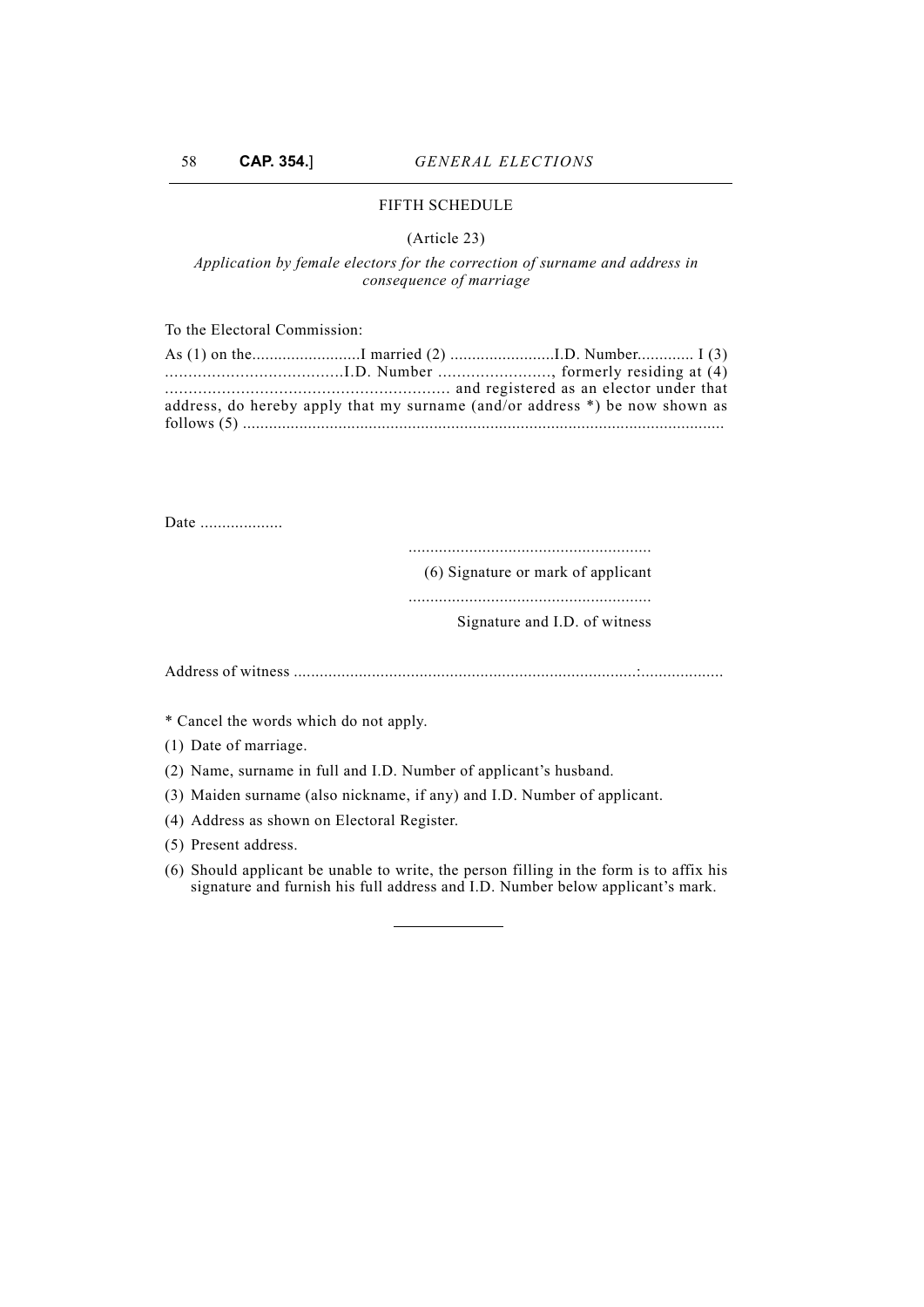## SIXTH SCHEDULE

#### (article 44)

*Form of Writ to the Electoral Commissioners by the President of Malta*

To,

Electoral Commissioners appointed for conducting the election of Members of the House of Representatives.

Whereas an election of Members of the House of Representatives is to be held for the electoral division;

You are hereby commissioned to cause an election of Members of the House of Representatives to be held according to the law.

Given at the Palace, Valletta

this ........day ............ of ................... 19 ........

PRESIDENT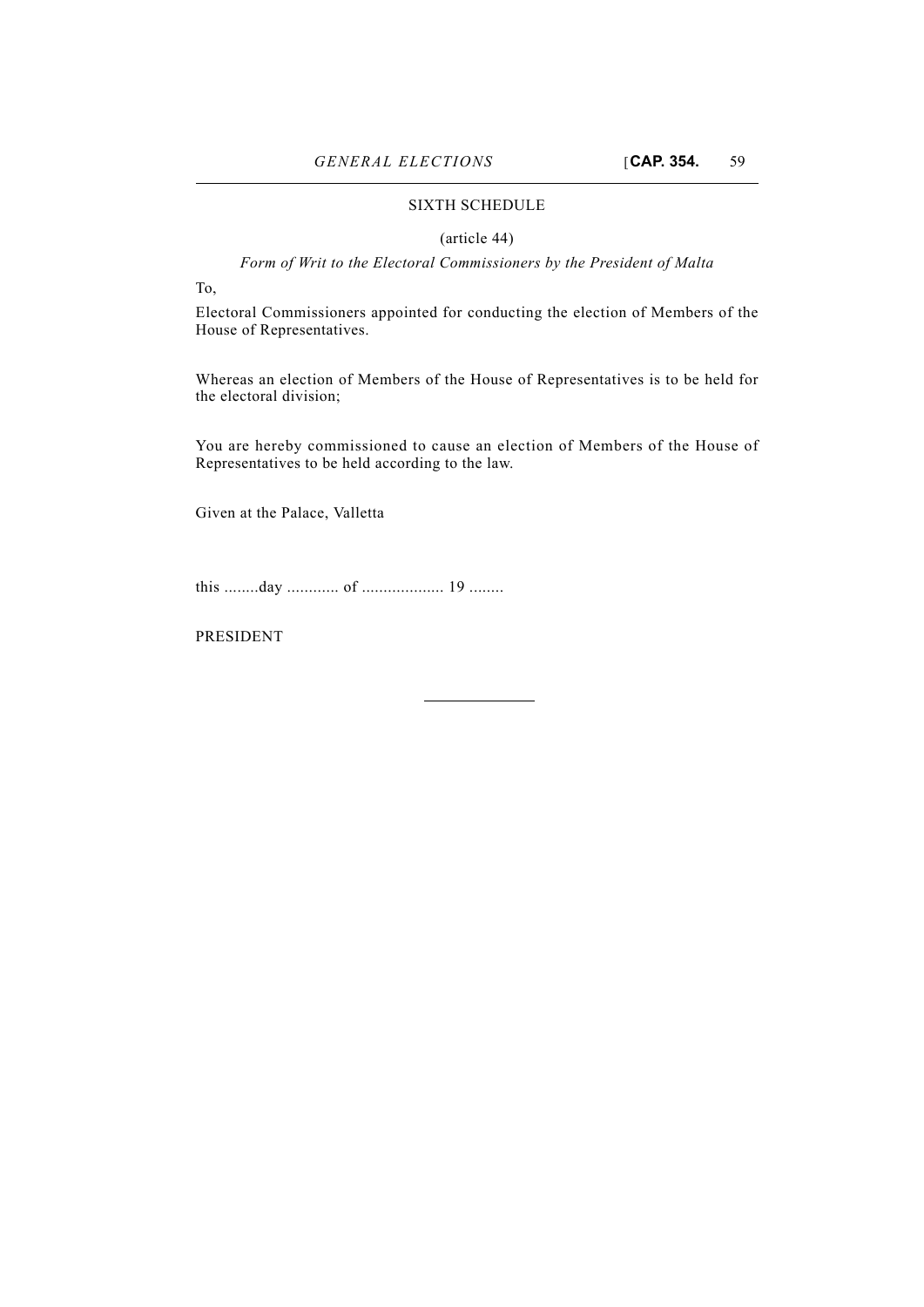## SEVENTH SCHEDULE

(article 46)

*Form of Voting Document*

| <b>BIEX TIVVOTA</b>        |                                   |                                  |         |  |  |  |
|----------------------------|-----------------------------------|----------------------------------|---------|--|--|--|
|                            | NUMRU TAL-KARTA<br>TA' L-IDENTITÀ |                                  |         |  |  |  |
| RITRATT                    |                                   | ISEM U INDIRIZZ                  |         |  |  |  |
| <b>TWELID</b>              |                                   | <b>SESS</b>                      |         |  |  |  |
| Fejn Tivvota               |                                   | DISTRETT ELETTORALI              | (Numru) |  |  |  |
| Nru. ta'<br>Registrazzjoni |                                   | <b>KUMMISSJONARJU ELETTORALI</b> |         |  |  |  |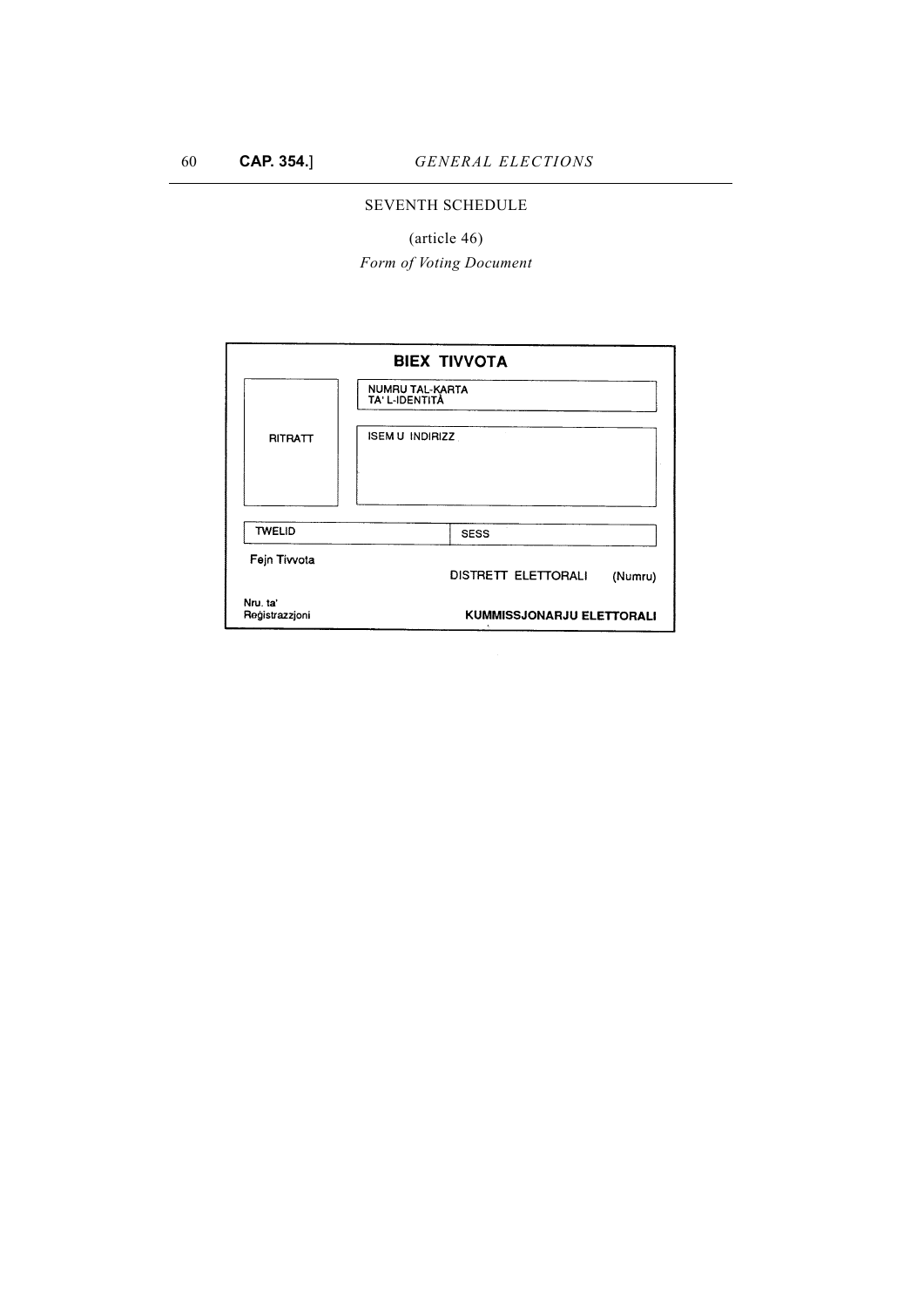# EIGHTH SCHEDULE

*Substituted by: XV. 1996.64.*

# (Article 49)

# *Form of Ballot Paper*

|                                                                                 | Division                     |                                                      |
|---------------------------------------------------------------------------------|------------------------------|------------------------------------------------------|
| <b>Names of Candidates</b>                                                      | <b>Badge of</b><br>Candidate | Mark<br>order of<br>preference<br>in spaces<br>below |
| <b>PARTIT TAL-FJURI</b>                                                         |                              |                                                      |
| JONES, (John Jones, of<br>52, Old Bakery Street, Valletta, Merchant)            |                              |                                                      |
| MAGRO, (William David Magro, of<br>10, Tower Road, Sliema, Painter)             |                              |                                                      |
| MIFSUD, (Joseph Mifsud, of<br>16, Victoria Avenue, Sliema, Labourer)            |                              |                                                      |
| <b>MUSCAT, (Francesco Muscat of</b><br>1, St. Paul's Street, Zabbar, Driver)    |                              |                                                      |
| VELLA, (James Vella, of<br>5, Republic Street, St. Julians, Architect)          |                              |                                                      |
| <b>WILLIAMS, (Francis Williams of</b><br>85, Genuis Street, Zurrieq, Chemist)   |                              |                                                      |
| <b>PARTIT TAL-GHASFUR</b>                                                       |                              |                                                      |
| <b>AZZOPARDI, (Spiro Azzopardi, of</b><br>13, Marina Street, Zejtun, Printer)   |                              |                                                      |
| BORG, (Assuero Borg, of<br>69, Barbara Street, Mellieha, Clerk)                 | <b>SER</b>                   |                                                      |
| CASSAR, (Lela Cassar, of<br>"Dolores", Main Street, Cospicua, Housewife)        | $\frac{1}{\sqrt{2}}$         |                                                      |
| MIZZI, (Glormu Mizzi, of<br>70, Two Gates Street, Lija, Lawyer)                 |                              |                                                      |
| ZARB, (Fortunat Zarb, of<br>15, Strait Street, Luqa, Clerk)                     |                              |                                                      |
| <b>PARTIT TAS-SIGAR</b>                                                         |                              |                                                      |
| AZZOPARDI, (Reginald Azzopardi, of<br>165, St. Domenic Street, Qormi, Clerk)    |                              |                                                      |
| ZAMMIT, (Lawrence Zammit, of<br>"Josdor", 188, Bwieraq Street, Hamrun, Chemist) |                              |                                                      |
| KANDIDATI INDIPENDENTI                                                          |                              |                                                      |
| <b>BUHAGIAR, (Louis Buhagiar, of</b><br>55, Republic Street, Zabbar, Merchant)  |                              |                                                      |
| GALEA, (Ninu Galea, of<br>67, B'Kara Lane, Qrendi, Worker)                      |                              |                                                      |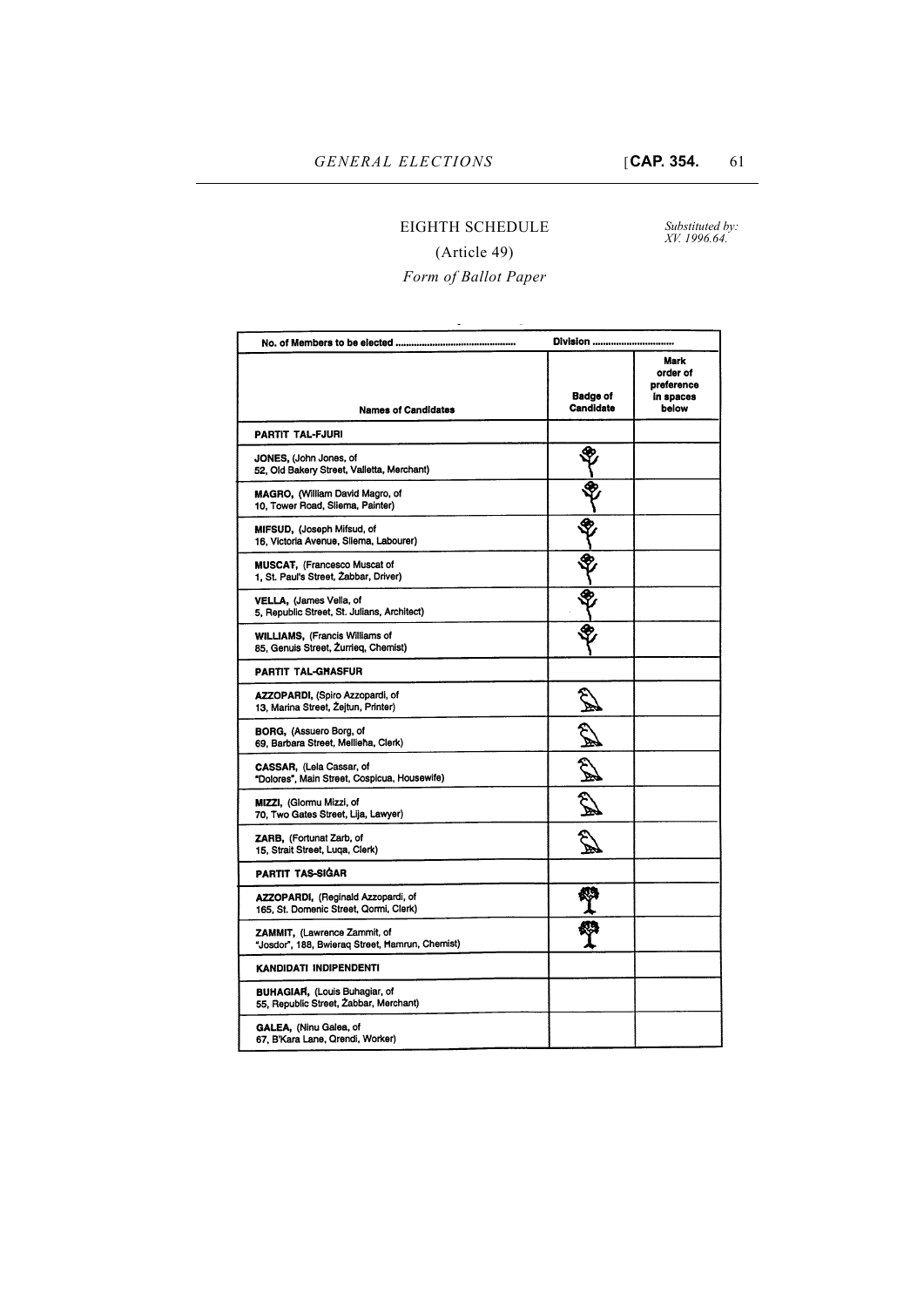*Substituted by: XV. 1996.64.*

## SCHEDULE EIGHT B

#### (Article 68(3))

## DIRECTIONS FOR THE GUIDANCE OF THE VOTER IN VOTING

- 1. Vote by placing the figure 1 against the name of the candidate you most desire to see elected.
- 2. You are invited (and it is advisable) to place the figure 2 against the name of your second choice, the figure 3 against the name of your third choice, and so on.
- 3. It is advisable to go on numbering the candidates in the order of your preference until you are indifferent as to the candidates whom you have not marked.
- 4. If you do not place the figure 1 on your ballot paper or if you place the figure 1 (indicating a first preference) and some other figure against the same name, or if you place the figure 1 against the name of more than one candidate, your ballot paper will be invalid and will not be counted.
- 5. Do not vote with an X.
- 6. If you inadvertently spoil a ballot paper you may return it to the Assistant Commissioner, who will, if satisfied of such inadvertence, give you another ballot paper.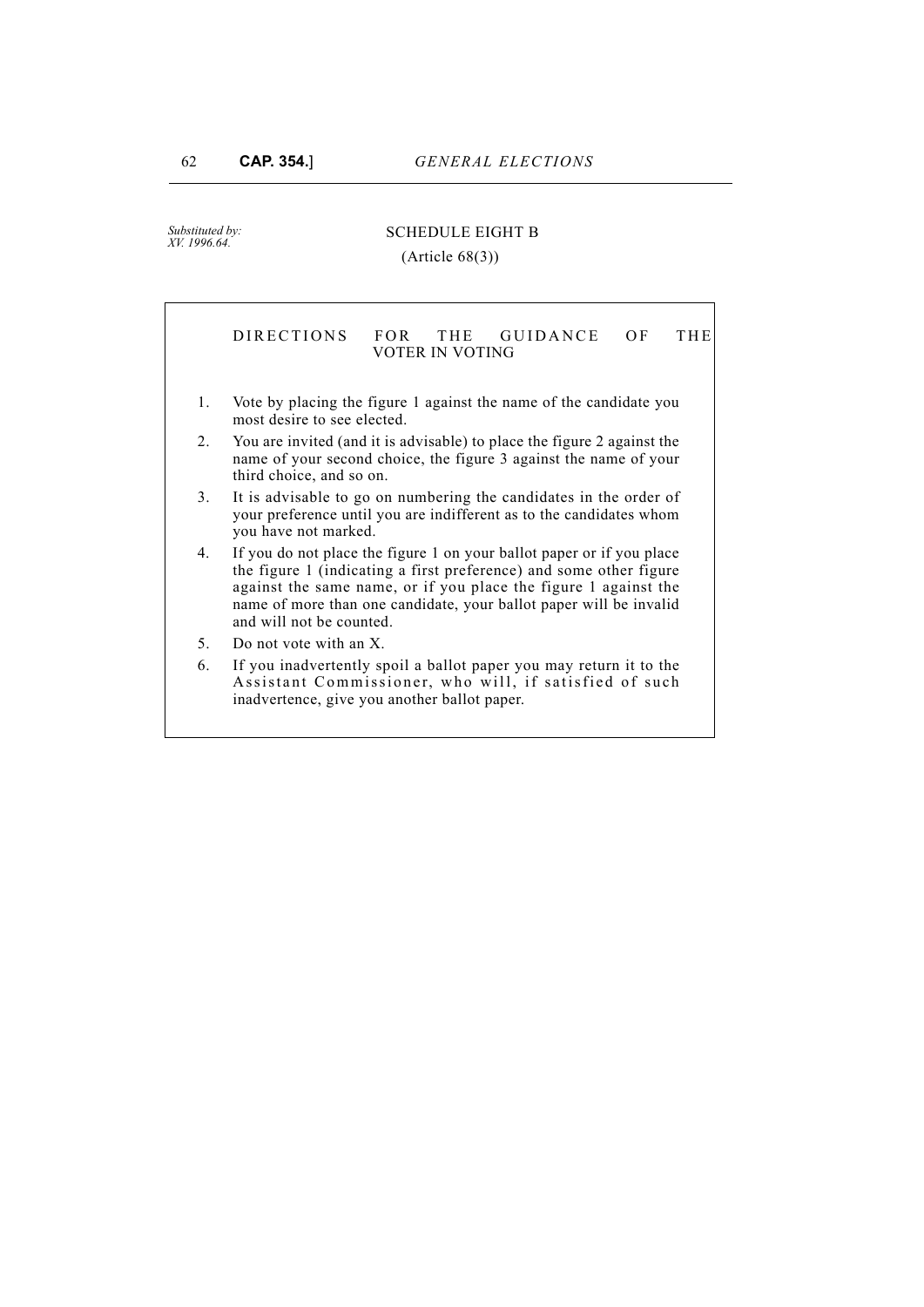## NINTH SCHEDULE

## (Article 51)

## *Form of Nomination Paper*

To the Election Commissioners

We, the undersigned, being voters entitled to vote at an election of Members of the House of Representatives and being registered on the Electoral Register for the (1) Electoral Division, do hereby nominate (2) ........................... as a candidate for the said division and in the interests of the (3)

I, (2) ........................... residing at .............................................. consent to the

above nomination.

Date

Signature of candidate (or of lawful representative as the case may be)

- 1. Number of division
- 2. Name, surname, address, and I.D. Card No. and occupation of person nominated
- 3. Name of political party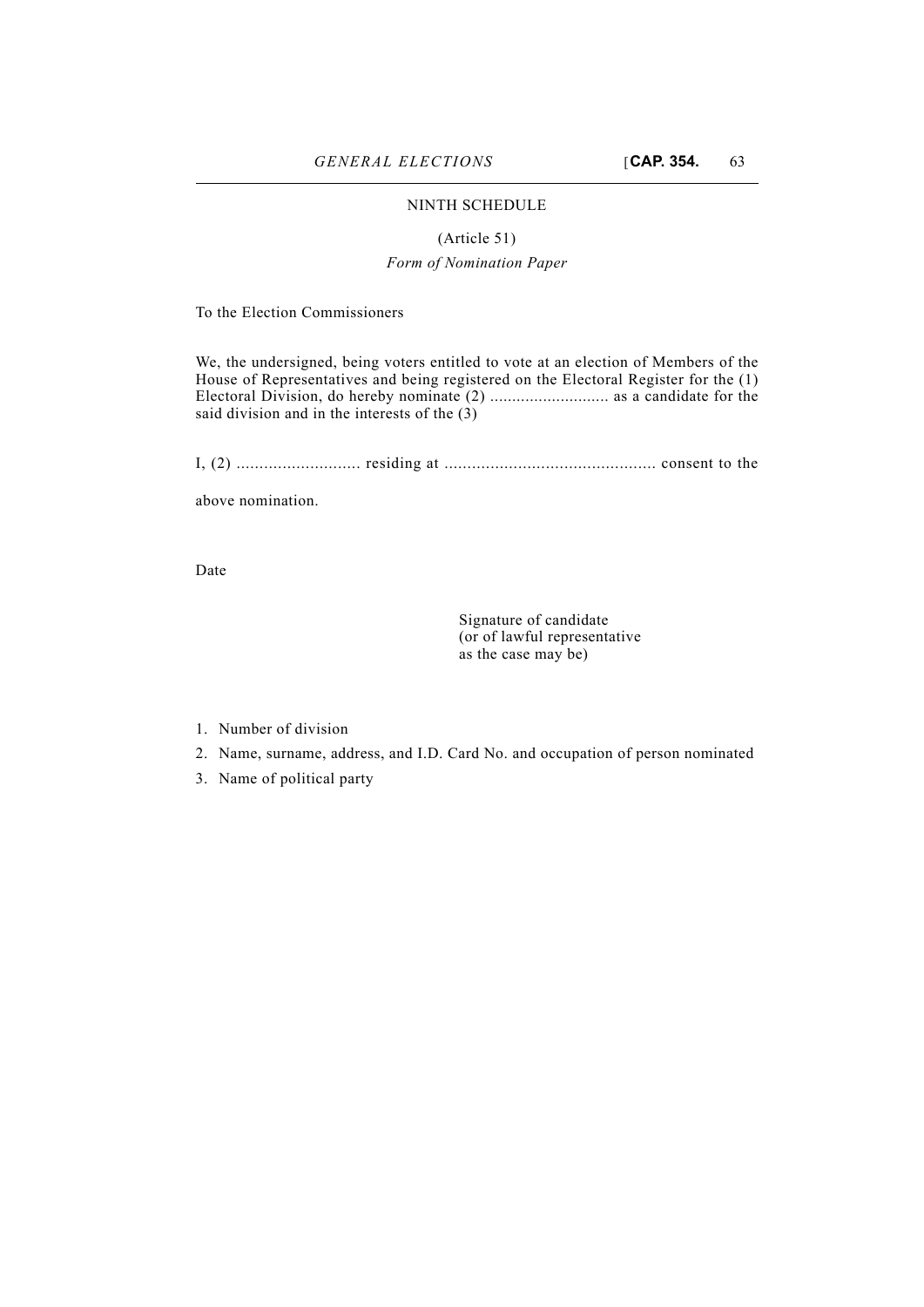## TENTH SCHEDULE

#### (Article 56)

## *Form of Oath to be taken by Assistant Electoral Commissioners*

I, .......................... , Assistant Election Commissioner duly appointed to superintend the taking of the poll at the election of the Members of the House of Representatives swear/ affirm that I will faithfully perform the duties of such office according to the provisions of the law, and to report by letter addressed to the Clerk of the House of Representatives any irregularity observed by me in the conduct of the election.

I also swear/affirm to maintain secrecy regarding the vote given by any elector which may become known to me. (So help me God.)

Date .................................................. Signature ...................................................

I.D. Card No ..............................................

#### ELEVENTH SCHEDULE

#### (Article 70)

*Form of oath which an Assistant Commissioner may administer to a voter*

I, (1)

of (2) do swear/affirm that I am the same person whose name appears as A.B. in the Electoral Register and that I have not already voted either here or elsewhere at this election for members of the House of Representatives. (So help me God.)

Date................................ Signature or mark of voter ................................................

Sworn/Affirmed before me this ...........................day of ...........................

Signature of Assistant Election Commissioner

- 1. Name in full
- 2. Address and I.D. Card Number of voter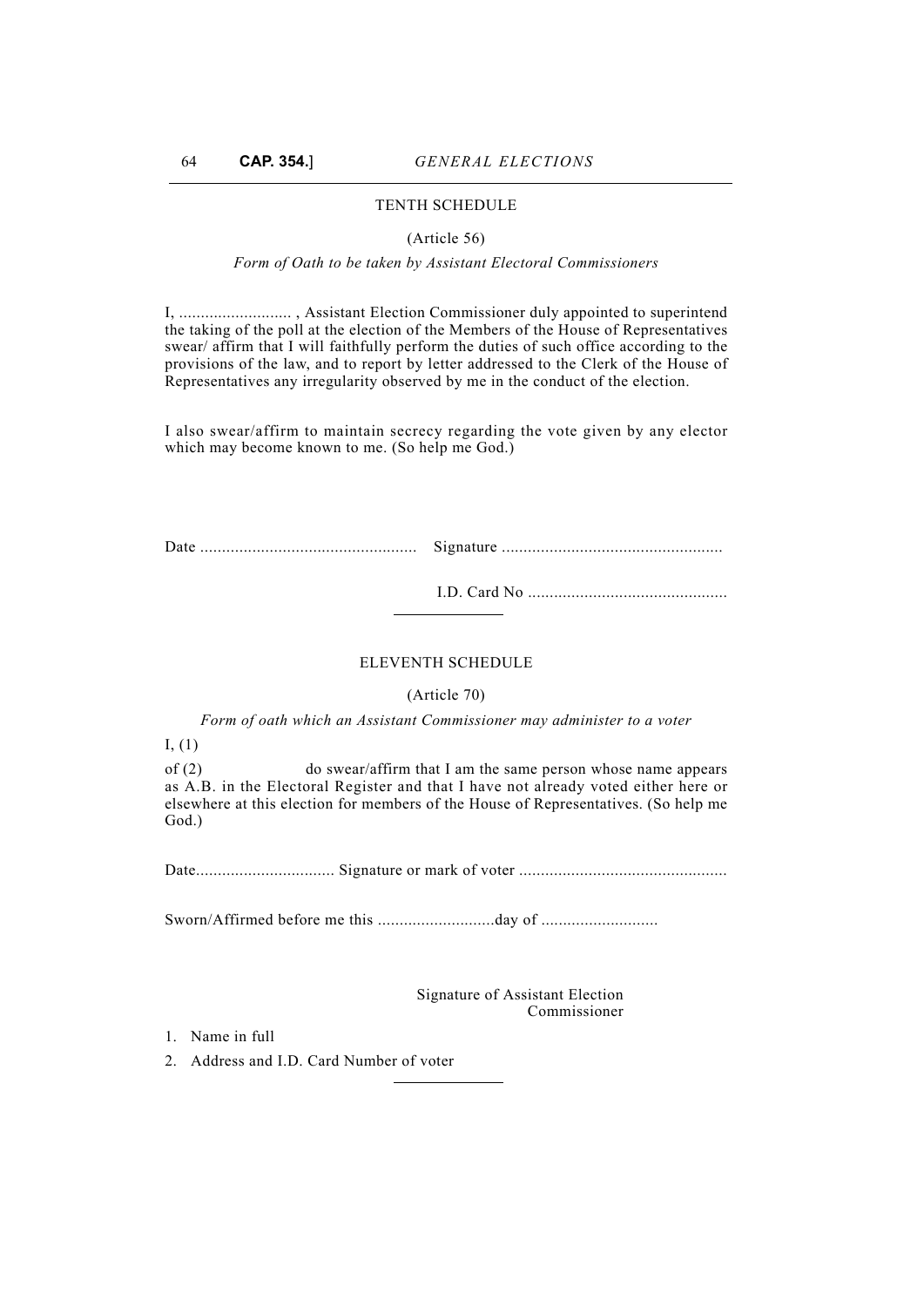## TWELFTH SCHEDULE *Amended by:*<br>*L.N. 425 of 2007. (Article 118)*

### (Article 50, Cap. 102, vide Fourteenth Schedule)

#### *Return of election expenses*

1. Under the head of receipts there shall be shown the name and description of every person (including the candidate), club, society or association from whom any money, security, or equivalent of money was received in respect of expenses incurred on account of or in connection with or incidental to the election, and the amount received from each person, club, society or association separately.

- 2. Under the head of expenditure there shall be shown:
	- *a*) the personal expenses of the candidate incurred or paid by him or his election agent;
	- *b*) the name, the rate, and total amount of the pay of each person employed as an agent (including the election agent), clerk or messenger;
	- *c*) the travelling expenses and any other expenses incurred by the candidate or his election agent on account of agents (including the election agent), clerks or messengers;
	- *d*) the travelling expenses of persons, whether in receipt of a salary or not, incurred in connection with the candidature and whether paid or incurred by the candidate, his election agent, or the person so travelling;
	- *e*) the cost whether paid or incurred, of:
		- i) printing;
		- ii) advertising;
		- iii) stationery;
		- iv) postage;
		- v) telegrams;
		- vi) rooms hired either for public meetings or as committee rooms;
	- *f*) any other miscellaneous expenses, whether paid or incurred.

Note:

- 1) All expenses incurred in connection with the candidature whether paid by the candidate, his election agent or any other persons, or remaining unpaid on the date of the return, are to be set out.
- 2) For all items over fifty-eight cents (0.58) unless from the nature of the case (e.g. postage) a receipt is not obtainable, vouchers have to be attached.
- 3) All sums paid out, but for which no receipt is attached, are to be set out in detail with dates of payments.
- 4) All sums unpaid are to be set out in a separate list.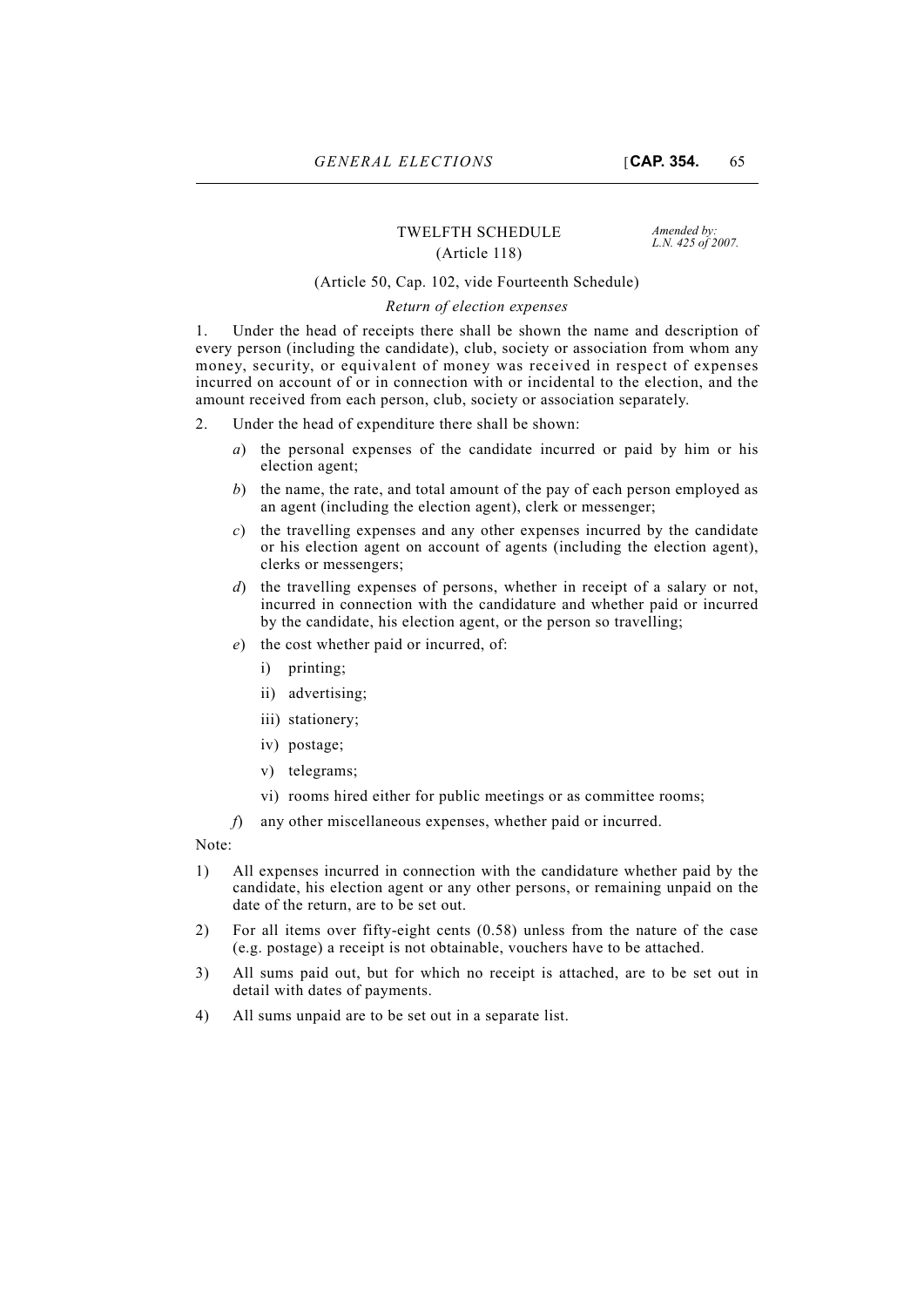## FORM OF DECLARATION BY AN ELECTION AGENT

I, ..........................., being election agent for...................................................... , a candidate for election in the ........................... Electoral Division, do hereby solemnly swear/affirm that the above return of election expenses is true to the best of my knowledge and belief and that, except the expenses therein set out, no expenses of any nature whatsoever have to my knowledge or belief, been incurred in connection with or for the purposes of ........................................................ candidature.

Election Agent

Sworn/Affirmed before me

Magistrate/Commissioner of Oaths

#### FORM OF DECLARATION BY CANDIDATE

I, ................................................................................. , being a candidate for election in the ...........................Electoral Division, do hereby swear/affirm that the above return of election expenses is true to the best of my knowledge and belief, and that, except the expenses therein set out, no expenses of any nature whatsoever have to my knowledge or belief been incurred in connection with or for the purposes of my candidature.

Candidate

Sworn/Affirmed before me

Magistrate/Commissioner of Oaths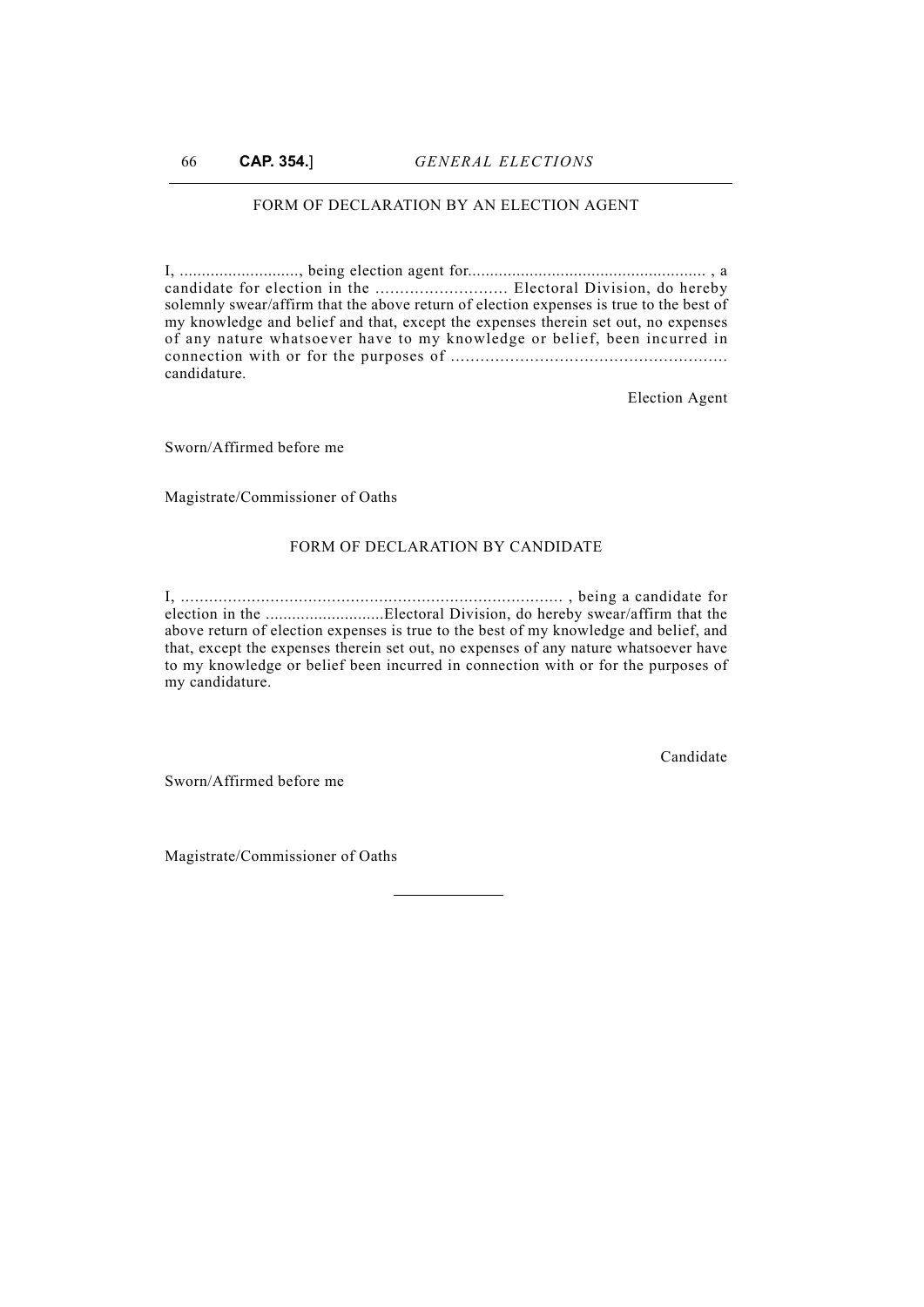#### (Article 105)

*The General Elections*  (*Sorting of Ballot Papers, Casual Elections and Co-opting*) *Regulations, 1991* 

#### PART I

#### *Preliminary*

**1.** These regulations may be cited as the General Elections Citation. (Sorting of Ballot Papers, Casual Elections and Co-options) Regulations, 1991.

**2.** In these regulations unless the context otherwise requires:

(1) The expression "continuing candidate" means any candidate not elected and not excluded from the poll.

(2) The expression "first preference" means the figure "1" standing alone against the name of a candidate; the expression "second preference" means the figure "2" standing alone against the name of a candidate; and the expression "third preference" means the figure "3" standing alone against the name of a candidate, and so on.

(3) The expression "next available preference" means a second or subsequent preference recorded in consecutive numerical order for a continuing candidate, the preferences next in order on the ballot paper for candidates already elected or excluded from the poll being ignored.

(4) The expression "transferable paper" means a ballot paper on which, following a first preference, a second or subsequent preference is recorded in consecutive numerical order for a continuing candidate.

(5) The expression "non-transferable paper" means a ballot paper on which no second or subsequent preference is recorded for a continuing candidate:

Provided that a paper shall be deemed to have become a non-transferable paper whenever:

- (*a*) the names of two or more candidates, (whether continuing or not) are marked with the same number, and are next in order of preference; or
- (*b*) the name of the candidate next in order of preference (whether continuing or not) is marked:
	- (i) by a number not following consecutively after some other number on the ballot paper or
	- (ii) by two or more numbers; or
- (*c*) for any other reason it cannot be determined with certainty for which of the continuing candidates the next available preference of the voter is recorded.

Interpretation. *Amended by: L.N. 178 of 1996.*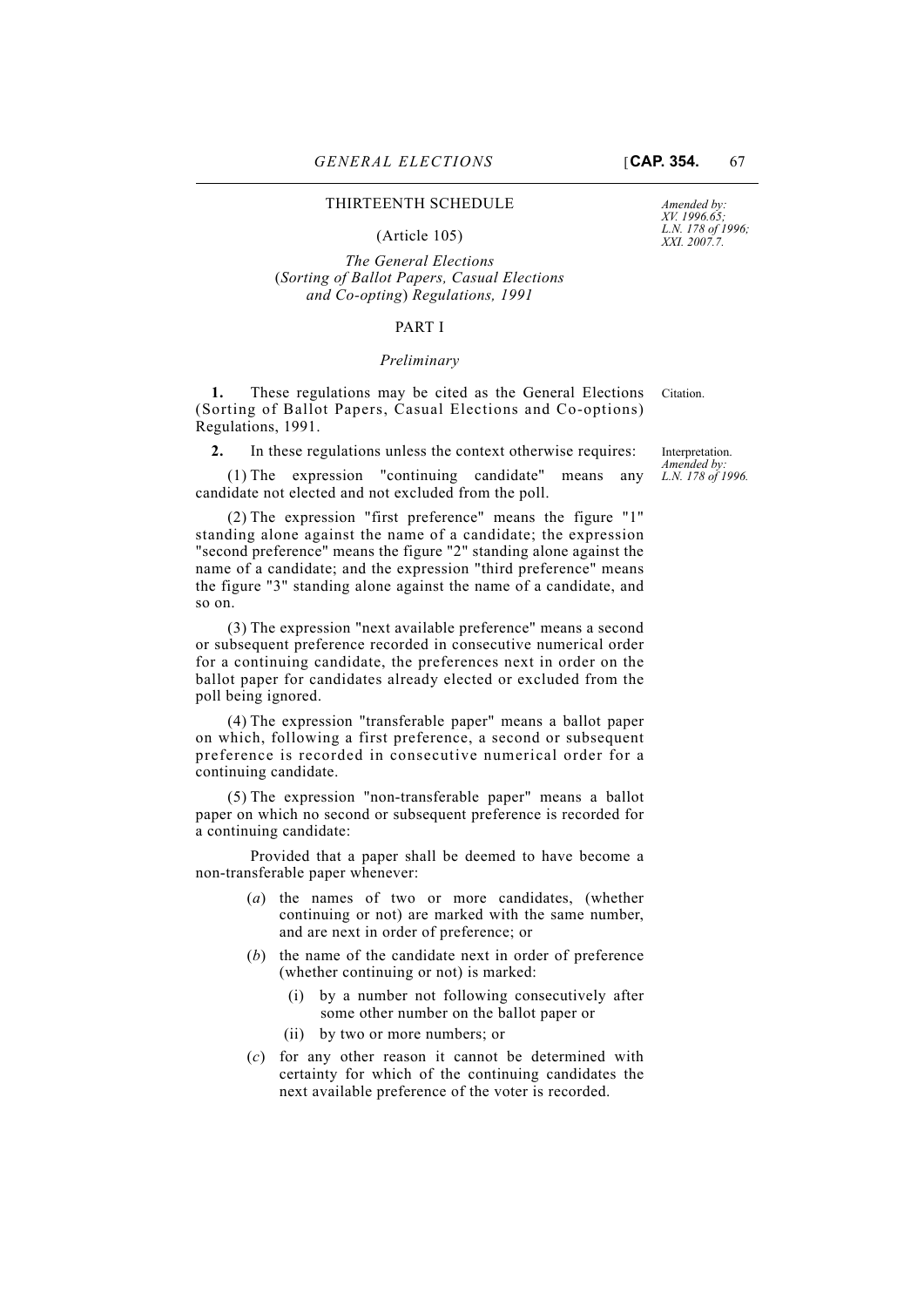(6) The expression "original vote" in regard to any candidate means a vote derived from a ballot paper on which a first preference is recorded for that candidate.

(7) The expression "transferred vote" in regard to any candidate means a vote derived from a ballot paper on which a second or subsequent preference is recorded for that candidate.

(8) The expression "surplus" means the number of votes by which the total number of the votes, original and transferred, credited to any candidate, exceeds the quota.

(9) The expression "count" means:

- (*a*) all the operations involved in the counting of the first preferences recorded for candidates; or
- (*b*) all the operations involved in the transfer of the surplus of an elected candidate; or
- (*c*) all the operations involved in the transfer of the votes of an excluded candidate or of two or more candidates excluded together.

### PART II

#### *Sorting of votes*

Sorting of ballot papers.

**3.** In any general election, after the stage referred to in Part XIV of the General Elections Act, the Commission shall cause the ballot papers to be sorted out into parcels according to their first preference recorded for each candidate, rejecting any that are invalid.

Method of sorting. **4.** The sorting of ballot papers indicated in the previous regulation shall be carried out in the following manner:

> (1) the supervisor of each counting table shall take the topmost bundle of ballot papers form each pigeon hole and, in full view of the candidates and agents, place the bundles on a rack to pass to the counters;

> (2) when a parcel of ballot papers has been taken from each different pigeon hole and placed on the rack as provided in the previous paragraph of this regulation, the supervisor shall pass to each counter one parcel at a time in order that the ballot papers may be sorted;

> (3) the counters shall open each parcel with the ballot papers and ascertain whether each paper is valid or invalid;

> (4) if the counters decide that there is a possibility that, for any reason according to the General Elections Act, a ballot paper may be invalid or if any candidate or agent for the same reason so claims, the counter shall place such ballot paper in a tray marked "dubious";

> (5) if the ballot paper is considered as valid the counter shall place the ballot paper in a tray indicating the candidate to which the first preference has been given on that ballot paper.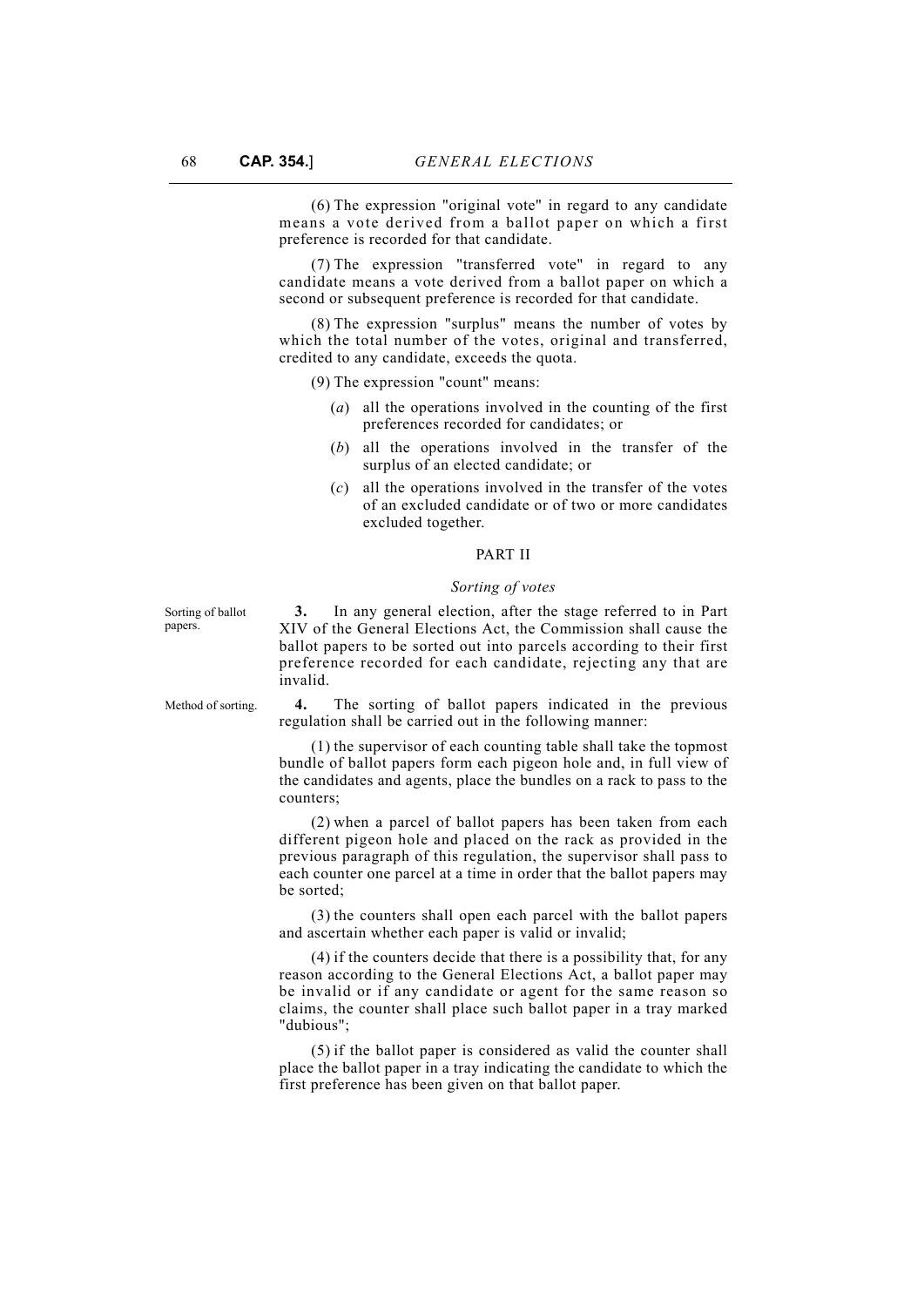**5.** (1) When a counter has so disposed of the parcel of ballot papers mentioned in the previous regulation he shall be given another parcel to sort in the same manner and so on and so forth until all the parcels on the rack have been counted.

(2) When all the parcels on the rack have been counted the supervisor shall take the next topmost parcel of ballot papers from each pigeon hole repeating the sorting process mentioned in regulation 4 and in paragraph (1) of this regulation and so on and so forth until all ballot papers have, in phases, been removed from the pigeon holes, put on the rack and sorted.

**6.** (1) Whenever the supervisor in charge of the sorting of Dubious Votes. votes of an electoral division determines that in the tray marked as "dubious" there are a sufficient number of ballot papers he shall call one of the Electoral Commissioners to collect such papers.

(2) The dubious ballot papers may only be removed from the tray by an Electoral Commissioner who shall take them to the table of the Electoral Commission personally.

(3) The Electoral Commission, or any number of members thereof not being less than three, shall, after hearing the representations of the party delegates, or their substitutes decide in respect of each paper, whether it is valid or invalid and if they decide that it is invalid they shall so stamp the paper on its face.

(4) The decision of the Electoral Commission in this regard shall be final and not subject to appeal.

(5) Once all the dubious ballot papers have been declared valid or invalid by the Electoral Commission, they shall be returned to the appropriate electoral division by an Electoral Commissioner who shall pass them on to a supervisor of that division.

(6) The supervisor shall cause the invalid ballot papers to be put in a tray marked Invalid and the valid ballot papers to be sorted in accordance with the preceding regulations.

**7.** (1) The Commission shall then count the number of papers in the tray of each candidate, and credit each candidate with a number of votes equal to the number of valid papers on which a first preference has been recorded for such candidate, and they shall ascertain the total number of valid papers in that division.

(2) When counting the number of papers placed in the tray of each candidate, the supervisor shall direct that such papers be bundled in packets of fifty papers each and that each packet is counted by at least two counters.

(3) The Electoral Commission may order that in the same electoral division the votes of more than one candidate shall be counted contemporaneously provided that they ensure that the ballot papers belonging to different candidates are kept separate.

(4) At the end of the count in a particular electoral division the Commission shall declare the total number of valid ballot papers in that division and the total number of valid votes credited to each candidate in that electoral division.

Counting papers. *Amended by: XV. 1996.65.*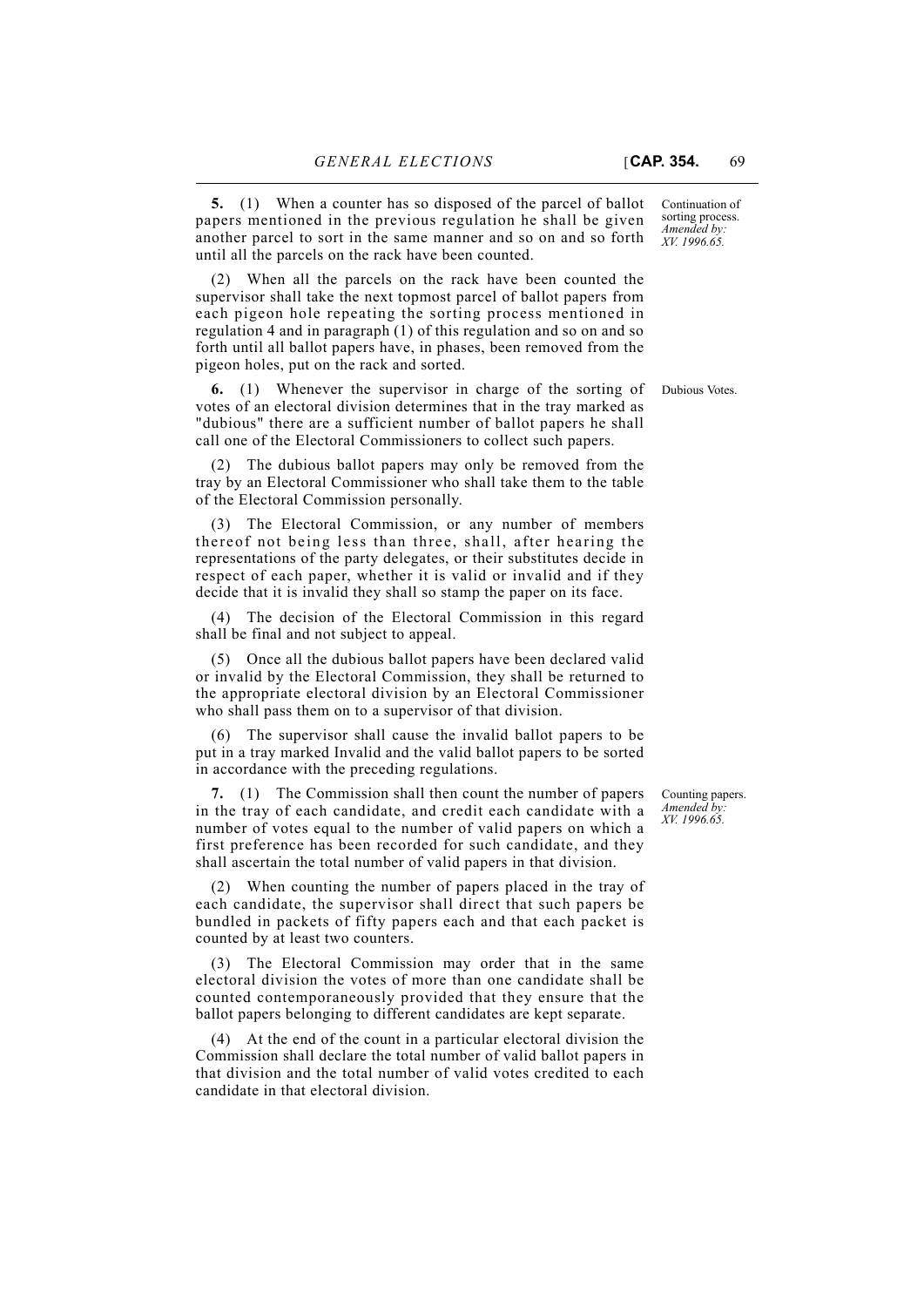| Ascertainment of<br>quota.                             | The Commission shall then divide the total number of valid<br>8.<br>papers in each division by a number exceeding by one the number<br>of vacancies to be filled. The result increased by one, disregarding<br>any fractional remainder, shall be the number of votes sufficient to<br>secure the return of a candidate. This number is herein called the<br>"quota".                                                                                    |  |  |  |
|--------------------------------------------------------|----------------------------------------------------------------------------------------------------------------------------------------------------------------------------------------------------------------------------------------------------------------------------------------------------------------------------------------------------------------------------------------------------------------------------------------------------------|--|--|--|
| Candidate with<br>quota elected.                       | If at the end of any count the number of votes credited to a<br>9.<br>candidate is equal to or greater than the quota, that candidate shall<br>thereupon be elected.                                                                                                                                                                                                                                                                                     |  |  |  |
| Transfer of<br>surplus.<br>Amended by:<br>XV. 1996.65. | 10. (1) If at the end of any count the number of votes credited<br>to a candidate is greater than the quota, the surplus shall be<br>transferred, as in this regulation provided, to the continuing<br>candidates for whom the next available preferences have been<br>recorded on the ballot papers in the parcel or sub-parcel received<br>by the elected candidate at that count.                                                                     |  |  |  |
| Priority of surplus.                                   | A surplus which arises from any count shall be transferred<br>(2)<br>before a surplus which may arise from a subsequent count.                                                                                                                                                                                                                                                                                                                           |  |  |  |
|                                                        | If more than one candidate has a surplus arising from the<br>(3)<br>same count, the largest surplus shall first be dealt with.                                                                                                                                                                                                                                                                                                                           |  |  |  |
| Equality of<br>surplus.                                | If two or more candidates have each an equal surplus<br>(4)<br>arising from the same count, the surplus of the candidate with the<br>greatest number of votes at the first count at which the candidates<br>in question had an unequal number of votes shall first be dealt with.<br>Where the number of votes credited to such candidates were equal<br>at all counts the Commission shall determine by lot which surplus<br>they will first deal with. |  |  |  |
| Original votes<br>only.                                | (a) If the votes credited to an elected candidate consist of<br>(5)<br>original votes only, the Commission shall examine all<br>the papers in the parcel of the elected candidate whose<br>surplus is to be transferred.                                                                                                                                                                                                                                 |  |  |  |
| Original and<br>transferred votes.                     | $(b)$ If the votes credited to an elected candidate consist of<br>original and transferred votes, or of transferred votes<br>only, the Commission shall examine the papers<br>contained in the last sub-parcel last received by the<br>elected candidate whose surplus is to be transferred.                                                                                                                                                             |  |  |  |
| Papers sorted to<br>next available<br>preference.      | In either case the Commission<br>shall<br>(c)<br>sort the<br>transferable papers into sub-parcels according to the<br>next available preference recorded thereon, shall make<br>a separate sub-parcel of the non-transferable papers<br>and shall ascertain the number of papers in each sub-<br>parcel of transferable papers and in the sub-parcel of<br>non-transferable papers.                                                                      |  |  |  |
| Transferable<br>papers equal or less<br>than surplus.  | If the total number of papers in the sub-parcels of<br>(6)<br>transferable papers is not greater than the surplus, the Commission<br>shall transfer the whole of each sub-parcel of transferable papers to<br>the continuing candidate indicated thereon as the voter's next<br>available preference, and shall set aside as a separate parcel so                                                                                                        |  |  |  |

many of the non-transferable papers as are not required for the quota of the elected candidate. The particular papers set aside shall be those last filed in the sub-parcel of non-transferable papers.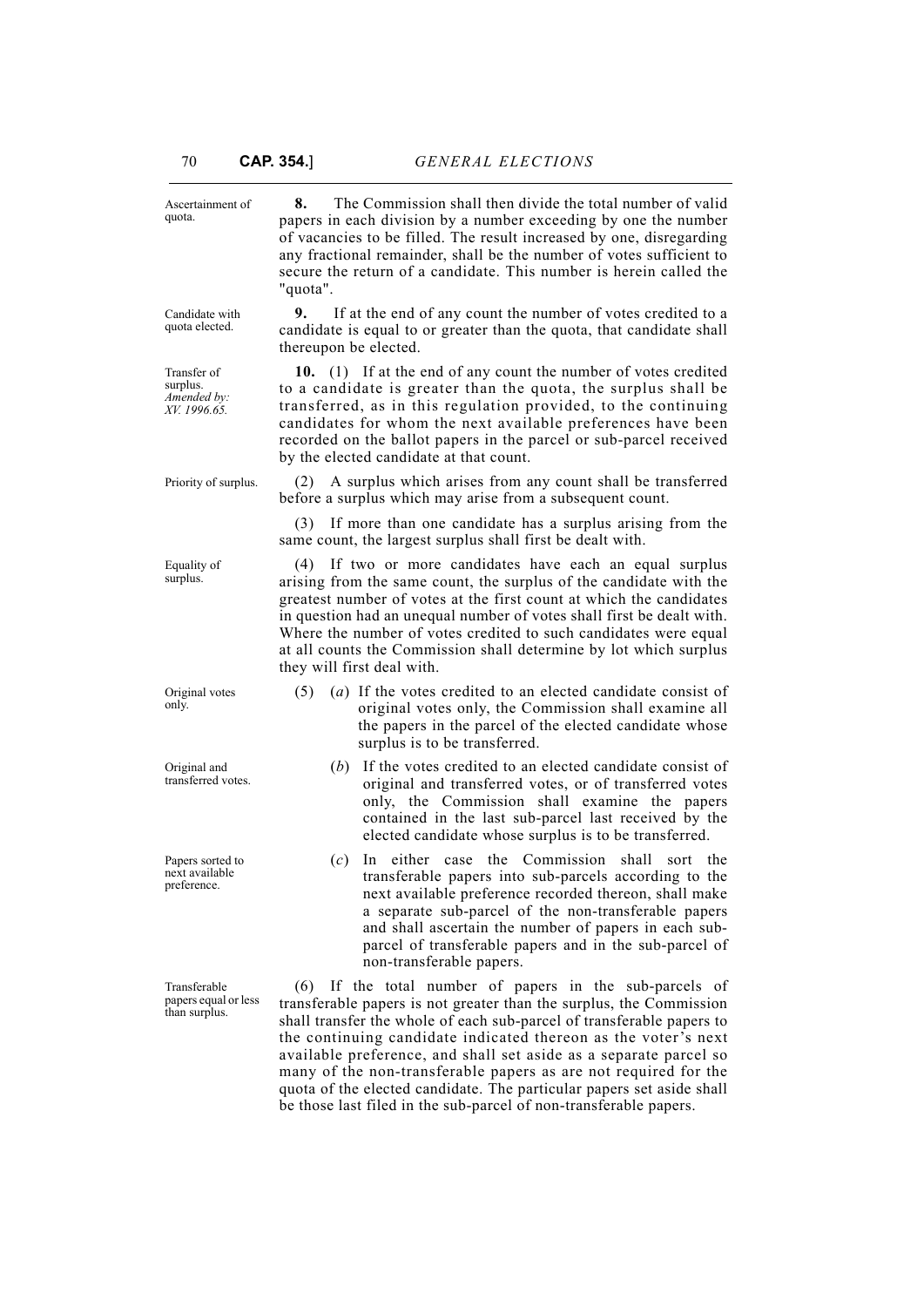- (7) (*a*) If the total number of transferable papers is greater than the surplus, the Commission shall transfer from each sub-parcel of transferable papers to the continuing candidate indicated thereon as the voters' next available preference the number of papers which bears the same proportion to the number of papers in the subparcel as the surplus bears to the total number of transferable papers.
	- (*b*) The number of papers to be transferred from each subparcel shall be ascertained by multiplying the number of papers in the sub-parcel by the surplus and dividing the result by the total number of transferable papers. A note shall be made of the decimal parts (to four significant places), if any, of each number so ascertained.
	- (*c*) If, owing to the existence of such decimal parts (to four significant places), the number of papers to be transferred is less than the surplus, so many of these decimal parts (to four significant places) taken in the order of their magnitude, beginning with the largest as are necessary to make the total number of papers to be transferred equal to the surplus, shall be reckoned as of the value of unity, and the remaining decimal parts (to four significant places) shall be ignored.
	- (*d*) If two or more decimal parts (to four significant places) are of equal magnitude, those decimal parts (to four significant places) shall be deemed to be the largest which arise from the largest sub-parcels and if the sub-parcels in question are equal in size, the decimal parts (to four significant places) credited to the candidate with the greatest number of votes at the first count at which the candidates in question had an unequal number of votes shall be deemed to be the largest. Where the numbers of votes credited to such candidates were equal at all counts the Commission shall determine by lot which decimal parts (to four significant places) shall be deemed to be the largest.
	- (*e*) The particular papers transferred from each sub-parcel shall be those last filed in the sub-parcel, and each paper so transferred shall be marked with the number of the count at which the transfer took place.

**11.** (1) If at the end of any count no candidate has a surplus and one or more vacancies remain unfilled, the Commission shall exclude from the poll the candidate credited with the lowest number of votes; shall examine all the papers of that candidate; shall sort the transferable papers into sub-parcels according to the next available preferences recorded thereon for continuing candidates; shall transfer each sub-parcel to the candidate for whom that preference is recorded; and shall make a separate subparcel of the non-transferable papers.

(2) If the total of the votes of the two or more candidates

Transferable papers exceed surplus; proportionate transfer.

Ascertainment of number of papers to be transferred.

Treatment of decimal parts (to four significant places).

Equality of decimal parts (to four significant places).

Papers transferred from sub-parcels.

Exclusion of candidates. One candidate excluded.

Two or more excluded.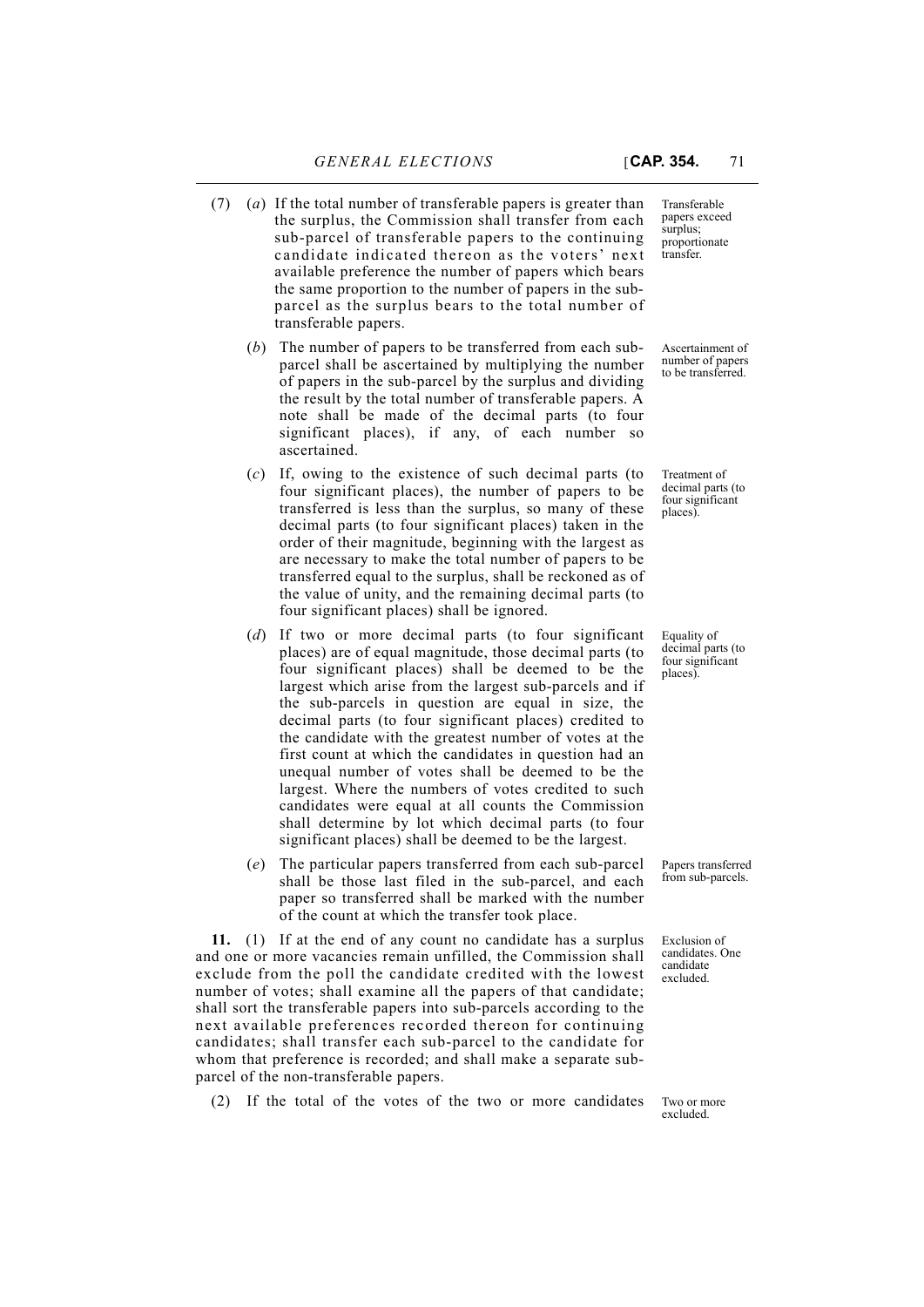lowest on the poll is less than the number of the votes credited to the next highest candidate the Commission may at the same count exclude those candidates from the poll and transfer their votes as in this regulation provided.

(3) If, when a candidate has to be excluded, two or more candidates have each the same number of votes and are lowest on the poll, the candidate with the lowest number of votes at the first count at which the candidates in question had an unequal number of votes shall be excluded, and, where the numbers of votes credited to those candidates were equal at all counts, the Commission shall decide by lot which shall be excluded.

Last vacancies. **12.** Notwithstanding anything in these regulations contained:

of votes shall be made.

(2) If on the exclusion of a candidate or candidates the number of the then continuing candidates is equal to the number of vacancies to be filled, the continuing candidates shall thereupon be elected and no further transfer of votes shall be made.

(1) If at the end of any count the number of elected candidates is equal to the number of vacancies to be filled, no further transfer

**13.** (1) Whenever any transfer is made each sub-parcel of papers transferred shall be placed on the top of the parcel, if any, of papers of the candidate to whom the transfer is made, and that candidate shall be credited with a number of votes equal to the number of papers transferred to him.

(2) Non-transferable papers, except such as in the transfer of a surplus may be required for the quota of the elected candidate, shall be set aside as a separate parcel together with any parcel of nontransferable papers already set aside.

(3) On the transfer of the surplus of an elected candidate, all papers not transferred to continuing candidates and not set aside as provided in the preceding paragraph shall be placed together in one parcel as the quota of the elected candidate and the parcel shall be marked with the name of the elected candidate.

Partial re-counts. **14.** Any candidate or agent may, at the end of any count, request the Commission to re-examine and re-count all or any of the papers dealt with during that count, and the Commission shall forthwith re-examine and re-count accordingly the papers indicated without making any alterations in the arrangements of the papers in the various parcels save where such alteration may be necessary in consequence of any error discovered in the re-count; the Commission may also at their discretion re-count papers either once or more often in any case in which they are not satisfied as to the accuracy of any previous count; provided that nothing herein shall make it obligatory on the Commission to recount the same papers more than once.

Election petitions. **15.** (1) Upon an election petition the court may direct the whole or any part of the ballot papers to be re-counted, and the result of the election to be ascertained in accordance with these regulations.

Procedure in transferring votes. Papers transferred.

Non-transferable papers set aside.

Papers retained for quota.

Selection of candidate for exclusion.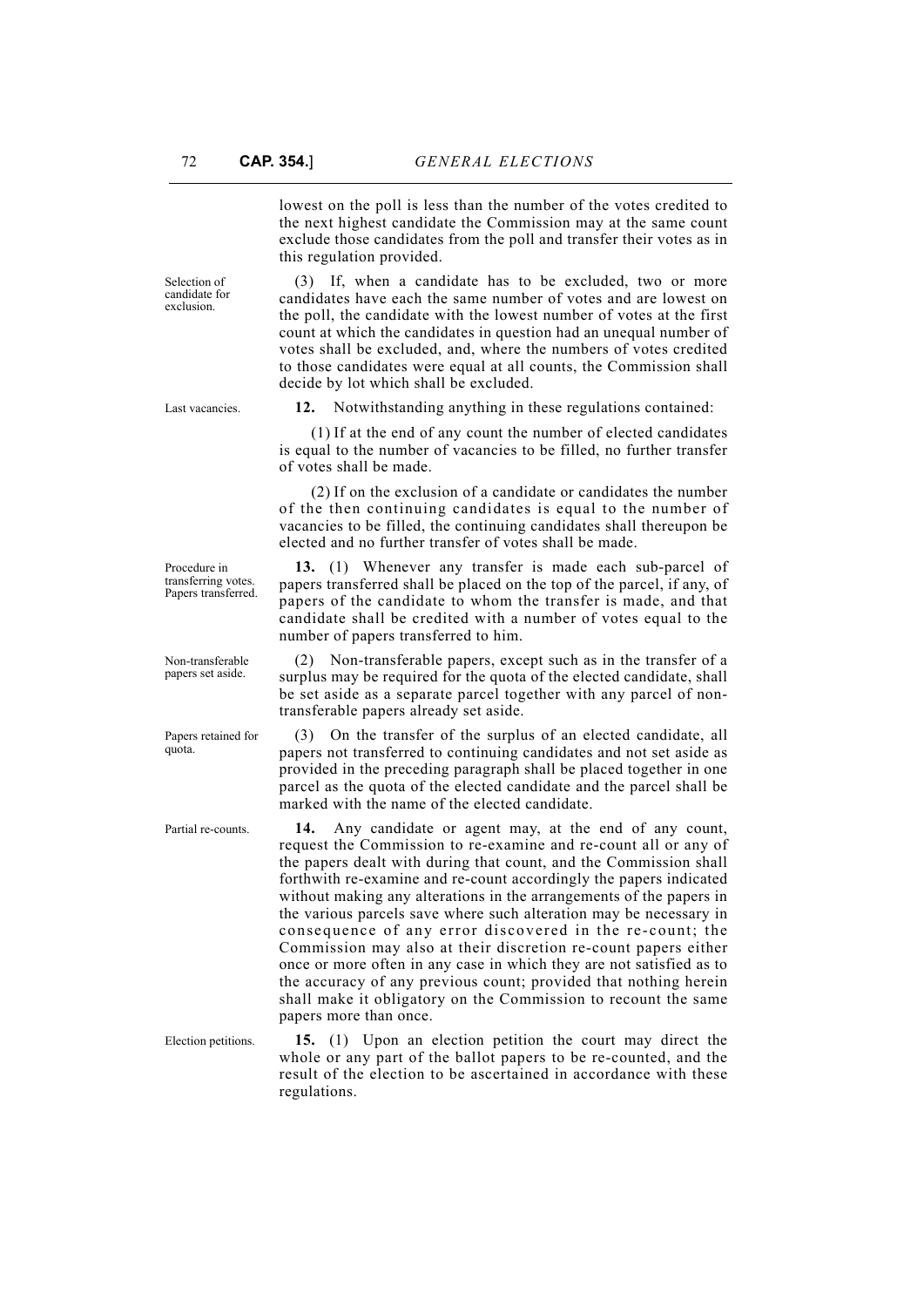(2) On any re-count, subject to such modifications as may be necessary by reason of any order of the court, each paper originally declared valid shall, whenever any transfer of votes takes place, follow the same course as at the original counting of the votes.

**16.** (1) If any question shall arise in relation to any transfer of votes, the decision of the Commission whether expressed or implied by their acts, shall be final unless an objection is made in writing by any candidate or agent before the declaration of the poll, and in that event the decision of the Commission may be reversed upon an election petition.

(2) If any decision of the Commission is so reversed, the transfer in question and all operations subsequent thereto shall be void and the court shall direct what transfer is to be made in place of the transfer in question, and shall cause the subsequent operations to be carried out and the result of the election to be ascertained in accordance with these regulations.

**17.** The declaration of the result of the poll shall include a record of any transfer of votes made under these regulations, and of the total number of votes credited to each candidate after any such transfer, and shall be in the form shown in the Schedule to these regulations, or in a form to the like effect.

## PART III

#### *Casual Vacancies*

**18.** In the event of a seat becoming vacant the Commission Notice of vacancy. shall, within five working days from the date of the receipt of the President's Writ, give notice, to be published in the Gazette, of an election to fill the seat vacated.

**19.** Within five working days after the publication of such Nominations. notice any person who:

- (*a*) at the general election held immediately prior to the occurrence of the said vacancy was a candidate nominated for election as a Member of the House for the electoral division in respect of which the vacancy has arisen, and did not withdraw from the election and was not elected, and
- (*b*) is still qualified to be so elected

may with his consent, be nominated as a candidate for the said vacancy.

**20.** Within three working days after the last day fixed for the receipt of nominations, the Commission shall decide on the validity of the nominations, and shall publish in the authorised form, the names, and description of the persons validly nominated, and the electoral division the seat whereof is to be filled.

**21.** If there are any valid nominations, the Commission shall, within four working days, proceed to examine the ballot papers in the sealed parcel of the vacating member and the following provisions shall apply:

Decision of returning officers on transfer.

Result of poll. Form of declaration.

Notice of valid nominations.

If two or more nominations, ballot papers of vacating member are examined.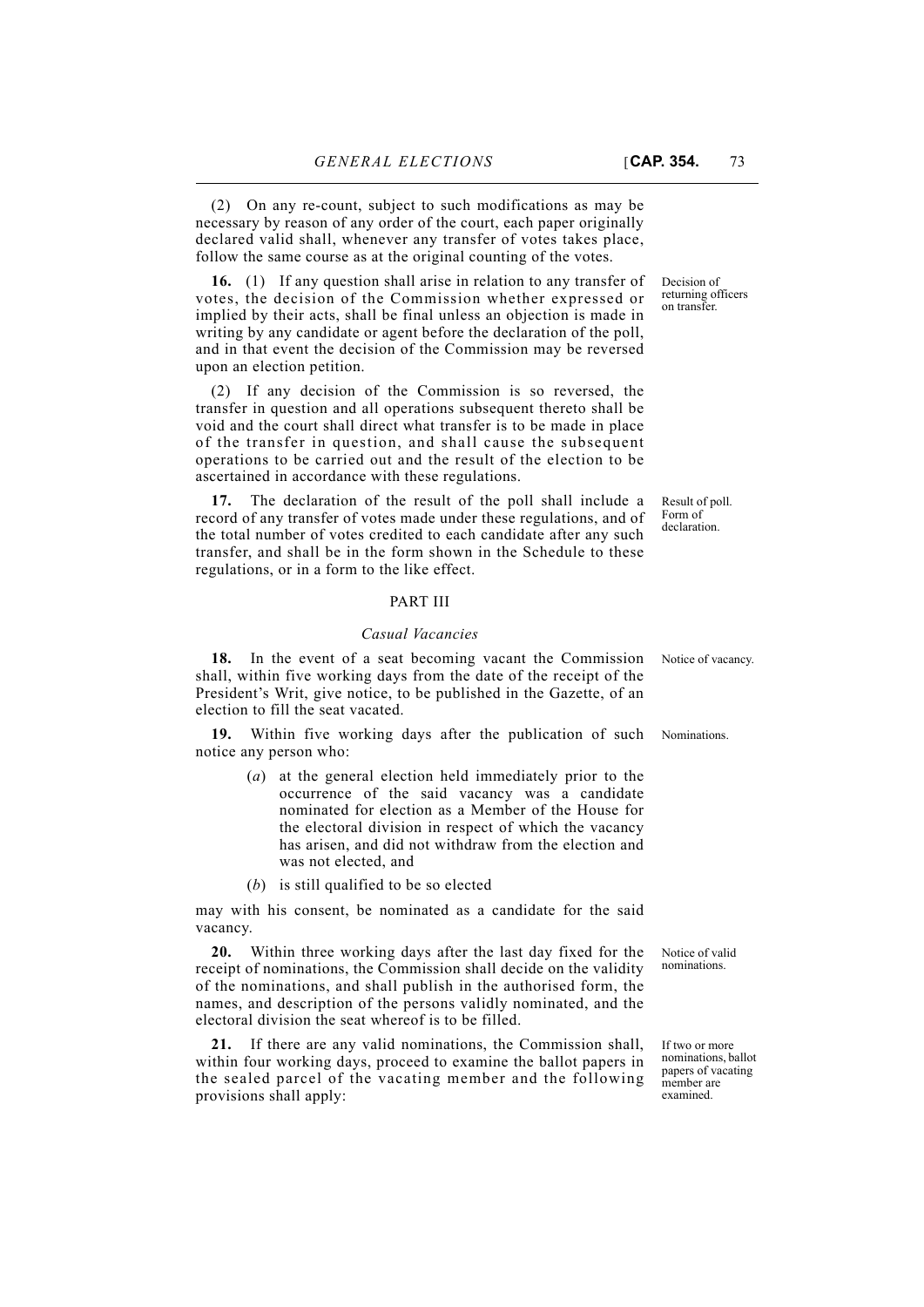(1) All candidates for the electoral division at the general election shall be deemed to be candidates excluded from the poll except those who have been validly nominated for the vacant seat.

(2) The papers preserved under seal in accordance with the General Elections Act in the parcel of the vacating Member shall be examined and transferred to the validly nominated candidates first available in order of preference shown upon such papers, and each validly nominated candidate shall be credited with one vote in respect of each paper transferred.

(3) In any case where there is only one validly nominated candidate, if such candidate is credited with votes in number equal to or exceeding half the number of papers in the parcel of the vacating Member, he shall be declared elected.

(4) In any case where there are two or more validly nominated candidates, the Commission shall exclude from the poll the candidate credited with the lowest number of votes and shall transfer his votes according to the next available preferences shown upon the ballot papers for the continuing candidate or candidates. The process of excluding the candidate lowest in the poll and of transferring his votes according to the next available preferences shall be continued until there is only one candidate remaining. If such candidate shall have then been credited with votes in number equal to or exceeding half the number of papers in the parcel of the vacating Member, that candidate shall be declared elected:

Provided that if at any time any candidates shall have been credited with votes exceeding the combined total of votes of all other candidates, and at the same time equal to or exceeding half the number of papers in the parcel of the vacating Member, he shall be declared elected without further transfer.

**22.** (1) If a vacancy occurs in a seat which has been filled in accordance with this Part of these Regulations, or in accordance with subarticle (1) of article 54 of the General Elections Act, or if on a vacancy occurring no candidate is validly nominated, or if after examination of the ballot papers of the vacating Member no candidate secures election, the vacancy shall be filled by co-option, by the Members of the House of a person duly qualified for membership of the House.

(2) In filling a vacancy by co-option, regard shall be had to the representation as nearly as may be of the interests and opinions represented and held by the vacating Member.

#### PART IV

#### Article 52 of the Constitution

**23.** For the purpose of electing the additional members, if any, required in terms of sub-paragraphs (i) and (ii) of the first proviso to sub-article (1) of article 52 of the Constitution and of subparagraphs (i) and (ii) of the second proviso to the same sub-article, the Commission shall:

> (1) establish the total valid votes credited at first count to each of the parties that has elected members to the

Vacancy filled by co-option in special cases.

Additional members. *Added by: XXI. 2007.7.*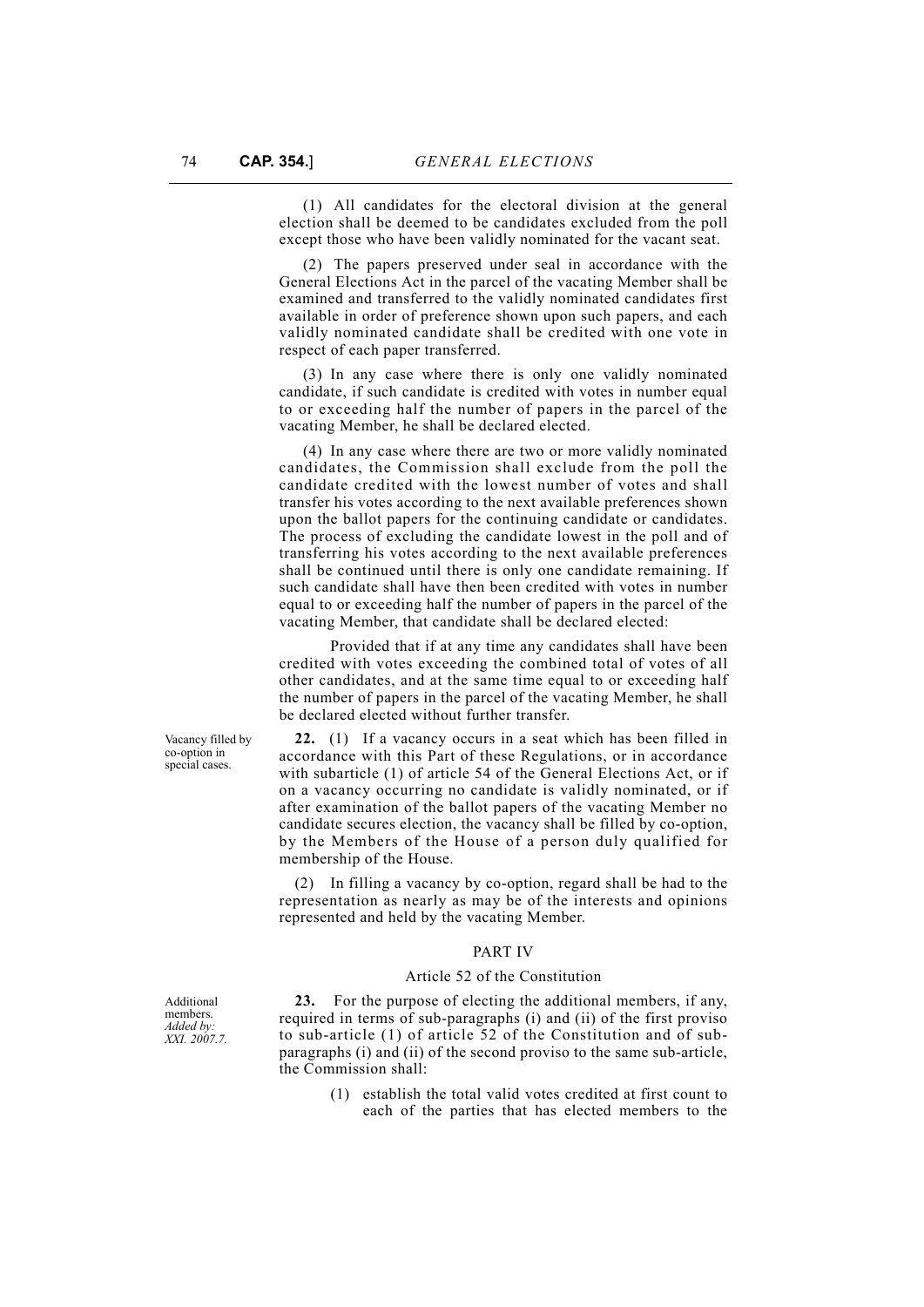House of Representatives;

- (2) establish the number of members elected to the House of Representatives by each of the parties;
- (3) for the purpose of sub-paragraph (i) of the first proviso to sub-article (1) of article 52 of the Constitution, when there is more than one party that has obtained less than fifty per centum of all the valid votes cast at first count at that election (hereinafter referred to as the "minority party") the Electoral Commission shall add together the totals of sub-regulations (1) and (2) of this regulation for all the minority parties so that, for the purposes of that sub-paragraph, there is effectively one minority party;
- (4) for each party, divide the number arrived at in pursuance of sub-paragraph (1) by the number arrived at in pursuance of subparagraph (2) obtaining the average vote per seat for each party, disregarding any remainders;
- (5) adopting the lowest average vote per seat obtained in terms of sub-paragraph (4) as the benchmark, hereinafter referred to as the "low average", divide the number of first count votes credited to the party with a higher average, hereinafter referred to as the "disadvantaged party" by the low average to obtain the total number of members of the House of Representatives that should be credited to the disadvantaged party;
- (6) the result obtained by subtracting the number of members elected to the House of Representatives by the disadvantaged party from the number of total members obtained by that party at sub-paragraph (5) above shall be the additional number of members of the House of Representatives that are to be declared elected in terms of the Constitution;
- (7) the total composition of the House of Representatives shall be such number of seats as is established in subparagraph (6) of this paragraph provided that if the total number of seats includes a remainder that remainder shall be eliminated by increasing or decreasing the number of seats to the nearest odd number.

Annex to the Thirteenth Schedule

#### Art. 52 of the Constitution

Regulation 23 of the General Elections (Sorting of Ballot Papers, Casual Elections and Co-Opting) Regulations 1991

Examples for calculating additional Members of Parliament in terms of article 52 of the Constitution

**1. Examples in terms of sub-paragraph (i) of the first proviso to sub-article (1) of article 52 of the Constitution**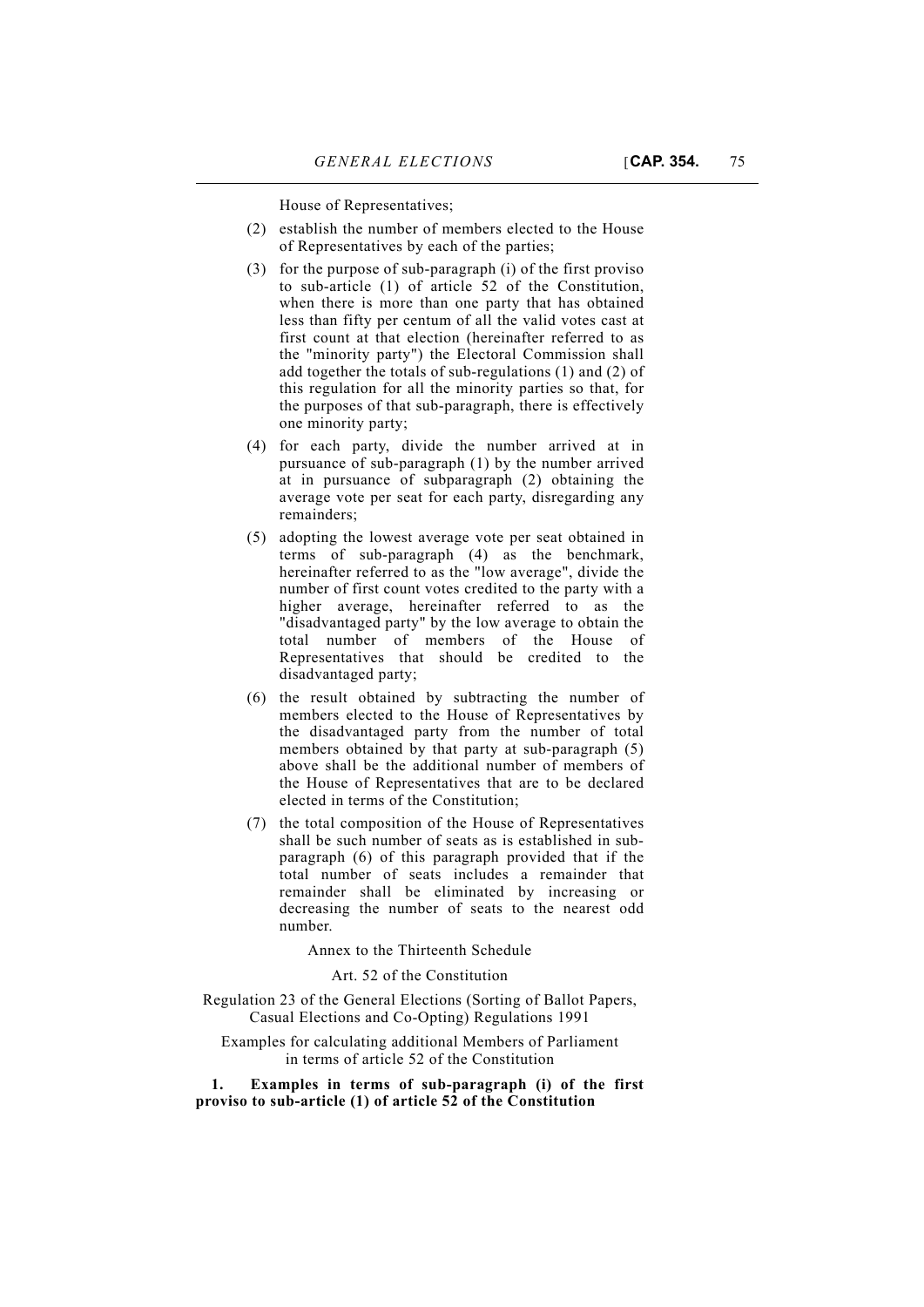**Example A - when only two parties elect members and the party with an absolute majority of votes elects a minority of members**

Party A is credited with 150,000 valid first count votes and elects 30 members

Party B is credited with 140,000 valid first count votes and elects 35 members

Party C is credited with 5,000 valid first count votes and elects no members

1. Once all counts have been terminated in terms of these regulations and all 65 members have been declared elected, the Electoral Commission establishes that Party A has more than 50% of all valid first count votes (150,000 versus 145,000) BUT has a minority of elected members (30 versus 35 of Party B);

Since Party C has not elected candidates, the first count votes credited to its candidates are eliminated from all subsequent calculations;

3. Party A has a right to increase the number of its candidates to be declared elected so that, in percentage terms, the same proportion used for Party B when electing its own members is also used for Party A;

4. To establish that proportion, the Commission proceeds to determine the average number of votes used by each of the parties to elect each of its candidates and it does so by dividing the total number of votes credited at first count to all the candidates of each party that has elected candidates, by the number of candidates declared elected on behalf of that party, disregarding any remainders, so in this example:

• Party A -  $150,000/30 = 5,000$ 

• Party B -  $140,000/35 = 4,000$ 

The Commission adopts the lowest number so obtained (4000) as the average votes per seat to be applied for determining the final number of elected candidates to be credited to Party A and arrives at the total number by dividing the total first count votes credited to all its candidates (150,000) by the resultant lowest average votes per seat (4000), which result will represent the total number of candidates that are to be elected by the Party A:

• Party A -  $150,000/4000 = 37.5$ 

6. From the result so obtained, representing the total number of candidates that are to be declared elected for Party A (37.5), the Commission deducts the number of candidates of that Party already declared elected (30) and the result thereof (7.5) represents the additional number of members that are to be declared elected on behalf of Party A

7. The total number of seats credited to Party A (37.5 seats) plus the total number of seats credited to Party B (35 seats) gives a total of 72.5 seats and since the total number of seats according to the Constitution has to be odd the total number of seats becomes 73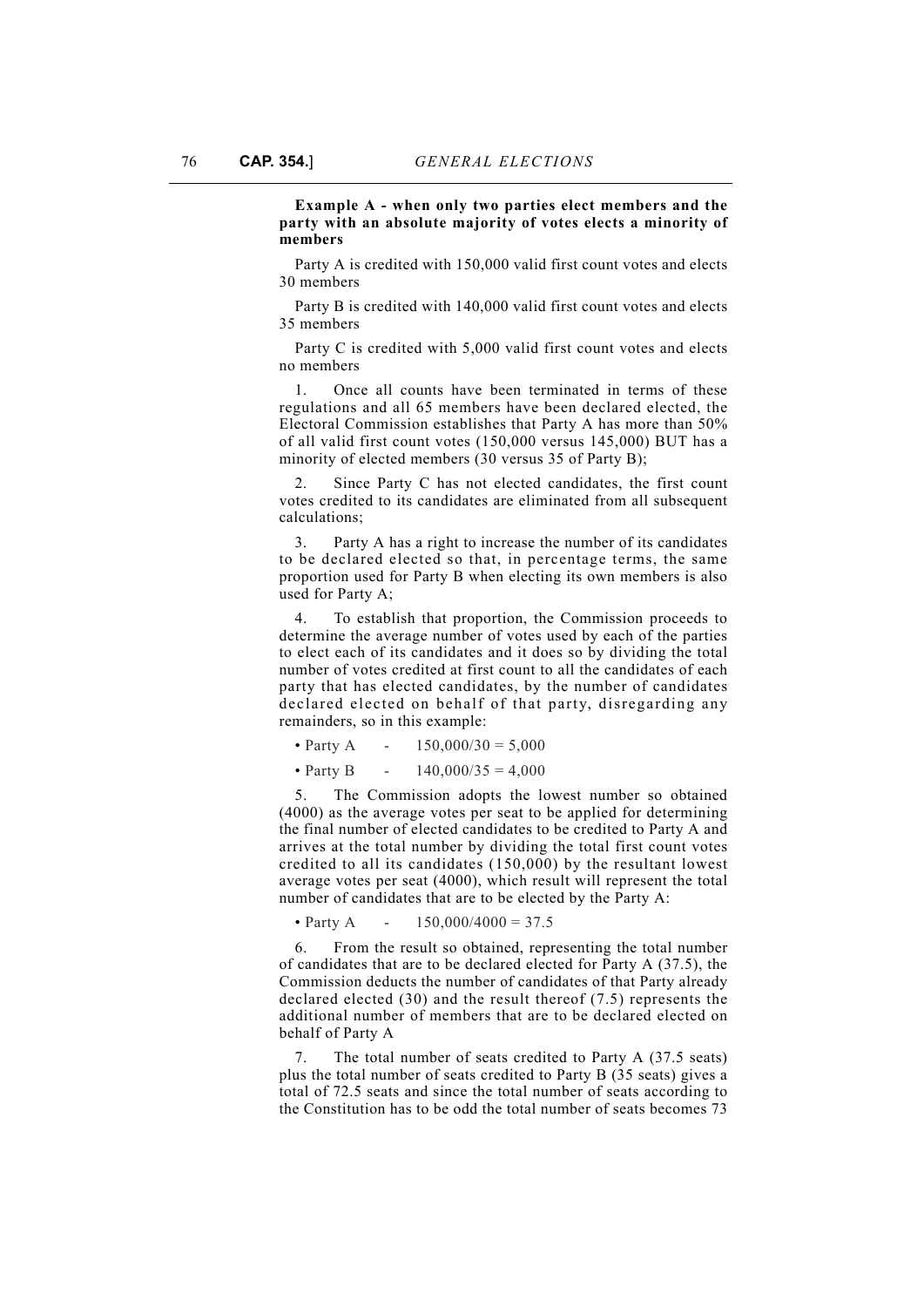the last seat assigned to the Party with the highest remainder, which in this case is Party A (Party  $A = 37.5$  seats, Party  $B = 35$  seats).

8. The final result would therefore be: Party A 38 seats and Party B 35 for a House of Representatives with 73 seats

**Example B - when only two parties elect members and the party with an absolute majority of votes elects an absolute majority of members which is not proportionate to the share of the votes obtained by that party**

Party A is credited with 160,000 valid first count votes and elects 33 members

Party B is credited with 140,000 valid first count votes and elects 32 members

Party C is credited with 5,000 valid first count votes and elects no members

1. Once all counts have been terminated in terms of these regulations and all 65 members have been declared elected, the Electoral Commission establishes that Party A has more than 50% of all valid first count votes (160,000 versus 145,000);

2. Since Party C has not elected candidates, the first count votes credited to its candidates are eliminated from all subsequent calculations;

3. Party A has a right to increase the number of its candidates to be declared elected so that, in percentage terms, the same proportion used for Party B when electing its own members is also used for Party A;

4. To establish that proportion, the Commission proceeds to determine the average number of votes used by each of the parties to elect each of its candidates and it does so by dividing the total number of votes credited at first count to all the candidates of each party that has elected candidates, by the number of candidates declared elected on behalf of that party, disregarding any remainders, so in this example:

• Party A -  $160,000/33 = 4,848$ 

• Party B -  $140,000/32 = 4,375$ 

The Commission adopts the lowest number so obtained (4375) as the average votes per seat to be applied for determining the final number of elected candidates to be credited to Party A and arrives at the total number by dividing the total first count votes credited to all its candidates (160,000) by the resultant lowest average votes per seat (4375), which result will represent the total number of candidates that are to be elected by the Party A:

• Party A -  $160,000/4375 = 36.57$ 

6. From the result so obtained, representing the total number of candidates that are to be declared elected for Party A (36.57), the Commission deducts the number of candidates of that Party already declared elected (33) and the result thereof (4.75) represents the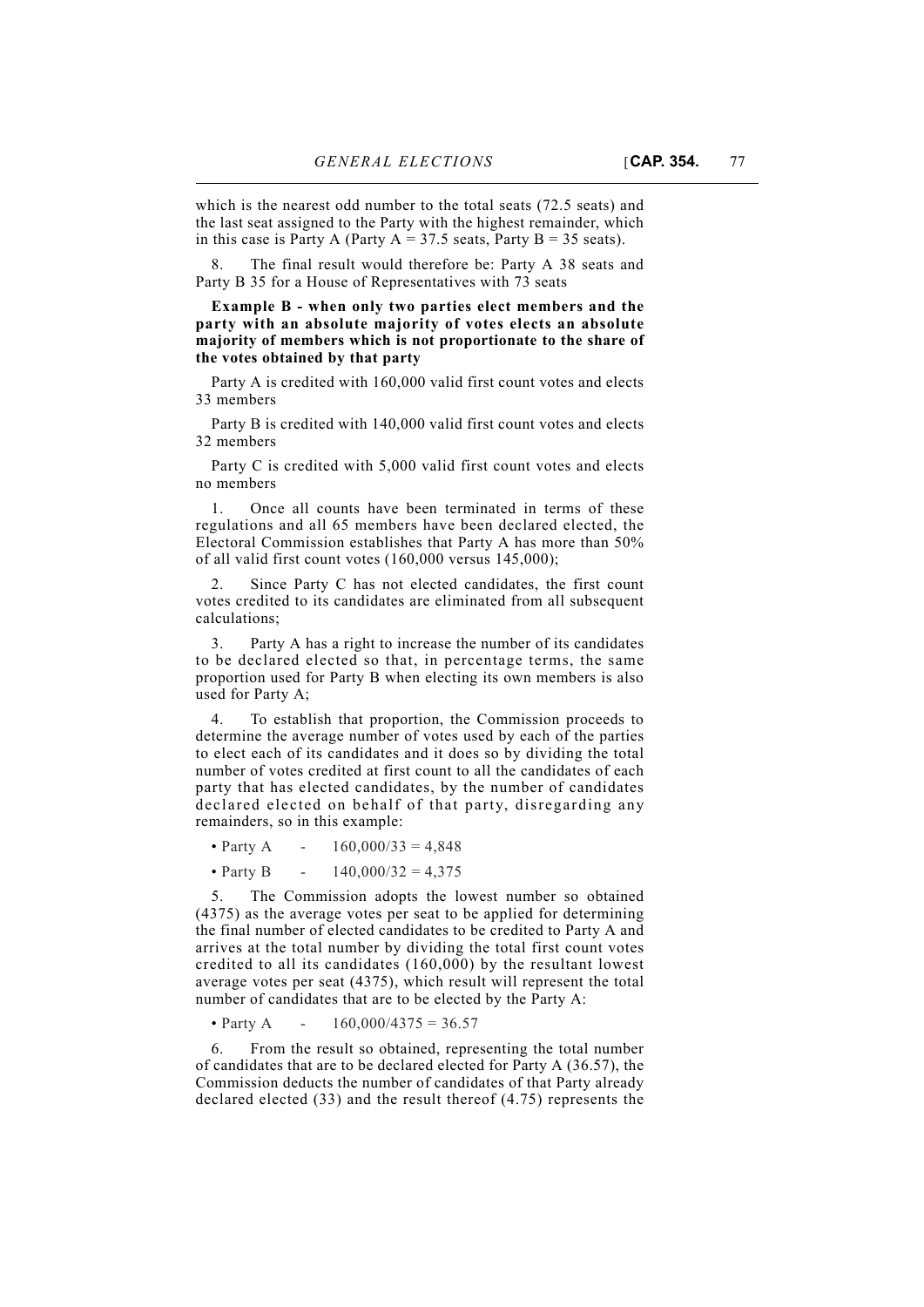additional number of members that are to be declared elected on behalf of Party A.

7. The total number of seats credited to Party A (36.57 seats) plus the total number of seats credited to Party B (32 seats) gives a total of 68.57 seats and since the total number of seats according to the Constitution has to be odd the total number of seats becomes 69 which is the nearest odd number to the total seats (68.57 seats) and the last seat assigned to the Party with the highest remainder, which in this case is Party A (Party  $A = 36.57$  seats, Party B = 32 seats).

The final result would therefore be: Party A 37 seats and Party B 32 for a House of Representatives with 69 seats.

### **Example C - when three (or more) parties elect members**

Party A is credited with 150,000 valid first count votes and elects 29 members

Party B is credited with 140,000 valid first count votes and elects 35 members

Party C is credited with 5,000 valid first count votes and elects 1 member

1. Once all counts have been terminated in terms of these regulations and all 65 members have been declared elected, the Electoral Commission establishes that Party A has more than 50% of all valid first count votes (150,000 versus 140,000) BUT has a minority of elected members (29 versus 36 of Party B + Party C);

Party A has a right to increase the number of its candidates to be declared elected and, in doing so, the same proportion of votes used to elect members is to be used for all parties;

Since there are more than one minority parties, the Commission adds together the total first count votes of both minority parties  $(140,000 + 5,000 = 145,000)$  as well as the seats obtained by both of them  $(35 + 1 = 36)$  and considers them as one minority party.

4. To establish the proportion provided for in subregulation 2, the Commission proceeds to determine the average number of votes used by each of the parties to elect each of its candidates and it does so by dividing the total number of votes credited at first count to all the candidates of each party that has elected candidates, by the number of candidates declared elected on behalf of that party, disregarding any remainders, so in this example:

• Party A  $- 150,000/29 = 5172$ 

• Party B + C - 145,000/36 = 4027

5. The Commission adopts the lowest number so obtained (4027) as the average votes per seat to be applied to determine the final number of elected candidates to be credited to Party A and arrives at the total number by dividing the total first count votes credited to all the candidates of Party A (150,000) by the resultant lowest average votes per seat (4027), which result will represent the total number of candidates that are to be elected by the Party A: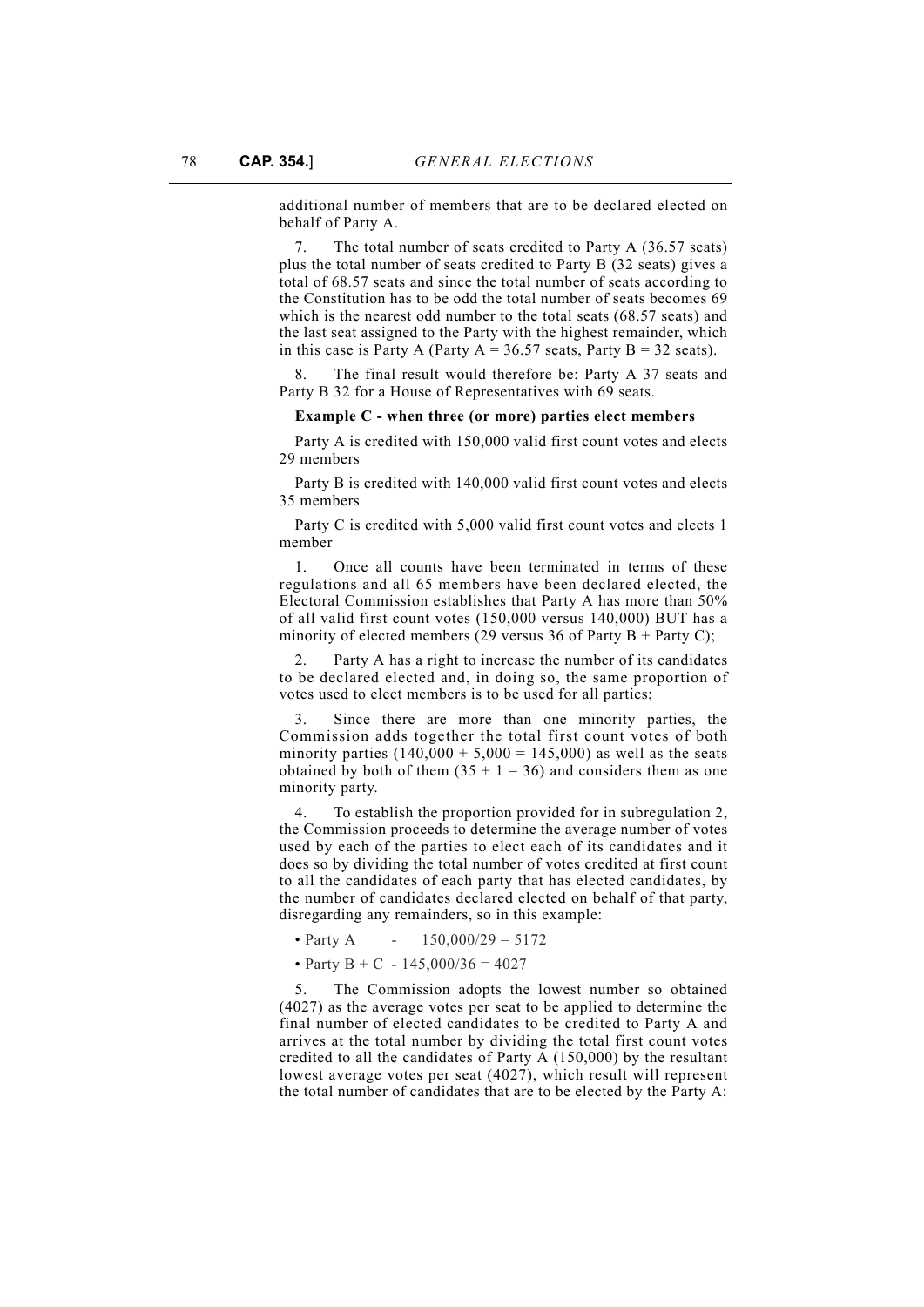• Party A -  $150,000/4027 = 37.2$ 

6. From the result so obtained, representing the total number of candidates that are to be declared elected for Party A (37.2), the Commission deducts the number of candidates of Party A already declared elected (29) and the result thereof (8.2) represents the additional number of members that are to be declared elected on behalf of Party A.

7. The total number of seats credited to Party A (37.2) seats plus the total number of seats credited to Party B (35) and those credited to Party C (1) gives a total of 73.2 seats and since the total number of seats has, according to the Constitution, to be odd the total number of seats is reduced to 73 which is the nearest odd number to the total seats (73.2 seats).

The final result would therefore be: Party A 37 seats, Party B 35 and Party C 1 seat for a House of Representatives with 73 seats

**Example D - When three or more parties elect members and the party with an absolute majority of votes elects an absolute majority of members which is not proportionate to the share of the votes obtained by that party**

Party A is credited with 160,000 valid first count votes and elects 33 members

Party B is credited with 140,000 valid first count votes and elects 31 members

Party C is credited with 5,000 valid first count votes and elects 1 member

1. Once all counts have been terminated in terms of these regulations and all 65 members have been declared elected, the Electoral Commission establishes that Party A has more than 50% of all valid first count votes (160,000 versus 145,000);

2. Party A has a right to increase the number of its candidates to be declared elected and, in doing so, the same proportion of votes used to elect members is to be used for all parties;

3. Since there are more than one minority parties, the Commission adds together the total first count votes of both minority parties  $(140,000 + 5,000 = 145,000)$  as well as the seats obtained by both of them  $(31 + 1 = 32)$  and considers them as one minority party.

To establish the proportion provided for in subregulation 2, the Commission proceeds to determine the average number of votes used by each of the parties to elect each of its candidates and it does so by dividing the total number of votes credited at first count to all the candidates of each party that has elected candidates, by the number of candidates declared elected on behalf of that party, disregarding any remainders, so in this example:

- Party A  $160,000/33 = 4848$
- Party B + C 145,000/32 = 4531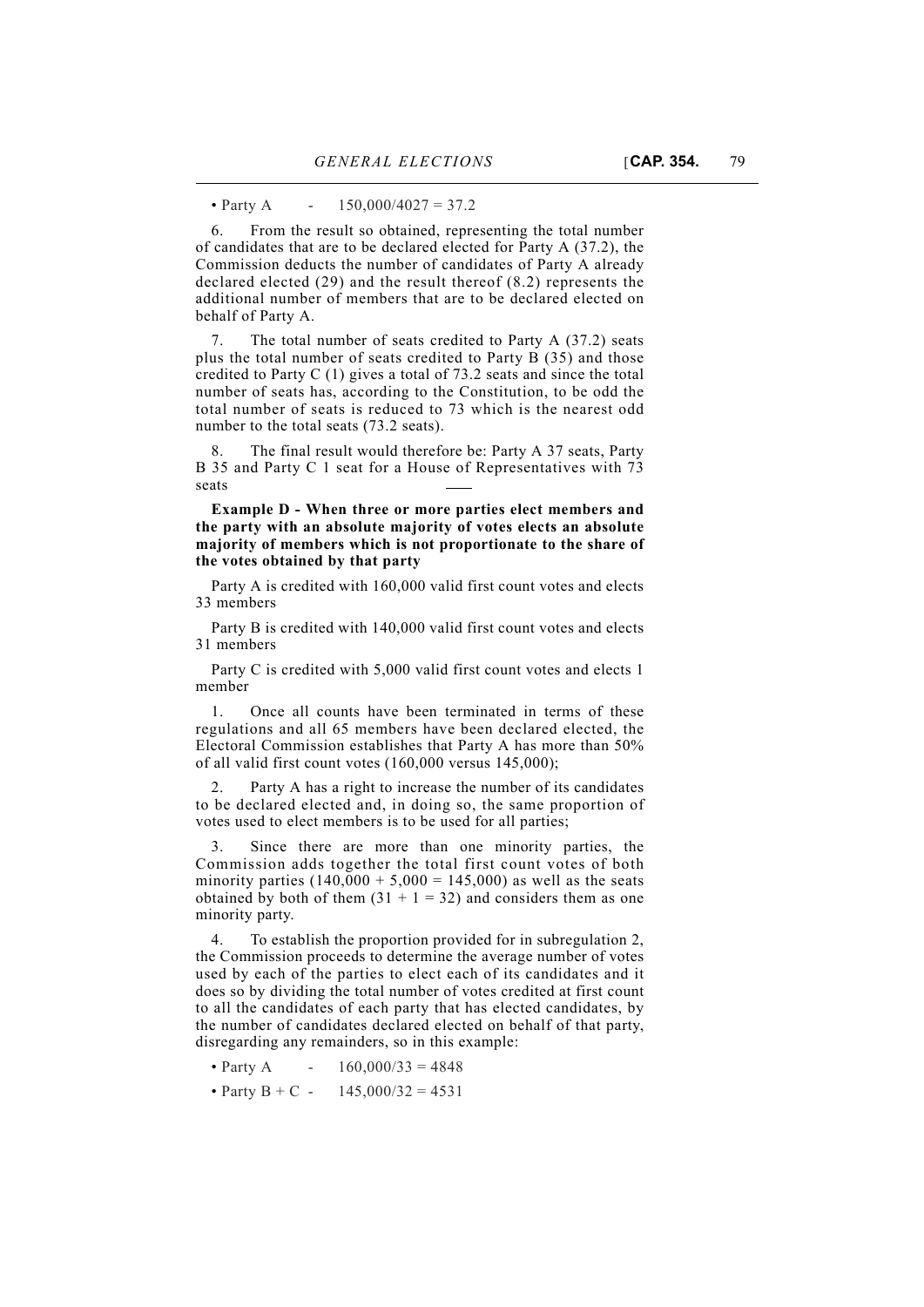5. The Commission adopts the lowest number so obtained (4531) as the average votes per seat to be applied to determine the final number of elected candidates to be credited to Party A and arrives at the total number by dividing the total first count votes credited to all the candidates of Party A (160,000) by the resultant lowest average votes per seat (4531), which result will represent the total number of candidates that are to be elected by Party A:

• Party A  $- 160,000/4531 = 35,31$ 

6. From the result so obtained, representing the total number of candidates that are to be declared elected for Party A (35.3), the Commission deducts the number of candidates of Party A already declared elected (33) and the result thereof (2.3) represents the additional number of members that are to be declared elected on behalf of Party A.

7. The total number of seats credited to Party A (35.31) seats plus the total number of seats credited to Party B (31) and those credited to Party C (1) gives a total of 67.31 seats and Constitution, to be odd the total number of seats is reduced to 67 which is the nearest odd number to the total seats (67.31seats).

8. The final result would therefore be: Party A 35 seats, Party B 31 and Party C 1 seat for a House of Representatives with 67 seats

## **2. Example in terms of sub-paragraph (ii) of the first proviso to sub-article (1) of article 52 of the Constitution**

Example 1A above will apply but the votes of Party C at first count would be taken at 15,000 and it would still not elect any candidate.

**3. Example in terms of sub-paragraph (i) of the second proviso to sub-article (1) of article 52 of the Constitution**

Party A is credited with 150,000 valid first count votes and elects 35 members

Party B is credited with 140,000 valid first count votes and elects 30 members

Party C is credited with 5,000 valid first count votes and elects no members

Once all counts have been terminated in terms of these regulations and all 65 members have been declared elected, the Electoral Commission establishes that Party A has more than 50% of all valid first count votes (150,000 versus 145,000);

2. Since Party C has not elected candidates, the first count votes credited to its candidates are eliminated from all consequent calculations;

3. The Commission proceeds to establish whether Party B has a disproportionately lower share of seats by establishing the average number of votes used by each of the parties to elect each of its candidates and it does so by dividing the total number of votes credited at first count to all the candidates of each party that has elected candidates, by the number of candidates declared elected on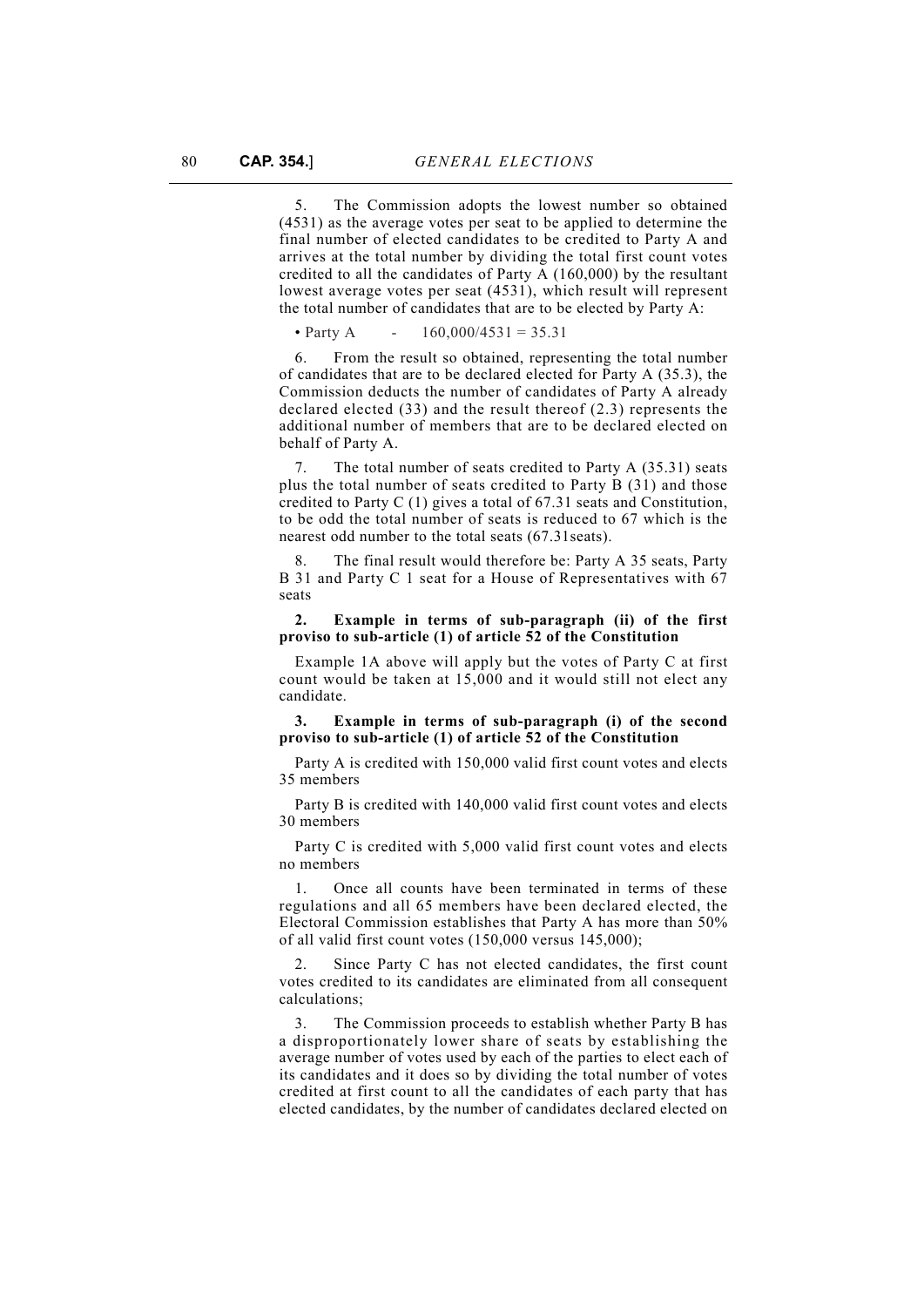behalf of that party, disregarding any remainders, so that in this example:

• Party A -  $150,000/35 = 4,285$ 

• Party B -  $140,000/30 = 4,666$ 

4. Party B has a right to increase the number of its candidates to be declared elected so that, in percentage terms, the same proportion is used for Party B when electing its own members as is also used for Party A;

5. The Commission adopts the lowest number so obtained (4285) as the average votes per seat to be applied for determining the final number of elected candidates to be credited to Party B and arrives at the total number by dividing the total first count votes credited to all its candidates (140,000) by the resultant lowest average votes per seat (4285), which result will represent the total number of candidates that are to be elected by the Party A:

• Party A  $- 140.000/4285 = 32.6$ 

6. From the result so obtained, representing the total number of candidates that are to be declared elected for Party B (32.6), the Commission deducts the number of its candidates already declared elected (30) and the result thereof (2.6) represents the additional number of members that are to be declared elected on behalf of Party B.

7. The total number of seats credited to Party A (35) seats plus the total number of seats credited to Party B (32.6) gives a total of 67.6 seats and since the total number of seats has, according to the Constitution, to be odd the total number of seats is reduced to 67 which is the nearest odd number to the total seats (67.6).

The final result would therefore be: Party A 35 seats and Party B 32 for a House of Representatives with 67 seats.

## **4. Example in terms of sub-paragraph (ii) of the second proviso to sub-article (1) of article 52 of the Constitution**

Example 3 above will apply but the votes of Party C at first count would be taken at 15,000 and it would still not elect any candidate.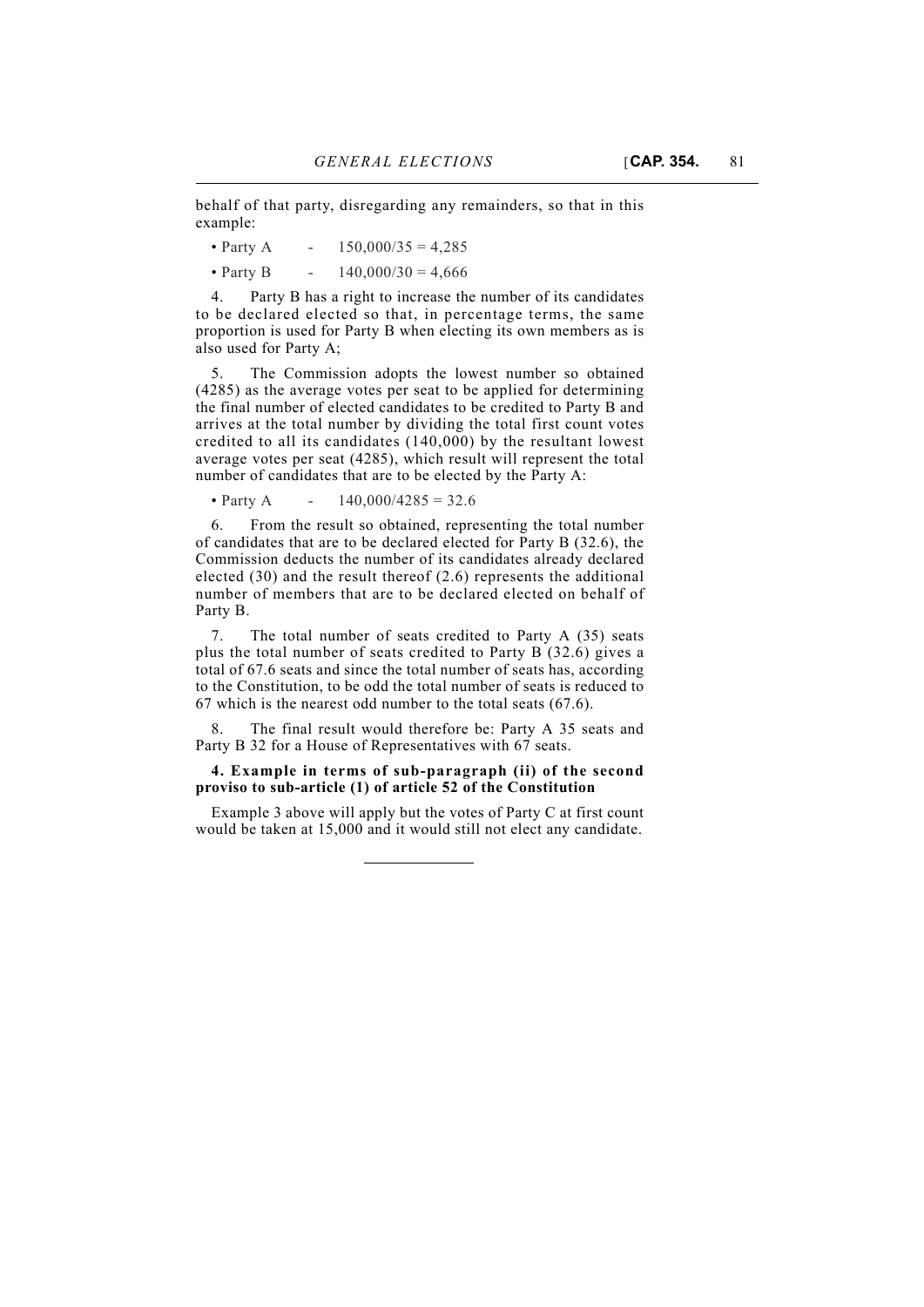# **SCHEDULE**

#### *Declaration of Result of Poll*

Name of Electoral Division

Election of Members of the House of Representatives for the above Electoral Division in the year

We the undersigned, being the Electoral Commissioners at the poll for the election of Members of the House of Representatives for the said Electoral Division held on the day of ................. of the year ................., do hereby give notice that the result of the Poll and of the transfer of votes is as follows:

Number of valid votes ...........................................................

Number of members to be elected ..........................................

Quota (number of votes sufficient

to secure election of a candidate) ...........................................

|                        | 1st<br>Count |             | 2nd<br>Count | 3rd<br>Count |        | Count              | 4th    | 5th<br>Count |        |             | 6th<br>Count |                                   |
|------------------------|--------------|-------------|--------------|--------------|--------|--------------------|--------|--------------|--------|-------------|--------------|-----------------------------------|
| Names of<br>Candidates | Votes        | Transfer of | Result       | Transfer of  | Result | <b>Transfer of</b> | Result | Transfer of  | Result | Transfer of | Result       | Names of<br>Candidates<br>Elected |
| Non-transforable       |              |             |              |              |        |                    |        |              |        |             |              |                                   |
| papers                 |              |             |              |              |        |                    |        |              |        |             |              |                                   |
| Total                  |              |             |              |              |        |                    |        |              |        |             |              |                                   |

And we do hereby declare the said ....................... duly elected Members of the House of Representatives for the said Electoral Division.

Dated this .............day of ........................of the year..........

...............................................

Electoral Commissioners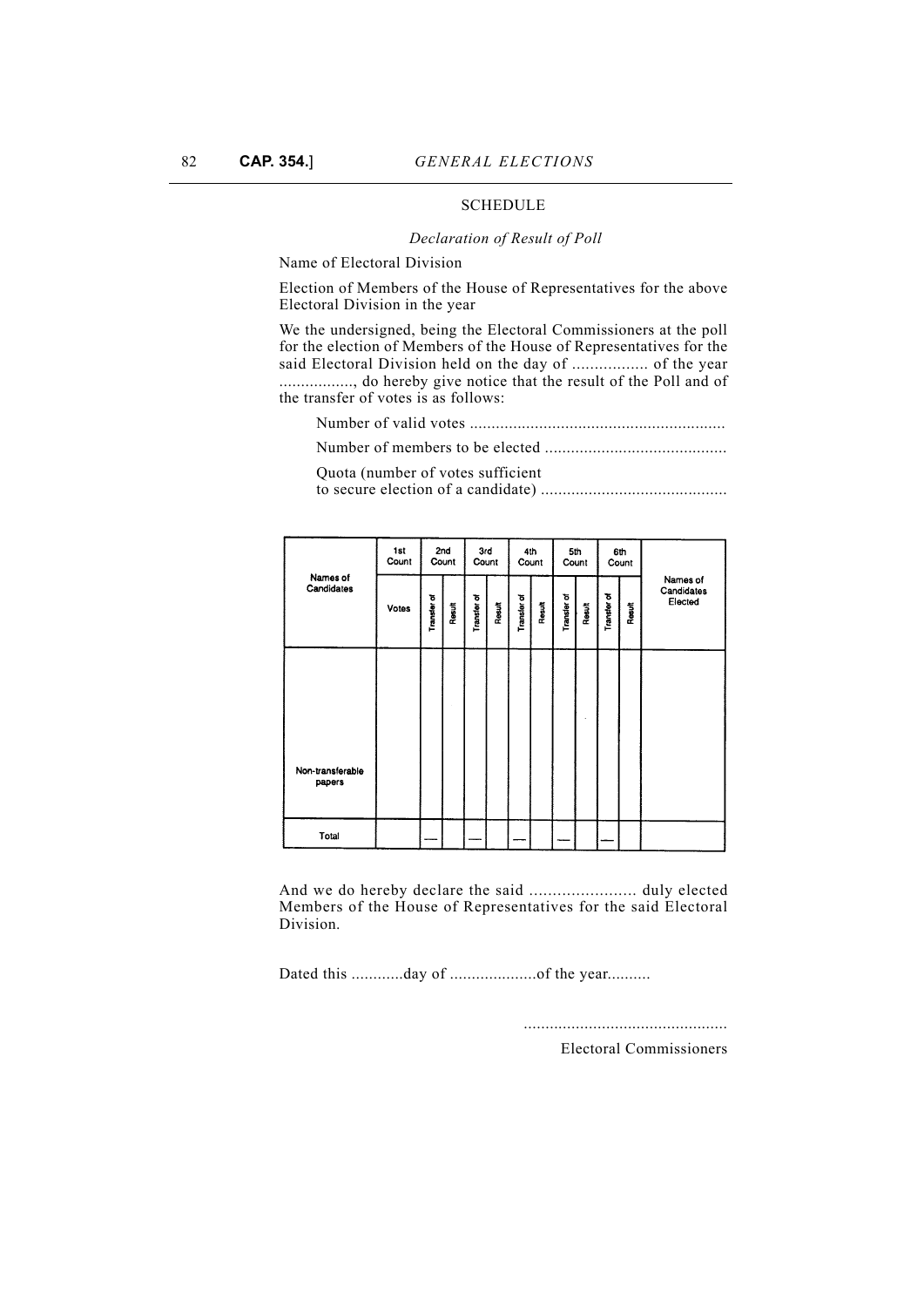#### EXAMPLE OF THE METHOD OF COUNTING THE BALLOT PAPERS AT AN ELECTION CONDUCTED ON THE PROPORTIONAL REPRESENTATION SYSTEM OF THE SINGLE TRANSFERABLE VOTE

*Substituted by: L.N. 178 of 1996.*

### (*See Part I of Regulations*)

Let it be assumed that there are six members to be elected and that there are eleven candidates, A, B, C, D, E, F, G, H, I, K, L.

## FIRST COUNT

The ballot papers having been mixed and examined, the invalid papers being excluded, and the valid papers sorted into separate parcels under the names of the candidates marked with the figure 1, each separate parcel is counted, and each candidate is credited with a number of votes equal to the number of the papers on which a first preference has been recorded for him.

The results of the count may be supposed to be as follows:

| <b>VOLUS</b> |
|--------------|
| 140          |
| 62           |
| 50           |
| 25           |
| 24           |
| 14           |
| 12           |
| 10           |
|              |
| 4            |
|              |
| 348          |
|              |

# THE QUOTA

It is found that the total of all the valid ballot papers is 348. This total is divided by seven (i.e. the number which exceeds by one the number of vacancies to be filled), and 50 (i.e. the quotient 49 increased by l, neglecting the fraction) is the "quota", or the number of votes sufficient to elect a member.

The votes obtained by B, F and H exceed or equal the quota, and they are thereupon elected.

 $V_{\alpha \alpha}$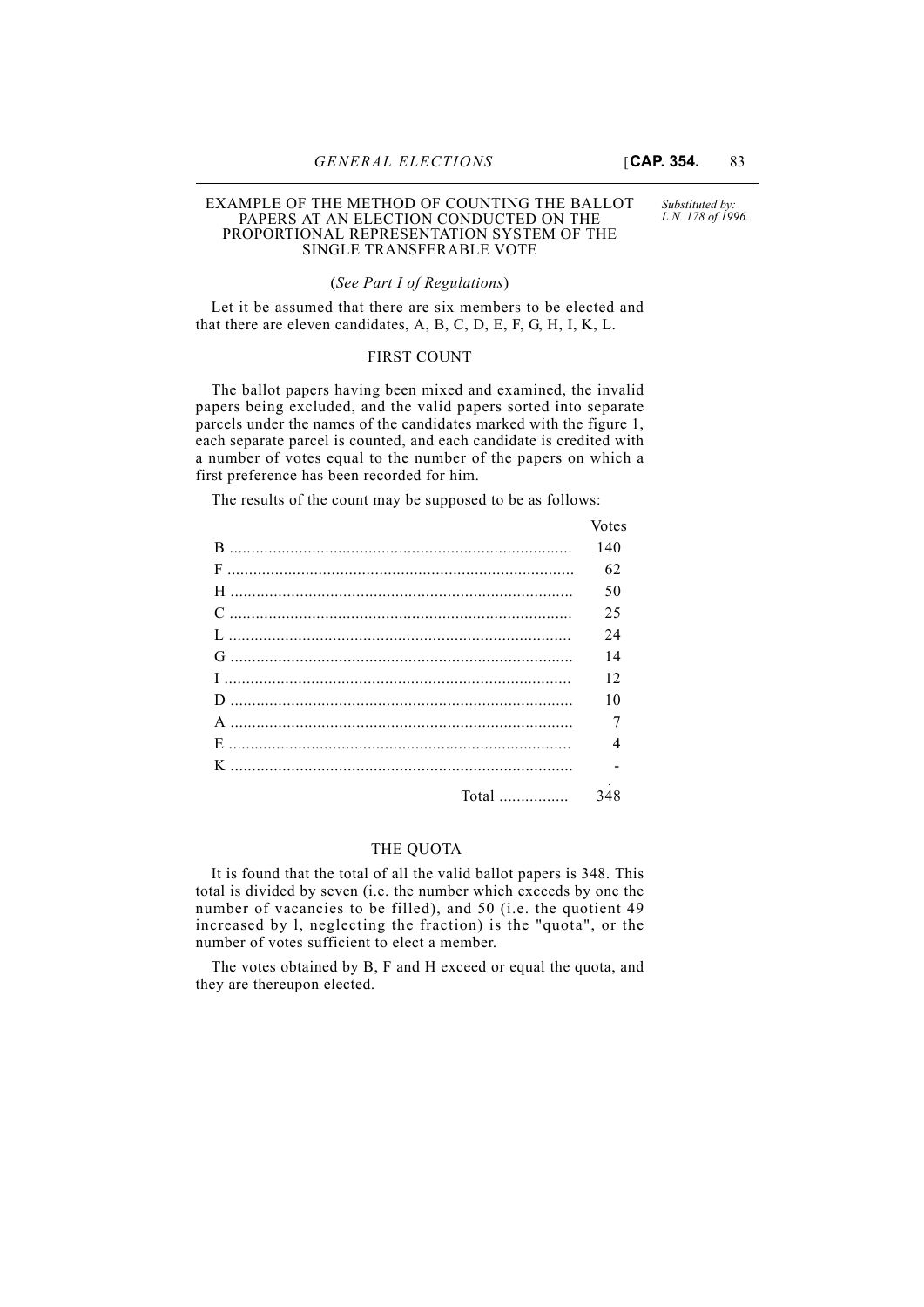## SECOND COUNT

B has 90 surplus votes (i.e. B's total 140, less the quota 50), and it is necessary to transfer this surplus first as being the largest.

All B's 140 papers are examined and arranged in separate subparcels according to the next available preferences indicated thereon.

In general the next available preference will be the second preference. But any paper on which the second preference is given to either F or H, both already elected, passes to the next available preference after such candidates. A paper marked with 1 for B, 2 for H, 3 for F, 4 for I, is placed in the sub-parcel for I.

A separate sub-parcel is also formed of those papers on which no further available preference, i.e., no further preference for any continuing candidate is shown, and which are therefore not transferable.

The result is found to be as follows:

A next available preference is shown for D on ............. 80 papers

A next available preference is shown for E on .............. 2 papers

A next available preference is shown for I on ............. 25 papers

A next available preference is shown for K on ............. 29 papers

Total of *transferable* papers ........................... 136 papers

Total of *non-transferable* papers ....................... 4 "

Total of B's papers......................................... 140

Since the total number of transferable papers (136) exceeds the surplus (90), only a portion of each sub-parcel can be transferred, and the number of papers to be transferred from each sub-parcel must bear the same proportion to the total number of papers in the sub-parcels as that which the surplus bears to the total number of transferable papers.

In other words, the number of papers to be transferred from each sub-parcel is ascertained by multiplying the number of papers in the sub-parcel by 90 (the surplus), and dividing the result by 136 (the total number of transferable papers) giving 0.6617647.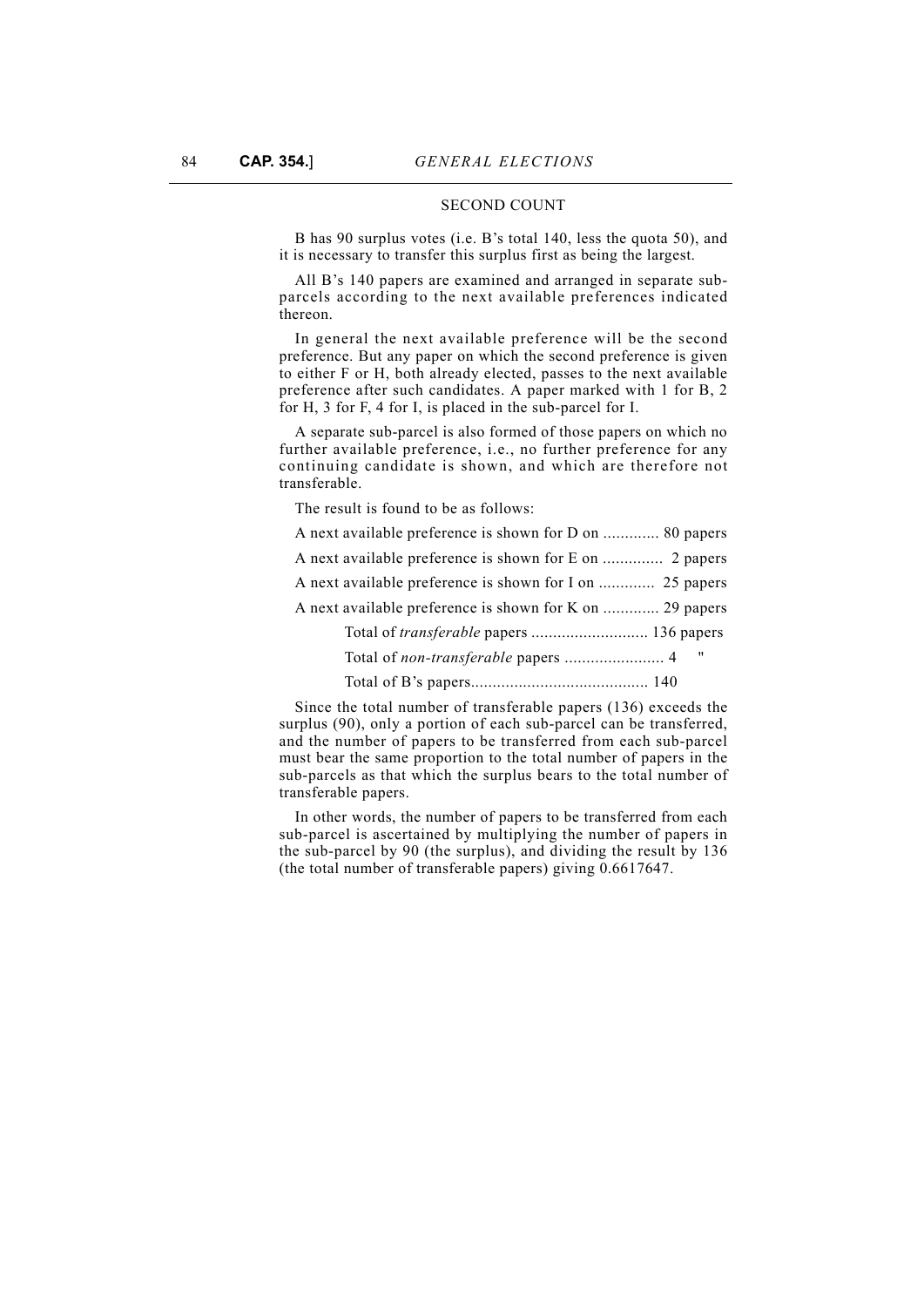The process is as follows:

| D's sub-parcel contains 80                                         |  |
|--------------------------------------------------------------------|--|
| papers, and his share of the surplus                               |  |
| E's sub-parcel contains 2 papers,                                  |  |
| and his share of the surplus is                                    |  |
|                                                                    |  |
| I's sub-parcel contains 25<br>papers, and his share of the surplus |  |
|                                                                    |  |
| K's sub-parcel contains 29<br>papers, and his share of the surplus |  |
|                                                                    |  |
|                                                                    |  |

The numbers of papers to be transferred as determined by the preceding process contain decimal parts, and since only whole papers can be transferred, so many of the largest of these decimal parts, taken in order of their magnitude as will make the total number of papers to be transferred equal to the surplus are reckoned as of the value of unity.

Thus as the *whole* numbers determined above amount to only 88 viz.  $(52+1+16+19)$ , or two short of the surplus, 90, the two largest decimal parts .9412 and .5441 are reckoned as unity, and the number of papers actually transferred are as follows:

| 53 papers |
|-----------|
| 1 paper   |
|           |
|           |
| 90 papers |

The particular papers to be transferred to D, E, I and K are those last filed in their respective sub-parcels, and, therefore at the top of the sub-parcels. The papers transferred are marked with the number of the count at which the transfer is made.

These papers are added in separate sub-parcels to the parcels of D, E, I and K. (Note: K had no parcel of original votes).

The totals of the votes credited to these candidates then become:

| $1 \dots \dots \dots \dots \dots \dots \dots \dots \quad 12+17 = 29$ |  |  |
|----------------------------------------------------------------------|--|--|
|                                                                      |  |  |

The remainders of the papers in the sub-parcels (i.e. those papers not transferred), together with the papers on which no further available preferences were marked are collected together and formed into one parcel, representing B's quota of votes (50).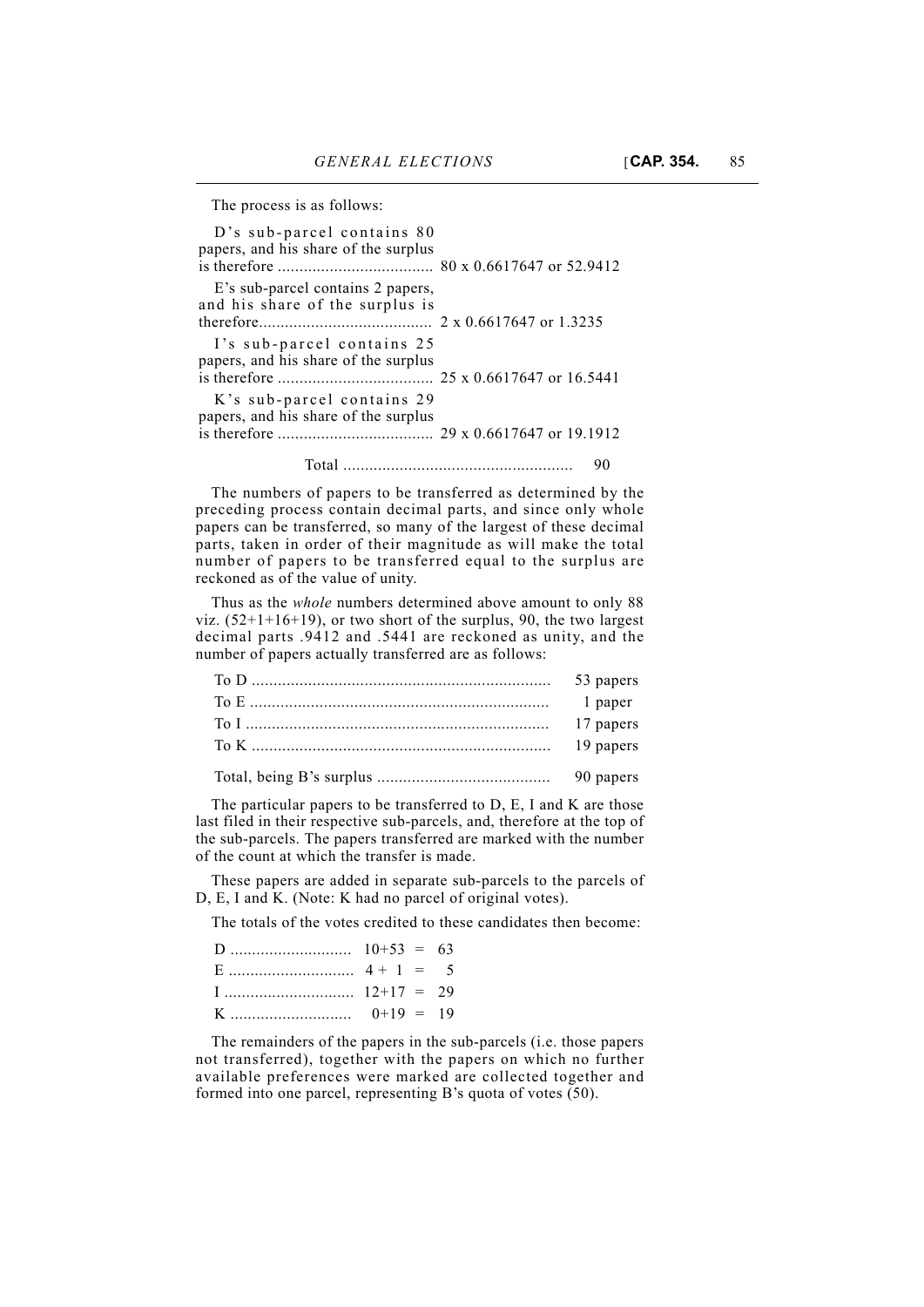| The parcel is made up as follows:                        |
|----------------------------------------------------------|
| The remainder of D's sub-parcel, 80 less $53 = 27$       |
| The remainder of E's sub-parcel, $2 \text{ less } 1 = 1$ |
| The remainder of I's sub-parcel, $25$ less $17 = 8$      |
| The remainder of K's sub-parcel, 29 less $19 = 10$       |
|                                                          |
|                                                          |

The operations involved in this transfer are summarised in the following table:

# COUNT No.2

# TRANSFER OF "B's" SURPLUS

|                                 |                              |               |         | 90                                            |                                               |
|---------------------------------|------------------------------|---------------|---------|-----------------------------------------------|-----------------------------------------------|
|                                 |                              |               |         | Number of transferable papers  136            |                                               |
|                                 |                              |               |         | Proportion to be transferred $=$              |                                               |
|                                 |                              |               |         | Surplus  90                                   |                                               |
|                                 |                              |               |         | $\frac{1}{1}$ = 0.6617647                     |                                               |
|                                 |                              |               |         | Number of transferable papers 136             |                                               |
|                                 |                              |               |         |                                               |                                               |
| Names of                        |                              |               |         | Number of Papers transferred                  |                                               |
| Candidates<br>marked as the     | papers examined<br>Number of | As calculated |         | <b>Actual Number</b>                          | Number of Papers<br>retained for B's<br>Quota |
| next available                  |                              | Whole         | Decimal | transferred<br>(Largest decimal parts treated |                                               |
| Preference                      |                              | Numbers       | Parts   | as whole numbers)                             |                                               |
|                                 |                              |               |         |                                               |                                               |
| A<br>Ċ                          |                              |               |         |                                               |                                               |
| $\mathbf{D}$                    | 80                           | 52            | .9412   | 53                                            | 27                                            |
| E.<br>.                         | $\overline{2}$               | ı             | .3235   | ı                                             | 1                                             |
| G                               |                              | 16            | 5441    | 17                                            | 8                                             |
| .<br>Ŧ<br>ĸ<br>.                | 25<br>29                     | 19            | .1912   | 19                                            | 10                                            |
| L                               |                              |               |         |                                               |                                               |
|                                 |                              |               |         |                                               |                                               |
| Total number of<br>Transferable |                              |               |         |                                               |                                               |
| papers                          | 136                          | 88            | 2.0000  | 90                                            | 46                                            |
| Number of Non-                  |                              |               |         |                                               |                                               |
| Transferable                    |                              |               |         |                                               |                                               |
| papers                          | 4                            |               |         | ŧ                                             | 4                                             |
| <b>TOTAL</b>                    | $140*$                       |               |         | 90*                                           | 50*                                           |
|                                 | (Total)                      |               |         | (Surplus)                                     | (For                                          |
|                                 |                              |               |         |                                               | quota)                                        |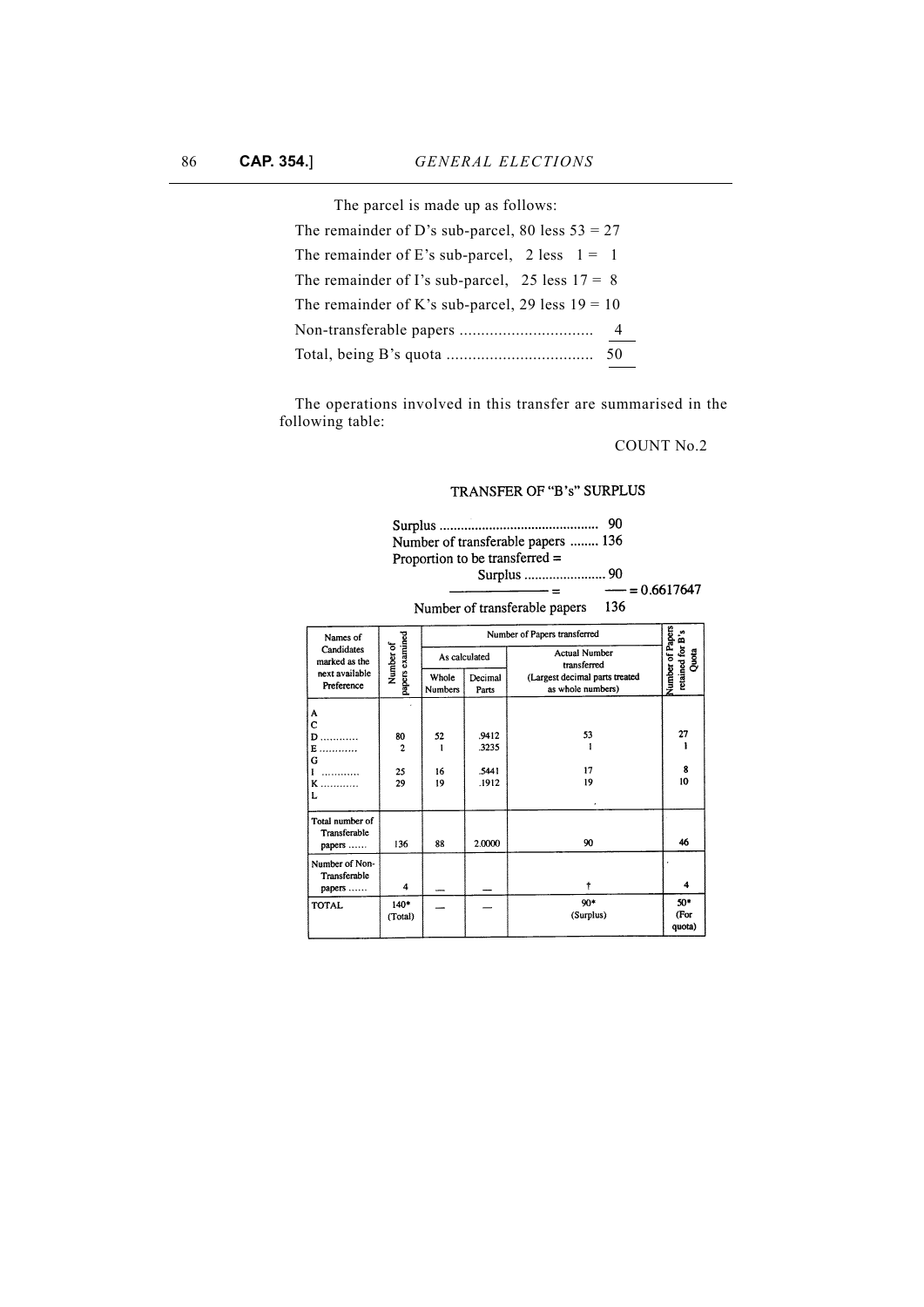#### *Notes for Electoral Commissioners*

\* It will be found convenient to begin filling in the transfer sheet by inserting the totals in the spaces marked with an asterisk. These totals are known before the count is commenced.

† When transferring a surplus *all* the non-transferable papers are usually retained as part of the quota, *but when the number of transferable papers is less than the surplus*, the difference should be inserted in the space marked with a dagger, and a corresponding number of non-transferable papers should be transferred to the nontransferable box. These papers should be taken from the top of the parcel of non-transferable papers and the number taken should be shown on the Result Sheet on the line provided for non-transferable papers.

The state of the poll on the conclusion of the count is as follows:

Votes

D now has 63 votes, a number which is more than the quota. He is accordingly elected.

## THIRD COUNT

There are now two surpluses that of F (12) and that of D (13). F's surplus, though the smaller, is first dealt with as it arose on a prior count. F's surplus is distributed proportionately among the next available preferences on F's original 62 papers in exactly the same manner as in the case of B, with the result that 9 papers are transferred to L, 2 to C and 1 to A.

The papers forming F's quota are placed together in one parcel, which is marked with F's name.

The papers forming the quota of H (who obtained an exact quota at the first count) are likewise placed together in one parcel, which is marked with H's name.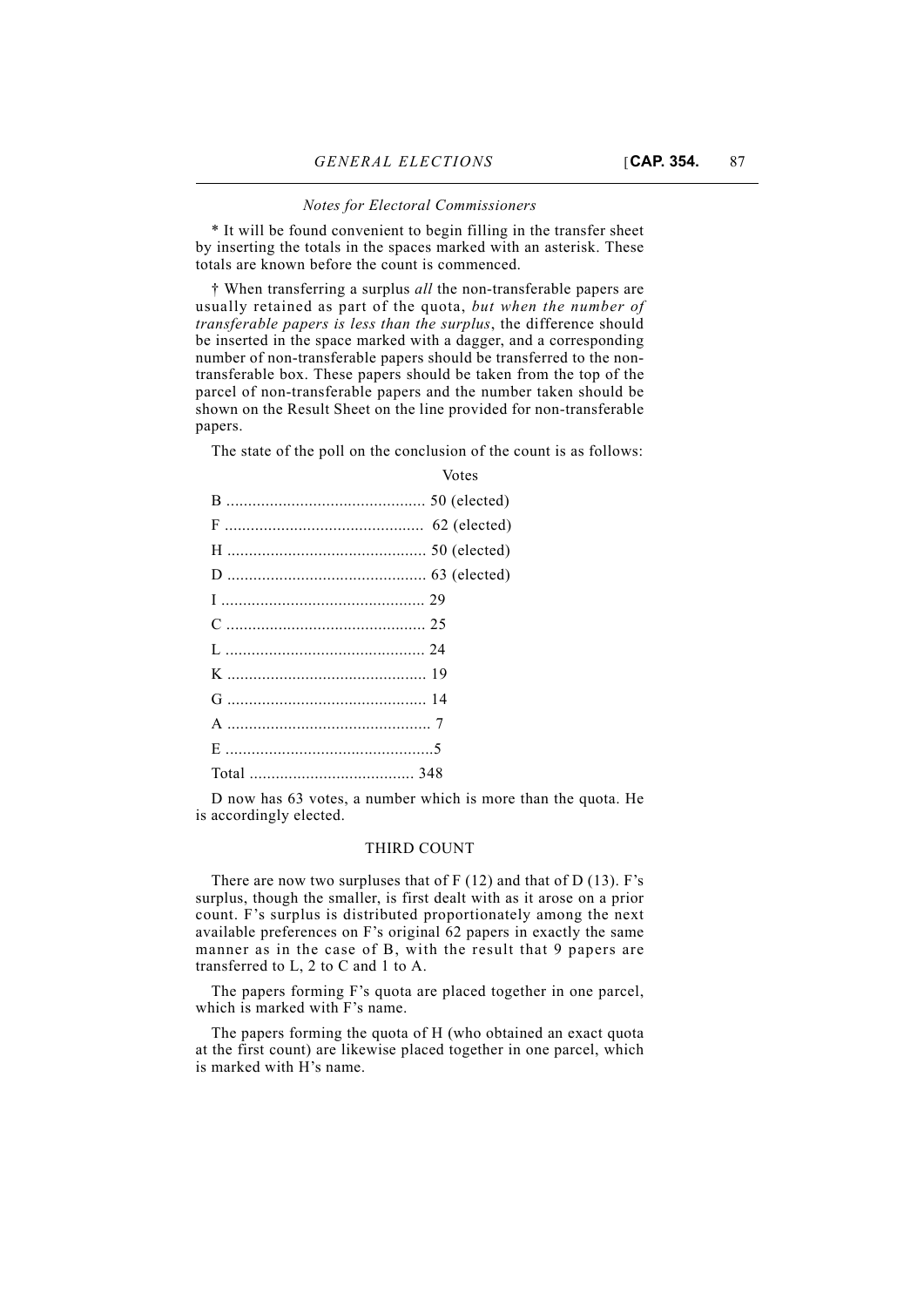# FOURTH COUNT

D's surplus (13) must now be distributed. For this purpose only the sub-parcel last transferred, containing 53 papers, is considered. These are examined and sorted into sub-parcels, according to the next available preferences, with the following result:

| A next available preference is shown for K on  10 papers |  |
|----------------------------------------------------------|--|
|                                                          |  |

The number of papers to be transferred from each sub-parcel is ascertained by multiplying the number of papers in the sub-parcel by 13 (the surplus) and dividing the result by 52 (the total number of transferable papers); therefore

As the decimal parts above are equal, that which arises from the larger sub-parcel is deemed to be the larger. I's share of D's surplus is, accordingly, 11 votes, and K's share is 2 votes.

The number of votes transferred and retained are in accordance with the simplified transfer sheet following:

| COUNT No. 4 |  |  |
|-------------|--|--|
|-------------|--|--|

| TRANSFER OF "D's" SURPLUS        |         |    |          |
|----------------------------------|---------|----|----------|
|                                  |         | 13 |          |
|                                  |         | 52 |          |
| Proportion to be transferred $=$ |         |    |          |
|                                  | Surplus | 13 |          |
|                                  |         |    | $= 0.25$ |
|                                  |         |    |          |

Number of transferable papers 52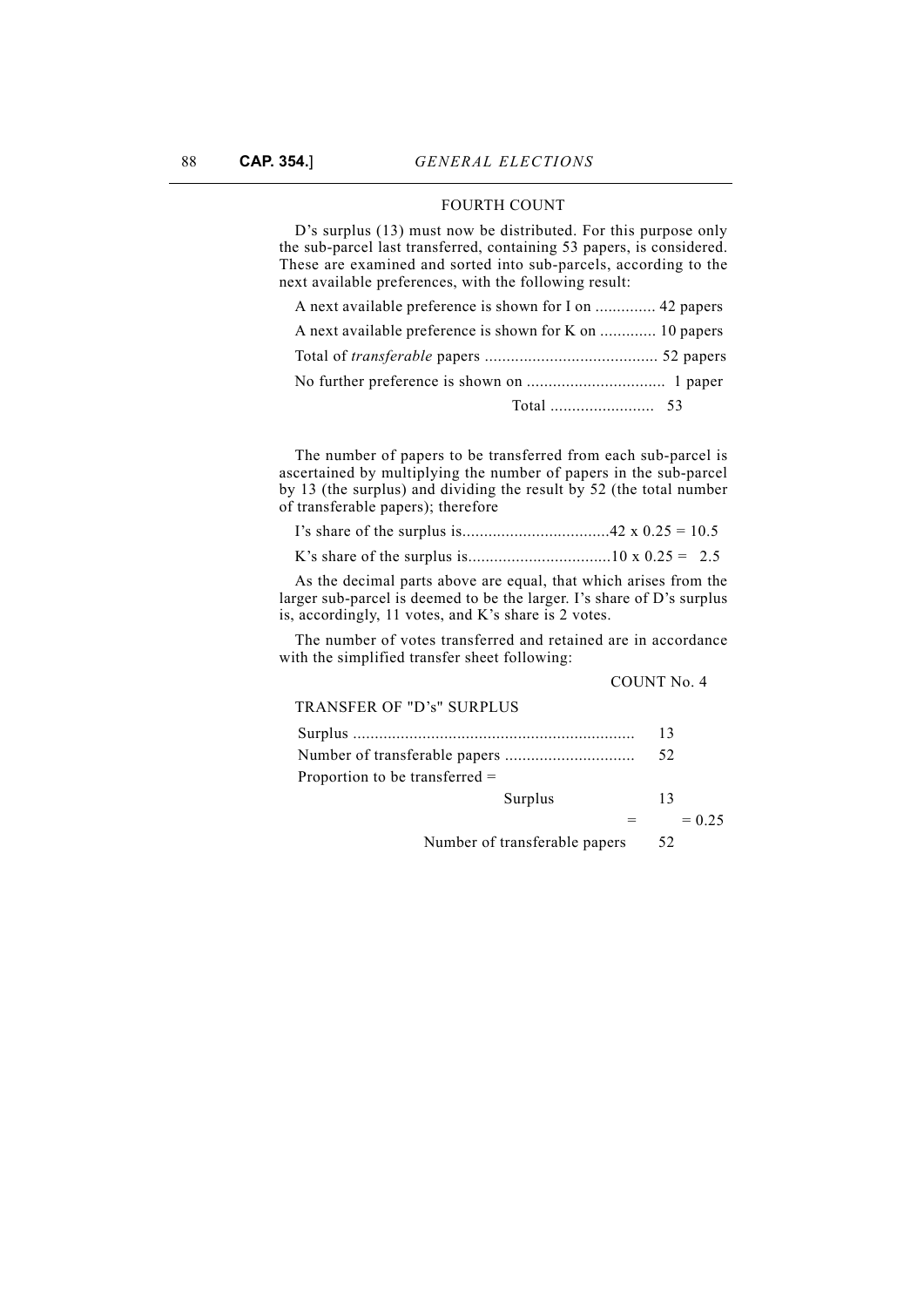| Names of Candidates marked as the next available<br>Preference | Number<br>of Papers<br>examined | Number<br>of Papers<br>transferred | Number<br>of Papers<br>retained for<br>D's Quota |
|----------------------------------------------------------------|---------------------------------|------------------------------------|--------------------------------------------------|
| K                                                              | 42<br>10                        | (10.5) 11<br>$(2.5)$ 2             | 31<br>8                                          |
| Total number of Transferable papers                            | 52                              | (13) 13                            | 39                                               |
| Number of Non-Transferable papers                              |                                 |                                    |                                                  |
| Totals                                                         | 53<br>(Total)                   | 13<br>(Surplus)                    | 40<br>$ $ (For quota)                            |

Sub-parcels of 11 papers and 2 papers marked with the number of the count at which the transfer took place are added to parcels of I and K respectively, and the remainders (31 and 8) together with the 1 non-transferable paper and the 10 papers received by D on the first count, making 50 papers altogether, are formed into one parcel, making D's quota of votes.

The state of the poll on the conclusion of the count is as follows:

Votes

# FIFTH COUNT

There being now no surplus required to be dealt with, the Electoral Commissioner proceeds to transfer the votes of the candidate with the smallest total of votes. The candidate lowest on the poll is E, with 5 votes, but since the combined totals of E and A  $(5+8=13)$  are less than 14, the total of G, the next highest candidate, the Electoral Commissioner transfers the papers of both E and A at the same count.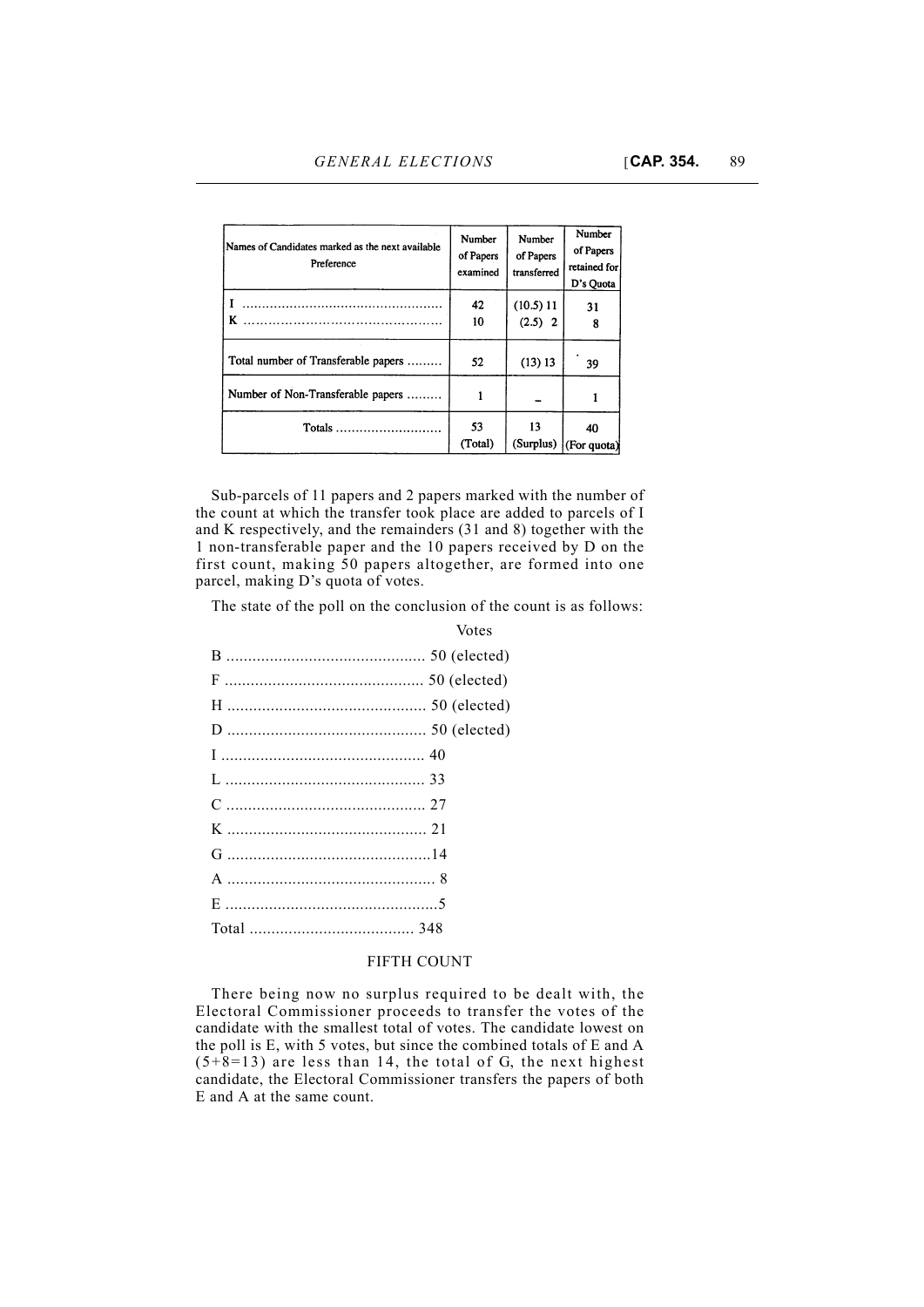| The papers in the parcels of E and A (total 13) are examined, and<br>is found that: |
|-------------------------------------------------------------------------------------|
| C is marked next available preference on      1 paper                               |
| G is marked next available preference on       7 papers                             |
| I is marked next available preference on       4 papers                             |
| Non-transferable papers         1 paper                                             |
| Total      13 papers                                                                |

The operation is completed by the transfer of 1 paper to C, 7 papers to G, 4 papers to I, and the 1 non-transferable paper is set aside as a separate parcel.

The state of the poll is now as follows:

| Votes |
|-------|
|       |
|       |
|       |
|       |
|       |
|       |
|       |
|       |
|       |
|       |
|       |

#### SIXTH COUNT

No candidate is elected as the result of the fifth count and the next operation has to be determined upon. Candidates G and K have each the same number of votes (21) and are lowest on the poll. K's papers are distributed, as he obtained fewer votes than G in the first count. From the distribution of K's papers (21), 3 papers are transferred to C, 15 to I, 1 to L, and 2 are non-transferable. I thereby reaches a total of 59 votes, and is elected.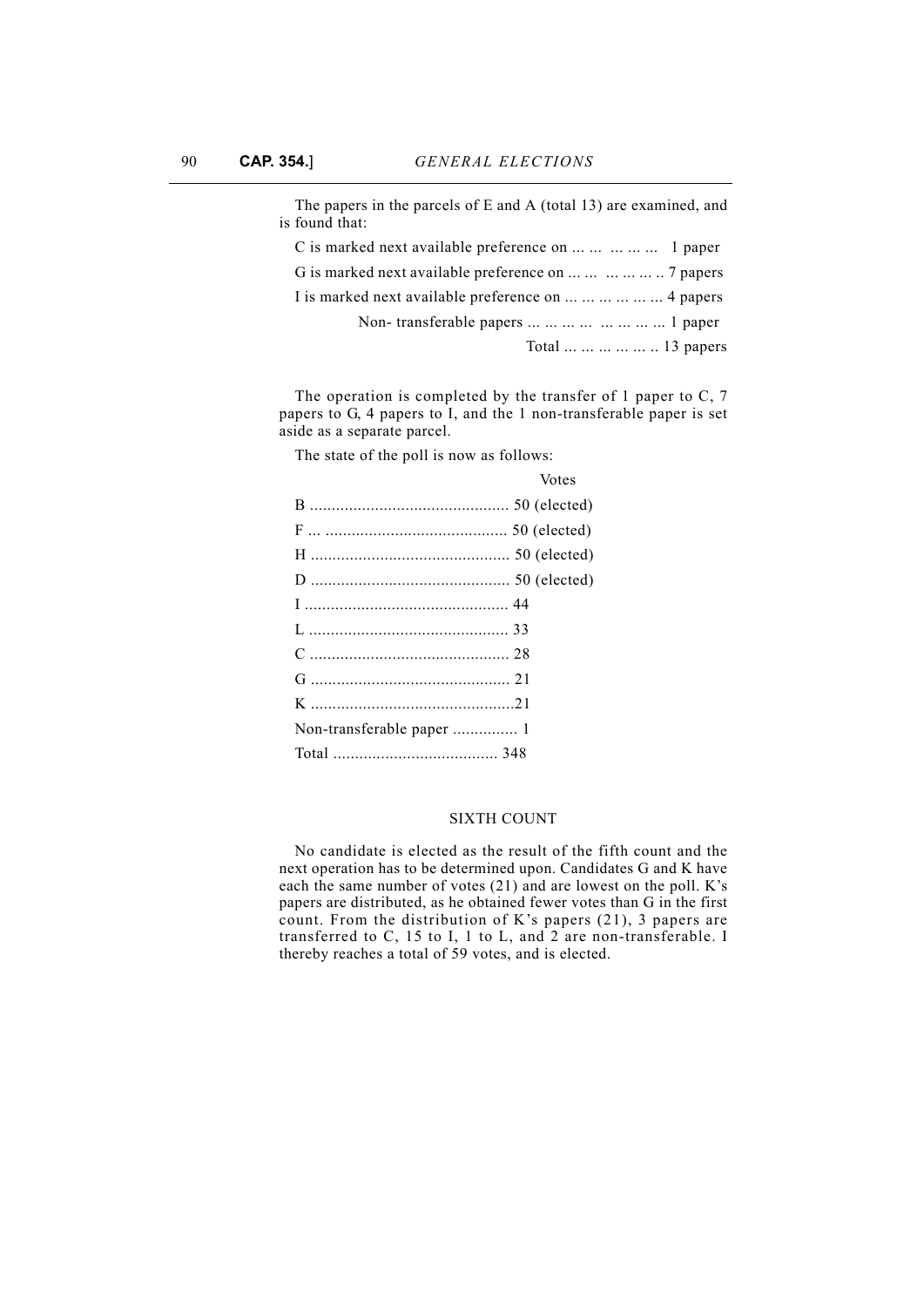The state of the poll is now as follows:

| Votes |
|-------|
|       |
|       |
|       |
|       |
|       |
|       |
|       |
|       |
|       |
|       |
|       |

### SEVENTH COUNT

I's surplus (9) must now be distributed.

For this purpose only the sub-parcel of papers last transferred to I (15 papers) is taken into account.

These are examined and arranged in sub-parcels for the continuing candidates, with the following result:

C is next available preference on ... ... ... 4 papers

L is next available preference on ... ... ... 3 papers

Total transferable papers .... ... ...7

Non-transferable papers ... ... ... 8

Total ... ... 15

In this case the total number of transferable papers (7) is less than the surplus (9), therefore the Electoral Commissioner transfers the whole sub-parcels of transferable papers to the continuing candidates indicated thereon as next available preference. This accounts for 7 votes out of the surplus 9. There is a difference of 2 papers. The sub-parcel of non-transferable papers is therefore divided into two portions, one containing 2 papers (which form part of the surplus) the other containing 6 papers (which are required for I's quota). The portion of 2 papers is set aside as a separate parcel with the other parcels of non-transferable papers, and the portion of 6 papers is retained to make up I's quota  $(6+44=50)$ .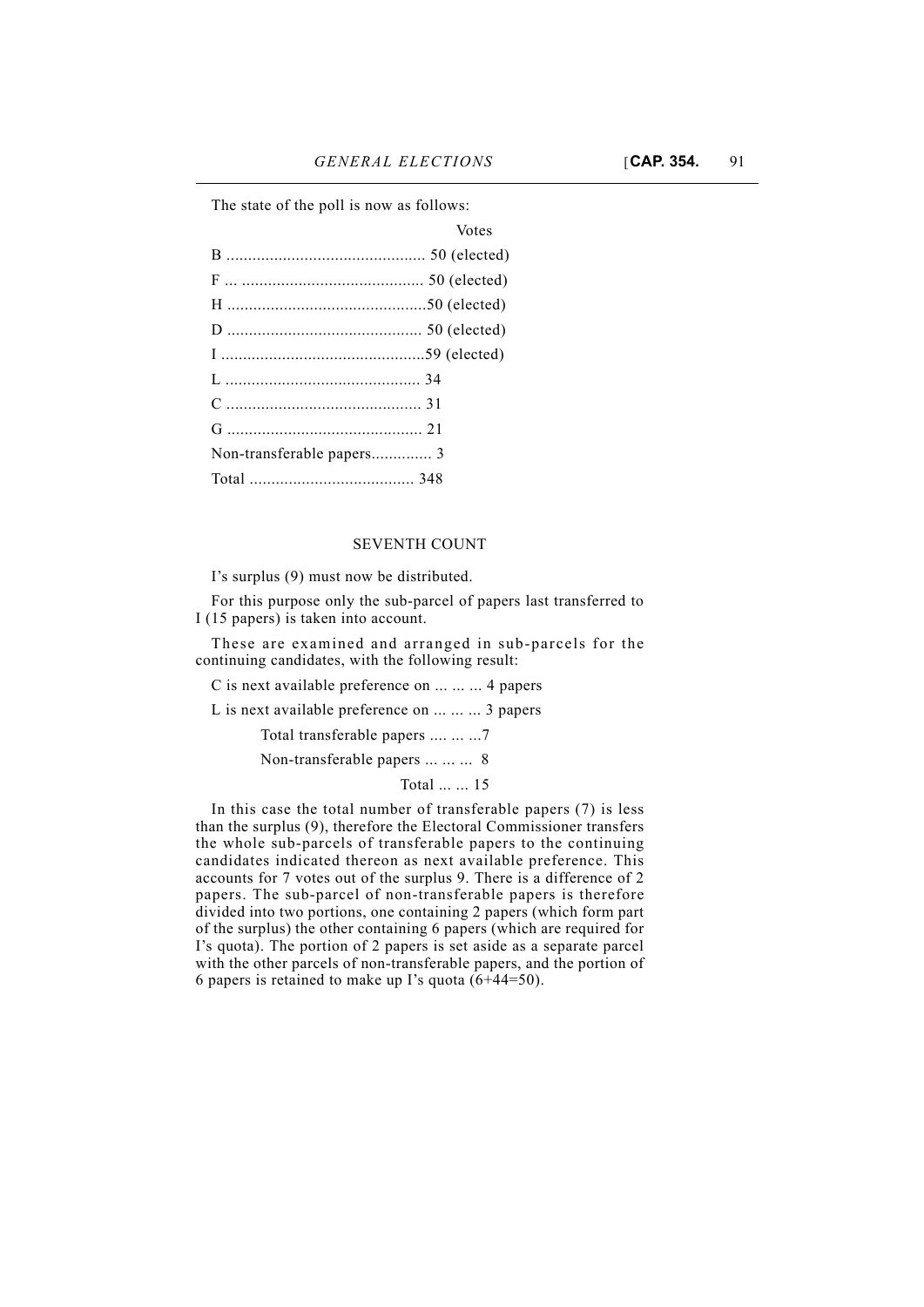The number of votes transferred and retained are in accordance with the transfer sheet following:

COUNT No. 7

# TRANSFER OF "I's" SURPLUS



| Names of                                                                                       |                  | Number of Papers transferred                        |                  |                                     |                        |  |  |  |
|------------------------------------------------------------------------------------------------|------------------|-----------------------------------------------------|------------------|-------------------------------------|------------------------|--|--|--|
| Candidates<br>marked as the                                                                    | Number of        |                                                     | As calculated    | <b>Actual Number</b><br>transferred | retained for<br>Quota  |  |  |  |
| papers examined<br>next available<br>Whole<br>Decimal<br>Preference<br><b>Numbers</b><br>Parts |                  | (Largest decimal parts treated<br>as whole numbers) | Number of Papers |                                     |                        |  |  |  |
| C<br>.                                                                                         | 4                | 4                                                   |                  |                                     |                        |  |  |  |
| .                                                                                              | 3                | 3                                                   |                  | ٦                                   |                        |  |  |  |
| Total number of<br>Transferable<br>papers                                                      | 7                | 7                                                   |                  | 7                                   |                        |  |  |  |
| Number of Non-<br>Transferable<br>papers                                                       | 8                |                                                     |                  | $\overline{2}$                      | 6                      |  |  |  |
| TOTAL                                                                                          | $15*$<br>(Total) |                                                     |                  | $9*$<br>(Surplus)                   | $6*$<br>(For<br>quota) |  |  |  |

#### *Notes for Electoral Commissioners*

\* It will be found convenient to begin filling in the transfer sheet by inserting the totals in the spaces marked with an asterisk. These totals are known before the count is commenced.

† When transferring a surplus *all* the non-transferable papers are usually retained as part of the quota, *but when the number of transferable papers is less than the surplus*, the difference should be inserted in the space marked with a dagger, and a corresponding number of non-transferable papers should be transferred to the nontransferable box. These papers should be taken from the top of the parcel of non-transferable papers and the number taken should be shown on the Result Sheet on the line provided for non-transferable papers.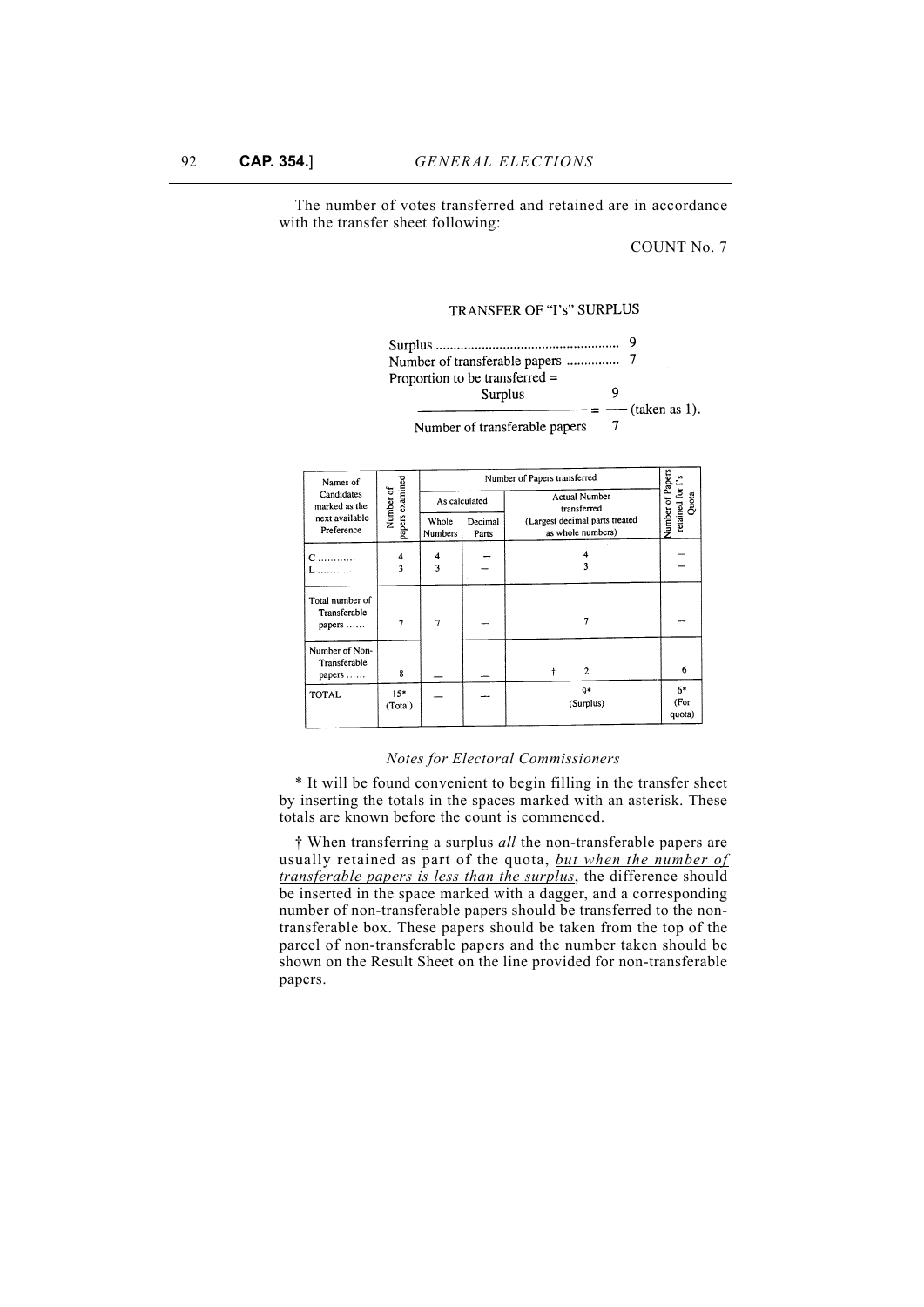The state of the poll after the seventh count is as follows:

| Votes |
|-------|
|       |
|       |
|       |
|       |
|       |
|       |
|       |
|       |
|       |
|       |

## EIGHTH COUNT

There being now no surplus, the votes of G, the candidate lowest on the poll, are distributed.

G's parcel of 21 papers is found to contain 7 papers on which C is the next preference, and 12 on which L is the next preference, and 2 papers which are non-transferable.

Therefore 7 papers are transferred to C, and 12 to L, and 2 are filed as separate parcel with the other parcels of non-transferable papers.

The state of the poll is now as follows:

| Votes |
|-------|
|       |
|       |
|       |
|       |
|       |
|       |
|       |
|       |
|       |

There being now no surplus, C, the candidate lowest on the poll, is excluded from the poll. But, as there remains only one vacancy to be filled, and only one continuing candidate, namely L, L is elected without any further transfer of votes.

The final result is that B, F, H, D, I and L, are elected.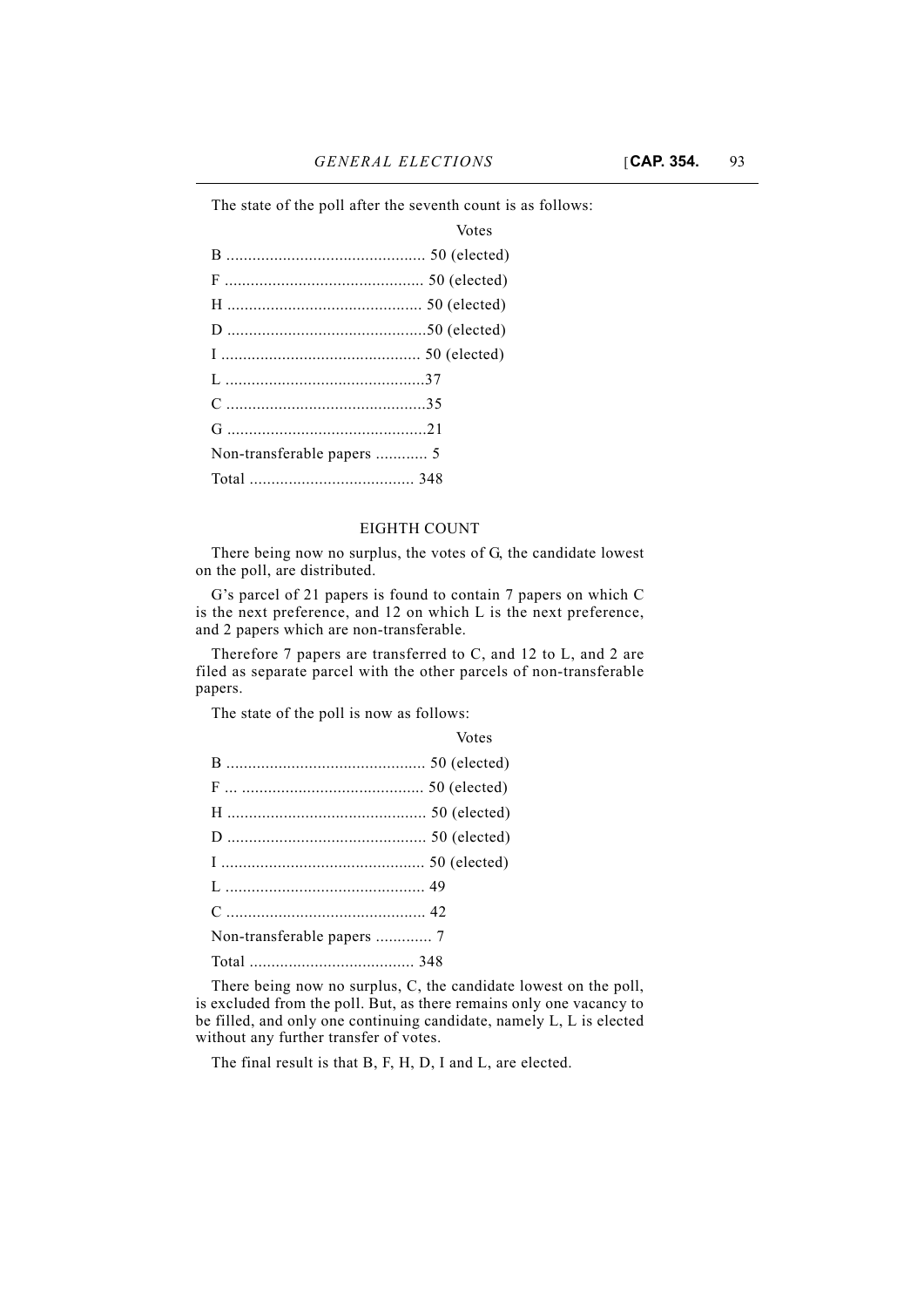The details of the various operations in this election are shown in the subjoined form of "Result-Sheet".

# RESULT SHEET

|  | 348                                                    |
|--|--------------------------------------------------------|
|  | No. of Votes  348 No. of Seats  6 Quota = $-$ + 1 = 50 |
|  |                                                        |

|                           |           |                                | 2nd Count 3rd Count 4th Count 5th Count 6th Count 7th Count |                          |        |                          |        |                                    |        |                                      | 8th Count                |                              |            |                                               |        |                 |
|---------------------------|-----------|--------------------------------|-------------------------------------------------------------|--------------------------|--------|--------------------------|--------|------------------------------------|--------|--------------------------------------|--------------------------|------------------------------|------------|-----------------------------------------------|--------|-----------------|
| Names<br>of<br>Candidates | Ist Count | B's Surplus<br><b>Transfer</b> | Result                                                      | Surplus<br>Transfer<br>ĉ | Result | D's Surplus<br>Transfer  | Result | Votes<br>ă<br>Transfer<br>£'s<br>š | Result | ठ<br>Votes<br><b>Transfer</b><br>K's | Result                   | I's Surplus<br>ठ<br>Transfer | Result     | ढ<br>Votes<br>Transfer<br>$\ddot{\textbf{c}}$ | Result | Members elected |
|                           |           |                                |                                                             |                          |        |                          |        |                                    |        |                                      |                          |                              |            |                                               |        |                 |
| -------------             |           |                                | 7                                                           | ٠ı                       | 8      | $\sim$                   | 8      | -8                                 |        |                                      |                          |                              |            |                                               |        |                 |
|                           | 140       | -90                            | 50                                                          | -                        | 50     | $\overline{\phantom{a}}$ | 50     | -                                  | 50     | $\overline{\phantom{a}}$             | 50                       | -                            | 50         |                                               | 50     | в               |
| --------------            | 25        | $\overline{\phantom{a}}$       | 25                                                          | $+2$                     | 27     | $\overline{\phantom{a}}$ | 27     | ٠ı                                 | 28     | 43                                   | 31                       | $\ddot{\phantom{1}}$         | 35         | $^{+7}$                                       | 42     |                 |
| D                         | 10        | $+53$                          | 63                                                          | $\overline{\phantom{a}}$ | 63     | -13                      | 50     | -                                  | 50     | -                                    | 50                       | on.                          | 50         | -                                             | 50     | D               |
| Ë                         | 4         | ٠ı                             | 5                                                           | $\overline{\phantom{a}}$ | 5      | -                        | 5      | - 5                                | -      | -                                    | -                        | $\equiv$                     | <b>MAY</b> | $\equiv$                                      | -      |                 |
| --------------            | 62        | -                              | 62                                                          | $-12$                    | 50     | -                        | 50     | $\sim$                             | 50     | -                                    | 50                       | -                            | 50         | $\sim$                                        | 50     | F               |
| -------------             | 14        | -                              | 14                                                          | $\equiv$                 | 14     | -                        | 14     | +7                                 | 21     | -                                    | 21                       | $\cdots$                     | 21         | $-21$                                         | $\sim$ |                 |
| -------------             | 50        | ۰                              | 50                                                          | $\overline{\phantom{a}}$ | 50     | -                        | 50     | -                                  | 50     | -                                    | 50                       | -                            | 50         | $\equiv$                                      | 50     | н               |
| ------------              | 12        | +17                            | 29                                                          | -                        | 29     | +11                      | 40     | 44                                 | 44     | +15                                  | 59                       | -9                           | 50         | -                                             | 50     | ı               |
| --------------            | $\sim$    | $+19$                          | 19                                                          | $\overline{\phantom{a}}$ | 19     | $^{+2}$                  | 21     | -                                  | 21     | $-21$                                | $\overline{\phantom{a}}$ | -                            |            |                                               |        |                 |
|                           | 24        | $\overline{\phantom{a}}$       | 24                                                          | $+9$                     | 33     | -                        | 33     |                                    | 33     | ٠ı                                   | 34                       | +3                           | 37         | $+12$                                         | 49     |                 |
| Non-trans-                |           |                                |                                                             |                          |        |                          |        |                                    |        |                                      |                          |                              |            |                                               |        |                 |
| ferable                   |           |                                |                                                             |                          |        |                          |        |                                    |        |                                      |                          |                              |            |                                               |        |                 |
| papers                    |           |                                |                                                             |                          |        |                          |        | ÷١                                 | 1      | $+2$                                 | 3                        | $+2$                         | 5          | 42                                            | 7      |                 |
|                           |           |                                |                                                             |                          |        |                          |        |                                    |        |                                      |                          |                              |            |                                               |        |                 |
| TOTALS                    | 348       |                                | 348                                                         |                          | 348    |                          | 348    |                                    | 348    | -                                    | 348                      |                              | 348        |                                               | 348    |                 |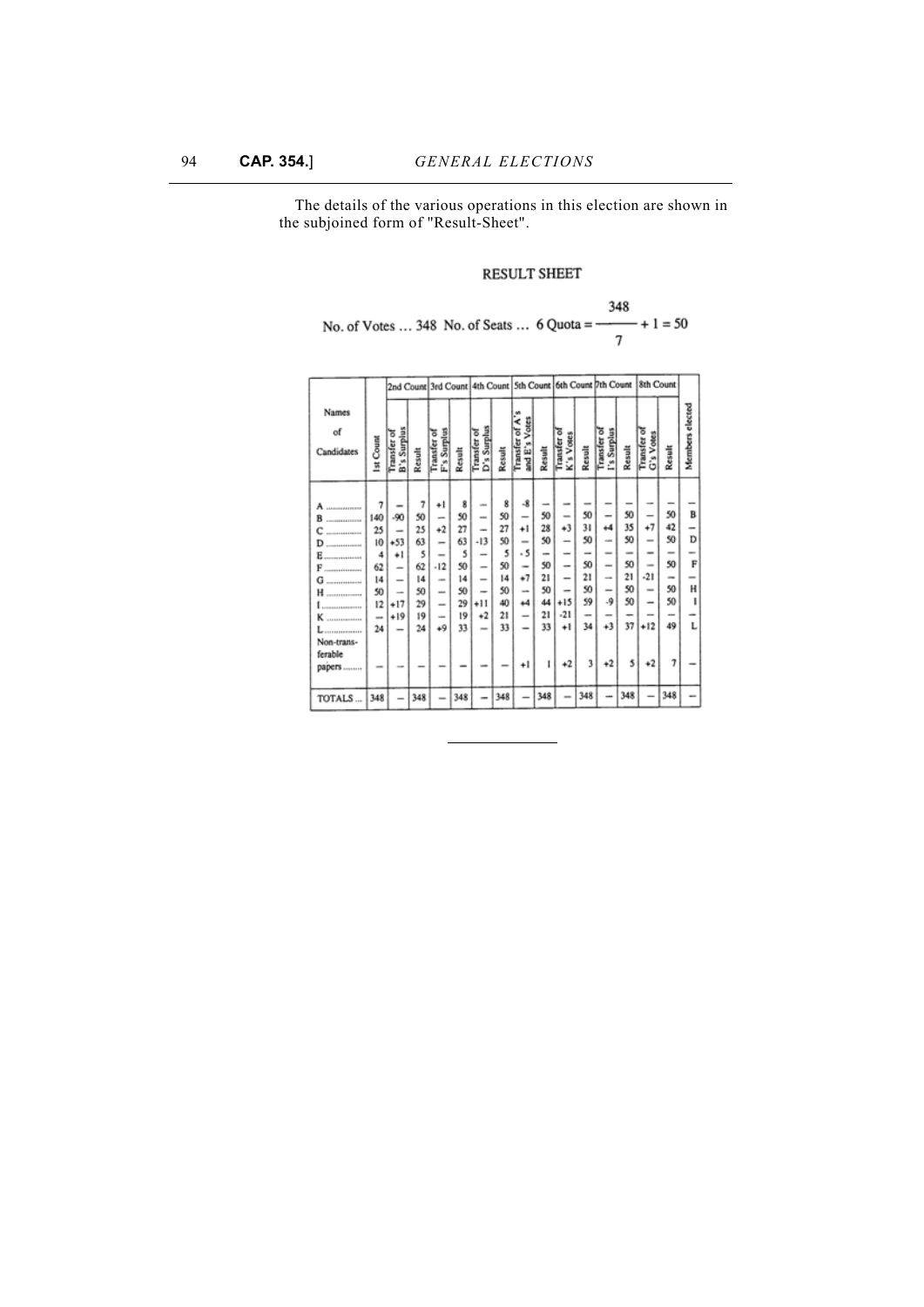### FOURTEENTH SCHEDULE

#### (Article 118)

### *Articles 41 to 62 of the Electoral* (*Polling*) *Ordinance* (*Cap 102*)

**41.** A contract whereby any expenses are incurred on account of or in respect of the conduct or management of an election shall not be enforceable against a candidate at such election, unless made by the candidate himself or by his election agent; provided that the inability under this article to enforce such contract against the candidate shall not relieve the candidate from the consequences of any corrupt or illegal practice committed by his agent.

**42.** (1) Except as permitted by or in pursuance of this Ordinance, no payment and no advance or deposit shall be made by a candidate at an election, or by any agent on behalf of the candidate, or by any other person, whether before, during or after such election, in respect of any expenses incurred on account of or in respect of the conduct or management of such election, otherwise than by or through the election agent of the candidate; and all money provided by any person other than the candidate for any expenses incurred on account of or in respect of the conduct or management of the election, whether as gift, loan, advance or deposit, shall be paid to the candidate or his election agent and not otherwise; provided that this article shall not be deemed to apply to any sum disbursed by any person out of his own money for any small expense legally incurred by himself, if such sum is not repaid to him.

(2) A person who makes any payment, advance, or deposit in contravention of this article or pays in contravention of this article any money so provided as aforesaid, shall be guilty of an illegal practice.

**43.** (1) Every payment made by an election agent in respect of any expenses incurred on account of or in respect of the conduct or management of an election shall, except where less than fifty-eight cents (0.58), be vouched for by a bill stating the particulars and by a receipt.

(2) Every claim against a candidate at an election or his election agent in respect of any expenses incurred on account of or in respect of the conduct or management of such election, which is not sent in to the election agent within the time limited by this Ordinance, shall be barred and shall not be paid; and subject to such exception as may be allowed in pursuance of this Ordinance, an election agent who pays a claim in contravention of this article shall be guilty of an illegal practice.

(3) Except as by this Ordinance permitted, the time limited by this Ordinance for sending in claims shall be fourteen days after the day on which the candidate returned is declared elected.

(4) All expenses incurred by or on behalf of a candidate at an election, which are incurred on account of or in respect of the conduct or management of such election, shall be paid within the time limited by this Ordinance and not otherwise; and, subject to

*L.N. 425 of 2007.*

Making of contracts in respect of election expenses.

Payment of expenses through election agent.

Periods for sending in claims and making payments for election expenses. *Amended by: L.N. 425 of 2007.*

*Amended by:*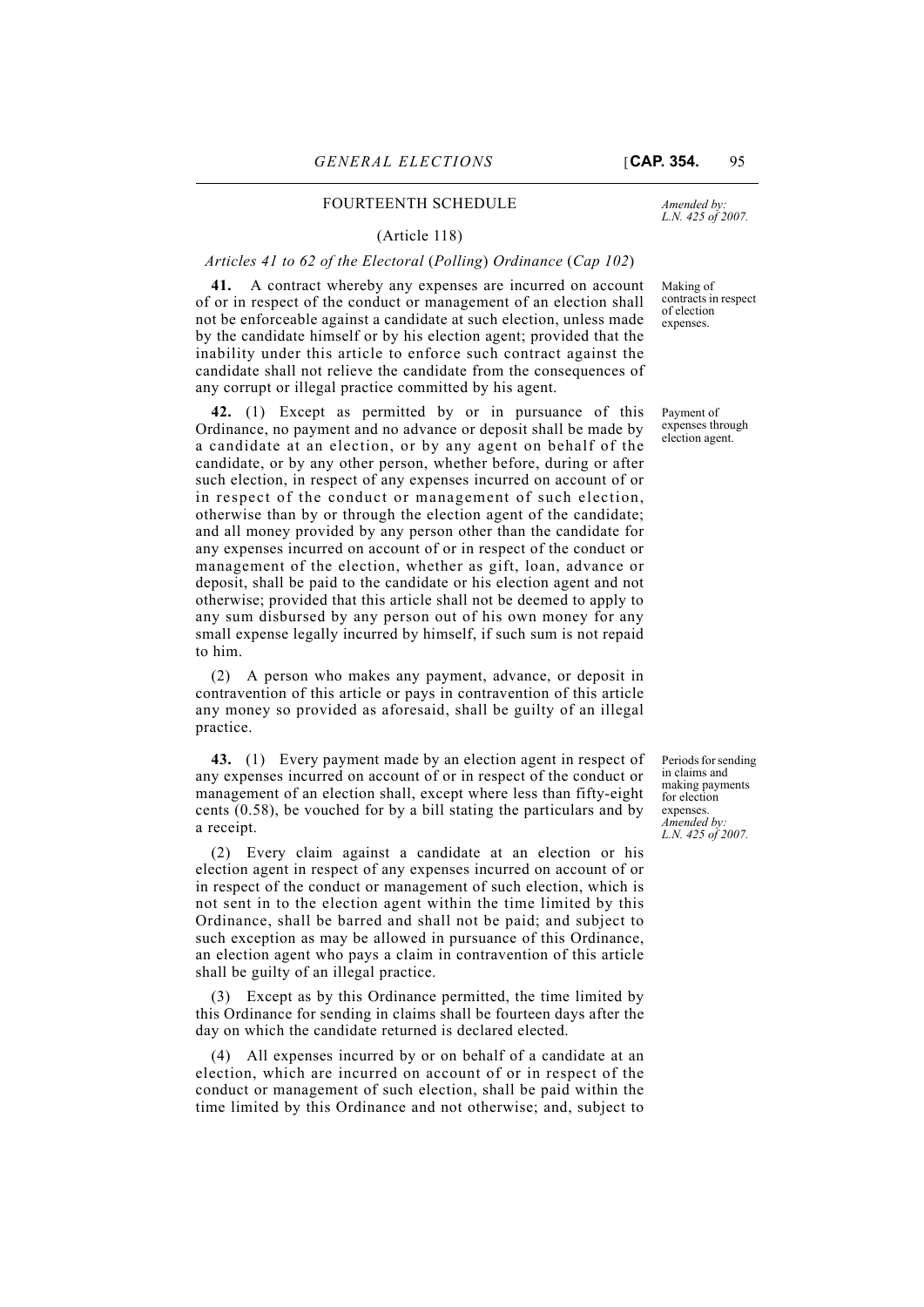such exception as may be allowed in pursuance of this Ordinance, an election agent who makes a payment in contravention of this provision shall be guilty of an illegal practice.

(5) Except as by this Ordinance permitted, the time limited by this Ordinance for the payment of such expenses as aforesaid shall be twenty-eight days after the day on which the candidate returned is declared elected.

(6) Where it has been proved to the satisfaction of the court by a candidate that any payment made by an election agent in contravention of this article was made without the sanction or connivance of such candidate, the election of such candidate shall not be void, nor shall he be subject to any incapacity under this Ordinance by reason only of such payment having been made in contravention of this article.

(7) If the election agent in the case of any claim sent in to him within the time limited by this Ordinance disputes it, or refuses or fails to pay it within the said period of twenty-eight days, such claim shall be deemed to be a disputed claim.

(8) The claimant may, if he thinks fit, bring an action for a disputed claim in the competent civil court; and any sum paid by the candidate or his agent in pursuance of the judgment or order of such court shall be deemed to be paid within the time limited by this Ordinance, and to be an exception from the provisions of this Ordinance requiring claims to be paid by the election agent.

(9) On cause shown to the satisfaction of the competent civil court, the court on application by the claimant or by the candidate or his election agent may, by order, give leave for the payment by a candidate or his election agent of a disputed claim, or of a claim for any such expenses as aforesaid, although sent in after the time in this article mentioned for sending in claims, or although the same was sent in to the candidate and not to the election agent.

(10) Any sum specified in any such order may be paid by the candidate or his election agent, and when paid in pursuance of such leave shall be deemed to be paid within the time limited by this Ordinance.

**44.** So far as circumstances admit, this Ordinance shall apply to a claim for his remuneration by an election agent and to the payment thereof in like manner as if he were any other creditor, and if any difference arises respecting the amount of such claim, the claim shall be a disputed claim within the meaning of this Ordinance, and be dealt with accordingly.

**45.** (1) The candidate at an election may pay any personal expenses incurred by him on account of or in connection with or incidental to such election to an amount not exceeding twentyseven euro and ninety-five cents (27.95), but any further personal expenses so incurred by him shall be paid by his election agent.

(2) The candidate shall send to the election agent within the time limited by this Ordinance for sending in claims, a written statement of the amount of personal expenses paid as aforesaid by

Remuneration of election agent.

Personal expenses of candidate and petty expenses. *Amended by: L.N. 425 of 2007.*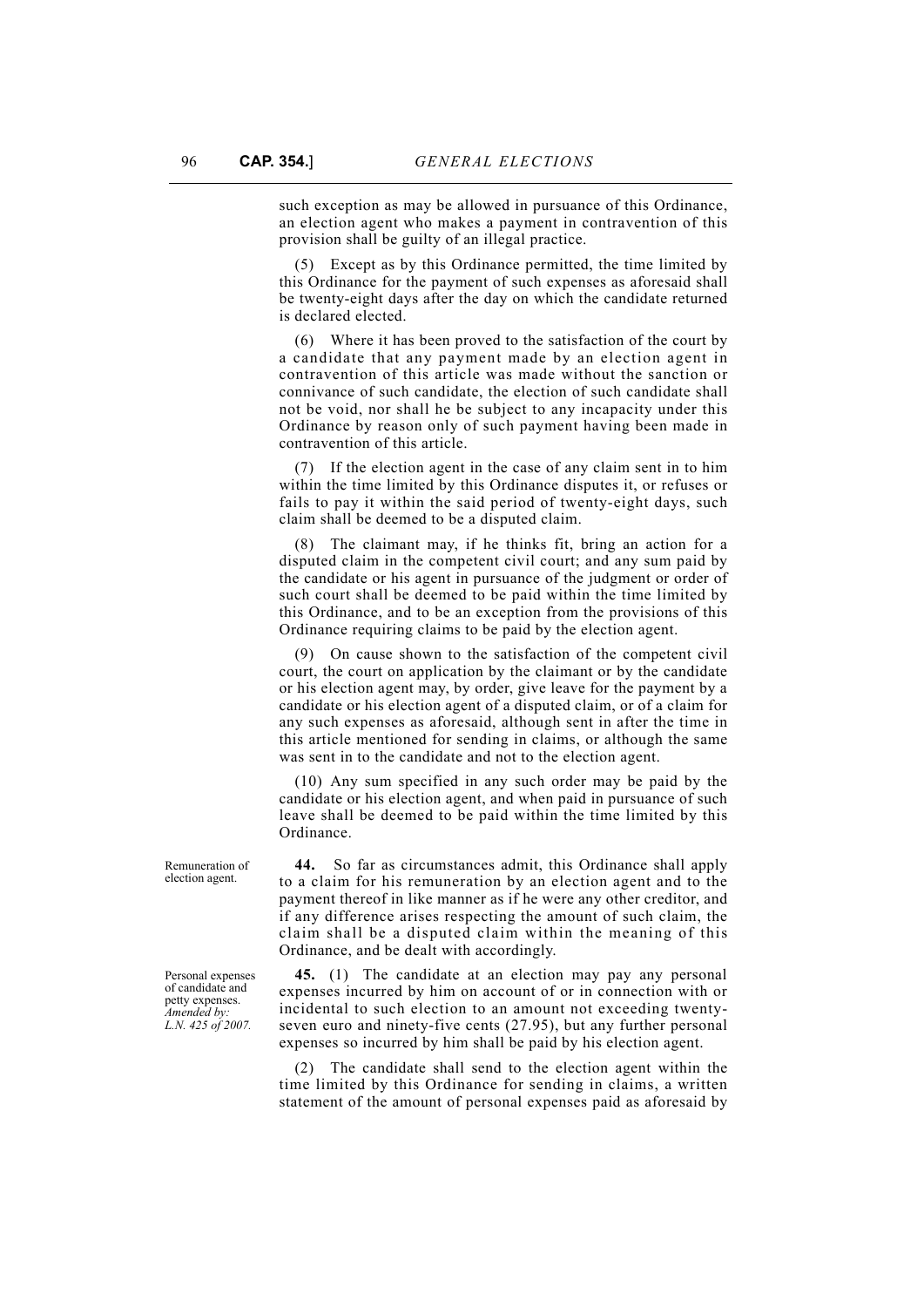such candidate.

(3) The personal expenses of a candidate include his reasonable travelling expenses and the reasonable expenses of his living at hotels or elsewhere for the purposes of the election.

(4) Any person may, if so authorized in writing by the election agent of the candidate pay any necessary expense for stationery, postage, telegrams, and other petty expenses to a total amount not exceeding that named in the authority, but any excess above the total amount so named shall be paid by the election agent.

(5) A statement of the particulars of payments made by any person so authorized shall be sent to the election agent within the time limited by this Ordinance for the sending in of claims, and shall be vouched for by a bill containing the receipt of that person.

**46.** (1) Subject to such exception as may be allowed in pursuance of this Ordinance, no sum shall be paid and no expense shall be incurred by a candidate at an election or his election agent, whether before, during, or after an election on account of or in respect of the conduct or management of such election, in excess of one thousand and four hundred euro (1,400):

Provided that there shall not be included in such amount any expenditure incurred by the candidate for his personal expenses, nor the fee, if any, paid to the election agent not exceeding two hundred and thirty-five euro (235).

(2) In the case of candidates standing for election in the same division as members of the same political party, the expenses of such candidates may be added together and there shall not be deemed to have been a contravention of this article unless the aggregate expenses of such candidates, when added together, exceed either the sum of one thousand and four hundred euro (1,400) multiplied by the number of such candidates or the sum of seven thousand euro (7,000), whichever is the smaller: provided that if the aggregate of such expenses exceeds either of the sums aforesaid, the expenses of each such candidate shall be separated from the expenses of the others and the provisions of subarticle (1) shall apply.

(3) Any candidate or election agent who knowingly acts in contravention of this article shall be guilty of an illegal practice.

**47.** (1) No payment or contract for payment shall, for the purpose of promoting or procuring the election of a candidate at any election, be made -

- (*a*) on account of the conveyance of voters to or from the poll, whether for the hiring of vehicles, or otherwise; or
- (*b*) to or with a voter on account of the use of any house, land, building, or premises for the exhibition of any address, bill, or notice, or on account of the exhibition of any address, bill, or notice.
- (2) Subject to such exception as may be allowed in pursuance

illegal practice. *Substituted by: L.N. 425 of 2007.*

Expense in excess of maximum to be

Certain expenditure to be illegal practice.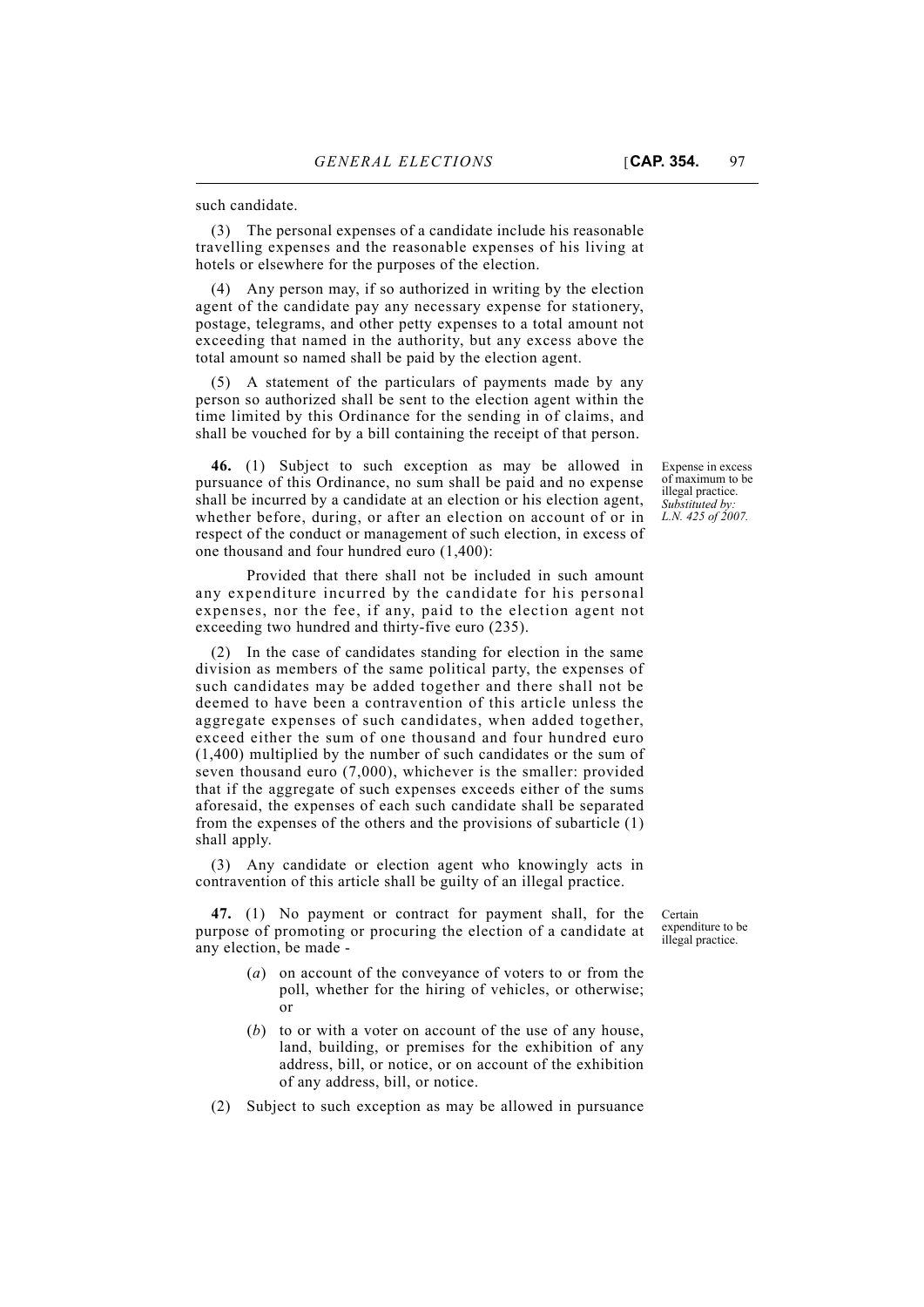of this Ordinance, if any payment or contract for payment is knowingly made in contravention of this article either before, during, or after an election, the person making such payment or contract shall be guilty of an illegal practice, and any person receiving such payment or being a party to any such contract, knowing the same to be in contravention of this article, shall also be guilty of an illegal practice:

Provided that where it is the ordinary business of a voter as an advertising agent or publisher to exhibit for payment bills and advertisements, a payment to or contract with such voter, if made in the ordinary course of business, shall not be deemed to be an illegal practice within the meaning of this article.

Certain employment to be illegal.

**48.** (1) No person shall, for the purpose of promoting or procuring the election of a candidate at any election, be engaged or employed for payment or promise of payment for any purpose or in any capacity whatever, except for the purposes or in the capacities following:

- (*a*) one election agent and no more;
- (*b*) a reasonable number of clerks and messengers, having regard to the area of the electoral division and the number of voters on the electoral register for such division.

(2) Subject to such exception as may be allowed in pursuance of this Ordinance, if any person is engaged or employed in contravention of this article, either before, during or after an election, the person engaging or employing him shall be guilty of an illegal practice.

**49.** The provisions of this Ordinance prohibiting certain payments and contracts for payments, and the payment of any sum, and the incurring of any expense in excess of a certain maximum, shall not affect the right of any creditor, who, when the contract was made or the expense was incurred, was ignorant of the same being in contravention of this Ordinance.

**50.** (1) Within thirty-one days after the date of the publication of the result of an election in the Government Gazette, the election agent of every candidate at that election shall transmit to the commissioners a return of the election expenses of such person, containing the particulars specified in the Seventh Schedule to this Ordinance, signed both by the candidate and by his election agent. In the case of the candidate's absence from Malta the duties imposed on him may be performed by a duly appointed representative.

(2) Every such return shall contain a statement of all payments made by the candidate or by his election agent, or by any persons on behalf of the candidate, or in his interest, for expenses incurred on account of, or in respect of, the conduct and management of the election, and a further statement of all unpaid claims in respect of such expenses, of which he or his election agent is aware.

(3) The return shall be accompanied by declarations to be made

Saving for creditors.

Return and declaration respecting election expenses.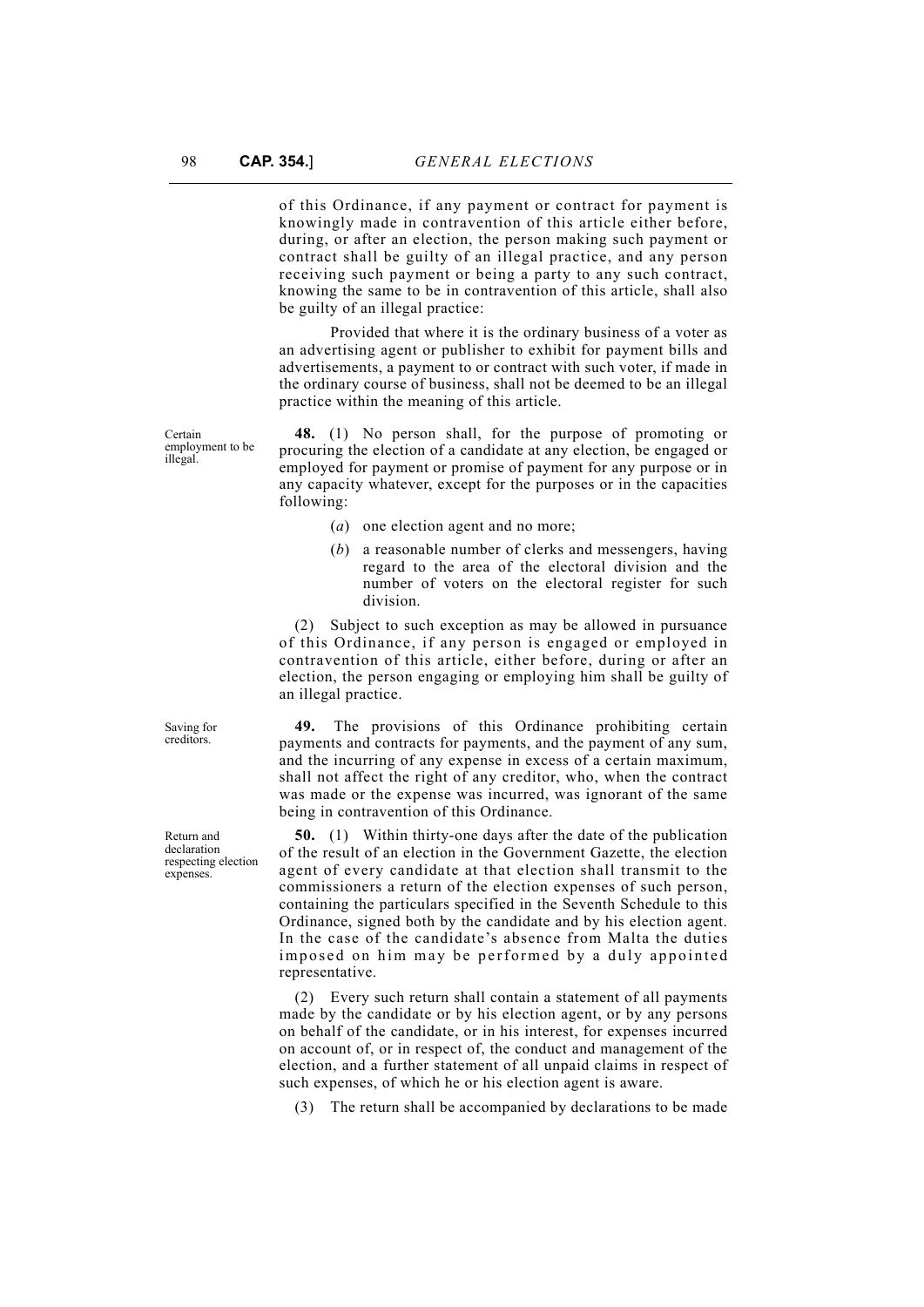on oath before a magistrate by the candidate and his election agent, in the form contained in the Seventh Schedule to this Ordinance.

(4) If any candidate or election agent acts in contravention of the requirements of this article, he shall, subject to the provisions of article 56, be guilty of an illegal practice.

**51.** When any return of election expenses and the declarations made in respect thereof have been lodged with the commissioners, the commissioners shall, as soon as may be, cause a notice of the date on which the return and the declarations have been lodged, and of the time and place at which they can be inspected to be affixed in some conspicuous place in the commissioners' office and to be published in the Government Gazette, and any person shall be entitled, on payment of a fee of twelve cents (0.12), to inspect any such return or declarations and, on payment of a fee of fourteen cents (0.14) for every folio of 120 words, to obtain a copy or copies of any part thereof.

**52.** (1) Any person committing an illegal practice shall, on conviction, be liable to a fine (*multa*) not exceeding four hundred and sixty-five euro (465) and shall in consequence of such conviction become incapable, during a period of four years from the date of conviction, of being registered as a voter or voting at any election or of being elected a member, and if before that date he has been elected a member, his election shall, subject to the provisions of article 55 of the Constitution of Malta, be vacated from the date of such conviction.

(2) No prosecution for an illegal practice shall be instituted without the sanction of the Attorney General.

## PART V

## CORRUPT PRACTICES

**53.** Any person who at an election held under this Ordinance Personation. applies for a ballot paper in the name of some other person, whether that name be that of a person living or dead, or of a fictitious person or, who having voted once at any such election, applies at the same election for a ballot paper in his own name, shall be guilty of the offence of personation.

**54.** (1) Any person who corruptly by himself or by any other Treating. person, either before, during or after an election, directly or indirectly, gives or provides, or pays wholly or in part the expense of giving or providing any food, drink, entertainment, or provision to or for any person, for the purpose of corruptly influencing that person or any other person to give or refrain from giving his vote at the election, or on account of such person or any other person having voted or refrained from voting or being about to vote or refrain from voting at such election, shall be guilty of the offence of treating.

(2) Every voter who corruptly accepts or takes any such food, drink, entertainment, or provision shall also be guilty of the offence of treating.

Publication of notice in respect of return of election expenses. *Substituted by: L.N. 425 of 2007.*

Punishment on conviction for illegal practice. *Amended by: L.N. 425 of 2007.*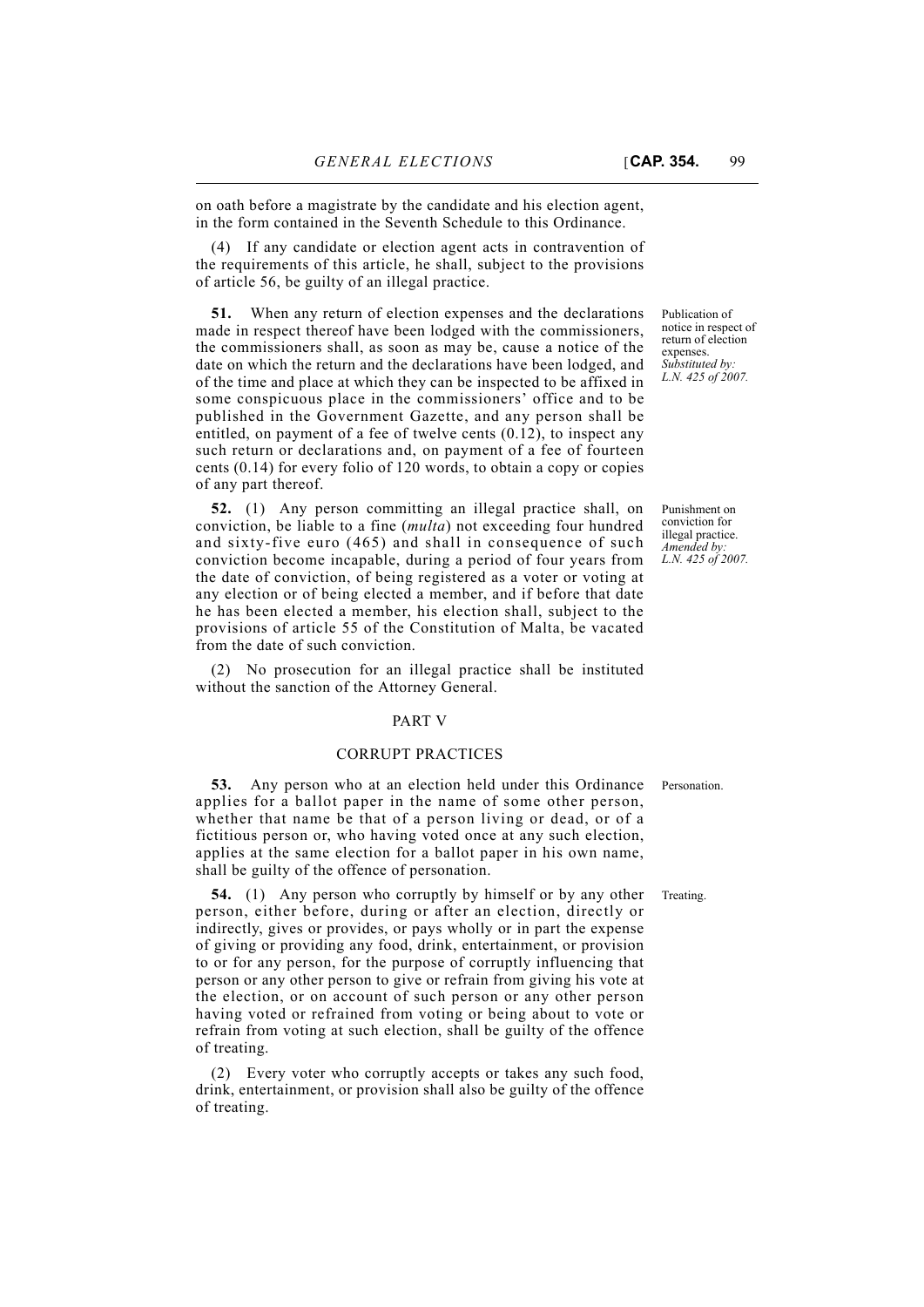Undue influence. **55.** Every person who directly or indirectly, by himself or by any other person on his behalf, makes use of or threatens to make use of any force, violence, or restraint, or inflicts, or threatens to inflict, by himself or by any other person, any temporal or spiritual injury, damage, harm, or loss upon or against any person in order to induce or compel such person to vote or refrain from voting, or on account of such person having voted or refrained from voting at any election, or who by abduction, duress, or any fraudulent device or contrivance, impedes or prevents the free exercise of the franchise of any voter or thereby compels, induces, or prevails upon any voter either to give or refrain from giving his vote at any election, shall be guilty of the offence of undue influence.

Bribery. **56.** The following persons shall be deemed guilty of the offence of bribery:

- (*a*) every person who, directly or indirectly, by himself or by any other person on his behalf, gives, lends or agrees to give or lend, or offers, promises or promises to procure, or to endeavour to procure, any money or valuable consideration to or for any voter, or to or for any person on behalf of any voter, or to or for any other person, in order to induce any voter to vote or refrain from voting, or corruptly does any such act as aforesaid on account of such voter having voted or refrained from voting at any election under this Ordinance;
- (*b*) every person who, directly or indirectly, by himself or by any other person on his behalf, gives or procures, or agrees to give or procure, or offers, promises or promises to procure or to endeavour to procure any office, place or employment to or for any voter or to or for any person on behalf of any voter or to or for any other person in order to induce any voter to vote or refrain from voting, or corruptly does any such act as aforesaid on account of any voter having voted or refrained from voting at any election under this Ordinance;
- (*c*) every person who, directly or indirectly, by himself or by any other person on his behalf, makes any such gift, loan, offer, promise, procurement, or agreement as aforesaid, to or for any person in order to induce such person to procure or endeavour to procure the return of any person as a member of the House, or the vote of any voter at any election under this Ordinance;
- (*d*) every person who, upon or in consequence of any such gift, loan, offer, promise, procurement, or agreement, procures or engages, promises or endeavours to procure, the return of any person as a member of the House or the vote of any voter at any election under this Ordinance;
- (*e*) every person who advances or pays or causes to be paid any money to or for the use of any other person,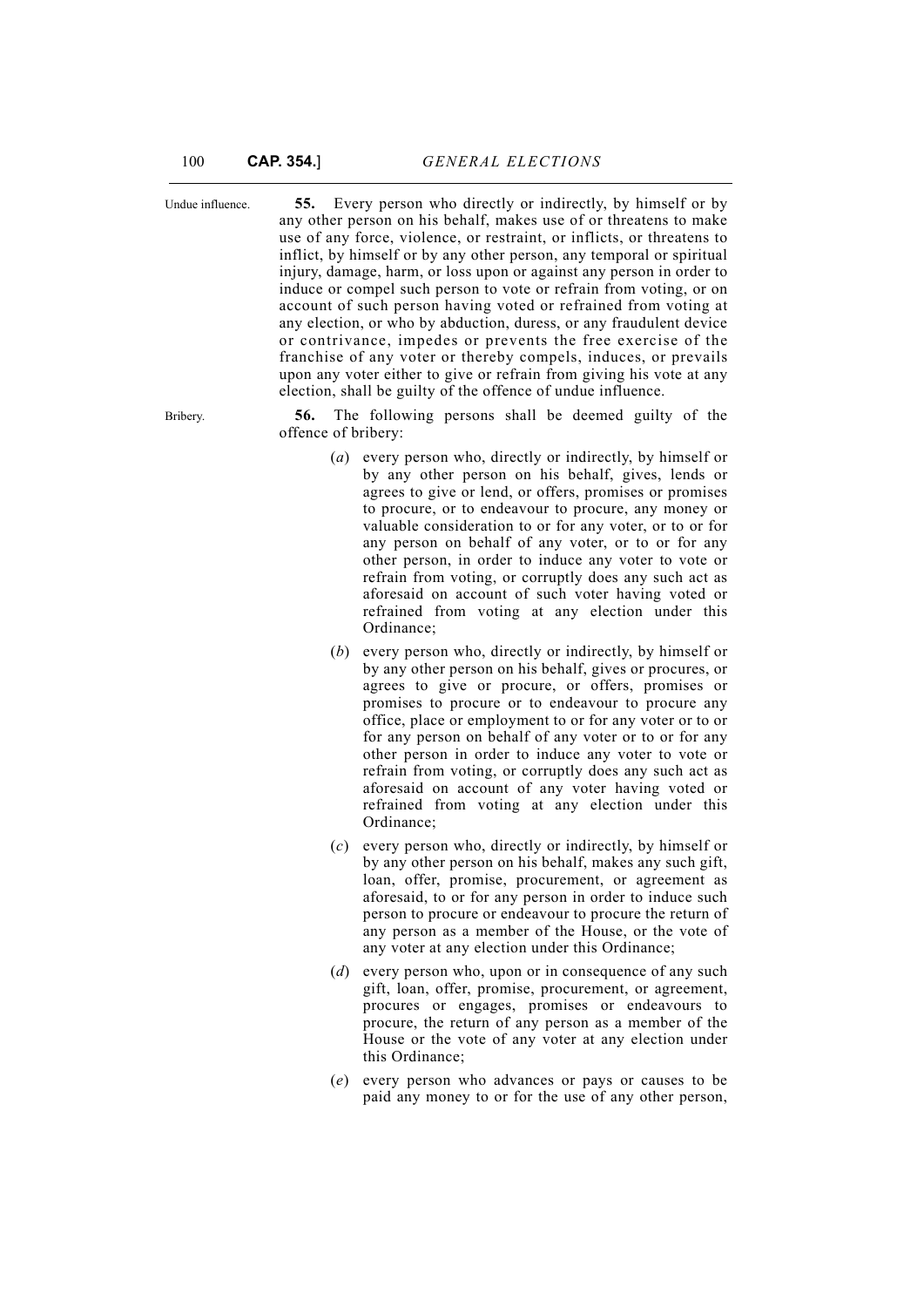with the intent that such money or any part thereof shall be expended in bribery at any election under this Ordinance, or who shall knowingly pay or cause to be paid any money to any person in discharge or repayment of any money wholly or in part expended in bribery at any such election;

- (*f*) every person being a voter who, before or during any election under this Ordinance, directly or indirectly, by himself or by any other person on his behalf, receives, agrees, or contracts for any money, gift, loan, or valuable consideration, office, place or employment, for himself or for any other person, for voting or agreeing to vote or for refraining or agreeing to refrain from voting at any such election;
- (*g*) every person who, after any election under this Ordinance, directly or indirectly, by himself or by any other person on his behalf, receives any money or valuable consideration on account of any person having voted or refrained from voting or having induced any other person to vote or to refrain from voting at any such election.

**57.** (1) Any person who commits the offence of personation, treating, undue influence, or bribery or aids, abets, counsels, or procures the commission of the offence of personation, and any candidate or election agent who knowingly makes the declaration, as to election expenses required by article 50, falsely, shall be guilty of a corrupt practice and shall be liable, on conviction, in the discretion of the court, to a fine (*multa*) not exceeding one thousand and one hundred and sixty euro (1,160), or to imprisonment for a term not exceeding six months, or to both such fine (*multa*) and imprisonment, and shall in consequence of such conviction become incapable, for a period of seven years from the date of his conviction of being registered as a voter or voting at an election under this Ordinance, or of being elected a member, and if at that date he has been elected member, his election shall, subject to the provisions of article 55 of the Constitution of Malta, be vacated from the date of such conviction.

(2) No prosecution for a corrupt practice shall be instituted without the sanction of the Attorney General.

(3) For the purposes of this Part of this Ordinance, references to "voting" or to "refraining from voting", or to "giving" or "refraining from giving a vote", shall include references to "voting" or "refraining from voting" in a particular way.

Punishment and incapacities for corrupt practice. *Amended by: L.N. 425 of 2007.*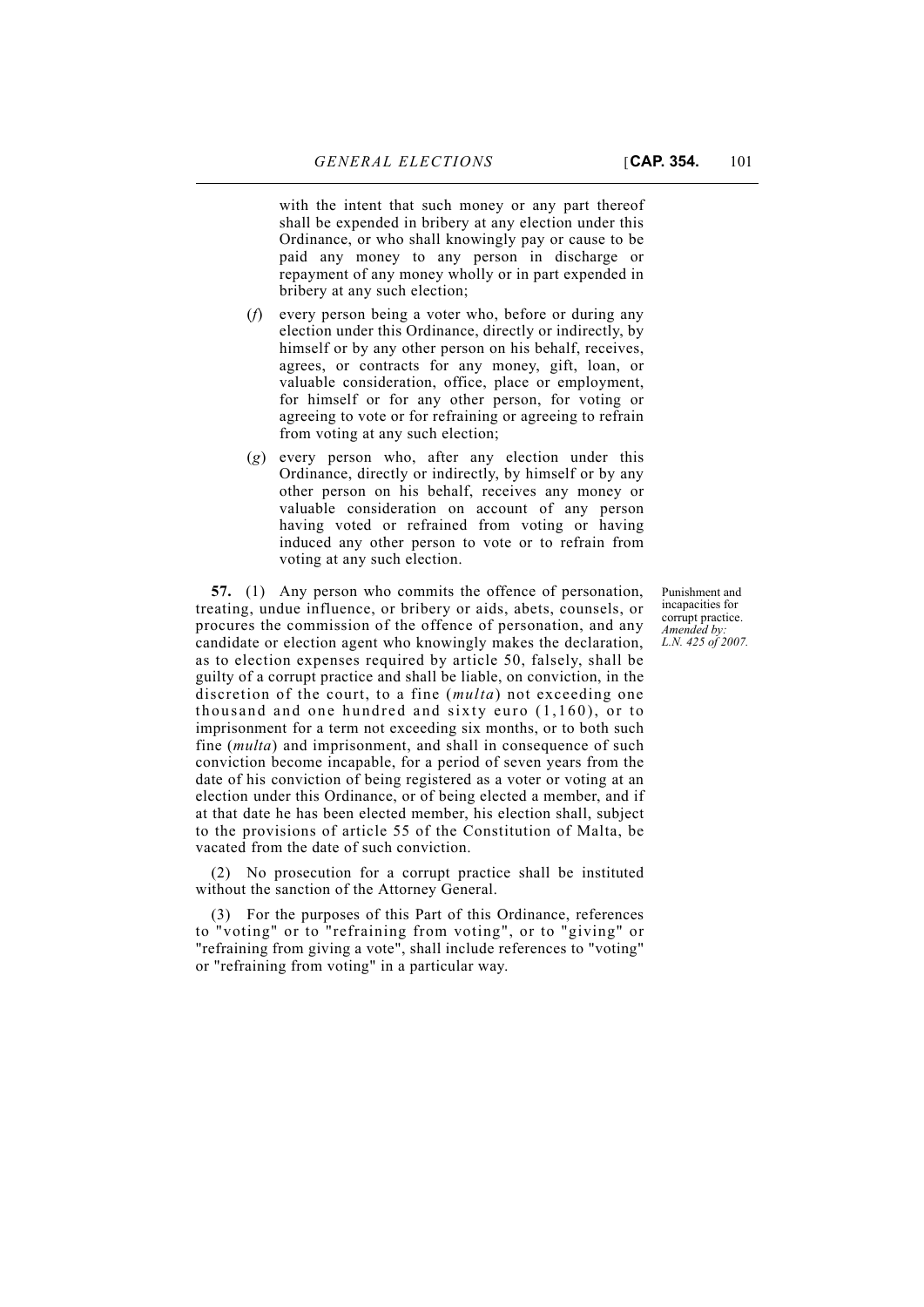## PART VI

## EXCUSE FOR CORRUPT AND ILLEGAL PRACTICES

Reasons exonerating candidates in certain cases of corrupt and illegal practice by agents.

**58.** The election of a candidate, who has been guilty, by his agents, of the offence of treating and undue influence, and illegal practice, or of any such offences, in reference to such election shall not, by reason of such offences, be declared void, nor shall the candidate be subject to any incapacity under this Ordinance, if the court is satisfied after giving the Attorney General an opportunity of being heard that the candidate has proved -

- (*a*) that no corrupt or illegal practice was committed at such election by the candidate or his election agent and the offences aforesaid were committed contrary to the orders and without the sanction or connivance of such candidate or his election agent; and
- (*b*) that such candidate and his election agent took all reasonable means for preventing the commission of corrupt and illegal practices at such election; and
- (*c*) that the offences aforesaid were of a trivial, unimportant and limited character; and
- (*d*) that in all other respects the election was free from any corrupt or illegal practice on the part of such candidate and of his agents.

**59.** Where, in any proceedings, it is shown to the court by such evidence as seems to the court sufficient -

- (*a*) that any act or omission of a candidate at any election, or of his election agent or of any other agent or person, would, by reason of being the payment of a sum or the incurring of expense in excess of any maximum amount allowed by this Ordinance, or of being a payment, engagement, employment, or contract in contravention of this Ordinance, or of otherwise being in contravention of any of the provisions of this Ordinance, be but for this article an illegal practice; and
- (*b*) that any such act or omission arose from inadvertence or from accidental miscalculation or from some other reasonable cause of a like nature, and in any case, did not arise from any want of good faith,

and under the circumstances it seems to the court, after giving the Attorney General an opportunity of being heard, to be just that the candidate at the said election and other agent and person or any of them, should not be subject to any of the consequences under this Ordinance, the court may allow such act or omission to be an exception from the provisions of this Ordinance which would otherwise make the same an illegal practice, and thereupon such candidate, agent, or person shall not be subject to any of the consequences under this Ordinance of the said act or omission.

Power of court to except innocent act from being illegal practice, etc.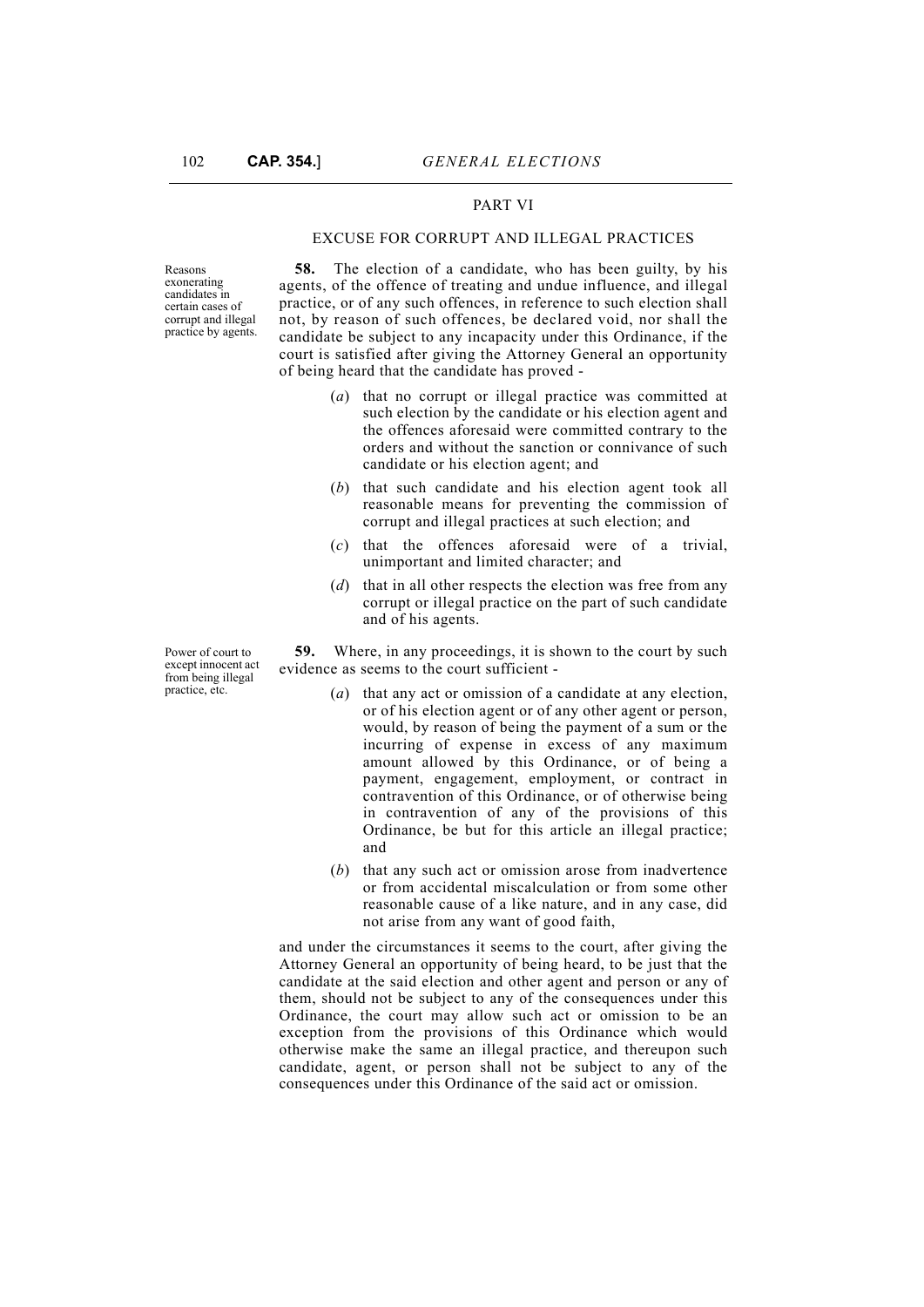**60.** (1) Where the return and declarations respecting election expenses of a candidate at an election have not been transmitted as required by this Ordinance, or being transmitted contain some error or false statement, then -

- (*a*) if the candidate in any criminal or civil proceedings under this Ordinance proves to the satisfaction of the court that the failure to transmit such return and declarations, or any of them or any part thereof, or any error or false statement therein, has arisen by reason of his illness or of the absence, death, illness or misconduct of his election agent or of any clerk or officer of such agent, or by reason of inadvertence, or of any reasonable cause of a like nature, and not by reason of any want of good faith on the part of the candidate; or
- (*b*) if the election agent of the candidate proves to the satisfaction of the court that the failure to transmit the return and declarations which he was required to transmit or any part thereof, or any error or false statement therein, arose by reason of his illness or of the death or illness of any prior election agent of the candidate or of the absence, death, illness or misconduct of any clerk or officer of an election agent of the candidate, or by reason of inadvertence or of any reasonable cause of a like nature, and not by reason of any want of good faith on the part of the election agent,

the court may, after giving the Attorney General an opportunity of being heard, make such order for allowing an authorized excuse for the failure to transmit such return and declarations, or for an error or false statement in such return and declarations, as to the court seems just.

(2) Where in any proceedings it appears to the court that any person being or having been election agent has refused or failed to make such return or to supply such particulars as will enable the candidate and his election agent, respectively, to comply with the provisions of this Ordinance as to the return and declaration respecting election expenses, the court, before making an order allowing the excuse as in this article mentioned, shall order such person to appear, and shall, unless he attends, and shows cause to the contrary, order him to make the return and declaration, or to deliver a statement of the particulars required to be contained in the return, as to the court seems just, and to make or deliver the same within such time and to such person and in such manner as the court may direct, or may order him to be examined with respect to such particulars, and in default of compliance with any such order, such person shall be guilty of an illegal practice.

(3) The court may allow the excuse conditionally upon the making of a return and declaration in a modified form or within an extended time, and upon the compliance with such other terms as to the court, seem best calculated for carrying into effect the objects of this Ordinance; and an order allowing an authorized excuse shall

Authorised excuse for noncompliance with provisions as to return and declaration respecting election expenses.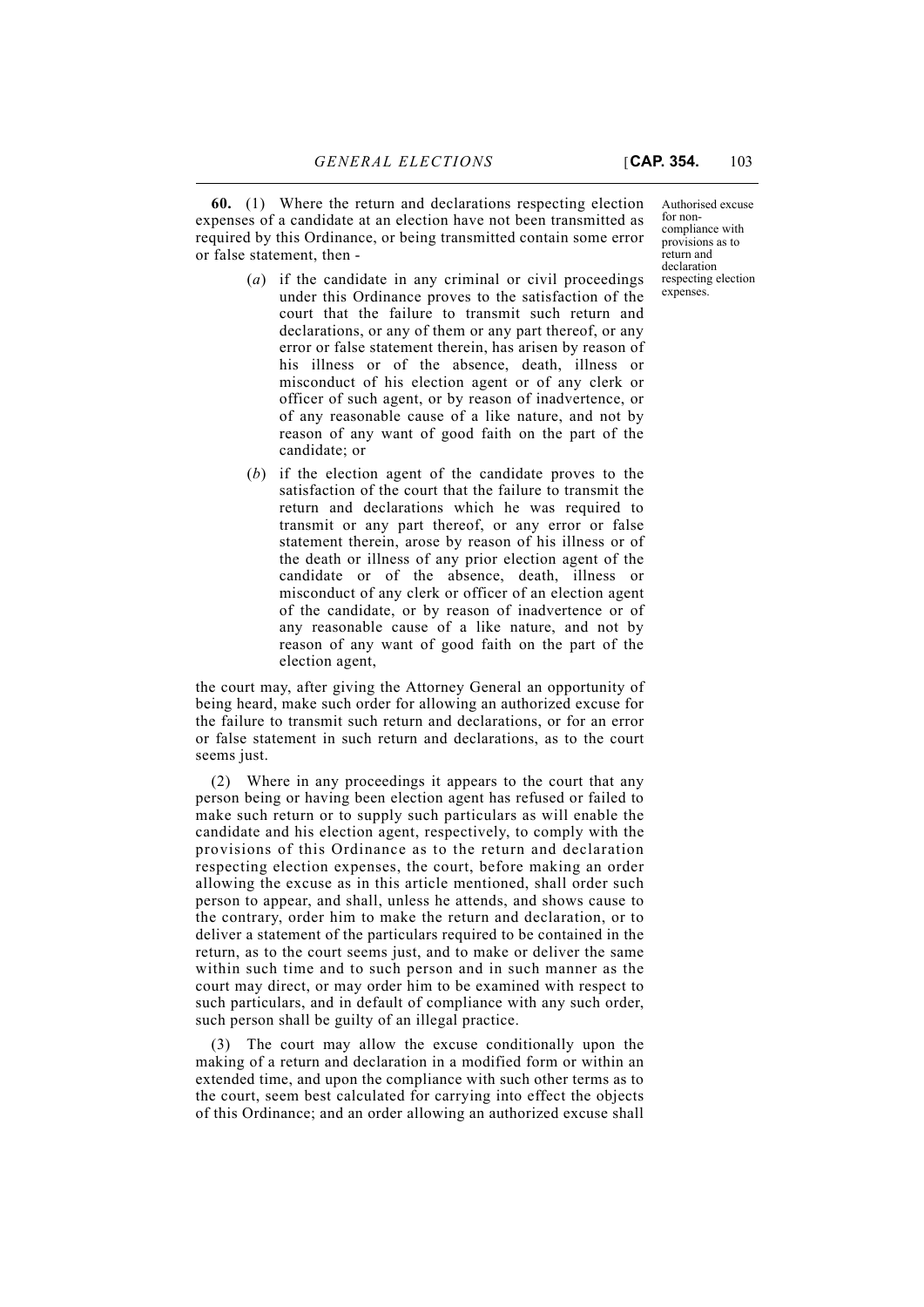relieve the candidate or the election agent, as the case may be, from any liability or consequences under this Ordinance in respect of the matter excused by the order; and where it is proved by the candidate to the court that any act or omission of the election agent in relation to the return and declaration respecting election expenses was without the sanction or connivance of the candidate and that the candidate took all reasonable means for preventing such act or omission, the court shall relieve the candidate from the consequences of such act or omission on the part of his election agent.

(4) The date of the order, or if conditions and terms are to be complied with, the date at which the applicant fully complies with them, is referred to in this Ordinance as the date of the allowance of the excuse.

#### PART VII

## GROUNDS FOR AVOIDING ELECTIONS

Avoidance by conviction of candidates.

Avoidance of election on other grounds.

**61.** Subject to the provision of article 55 of the Constitution of Malta the election of a candidate as a member of the House is avoided by his conviction for any corrupt or illegal practice.

**62.** Subject to the provisions of article 55 of the Constitution of Malta where applicable, the election of a candidate as a member of the House shall be declared void on any of the following grounds which may be proved to the satisfaction of the court namely:

- (*a*) if by reason of general bribery, general treating, or general intimidation, or other misconduct, or other circumstances, the majority of electors were or may have been prevented from electing candidates whom they preferred;
- (*b*) non-compliance with the provisions of this Ordinance relating to election or of the polling regulations if it appears to the court that the election was not conducted in accordance with the principles laid down in such provisions and that such non-compliance affected the result of the election;
- (*c*) that a corrupt practice or an illegal practice was committed in connection with the election by the candidate, or with his knowledge or consent, by any agent of the candidate;
- (*d*) that the candidate personally engaged a person as his election agent, or as a canvasser or agent knowing that such person had within seven years previous to such engagement been found guilty of a corrupt practice;
- (*e*) that the candidate was at the time of his election a person disqualified for election as a member.